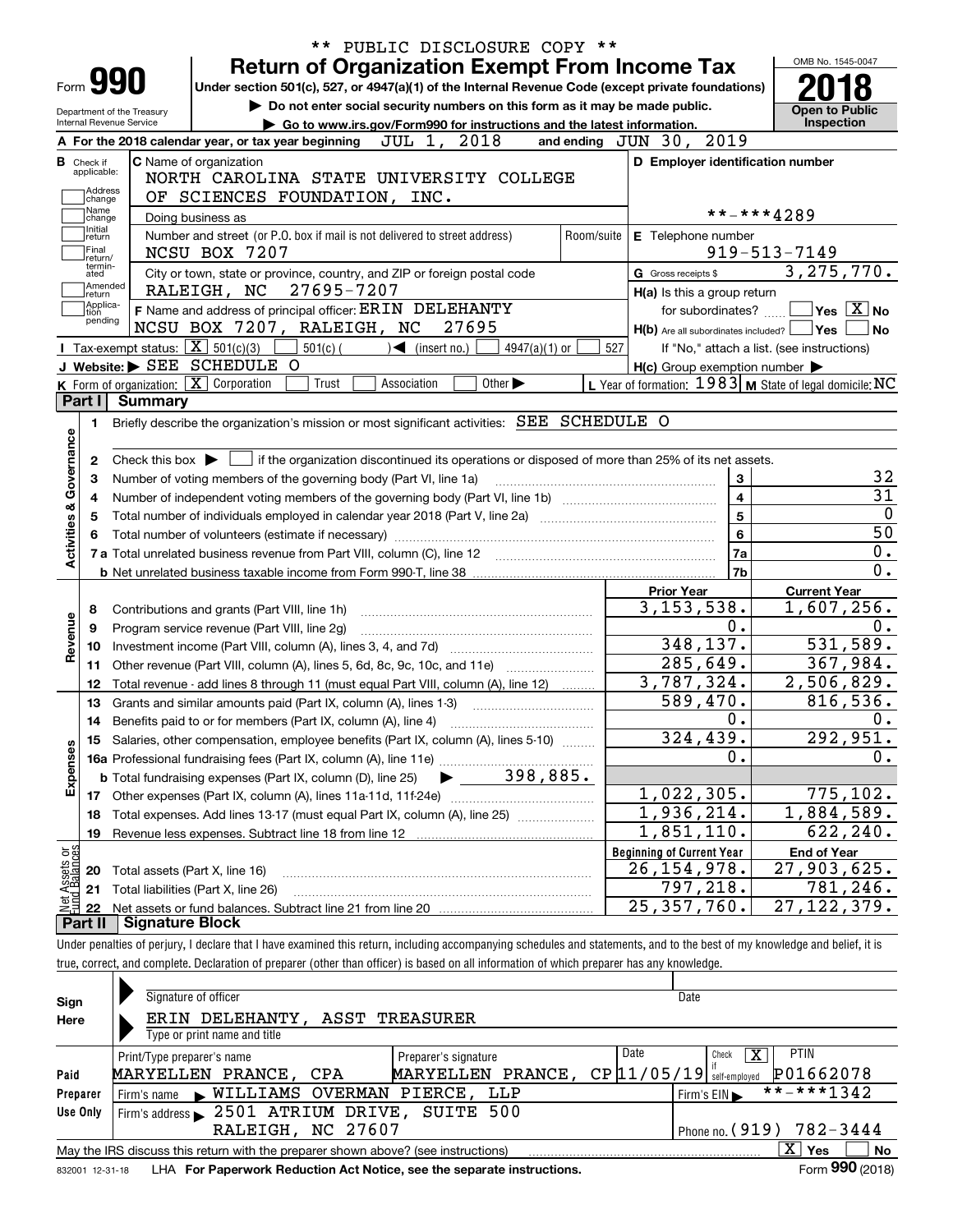|              | NORTH CAROLINA STATE UNIVERSITY COLLEGE                                                                                                                            |
|--------------|--------------------------------------------------------------------------------------------------------------------------------------------------------------------|
|              | **-***4289<br>OF SCIENCES FOUNDATION, INC.<br>Page 2<br>Form 990 (2018)                                                                                            |
|              | <b>Part III   Statement of Program Service Accomplishments</b>                                                                                                     |
|              |                                                                                                                                                                    |
| 1            | Briefly describe the organization's mission:                                                                                                                       |
|              | PROVIDE FINANCIAL SUPPORT FOR ALL TYPES OF EDUCATION AND RESEARCH                                                                                                  |
|              | WITHIN THE COLLEGE OF SCIENCES AT NORTH CAROLINA STATE UNIVERSITY.                                                                                                 |
|              |                                                                                                                                                                    |
|              |                                                                                                                                                                    |
| $\mathbf{2}$ | Did the organization undertake any significant program services during the year which were not listed on the                                                       |
|              | $\sqrt{}$ Yes $\sqrt{X}$ No                                                                                                                                        |
|              | If "Yes," describe these new services on Schedule O.                                                                                                               |
| 3            |                                                                                                                                                                    |
|              | If "Yes," describe these changes on Schedule O.                                                                                                                    |
| 4            | Describe the organization's program service accomplishments for each of its three largest program services, as measured by expenses.                               |
|              | Section 501(c)(3) and 501(c)(4) organizations are required to report the amount of grants and allocations to others, the total expenses, and                       |
|              | revenue, if any, for each program service reported.                                                                                                                |
| 4a           | $\overline{\hspace{1cm}}$ ) (Expenses \$ $\overline{\hspace{1cm}}$ 1, 352, 305. including grants of \$ $\overline{\hspace{1cm}}$ 816, 536. ) (Revenue \$<br>(Code: |
|              | PROVIDES FINANCIAL SUPPORT FOR ALL TYPES OF EDUCATION AND RESEARCH                                                                                                 |
|              | WITHIN THE COLLEGE OF SCIENCES AT NORTH CAROLINA STATE UNIVERSITY.                                                                                                 |
|              |                                                                                                                                                                    |
|              |                                                                                                                                                                    |
|              |                                                                                                                                                                    |
|              |                                                                                                                                                                    |
|              |                                                                                                                                                                    |
|              |                                                                                                                                                                    |
|              |                                                                                                                                                                    |
|              |                                                                                                                                                                    |
|              |                                                                                                                                                                    |
|              |                                                                                                                                                                    |
|              |                                                                                                                                                                    |
| 4b           |                                                                                                                                                                    |
|              |                                                                                                                                                                    |
|              |                                                                                                                                                                    |
|              |                                                                                                                                                                    |
|              |                                                                                                                                                                    |
|              |                                                                                                                                                                    |
|              |                                                                                                                                                                    |
|              |                                                                                                                                                                    |
|              |                                                                                                                                                                    |
|              |                                                                                                                                                                    |
|              |                                                                                                                                                                    |
|              |                                                                                                                                                                    |
|              |                                                                                                                                                                    |
| 4с           | (Code: ) (Expenses \$<br>) (Revenue \$<br>including grants of \$                                                                                                   |
|              |                                                                                                                                                                    |
|              |                                                                                                                                                                    |
|              |                                                                                                                                                                    |
|              |                                                                                                                                                                    |
|              |                                                                                                                                                                    |
|              |                                                                                                                                                                    |
|              |                                                                                                                                                                    |
|              |                                                                                                                                                                    |
|              |                                                                                                                                                                    |
|              |                                                                                                                                                                    |
|              |                                                                                                                                                                    |
|              |                                                                                                                                                                    |
|              |                                                                                                                                                                    |
| 4d           | Other program services (Describe in Schedule O.)                                                                                                                   |
|              | (Expenses \$<br>including grants of \$<br>) (Revenue \$                                                                                                            |
| 4е           | 1,352,305.<br>Total program service expenses >                                                                                                                     |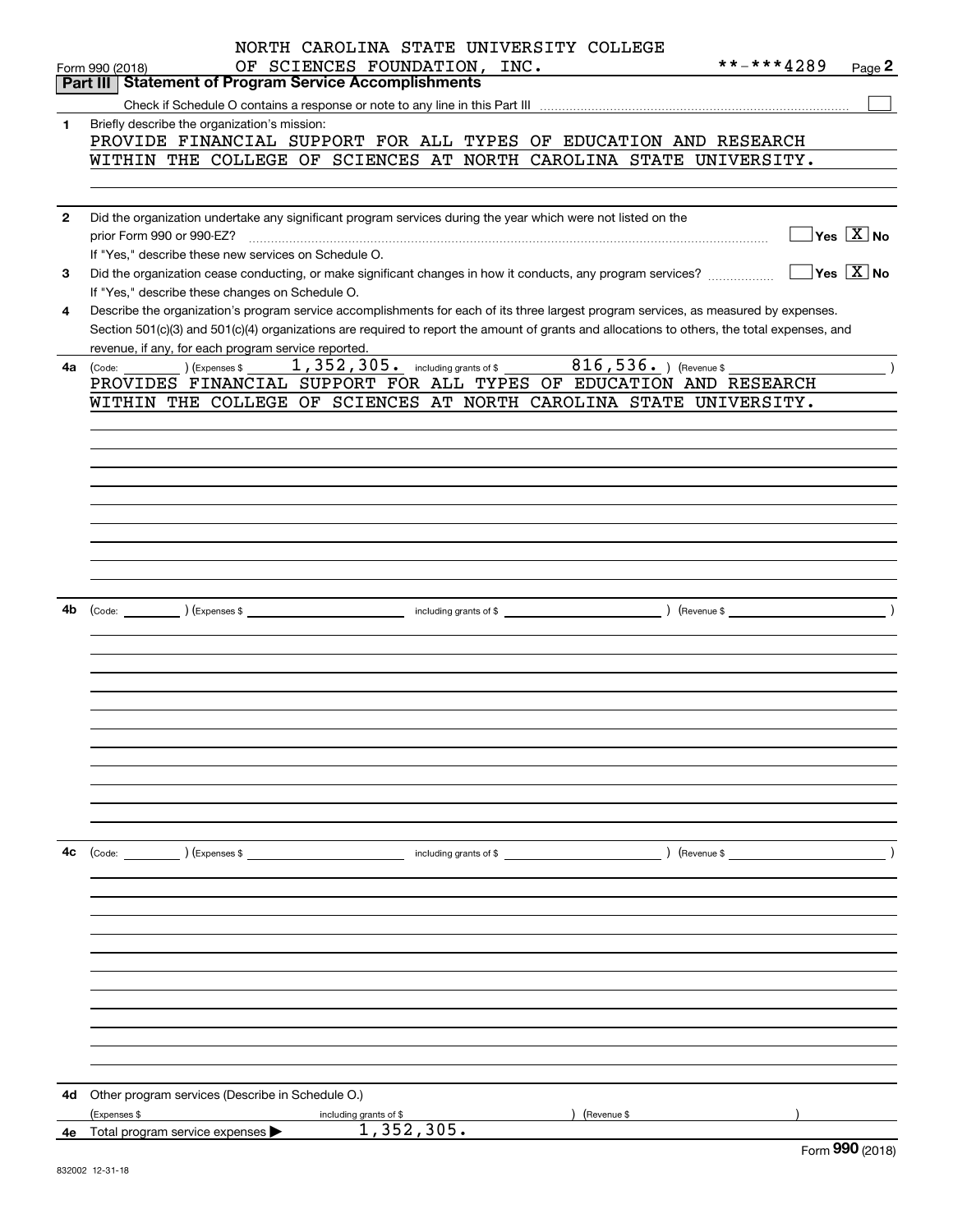| NORTH CAROLINA STATE UNIVERSITY COLLEGE |  |
|-----------------------------------------|--|
|-----------------------------------------|--|

|     |                                                                                                                                                    |                 | Yes   No    |    |
|-----|----------------------------------------------------------------------------------------------------------------------------------------------------|-----------------|-------------|----|
| 1.  | Is the organization described in section $501(c)(3)$ or $4947(a)(1)$ (other than a private foundation)?                                            |                 |             |    |
|     |                                                                                                                                                    | 1.              | x           |    |
| 2   |                                                                                                                                                    | $\overline{2}$  | $\mathbf X$ |    |
| 3   | Did the organization engage in direct or indirect political campaign activities on behalf of or in opposition to candidates for                    |                 |             |    |
|     |                                                                                                                                                    | 3               |             | x  |
| 4   | Section 501(c)(3) organizations. Did the organization engage in lobbying activities, or have a section 501(h) election in effect                   |                 |             |    |
|     |                                                                                                                                                    | 4               |             | x  |
| 5   | Is the organization a section 501(c)(4), 501(c)(5), or 501(c)(6) organization that receives membership dues, assessments, or                       |                 |             |    |
|     |                                                                                                                                                    | 5               |             | x  |
| 6   | Did the organization maintain any donor advised funds or any similar funds or accounts for which donors have the right to                          |                 |             |    |
|     | provide advice on the distribution or investment of amounts in such funds or accounts? If "Yes," complete Schedule D, Part I                       | 6               |             | x  |
| 7   | Did the organization receive or hold a conservation easement, including easements to preserve open space,                                          |                 |             |    |
|     |                                                                                                                                                    | $\overline{7}$  |             | x  |
| 8   | Did the organization maintain collections of works of art, historical treasures, or other similar assets? If "Yes," complete                       |                 |             |    |
|     |                                                                                                                                                    | 8               |             | x  |
| 9   | Did the organization report an amount in Part X, line 21, for escrow or custodial account liability, serve as a custodian for                      |                 |             |    |
|     | amounts not listed in Part X; or provide credit counseling, debt management, credit repair, or debt negotiation services?                          |                 |             |    |
|     | If "Yes." complete Schedule D. Part IV                                                                                                             | 9               |             | x  |
| 10  | Did the organization, directly or through a related organization, hold assets in temporarily restricted endowments, permanent                      |                 | х           |    |
|     |                                                                                                                                                    | 10              |             |    |
| 11  | If the organization's answer to any of the following questions is "Yes," then complete Schedule D, Parts VI, VII, VIII, IX, or X<br>as applicable. |                 |             |    |
|     | Did the organization report an amount for land, buildings, and equipment in Part X, line 10? If "Yes," complete Schedule D.                        |                 |             |    |
| a   |                                                                                                                                                    | 11a             |             | x  |
|     | Did the organization report an amount for investments - other securities in Part X, line 12 that is 5% or more of its total                        |                 |             |    |
|     |                                                                                                                                                    | 11 <sub>b</sub> | х           |    |
|     | Did the organization report an amount for investments - program related in Part X, line 13 that is 5% or more of its total                         |                 |             |    |
|     |                                                                                                                                                    | 11c             |             | x  |
|     | d Did the organization report an amount for other assets in Part X, line 15 that is 5% or more of its total assets reported in                     |                 |             |    |
|     |                                                                                                                                                    | 11d             |             | x  |
|     | Did the organization report an amount for other liabilities in Part X, line 25? If "Yes," complete Schedule D, Part X                              | 11e             | X           |    |
| f   | Did the organization's separate or consolidated financial statements for the tax year include a footnote that addresses                            |                 |             |    |
|     | the organization's liability for uncertain tax positions under FIN 48 (ASC 740)? If "Yes," complete Schedule D, Part X                             | 11f             | x           |    |
|     | 12a Did the organization obtain separate, independent audited financial statements for the tax year? If "Yes," complete                            |                 |             |    |
|     | Schedule D, Parts XI and XII                                                                                                                       | 12a             | х           |    |
|     | <b>b</b> Was the organization included in consolidated, independent audited financial statements for the tax year?                                 |                 |             |    |
|     | If "Yes," and if the organization answered "No" to line 12a, then completing Schedule D, Parts XI and XII is optional                              | 12 <sub>b</sub> |             | 47 |
| 13  |                                                                                                                                                    | 13              |             | X  |
| 14a | Did the organization maintain an office, employees, or agents outside of the United States?                                                        | 14a             |             | X  |
| b   | Did the organization have aggregate revenues or expenses of more than \$10,000 from grantmaking, fundraising, business,                            |                 |             |    |
|     | investment, and program service activities outside the United States, or aggregate foreign investments valued at \$100,000                         |                 |             |    |
|     |                                                                                                                                                    | 14b             |             | X  |
| 15  | Did the organization report on Part IX, column (A), line 3, more than \$5,000 of grants or other assistance to or for any                          |                 |             |    |
|     |                                                                                                                                                    | 15              |             | x  |
| 16  | Did the organization report on Part IX, column (A), line 3, more than \$5,000 of aggregate grants or other assistance to                           |                 |             | x  |
| 17  | Did the organization report a total of more than \$15,000 of expenses for professional fundraising services on Part IX,                            | 16              |             |    |
|     |                                                                                                                                                    | 17              |             | x  |
| 18  | Did the organization report more than \$15,000 total of fundraising event gross income and contributions on Part VIII, lines                       |                 |             |    |
|     |                                                                                                                                                    | 18              |             | x  |
| 19  | Did the organization report more than \$15,000 of gross income from gaming activities on Part VIII, line 9a? If "Yes."                             |                 |             |    |
|     |                                                                                                                                                    | 19              |             | x  |
| 20a |                                                                                                                                                    | <b>20a</b>      |             | X  |
|     | b If "Yes" to line 20a, did the organization attach a copy of its audited financial statements to this return?                                     | 20 <sub>b</sub> |             |    |
| 21  | Did the organization report more than \$5,000 of grants or other assistance to any domestic organization or                                        |                 |             |    |
|     |                                                                                                                                                    | 21              | x           |    |
|     |                                                                                                                                                    |                 |             |    |

Form (2018) **990**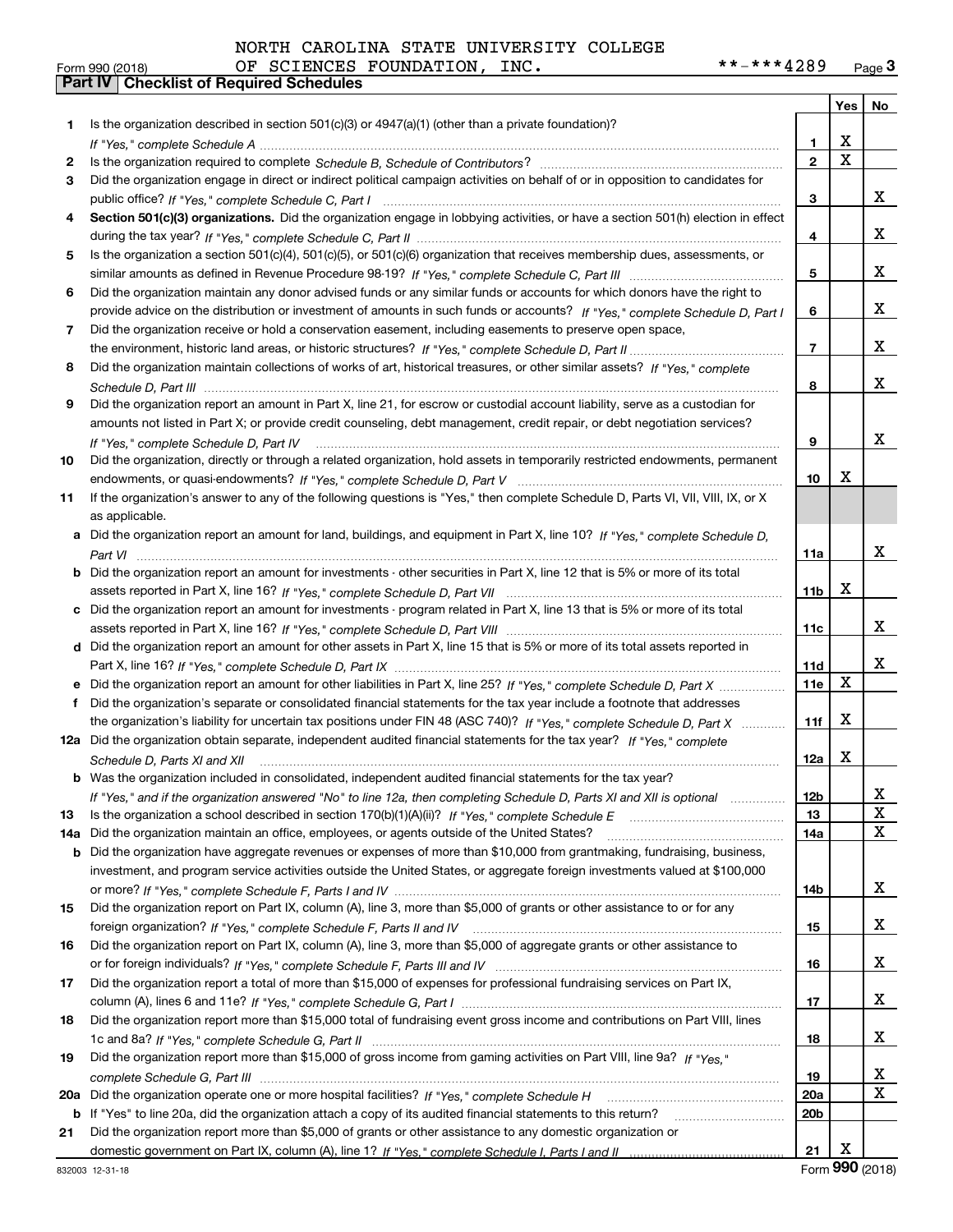#### **Yes No 222324a**Did the organization have a tax-exempt bond issue with an outstanding principal amount of more than \$100,000 as of the **25aSection 501(c)(3), 501(c)(4), and 501(c)(29) organizations.**  Did the organization engage in an excess benefit **26272829303132333435a** Did the organization have a controlled entity within the meaning of section 512(b)(13)? **363738222324a24b24c24d25a25b262728a28b28c29303132333435a35b363738b** Did the organization invest any proceeds of tax-exempt bonds beyond a temporary period exception? \_\_\_\_\_\_\_\_\_\_\_\_\_\_\_\_\_ **c**Did the organization maintain an escrow account other than a refunding escrow at any time during the year to defease **d** Did the organization act as an "on behalf of" issuer for bonds outstanding at any time during the year? \_\_\_\_\_\_\_\_\_\_\_\_\_\_\_\_\_\_\_\_\_ **b** Is the organization aware that it engaged in an excess benefit transaction with a disqualified person in a prior year, and **abcb** If "Yes" to line 35a, did the organization receive any payment from or engage in any transaction with a controlled entity **Section 501(c)(3) organizations.** Did the organization make any transfers to an exempt non-charitable related organization? **Note.** All Form 990 filers are required to complete Schedule O **Yes No 1a** Enter the number reported in Box 3 of Form 1096. Enter -0- if not applicable  $\ldots$  $\ldots$  $\ldots$  $\ldots$  $\ldots$ **b** Enter the number of Forms W-2G included in line 1a. Enter -0- if not applicable  $\ldots$  $\ldots$  $\ldots$  $\ldots$ **1a1b**orm 990 (2018) OF SCIENCES FOUNDATION, INC**. \* \* – \* \* \* 4** 2 8 9 <sub>Page</sub> 4<br><mark>Part IV | Checklist of Required Schedules</mark> <sub>(continued)</sub> Part IX, column (A), line 2? H "Yes," complete Schedule I, Parts I and III **www.www.www.www.www.www.www.ww** *If "Yes," complete* and former officers, directors, trustees, key employees, and highest compensated employees? *Schedule J* last day of the year, that was issued after December 31, 2002? If "Yes," answer lines 24b through 24d and complete *Schedule K. If "No," go to line 25a* ~~~~~~~~~~~~~~~~~~~~~~~~~~~~~~~~~~~~~~~~~~~~~ transaction with a disqualified person during the year? If "Yes," complete Schedule L, Part I multimated and the *If "Yes," complete* that the transaction has not been reported on any of the organization's prior Forms 990 or 990-EZ? *Schedule L, Part I If "Yes,"* former officers, directors, trustees, key employees, highest compensated employees, or disqualified persons? *complete Schedule L, Part II* ~~~~~~~~~~~~~~~~~~~~~~~~~~~~~~~~~~~~~~~~~~~~~~~ *If "Yes," complete Schedule L, Part III* of any of these persons? ~~~~~~~~~~~~~~~~~~~~~~~~~~~~~~ A current or former officer, director, trustee, or key employee? *µ* "Yes," c*omplete Schedule L, Part IV \_\_\_\_\_\_\_\_\_\_\_\_\_\_\_\_*\_\_\_\_\_ A family member of a current or former officer, director, trustee, or key employee? If "Yes," co*mplete Schedule L, Part IV* ...... *If "Yes," complete Schedule L, Part IV* director, trustee, or direct or indirect owner? ~~~~~~~~~~~~~~~~~~~~~ Did the organization receive more than \$25,000 in non-cash contributions? If "Yes," complete Schedule M ........................... *If "Yes," complete Schedule M* contributions? ~~~~~~~~~~~~~~~~~~~~~~~~~~~~~~~~~~~~~~~ *If "Yes," complete Schedule N, Part I* ~~~~~~~~~~~~~~~~~~~~~~~~~~~~~~~~~~~~~~~~~~~*If "Yes," complete* Did the organization sell, exchange, dispose of, or transfer more than 25% of its net assets? *Schedule N, Part II* ~~~~~~~~~~~~~~~~~~~~~~~~~~~~~~~~~~~~~~~~~~~~~~~~~~~~ *If "Yes," complete Schedule R, Part I* sections 301.7701-2 and 301.7701-3? ~~~~~~~~~~~~~~~~~~~~~~~~ Was the organization related to any tax-exempt or taxable entity? If "Yes," complete Schedule R, Part II, III, or IV, and *Part V, line 1* within the meaning of section 512(b)(13)? If "Yes," complete Schedule R, Part V, line 2 ……………………………………………… If "Yes," complete Schedule R, Part V, line 2 …………………………………………………………………………………………… and that is treated as a partnership for federal income tax purposes? *H* "Yes," complete Schedule R, Part VI ......................... Did the organization report more than \$5,000 of grants or other assistance to or for domestic individuals on Did the organization answer "Yes" to Part VII, Section A, line 3, 4, or 5 about compensation of the organization's current any tax-exempt bonds? ~~~~~~~~~~~~~~~~~~~~~~~~~~~~~~~~~~~~~~~~~~~~~~~~~~ Did the organization report any amount on Part X, line 5, 6, or 22 for receivables from or payables to any current or Did the organization provide a grant or other assistance to an officer, director, trustee, key employee, substantial contributor or employee thereof, a grant selection committee member, or to a 35% controlled entity or family member Was the organization a party to a business transaction with one of the following parties (see Schedule L, Part IV instructions for applicable filing thresholds, conditions, and exceptions): An entity of which a current or former officer, director, trustee, or key employee (or a family member thereof) was an officer, Did the organization receive contributions of art, historical treasures, or other similar assets, or qualified conservation Did the organization liquidate, terminate, or dissolve and cease operations? Did the organization own 100% of an entity disregarded as separate from the organization under Regulations Did the organization conduct more than 5% of its activities through an entity that is not a related organization Did the organization complete Schedule O and provide explanations in Schedule O for Part VI, lines 11b and 19? All Form 990 filers are required to complete Schedule O **Part V Statements Regarding Other IRS Filings and Tax Compliance** Check if Schedule O contains a response or note to any line in this Part V  $\mathcal{L}^{\text{max}}$ X X X X X X X X X X X X 1  $\overline{0}$ X X X X X X X X

 ${\bf c}$  Did the organization comply with backup withholding rules for reportable payments to vendors and reportable gaming (gambling) winnings to prize winners?

**1c**

| וטו ט≾ט עכדווו |              |
|----------------|--------------|
|                | art IV Check |

| וטו טבע ווווע |  |
|---------------|--|
| Part IV Che   |  |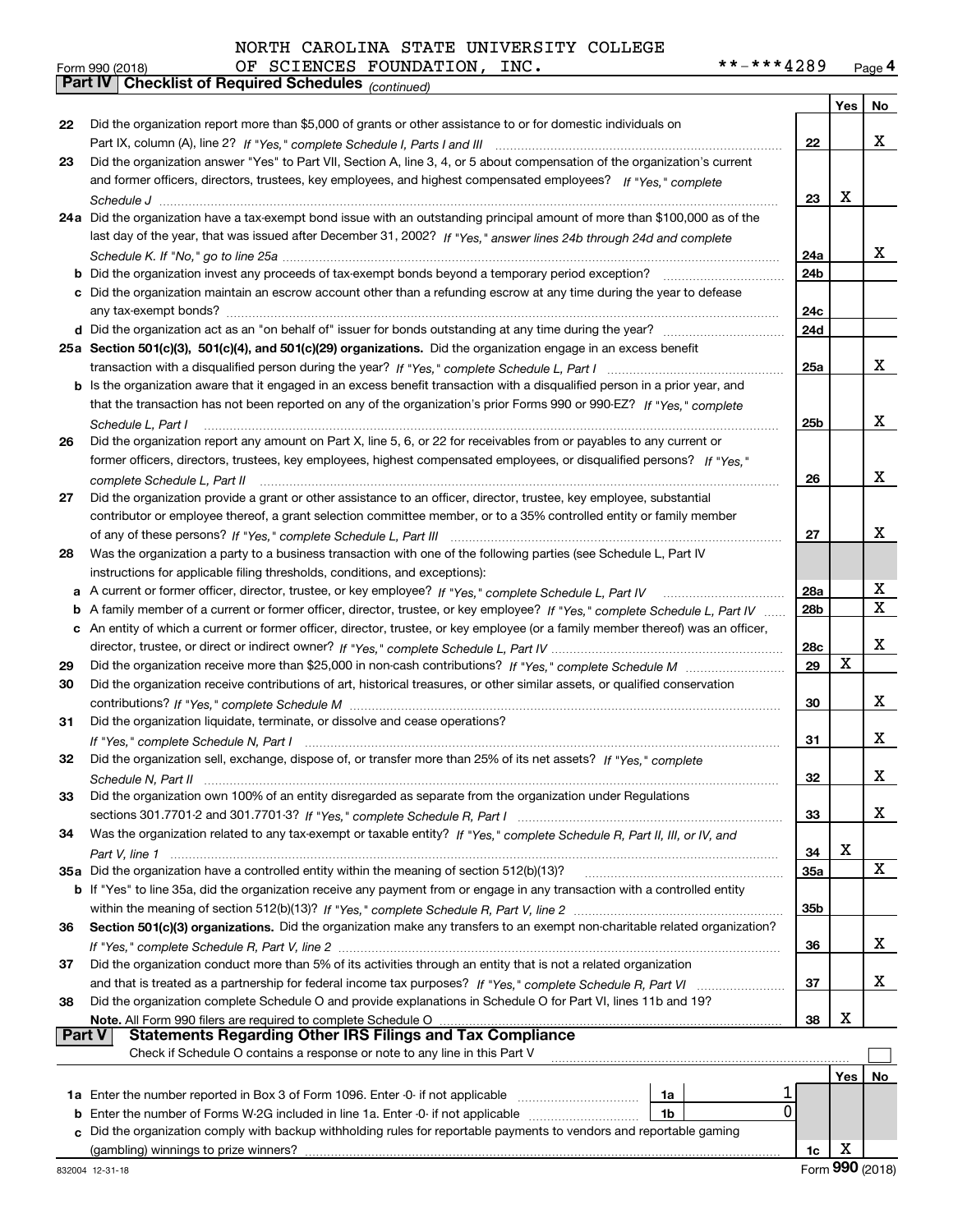|        | **-***4289<br>OF SCIENCES FOUNDATION, INC.<br>Form 990 (2018)                                                                                   |                |     | <u>Page 5</u> |  |  |  |  |  |  |
|--------|-------------------------------------------------------------------------------------------------------------------------------------------------|----------------|-----|---------------|--|--|--|--|--|--|
| Part V | Statements Regarding Other IRS Filings and Tax Compliance (continued)                                                                           |                |     |               |  |  |  |  |  |  |
|        |                                                                                                                                                 |                | Yes | No            |  |  |  |  |  |  |
|        | 2a Enter the number of employees reported on Form W-3, Transmittal of Wage and Tax Statements,                                                  |                |     |               |  |  |  |  |  |  |
|        | 0<br>filed for the calendar year ending with or within the year covered by this return <i>manumumumum</i><br>2a                                 |                |     |               |  |  |  |  |  |  |
|        |                                                                                                                                                 | 2 <sub>b</sub> |     |               |  |  |  |  |  |  |
|        |                                                                                                                                                 |                |     |               |  |  |  |  |  |  |
| За     | Did the organization have unrelated business gross income of \$1,000 or more during the year?                                                   | 3a             |     | x             |  |  |  |  |  |  |
| b      |                                                                                                                                                 |                |     |               |  |  |  |  |  |  |
|        | 4a At any time during the calendar year, did the organization have an interest in, or a signature or other authority over, a                    |                |     |               |  |  |  |  |  |  |
|        |                                                                                                                                                 |                |     |               |  |  |  |  |  |  |
|        | <b>b</b> If "Yes," enter the name of the foreign country: $\blacktriangleright$                                                                 |                |     |               |  |  |  |  |  |  |
|        | See instructions for filing requirements for FinCEN Form 114, Report of Foreign Bank and Financial Accounts (FBAR).                             |                |     |               |  |  |  |  |  |  |
| 5a     | Was the organization a party to a prohibited tax shelter transaction at any time during the tax year?                                           | 5a             |     | х             |  |  |  |  |  |  |
| b      |                                                                                                                                                 | 5b             |     | х             |  |  |  |  |  |  |
| с      |                                                                                                                                                 | 5 <sub>c</sub> |     |               |  |  |  |  |  |  |
|        | 6a Does the organization have annual gross receipts that are normally greater than \$100,000, and did the organization solicit                  |                |     |               |  |  |  |  |  |  |
|        | any contributions that were not tax deductible as charitable contributions?                                                                     | 6a             |     | х             |  |  |  |  |  |  |
|        | <b>b</b> If "Yes," did the organization include with every solicitation an express statement that such contributions or gifts                   |                |     |               |  |  |  |  |  |  |
|        | were not tax deductible?                                                                                                                        | 6b             |     |               |  |  |  |  |  |  |
| 7      | Organizations that may receive deductible contributions under section 170(c).                                                                   |                |     |               |  |  |  |  |  |  |
| а      | Did the organization receive a payment in excess of \$75 made partly as a contribution and partly for goods and services provided to the payor? | 7a             |     | х             |  |  |  |  |  |  |
| b      | If "Yes," did the organization notify the donor of the value of the goods or services provided?                                                 | 7b             |     |               |  |  |  |  |  |  |
|        | Did the organization sell, exchange, or otherwise dispose of tangible personal property for which it was required                               |                |     |               |  |  |  |  |  |  |
|        |                                                                                                                                                 | 7c             |     | х             |  |  |  |  |  |  |
| d      | 7d<br>If "Yes," indicate the number of Forms 8282 filed during the year [11] [11] Wes," indicate the number of Forms 8282 filed during the year |                |     |               |  |  |  |  |  |  |
| е      | Did the organization receive any funds, directly or indirectly, to pay premiums on a personal benefit contract?                                 | 7e             |     | х<br>х        |  |  |  |  |  |  |
| f      | Did the organization, during the year, pay premiums, directly or indirectly, on a personal benefit contract?                                    |                |     |               |  |  |  |  |  |  |
| g      | If the organization received a contribution of qualified intellectual property, did the organization file Form 8899 as required?                | 7g             | N/R |               |  |  |  |  |  |  |
| h      | If the organization received a contribution of cars, boats, airplanes, or other vehicles, did the organization file a Form 1098-C?              | 7h             | N/R |               |  |  |  |  |  |  |
| 8      | Sponsoring organizations maintaining donor advised funds. Did a donor advised fund maintained by the                                            |                |     |               |  |  |  |  |  |  |
|        | N/A<br>sponsoring organization have excess business holdings at any time during the year?                                                       | 8              |     |               |  |  |  |  |  |  |
| 9      | Sponsoring organizations maintaining donor advised funds.                                                                                       |                |     |               |  |  |  |  |  |  |
| а      | N/A<br>Did the sponsoring organization make any taxable distributions under section 4966?                                                       | <b>9a</b>      |     |               |  |  |  |  |  |  |
| b      | N/A<br>Did the sponsoring organization make a distribution to a donor, donor advisor, or related person?                                        | 9b             |     |               |  |  |  |  |  |  |
| 10     | Section 501(c)(7) organizations. Enter:                                                                                                         |                |     |               |  |  |  |  |  |  |
|        | N/A<br>10a                                                                                                                                      |                |     |               |  |  |  |  |  |  |
|        | 10 <sub>b</sub><br>Gross receipts, included on Form 990, Part VIII, line 12, for public use of club facilities                                  |                |     |               |  |  |  |  |  |  |
| 11     | Section 501(c)(12) organizations. Enter:                                                                                                        |                |     |               |  |  |  |  |  |  |
| а      | N/A<br>11a<br>Gross income from members or shareholders                                                                                         |                |     |               |  |  |  |  |  |  |
| b      | Gross income from other sources (Do not net amounts due or paid to other sources against                                                        |                |     |               |  |  |  |  |  |  |
|        | 11 <sub>b</sub>                                                                                                                                 |                |     |               |  |  |  |  |  |  |
|        | 12a Section 4947(a)(1) non-exempt charitable trusts. Is the organization filing Form 990 in lieu of Form 1041?                                  | 12a            |     |               |  |  |  |  |  |  |
|        | <b>b</b> If "Yes," enter the amount of tax-exempt interest received or accrued during the year $\ldots \mathbf{N}/\mathbf{A}$<br>12b            |                |     |               |  |  |  |  |  |  |
| 13     | Section 501(c)(29) qualified nonprofit health insurance issuers.                                                                                |                |     |               |  |  |  |  |  |  |
| a      | N/A<br>Is the organization licensed to issue qualified health plans in more than one state?                                                     | 13a            |     |               |  |  |  |  |  |  |
|        | Note. See the instructions for additional information the organization must report on Schedule O.                                               |                |     |               |  |  |  |  |  |  |
| b      | Enter the amount of reserves the organization is required to maintain by the states in which the                                                |                |     |               |  |  |  |  |  |  |
|        | 13 <sub>b</sub>                                                                                                                                 |                |     |               |  |  |  |  |  |  |
| с      | 13с                                                                                                                                             |                |     |               |  |  |  |  |  |  |
| 14a    | Did the organization receive any payments for indoor tanning services during the tax year?                                                      | 14a            |     | x             |  |  |  |  |  |  |
|        |                                                                                                                                                 | 14b            |     |               |  |  |  |  |  |  |
| 15     | Is the organization subject to the section 4960 tax on payment(s) of more than \$1,000,000 in remuneration or                                   |                |     |               |  |  |  |  |  |  |
|        |                                                                                                                                                 | 15             |     | х             |  |  |  |  |  |  |
|        | If "Yes," see instructions and file Form 4720, Schedule N.                                                                                      |                |     |               |  |  |  |  |  |  |
| 16     | Is the organization an educational institution subject to the section 4968 excise tax on net investment income?                                 | 16             |     | х             |  |  |  |  |  |  |
|        | If "Yes," complete Form 4720, Schedule O.                                                                                                       |                |     |               |  |  |  |  |  |  |

Form (2018) **990**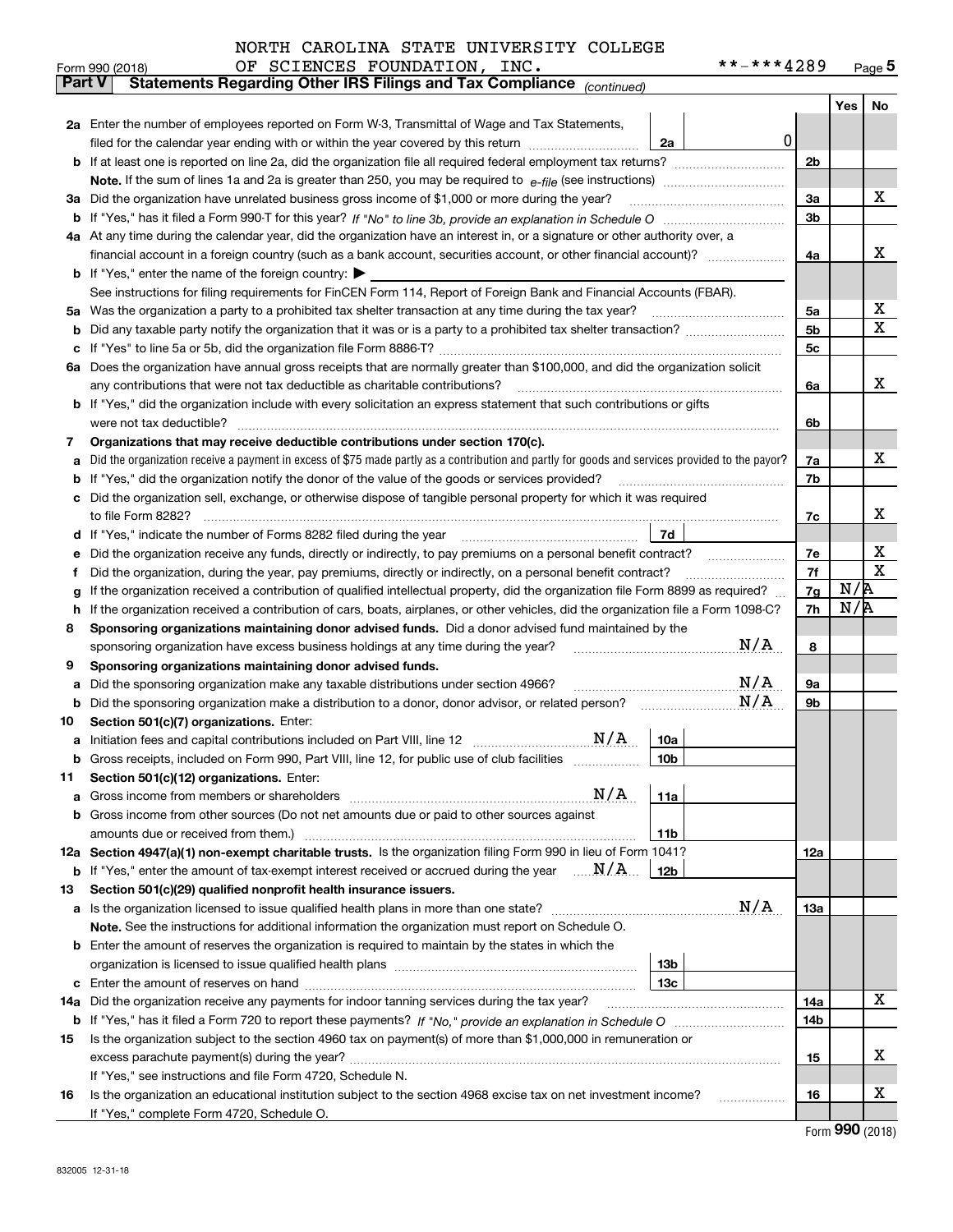# OF SCIENCES FOUNDATION, INC. \*\*-\*\*\*\*4289 NORTH CAROLINA STATE UNIVERSITY COLLEGE

*For each "Yes" response to lines 2 through 7b below, and for a "No" response to line 8a, 8b, or 10b below, describe the circumstances, processes, or changes in Schedule O. See instructions.* Form 990 (2018) **CHENCES FOUNDATION, INC.** \*\*-\*\*\*4289 Page 6<br>**Part VI Governance, Management, and Disclosure** For each "Yes" response to lines 2 through 7b below, and for a "No" response

|     | Check if Schedule O contains a response or note to any line in this Part VI                                                                                           |                 |     | $\overline{\mathbf{x}}$ |  |  |  |  |  |  |
|-----|-----------------------------------------------------------------------------------------------------------------------------------------------------------------------|-----------------|-----|-------------------------|--|--|--|--|--|--|
|     | <b>Section A. Governing Body and Management</b>                                                                                                                       |                 |     |                         |  |  |  |  |  |  |
|     |                                                                                                                                                                       |                 | Yes | No                      |  |  |  |  |  |  |
|     | 32<br>1a<br><b>1a</b> Enter the number of voting members of the governing body at the end of the tax year<br>.                                                        |                 |     |                         |  |  |  |  |  |  |
|     | If there are material differences in voting rights among members of the governing body, or if the governing                                                           |                 |     |                         |  |  |  |  |  |  |
|     | body delegated broad authority to an executive committee or similar committee, explain in Schedule O.                                                                 |                 |     |                         |  |  |  |  |  |  |
| b   | 31<br>Enter the number of voting members included in line 1a, above, who are independent<br>1b                                                                        |                 |     |                         |  |  |  |  |  |  |
| 2   | Did any officer, director, trustee, or key employee have a family relationship or a business relationship with any other                                              |                 |     |                         |  |  |  |  |  |  |
|     | officer, director, trustee, or key employee?                                                                                                                          |                 |     |                         |  |  |  |  |  |  |
| 3   | Did the organization delegate control over management duties customarily performed by or under the direct supervision                                                 |                 |     |                         |  |  |  |  |  |  |
|     |                                                                                                                                                                       |                 |     |                         |  |  |  |  |  |  |
| 4   | Did the organization make any significant changes to its governing documents since the prior Form 990 was filed?                                                      |                 |     |                         |  |  |  |  |  |  |
| 5   |                                                                                                                                                                       | 4<br>5          |     | X<br>$\mathbf X$        |  |  |  |  |  |  |
| 6   | Did the organization have members or stockholders?                                                                                                                    | 6               |     | $\mathbf X$             |  |  |  |  |  |  |
| 7a  | Did the organization have members, stockholders, or other persons who had the power to elect or appoint one or                                                        |                 |     |                         |  |  |  |  |  |  |
|     | more members of the governing body?                                                                                                                                   | 7a              |     | х                       |  |  |  |  |  |  |
| b   | Are any governance decisions of the organization reserved to (or subject to approval by) members, stockholders, or                                                    |                 |     |                         |  |  |  |  |  |  |
|     | persons other than the governing body?                                                                                                                                | 7b              |     | x                       |  |  |  |  |  |  |
| 8   | Did the organization contemporaneously document the meetings held or written actions undertaken during the year by the following:                                     |                 |     |                         |  |  |  |  |  |  |
| a   |                                                                                                                                                                       | 8а              | х   |                         |  |  |  |  |  |  |
| b   | Each committee with authority to act on behalf of the governing body?<br>The committee with authority to act on behalf of the governing body?                         | 8b              | X   |                         |  |  |  |  |  |  |
| 9   | Is there any officer, director, trustee, or key employee listed in Part VII, Section A, who cannot be reached at the                                                  |                 |     |                         |  |  |  |  |  |  |
|     |                                                                                                                                                                       | 9               |     | х                       |  |  |  |  |  |  |
|     | Section B. Policies <sub>(This Section B requests information about policies not required by the Internal Revenue Code.)</sub>                                        |                 |     |                         |  |  |  |  |  |  |
|     |                                                                                                                                                                       |                 | Yes | No                      |  |  |  |  |  |  |
|     |                                                                                                                                                                       | 10a             |     | $\mathbf X$             |  |  |  |  |  |  |
|     | b If "Yes," did the organization have written policies and procedures governing the activities of such chapters, affiliates,                                          |                 |     |                         |  |  |  |  |  |  |
|     | and branches to ensure their operations are consistent with the organization's exempt purposes?                                                                       | 10 <sub>b</sub> |     |                         |  |  |  |  |  |  |
|     | 11a Has the organization provided a complete copy of this Form 990 to all members of its governing body before filing the form?                                       |                 |     |                         |  |  |  |  |  |  |
|     | Describe in Schedule O the process, if any, used by the organization to review this Form 990.<br>b                                                                    |                 |     |                         |  |  |  |  |  |  |
| 12a | Did the organization have a written conflict of interest policy? If "No," go to line 13                                                                               |                 |     |                         |  |  |  |  |  |  |
| b   | Were officers, directors, or trustees, and key employees required to disclose annually interests that could give rise to conflicts?                                   |                 |     |                         |  |  |  |  |  |  |
| с   | Did the organization regularly and consistently monitor and enforce compliance with the policy? If "Yes," describe                                                    |                 |     |                         |  |  |  |  |  |  |
|     |                                                                                                                                                                       | 12c             | х   |                         |  |  |  |  |  |  |
| 13  | Did the organization have a written whistleblower policy?                                                                                                             | 13              | X   |                         |  |  |  |  |  |  |
| 14  | Did the organization have a written document retention and destruction policy?                                                                                        | 14              | X   |                         |  |  |  |  |  |  |
| 15  | Did the process for determining compensation of the following persons include a review and approval by independent                                                    |                 |     |                         |  |  |  |  |  |  |
|     | persons, comparability data, and contemporaneous substantiation of the deliberation and decision?                                                                     |                 |     |                         |  |  |  |  |  |  |
| а   | The organization's CEO, Executive Director, or top management official manufactured content of the organization's CEO, Executive Director, or top management official | 15a             | x   |                         |  |  |  |  |  |  |
| b   | Other officers or key employees of the organization                                                                                                                   | 15b             | X   |                         |  |  |  |  |  |  |
|     | If "Yes" to line 15a or 15b, describe the process in Schedule O (see instructions).                                                                                   |                 |     |                         |  |  |  |  |  |  |
|     | 16a Did the organization invest in, contribute assets to, or participate in a joint venture or similar arrangement with a                                             |                 |     |                         |  |  |  |  |  |  |
|     | taxable entity during the year?                                                                                                                                       | 16a             |     | x                       |  |  |  |  |  |  |
|     | b If "Yes," did the organization follow a written policy or procedure requiring the organization to evaluate its participation                                        |                 |     |                         |  |  |  |  |  |  |
|     | in joint venture arrangements under applicable federal tax law, and take steps to safeguard the organization's                                                        |                 |     |                         |  |  |  |  |  |  |
|     | exempt status with respect to such arrangements?                                                                                                                      | 16b             |     |                         |  |  |  |  |  |  |
|     | <b>Section C. Disclosure</b>                                                                                                                                          |                 |     |                         |  |  |  |  |  |  |
| 17  | <b>NONE</b><br>List the states with which a copy of this Form 990 is required to be filed $\blacktriangleright$                                                       |                 |     |                         |  |  |  |  |  |  |
| 18  | Section 6104 requires an organization to make its Forms 1023 (1024 or 1024-A if applicable), 990, and 990-T (Section 501(c)(3)s only) available                       |                 |     |                         |  |  |  |  |  |  |
|     | for public inspection. Indicate how you made these available. Check all that apply.                                                                                   |                 |     |                         |  |  |  |  |  |  |
|     | $X$ Own website<br>$X$ Upon request<br>Another's website<br>Other (explain in Schedule O)                                                                             |                 |     |                         |  |  |  |  |  |  |
| 19  | Describe in Schedule O whether (and if so, how) the organization made its governing documents, conflict of interest policy, and financial                             |                 |     |                         |  |  |  |  |  |  |
|     | statements available to the public during the tax year.                                                                                                               |                 |     |                         |  |  |  |  |  |  |
| 20  | State the name, address, and telephone number of the person who possesses the organization's books and records                                                        |                 |     |                         |  |  |  |  |  |  |
|     | ERIN DELEHANTY - 919-513-7149                                                                                                                                         |                 |     |                         |  |  |  |  |  |  |
|     | NCSU BOX 7207, RALEIGH, NC<br>27695                                                                                                                                   |                 |     |                         |  |  |  |  |  |  |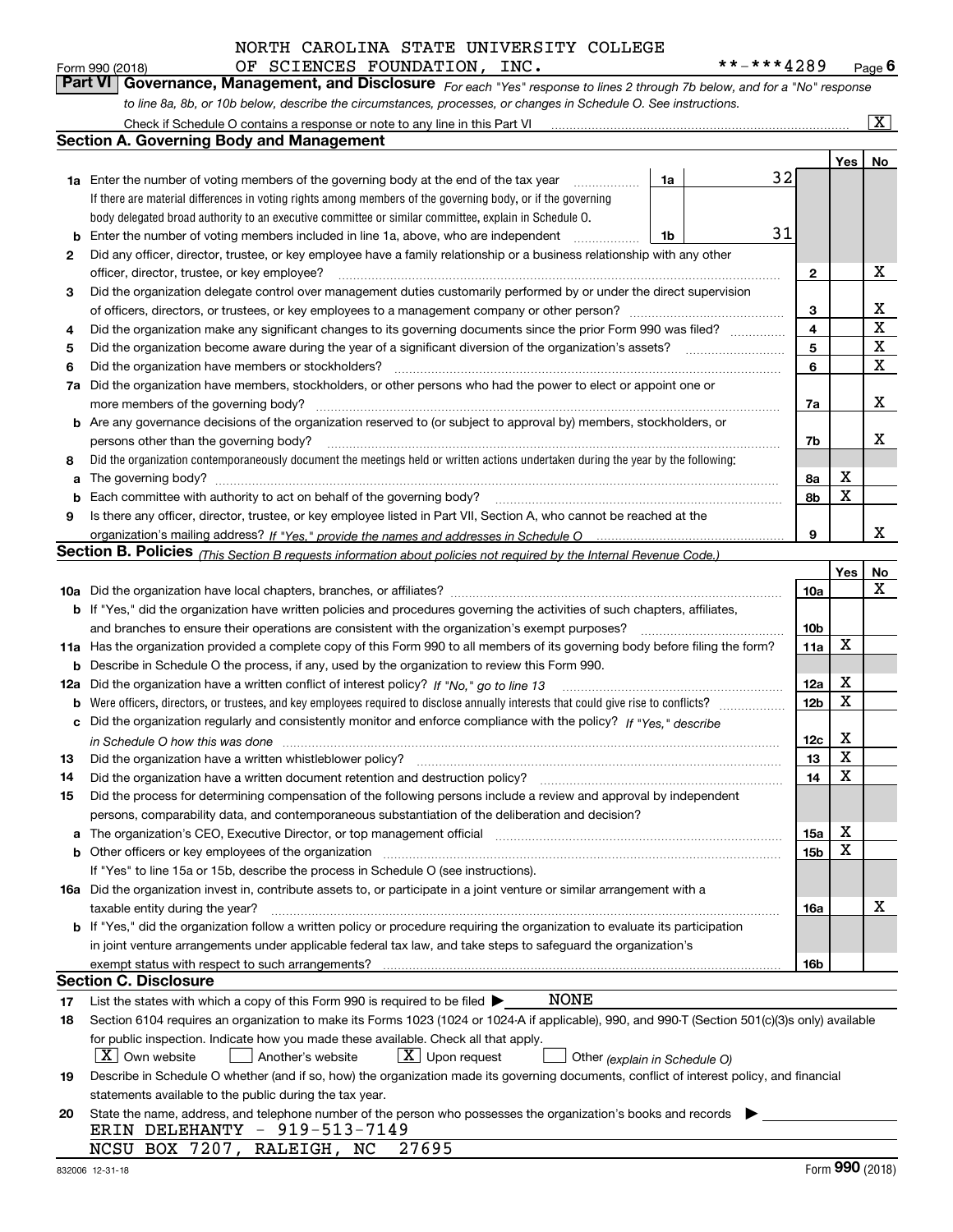$\mathcal{L}^{\text{max}}$ 

Form 990 (2018) Page OF SCIENCES FOUNDATION, INC. \*\*-\*\*\*4289

# Form 990 (2018) **The START COMPET COMPATE COMPATE COMPART ON THE SET ASSESS** Frage 7<br>**Part VII** Compensation of Officers, Directors, Trustees, Key Employees, Highest Compensated **Employees, and Independent Contractors**

Check if Schedule O contains a response or note to any line in this Part VII

**Section A. Officers, Directors, Trustees, Key Employees, and Highest Compensated Employees**

**1a**  Complete this table for all persons required to be listed. Report compensation for the calendar year ending with or within the organization's tax year.

**•** List all of the organization's current officers, directors, trustees (whether individuals or organizations), regardless of amount of compensation.

● List all of the organization's **current** key employees, if any. See instructions for definition of "key employee." Enter  $-0$ - in columns  $(D)$ ,  $(E)$ , and  $(F)$  if no compensation was paid.

**In List the organization's five current highest compensated employees (other than an officer, director, trustee, or key employee) who received report-**■ List the organization's five current highest compensated employees (other than an officer, director, trustee, or key employee) who received report-<br>able compensation (Box 5 of Form W-2 and/or Box 7 of Form 1099-MISC) of

 $\bullet$  List all of the organization's **former** officers, key employees, and highest compensated employees who received more than \$100,000 of reportable compensation from the organization and any related organizations.

**•** List all of the organization's former directors or trustees that received, in the capacity as a former director or trustee of the organization, more than \$10,000 of reportable compensation from the organization and any related organizations.

List persons in the following order: individual trustees or directors; institutional trustees; officers; key employees; highest compensated employees; and former such persons.

Check this box if neither the organization nor any related organization compensated any current officer, director, or trustee.  $\mathcal{L}^{\text{max}}$ 

| (A)                        | (B)                    |                                |                                                                  |                         | (C)          |                                   |        | (D)                             | (E)             | (F)                      |  |
|----------------------------|------------------------|--------------------------------|------------------------------------------------------------------|-------------------------|--------------|-----------------------------------|--------|---------------------------------|-----------------|--------------------------|--|
| Name and Title             | Average                |                                | (do not check more than one                                      | Position                |              |                                   |        | Reportable                      | Reportable      | Estimated                |  |
|                            | hours per              |                                | box, unless person is both an<br>officer and a director/trustee) |                         |              |                                   |        | compensation                    | compensation    | amount of                |  |
|                            | week                   |                                |                                                                  |                         |              |                                   |        | from                            | from related    | other                    |  |
|                            | (list any<br>hours for |                                |                                                                  |                         |              |                                   |        | the                             | organizations   | compensation<br>from the |  |
|                            | related                |                                |                                                                  |                         |              |                                   |        | organization<br>(W-2/1099-MISC) | (W-2/1099-MISC) | organization             |  |
|                            | organizations          |                                |                                                                  |                         |              |                                   |        |                                 |                 | and related              |  |
|                            | below                  | Individual trustee or director | nstitutional trustee                                             |                         | Key employee |                                   |        |                                 |                 | organizations            |  |
|                            | line)                  |                                |                                                                  | Officer                 |              | Highest compensated<br>  employee | Former |                                 |                 |                          |  |
| (1)<br>THOMAS I. BLINTEN   | 1.00                   |                                |                                                                  |                         |              |                                   |        |                                 |                 |                          |  |
| <b>DIRECTOR</b>            |                        | $\mathbf x$                    |                                                                  |                         |              |                                   |        | 0.                              | $\mathbf 0$ .   | $\mathbf 0$ .            |  |
| MICHAEL L. BROOKS<br>(2)   | 1.00                   |                                |                                                                  |                         |              |                                   |        |                                 |                 |                          |  |
| <b>DIRECTOR</b>            |                        | $\mathbf X$                    |                                                                  |                         |              |                                   |        | 0.                              | $\mathbf 0$ .   | $0$ .                    |  |
| ERIC L. BUCKLAND<br>(3)    | 1.00                   |                                |                                                                  |                         |              |                                   |        |                                 |                 |                          |  |
| <b>DIRECTOR</b>            |                        | $\mathbf X$                    |                                                                  |                         |              |                                   |        | 0.                              | $\mathbf 0$ .   | $0$ .                    |  |
| WILLIAM D. BUNCE<br>(4)    | 1.00                   |                                |                                                                  |                         |              |                                   |        |                                 |                 |                          |  |
| <b>DIRECTOR</b>            |                        | $\mathbf X$                    |                                                                  |                         |              |                                   |        | 0.                              | $\mathbf 0$ .   | $0$ .                    |  |
| SETH B. CARRUTHERS<br>(5)  | 1.00                   |                                |                                                                  |                         |              |                                   |        |                                 |                 |                          |  |
| <b>DIRECTOR</b>            |                        | $\mathbf X$                    |                                                                  |                         |              |                                   |        | $\mathbf 0$ .                   | $\mathbf 0$ .   | 0.                       |  |
| (6)<br>CHARLES D. CASE     | 1.00                   |                                |                                                                  |                         |              |                                   |        |                                 |                 |                          |  |
| <b>DIRECTOR</b>            |                        | $\mathbf X$                    |                                                                  |                         |              |                                   |        | 0.                              | $\mathbf 0$ .   | $\mathbf 0$ .            |  |
| (7)<br>ALBERT C. EVERSON   | 1.00                   |                                |                                                                  |                         |              |                                   |        |                                 |                 |                          |  |
| <b>DIRECTOR</b>            |                        | $\mathbf x$                    |                                                                  |                         |              |                                   |        | 0.                              | $\mathbf 0$ .   | $\mathbf 0$ .            |  |
| WILLIAM W. FLEMING<br>(8)  | 1.00                   |                                |                                                                  |                         |              |                                   |        |                                 |                 |                          |  |
| <b>DIRECTOR</b>            |                        | $\mathbf X$                    |                                                                  |                         |              |                                   |        | 0.                              | $\mathbf 0$ .   | $\mathbf 0$ .            |  |
| ANNETTE H. GREEN<br>(9)    | 1.00                   |                                |                                                                  |                         |              |                                   |        |                                 |                 |                          |  |
| <b>DIRECTOR</b>            |                        | $\mathbf x$                    |                                                                  |                         |              |                                   |        | 0.                              | $\mathbf 0$ .   | $\mathbf 0$ .            |  |
| (10) PAULA J. HENDERSON    | 1.00                   |                                |                                                                  |                         |              |                                   |        |                                 |                 |                          |  |
| <b>DIRECTOR</b>            |                        | $\mathbf X$                    |                                                                  |                         |              |                                   |        | $\mathbf 0$ .                   | $\mathbf 0$ .   | $\mathbf 0$ .            |  |
| (11) WALTER D. JOHNSON     | 1.00                   |                                |                                                                  |                         |              |                                   |        |                                 |                 |                          |  |
| <b>DIRECTOR</b>            |                        | $\mathbf X$                    |                                                                  |                         |              |                                   |        | 0.                              | $\mathbf 0$ .   | $\mathbf 0$ .            |  |
| (12) MICHAEL A. LUTHER     | 1.00                   |                                |                                                                  |                         |              |                                   |        |                                 |                 |                          |  |
| <b>DIRECTOR</b>            |                        | $\mathbf X$                    |                                                                  |                         |              |                                   |        | 0.                              | $\mathbf 0$ .   | $\mathbf 0$ .            |  |
| (13) ANITA M. MCCLERNON    | 1.00                   |                                |                                                                  |                         |              |                                   |        |                                 |                 |                          |  |
| <b>DIRECTOR</b>            |                        | $\mathbf X$                    |                                                                  |                         |              |                                   |        | 0.                              | $\mathbf 0$ .   | $0_{.}$                  |  |
| (14) JACK A. MENIUS JR.    | 1.00                   |                                |                                                                  |                         |              |                                   |        |                                 |                 |                          |  |
| CHAIRPERSON                |                        | $\mathbf X$                    |                                                                  | $\overline{\textbf{X}}$ |              |                                   |        | 0.                              | $\mathbf 0$ .   | $\mathbf 0$ .            |  |
| (15) JOHN C. PASCHOLD      | 1.00                   |                                |                                                                  |                         |              |                                   |        |                                 |                 |                          |  |
| <b>DIRECTOR</b>            |                        | $\mathbf X$                    |                                                                  |                         |              |                                   |        | 0.                              | $\mathbf 0$ .   | $0_{.}$                  |  |
| (16) WILLIAM M. PEIRSON    | 1.00                   |                                |                                                                  |                         |              |                                   |        |                                 |                 |                          |  |
| <b>DIRECTOR</b>            |                        | $\mathbf x$                    |                                                                  |                         |              |                                   |        | 0.                              | $\mathbf 0$ .   | $0_{.}$                  |  |
| (17) MARY T. PELOQUIN-DODD | 1.00                   |                                |                                                                  |                         |              |                                   |        |                                 |                 |                          |  |
| <b>TREASURER</b>           | 40.00                  | $\mathbf X$                    |                                                                  | $\mathbf X$             |              |                                   |        | $\mathbf 0$ .                   | 286,150.        | 42,146.                  |  |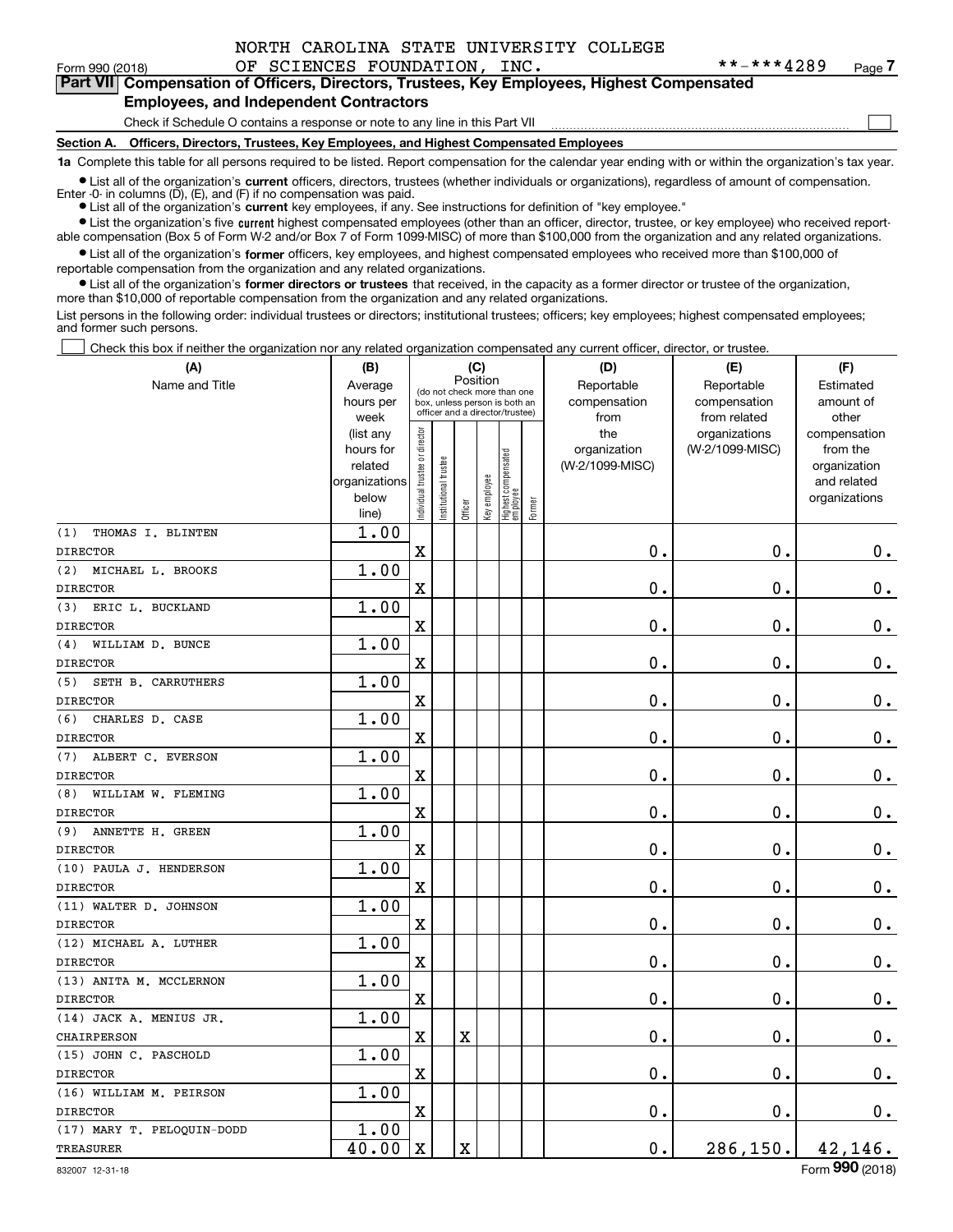**8**\*\*-\*\*\*4289

|                 | OF SCIENCES FOUNDATION, INC.<br>Form 990 (2018)                                                                                                      |                                                                      |                               |                      |         |                                                                                                                    |                                 |        |                                           | **-***4289                                        |               |                     | Page 8                                                                   |
|-----------------|------------------------------------------------------------------------------------------------------------------------------------------------------|----------------------------------------------------------------------|-------------------------------|----------------------|---------|--------------------------------------------------------------------------------------------------------------------|---------------------------------|--------|-------------------------------------------|---------------------------------------------------|---------------|---------------------|--------------------------------------------------------------------------|
| <b>Part VII</b> | Section A. Officers, Directors, Trustees, Key Employees, and Highest Compensated Employees (continued)                                               |                                                                      |                               |                      |         |                                                                                                                    |                                 |        |                                           |                                                   |               |                     |                                                                          |
|                 | (A)<br>Name and title                                                                                                                                | (B)<br>Average<br>hours per<br>week                                  |                               |                      |         | (C)<br>Position<br>(do not check more than one<br>box, unless person is both an<br>officer and a director/trustee) |                                 |        | (D)<br>Reportable<br>compensation<br>from | (E)<br>Reportable<br>compensation<br>from related |               |                     | (F)<br>Estimated<br>amount of<br>other                                   |
|                 |                                                                                                                                                      | (list any<br>hours for<br>related<br>organizations<br>below<br>line) | ndividual trustee or director | nstitutional trustee | Officer | Key employee                                                                                                       | Highest compensated<br>employee | Former | the<br>organization<br>(W-2/1099-MISC)    | organizations<br>(W-2/1099-MISC)                  |               |                     | compensation<br>from the<br>organization<br>and related<br>organizations |
| <b>DIRECTOR</b> | (18) SHARON C. PRESNELL                                                                                                                              | 1.00                                                                 | X                             |                      |         |                                                                                                                    |                                 |        | $\mathbf 0$ .                             |                                                   | 0.            |                     | 0.                                                                       |
|                 | (19) RODNEY V. PUGH                                                                                                                                  | 1.00                                                                 |                               |                      |         |                                                                                                                    |                                 |        |                                           |                                                   |               |                     |                                                                          |
| <b>DIRECTOR</b> |                                                                                                                                                      |                                                                      | X                             |                      |         |                                                                                                                    |                                 |        | 0.                                        |                                                   | $\mathbf 0$ . |                     | $0_{.}$                                                                  |
| <b>DIRECTOR</b> | (20) RUSSELL L. REEVE                                                                                                                                | 1.00                                                                 | X                             |                      |         |                                                                                                                    |                                 |        | 0.                                        |                                                   | 0.            |                     | $0_{.}$                                                                  |
|                 | (21) AMY D. ROBERTSON                                                                                                                                | 1.00                                                                 |                               |                      |         |                                                                                                                    |                                 |        |                                           |                                                   |               |                     |                                                                          |
| <b>DIRECTOR</b> | (22) BENTON S. SATTERFIELD                                                                                                                           | 1.00                                                                 | X                             |                      |         |                                                                                                                    |                                 |        | 0.                                        |                                                   | 0.            |                     | $0_{.}$                                                                  |
| <b>DIRECTOR</b> |                                                                                                                                                      |                                                                      | X                             |                      |         |                                                                                                                    |                                 |        | 0.                                        |                                                   | 0.            |                     | 0.                                                                       |
| <b>DIRECTOR</b> | (23) CECIL O. SMITH JR.                                                                                                                              | 1.00                                                                 | X                             |                      |         |                                                                                                                    |                                 |        | 0.                                        |                                                   | 0.            |                     | $0$ .                                                                    |
| <b>DIRECTOR</b> | (24) CURTIS C. STANLEY                                                                                                                               | 1.00                                                                 | X                             |                      |         |                                                                                                                    |                                 |        | 0.                                        |                                                   | 0.            |                     | $\mathbf 0$ .                                                            |
|                 | (25) ROBERT R. STARBUCK                                                                                                                              | 1.00                                                                 |                               |                      |         |                                                                                                                    |                                 |        |                                           |                                                   |               |                     |                                                                          |
|                 | VICE CHAIRPERSON                                                                                                                                     |                                                                      | X                             |                      | X       |                                                                                                                    |                                 |        | 0.                                        |                                                   | 0.            |                     | 0.                                                                       |
|                 | (26) MICHAEL T. STOCUM                                                                                                                               | 1.00                                                                 |                               |                      |         |                                                                                                                    |                                 |        |                                           |                                                   |               |                     |                                                                          |
| <b>DIRECTOR</b> |                                                                                                                                                      |                                                                      | $\mathbf{x}$                  |                      |         |                                                                                                                    |                                 |        | 0.<br>$\overline{0}$ .                    | 286, 150.                                         | 0.            |                     | 0.<br>42, 146.                                                           |
|                 |                                                                                                                                                      |                                                                      |                               |                      |         |                                                                                                                    |                                 |        | 0.                                        | $578,051.$ 120,679.                               |               |                     |                                                                          |
|                 | c Total from continuation sheets to Part VII, Section A                                                                                              |                                                                      |                               |                      |         |                                                                                                                    |                                 | ▶      | $\mathbf{0}$ .                            | 864, 201.                                         |               |                     | 162,825.                                                                 |
| $\mathbf{2}$    | Total number of individuals (including but not limited to those listed above) who received more than \$100,000 of reportable                         |                                                                      |                               |                      |         |                                                                                                                    |                                 |        |                                           |                                                   |               |                     |                                                                          |
|                 | compensation from the organization $\blacktriangleright$                                                                                             |                                                                      |                               |                      |         |                                                                                                                    |                                 |        |                                           |                                                   |               |                     | $\mathbf 0$<br>Yes<br>No                                                 |
| 3               | Did the organization list any former officer, director, or trustee, key employee, or highest compensated employee on                                 |                                                                      |                               |                      |         |                                                                                                                    |                                 |        |                                           |                                                   |               |                     |                                                                          |
|                 | line 1a? If "Yes," complete Schedule J for such individual manufactured contained and the line 1a? If "Yes," complete Schedule J for such individual |                                                                      |                               |                      |         |                                                                                                                    |                                 |        |                                           |                                                   |               | 3                   | x                                                                        |
|                 | For any individual listed on line 1a, is the sum of reportable compensation and other compensation from the organization                             |                                                                      |                               |                      |         |                                                                                                                    |                                 |        |                                           |                                                   |               |                     |                                                                          |
|                 |                                                                                                                                                      |                                                                      |                               |                      |         |                                                                                                                    |                                 |        |                                           |                                                   |               | 4                   | X                                                                        |
| 5               | Did any person listed on line 1a receive or accrue compensation from any unrelated organization or individual for services                           |                                                                      |                               |                      |         |                                                                                                                    |                                 |        |                                           |                                                   |               | 5                   | x                                                                        |
|                 | rendered to the organization? If "Yes " complete Schedule J for such person<br><b>Section B. Independent Contractors</b>                             |                                                                      |                               |                      |         |                                                                                                                    |                                 |        |                                           |                                                   |               |                     |                                                                          |
| 1               | Complete this table for your five highest compensated independent contractors that received more than \$100,000 of compensation from                 |                                                                      |                               |                      |         |                                                                                                                    |                                 |        |                                           |                                                   |               |                     |                                                                          |
|                 | the organization. Report compensation for the calendar year ending with or within the organization's tax year.                                       |                                                                      |                               |                      |         |                                                                                                                    |                                 |        |                                           |                                                   |               |                     |                                                                          |
|                 | (A)<br>Name and business address                                                                                                                     |                                                                      |                               | <b>NONE</b>          |         |                                                                                                                    |                                 |        | (B)<br>Description of services            |                                                   |               | (C)<br>Compensation |                                                                          |
|                 |                                                                                                                                                      |                                                                      |                               |                      |         |                                                                                                                    |                                 |        |                                           |                                                   |               |                     |                                                                          |
|                 |                                                                                                                                                      |                                                                      |                               |                      |         |                                                                                                                    |                                 |        |                                           |                                                   |               |                     |                                                                          |
|                 |                                                                                                                                                      |                                                                      |                               |                      |         |                                                                                                                    |                                 |        |                                           |                                                   |               |                     |                                                                          |
|                 |                                                                                                                                                      |                                                                      |                               |                      |         |                                                                                                                    |                                 |        |                                           |                                                   |               |                     |                                                                          |
|                 |                                                                                                                                                      |                                                                      |                               |                      |         |                                                                                                                    |                                 |        |                                           |                                                   |               |                     |                                                                          |
|                 |                                                                                                                                                      |                                                                      |                               |                      |         |                                                                                                                    |                                 |        |                                           |                                                   |               |                     |                                                                          |

**2**Total number of independent contractors (including but not limited to those listed above) who received more than 0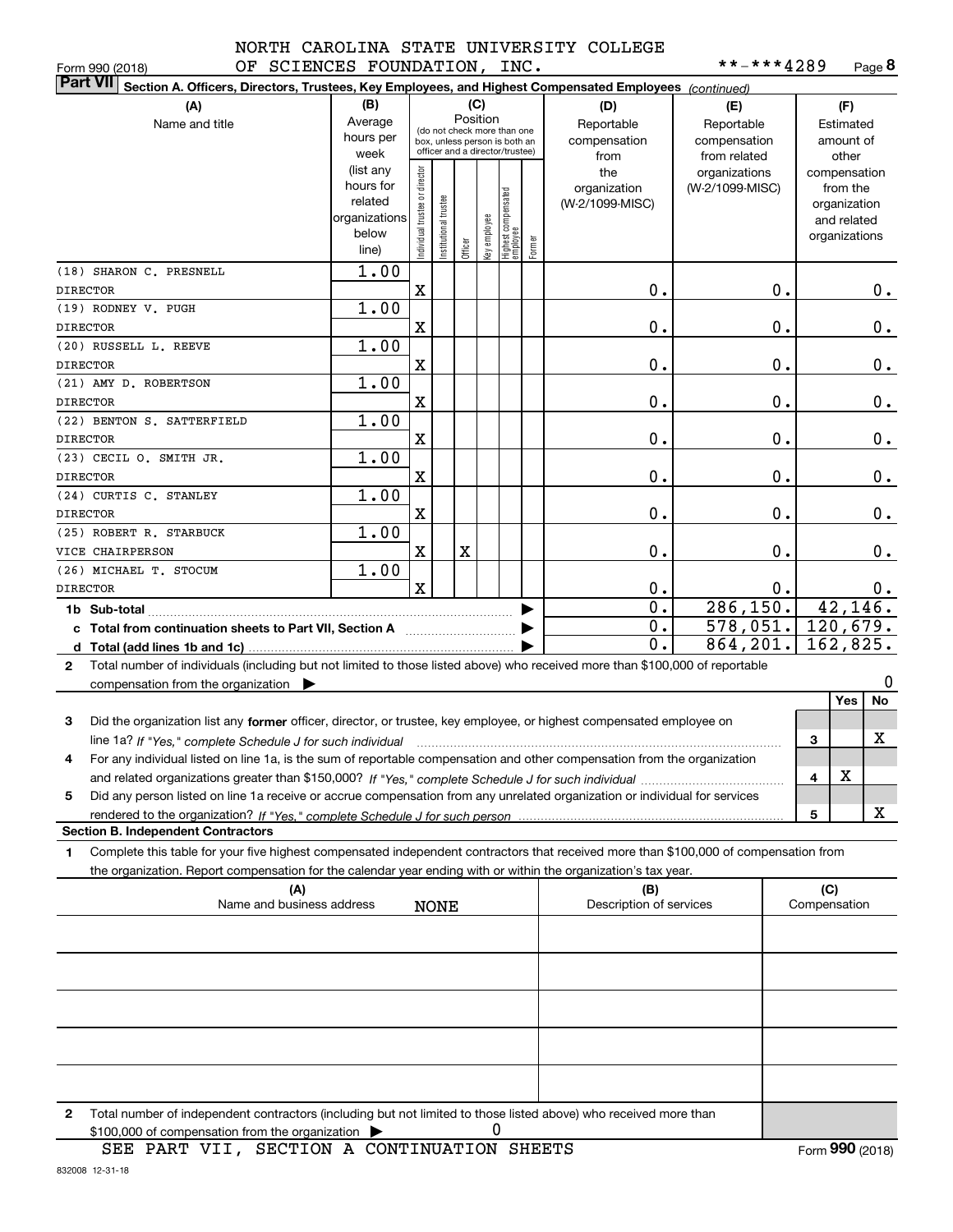Form 990

# NORTH CAROLINA STATE UNIVERSITY COLLEGE OF SCIENCES FOUNDATION, INC. \*\*-\*\*\*\*4289

| <b>Part VII</b> Section A. Officers, Directors, Trustees, Key Employees, and Highest Compensated Employees (continued) |                |                                |                        |             |              |                              |        |                 |                                  |                            |
|------------------------------------------------------------------------------------------------------------------------|----------------|--------------------------------|------------------------|-------------|--------------|------------------------------|--------|-----------------|----------------------------------|----------------------------|
| (A)                                                                                                                    | (B)            |                                |                        |             | (C)          |                              |        | (D)             | (E)                              | (F)                        |
| Name and title                                                                                                         | Average        |                                |                        |             | Position     |                              |        | Reportable      | Reportable                       | Estimated                  |
|                                                                                                                        | hours          |                                | (check all that apply) |             |              |                              |        | compensation    | compensation                     | amount of                  |
|                                                                                                                        | per<br>week    |                                |                        |             |              |                              |        | from<br>the     | from related                     | other                      |
|                                                                                                                        | (list any      |                                |                        |             |              |                              |        | organization    | organizations<br>(W-2/1099-MISC) | compensation<br>from the   |
|                                                                                                                        | hours for      |                                |                        |             |              |                              |        | (W-2/1099-MISC) |                                  | organization               |
|                                                                                                                        | related        |                                |                        |             |              |                              |        |                 |                                  | and related                |
|                                                                                                                        | organizations  |                                |                        |             |              |                              |        |                 |                                  | organizations              |
|                                                                                                                        | below<br>line) | Individual trustee or director | Institutional trustee  | Officer     | Key employee | Highest compensated employee | Former |                 |                                  |                            |
| (27) WILLIAM E. TRENT III                                                                                              | 1.00           |                                |                        |             |              |                              |        |                 |                                  |                            |
| <b>DIRECTOR</b>                                                                                                        |                | $\mathbf X$                    |                        |             |              |                              |        | 0.              | $\mathbf 0$ .                    | $0$ .                      |
| (28) WALTER R. TURNER JR.                                                                                              | 1.00           |                                |                        |             |              |                              |        |                 |                                  |                            |
| <b>DIRECTOR</b>                                                                                                        |                | $\mathbf X$                    |                        |             |              |                              |        | $\mathbf 0$ .   | $\mathbf 0$ .                    | $0$ .                      |
| (29) CYNTHIA J. WERTZ                                                                                                  | 1.00           |                                |                        |             |              |                              |        |                 |                                  |                            |
| <b>DIRECTOR</b>                                                                                                        |                | $\mathbf X$                    |                        |             |              |                              |        | 0.              | $\mathbf 0$ .                    | $0$ .                      |
| (30) GARNETT B. WHITEHURST                                                                                             | 1.00           |                                |                        |             |              |                              |        |                 |                                  |                            |
| <b>DIRECTOR</b>                                                                                                        |                | $\mathbf X$                    |                        |             |              |                              |        | 0.              | $\mathbf 0$ .                    | $0$ .                      |
| (31) KIRK A. WILDER                                                                                                    | 1.00           |                                |                        |             |              |                              |        |                 |                                  |                            |
| <b>DIRECTOR</b>                                                                                                        |                | $\mathbf X$                    |                        |             |              |                              |        | 0.              | $\mathbf 0$ .                    | $0$ .                      |
| (32) SAUNDRA W. WILLIAMS                                                                                               | 1.00           |                                |                        |             |              |                              |        |                 |                                  |                            |
| <b>DIRECTOR</b>                                                                                                        |                | $\mathbf X$                    |                        |             |              |                              |        | $\mathbf 0$ .   | $0$ .                            | $0_{\cdot}$                |
| (33) CAROL M. DUGGINS                                                                                                  | 1.00           |                                |                        |             |              |                              |        |                 |                                  |                            |
| ASSISTANT SECRETARY                                                                                                    | 40.00          |                                |                        | $\mathbf X$ |              |                              |        | $0$ .           | 48,425.                          | 14,708.                    |
| (34) DONALD B. MATTHEWS                                                                                                | 1.00           |                                |                        |             |              |                              |        |                 |                                  |                            |
| PRESIDENT                                                                                                              | 40.00          |                                |                        | $\mathbf X$ |              |                              |        | $\mathbf 0$ .   | 167,868.                         | 28,065.                    |
| TASAICO<br>$(35)$ JILL                                                                                                 | 1.00           |                                |                        |             |              |                              |        |                 |                                  |                            |
| ASSISTANT TREASURER                                                                                                    | 40.00          |                                |                        | X           |              |                              |        | $0$ .           | 171,078.                         | 36,854.                    |
| (36) LINDSAY E. TOPPING                                                                                                | 1.00           |                                |                        |             |              |                              |        |                 |                                  |                            |
| <b>SECRETARY</b>                                                                                                       | 40.00          |                                |                        | X           |              |                              |        | $0$ .           | 75, 193.                         | 14,249.                    |
| (37) ERIN DELEHANTY                                                                                                    | 1.00           |                                |                        |             |              |                              |        |                 |                                  |                            |
| ASSISTANT TREASURER                                                                                                    | 40.00          |                                |                        | X           |              |                              |        | $\mathbf 0$ .   | 115, 487.                        | 26,803.                    |
|                                                                                                                        |                |                                |                        |             |              |                              |        |                 |                                  |                            |
|                                                                                                                        |                |                                |                        |             |              |                              |        |                 |                                  |                            |
|                                                                                                                        |                |                                |                        |             |              |                              |        |                 |                                  |                            |
|                                                                                                                        |                |                                |                        |             |              |                              |        |                 |                                  |                            |
|                                                                                                                        |                |                                |                        |             |              |                              |        |                 |                                  |                            |
|                                                                                                                        |                |                                |                        |             |              |                              |        |                 |                                  |                            |
|                                                                                                                        |                |                                |                        |             |              |                              |        |                 |                                  |                            |
|                                                                                                                        |                |                                |                        |             |              |                              |        |                 |                                  |                            |
|                                                                                                                        |                |                                |                        |             |              |                              |        |                 |                                  |                            |
|                                                                                                                        |                |                                |                        |             |              |                              |        |                 |                                  |                            |
|                                                                                                                        |                |                                |                        |             |              |                              |        |                 |                                  |                            |
|                                                                                                                        |                |                                |                        |             |              |                              |        |                 |                                  |                            |
|                                                                                                                        |                |                                |                        |             |              |                              |        |                 |                                  |                            |
|                                                                                                                        |                |                                |                        |             |              |                              |        |                 |                                  |                            |
|                                                                                                                        |                |                                |                        |             |              |                              |        |                 |                                  |                            |
|                                                                                                                        |                |                                |                        |             |              |                              |        |                 |                                  |                            |
|                                                                                                                        |                |                                |                        |             |              |                              |        |                 |                                  |                            |
|                                                                                                                        |                |                                |                        |             |              |                              |        |                 |                                  |                            |
|                                                                                                                        |                |                                |                        |             |              |                              |        |                 |                                  | <u>578,051.   120,679.</u> |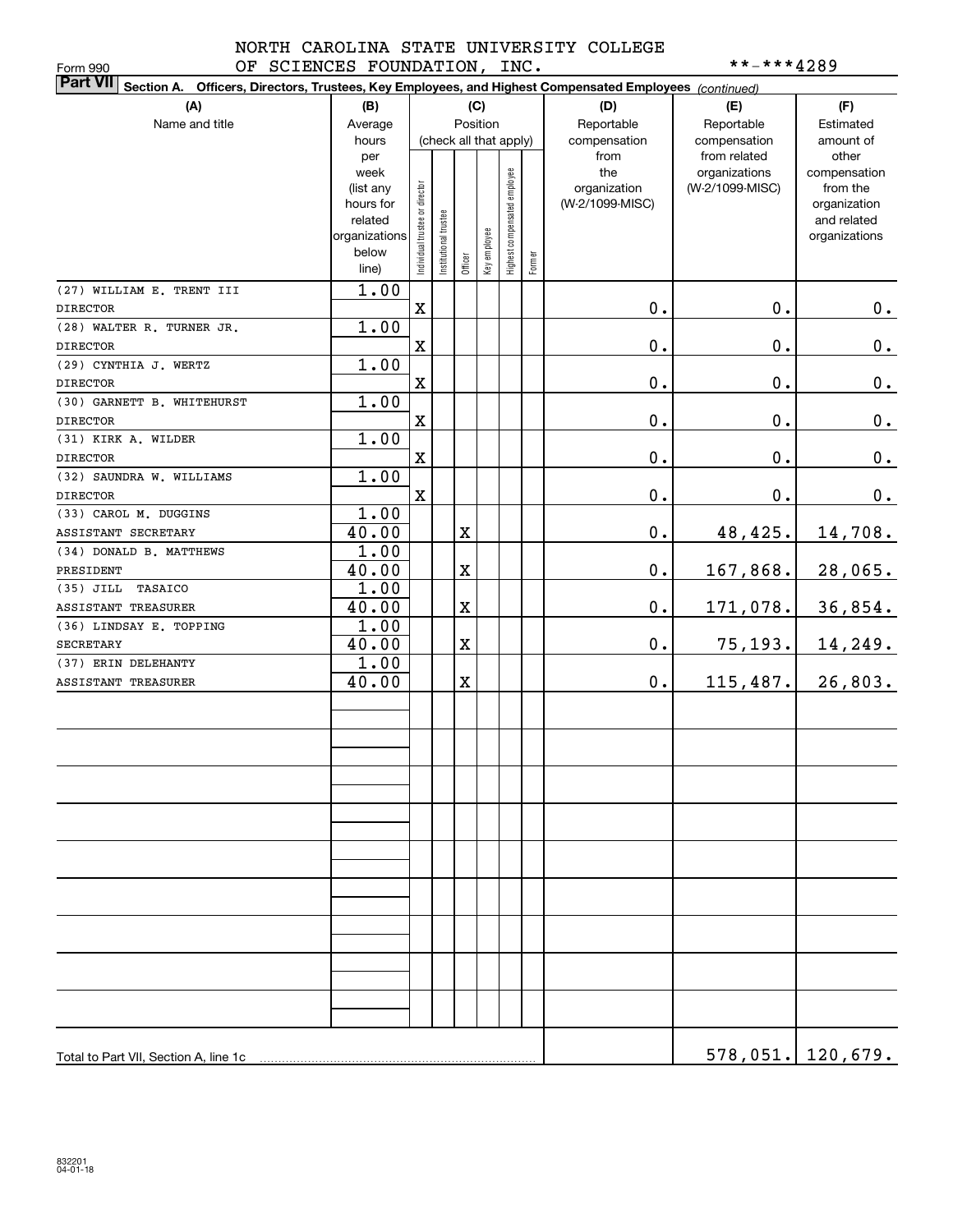|  | NORTH CAROLINA STATE UNIVERSITY COLLEGE |  |
|--|-----------------------------------------|--|
|  |                                         |  |

Form 990 (2018) OF SCIENCES FOUNDATION, INC. \* \*-\*\*\*4289 Page **9** \*\*-\*\*\*4289

|                                                           | <b>Part VIII</b> | <b>Statement of Revenue</b>                                                                                                         |                                |                       |                      |                                                 |                                         |                                                                      |
|-----------------------------------------------------------|------------------|-------------------------------------------------------------------------------------------------------------------------------------|--------------------------------|-----------------------|----------------------|-------------------------------------------------|-----------------------------------------|----------------------------------------------------------------------|
|                                                           |                  | Check if Schedule O contains a response or note to any line in this Part VIII                                                       |                                |                       |                      |                                                 |                                         |                                                                      |
|                                                           |                  |                                                                                                                                     |                                |                       | (A)<br>Total revenue | (B)<br>Related or<br>exempt function<br>revenue | (C)<br>Unrelated<br>business<br>revenue | (D)<br>Revenuè excluded<br>from tax under<br>sections<br>$512 - 514$ |
|                                                           |                  | 1 a Federated campaigns                                                                                                             | 1a                             |                       |                      |                                                 |                                         |                                                                      |
|                                                           |                  | <b>b</b> Membership dues                                                                                                            | 1 <sub>b</sub>                 |                       |                      |                                                 |                                         |                                                                      |
|                                                           |                  | c Fundraising events                                                                                                                | 1 <sub>c</sub>                 |                       |                      |                                                 |                                         |                                                                      |
|                                                           |                  | d Related organizations                                                                                                             | 1 <sub>d</sub>                 |                       |                      |                                                 |                                         |                                                                      |
|                                                           |                  | e Government grants (contributions)                                                                                                 | 1e                             |                       |                      |                                                 |                                         |                                                                      |
|                                                           |                  | f All other contributions, gifts, grants, and                                                                                       |                                |                       |                      |                                                 |                                         |                                                                      |
|                                                           |                  | similar amounts not included above                                                                                                  | 1f                             | 1,607,256.            |                      |                                                 |                                         |                                                                      |
| Contributions, Gifts, Grants<br>and Other Similar Amounts |                  | <b>g</b> Noncash contributions included in lines 1a-1f: \$                                                                          |                                | 476,033.              |                      |                                                 |                                         |                                                                      |
|                                                           |                  |                                                                                                                                     |                                |                       | 1,607,256.           |                                                 |                                         |                                                                      |
|                                                           |                  |                                                                                                                                     |                                | <b>Business Code</b>  |                      |                                                 |                                         |                                                                      |
|                                                           | 2a               | <u> 1989 - Johann Barn, fransk politik (d. 1989)</u>                                                                                |                                |                       |                      |                                                 |                                         |                                                                      |
| Program Service<br>Revenue                                | b                | <u> 1989 - Johann Stein, mars an de Brazilian (b. 1989)</u>                                                                         |                                |                       |                      |                                                 |                                         |                                                                      |
|                                                           | с<br>d           | <u> 1989 - John Stein, Amerikaansk politiker (</u>                                                                                  |                                |                       |                      |                                                 |                                         |                                                                      |
|                                                           | е                |                                                                                                                                     |                                |                       |                      |                                                 |                                         |                                                                      |
|                                                           |                  |                                                                                                                                     |                                |                       |                      |                                                 |                                         |                                                                      |
|                                                           |                  |                                                                                                                                     |                                |                       |                      |                                                 |                                         |                                                                      |
|                                                           | 3                | Investment income (including dividends, interest, and                                                                               |                                |                       |                      |                                                 |                                         |                                                                      |
|                                                           |                  |                                                                                                                                     |                                |                       | 142,736.             |                                                 |                                         | 142,736.                                                             |
|                                                           | 4                | Income from investment of tax-exempt bond proceeds                                                                                  |                                |                       |                      |                                                 |                                         |                                                                      |
|                                                           | 5                |                                                                                                                                     |                                |                       | 307,558.             |                                                 |                                         | 307,558.                                                             |
|                                                           |                  |                                                                                                                                     | (i) Real                       | (ii) Personal         |                      |                                                 |                                         |                                                                      |
|                                                           |                  | 6 a Gross rents                                                                                                                     |                                |                       |                      |                                                 |                                         |                                                                      |
|                                                           |                  | b Less: rental expenses    <b>Conserverse System</b>                                                                                |                                |                       |                      |                                                 |                                         |                                                                      |
|                                                           |                  | Rental income or (loss)                                                                                                             |                                |                       |                      |                                                 |                                         |                                                                      |
|                                                           |                  |                                                                                                                                     |                                |                       |                      |                                                 |                                         |                                                                      |
|                                                           |                  | 7 a Gross amount from sales of                                                                                                      | (i) Securities<br>1, 157, 794. | (ii) Other            |                      |                                                 |                                         |                                                                      |
|                                                           |                  | assets other than inventory                                                                                                         |                                |                       |                      |                                                 |                                         |                                                                      |
|                                                           |                  | <b>b</b> Less: cost or other basis<br>and sales expenses                                                                            | 768,941.                       |                       |                      |                                                 |                                         |                                                                      |
|                                                           |                  |                                                                                                                                     | 388,853.                       |                       |                      |                                                 |                                         |                                                                      |
|                                                           |                  |                                                                                                                                     |                                | ▶                     | 388,853.             |                                                 |                                         | 388,853.                                                             |
|                                                           |                  | 8 a Gross income from fundraising events (not                                                                                       |                                |                       |                      |                                                 |                                         |                                                                      |
|                                                           |                  | including \$<br>and the contract of the contract of the contract of the contract of the contract of the contract of the contract of |                                |                       |                      |                                                 |                                         |                                                                      |
| <b>Other Revenue</b>                                      |                  | contributions reported on line 1c). See                                                                                             |                                |                       |                      |                                                 |                                         |                                                                      |
|                                                           |                  |                                                                                                                                     |                                |                       |                      |                                                 |                                         |                                                                      |
|                                                           |                  |                                                                                                                                     | $\mathbf b$                    |                       |                      |                                                 |                                         |                                                                      |
|                                                           |                  | c Net income or (loss) from fundraising events                                                                                      |                                | .                     |                      |                                                 |                                         |                                                                      |
|                                                           |                  | 9 a Gross income from gaming activities. See                                                                                        |                                |                       |                      |                                                 |                                         |                                                                      |
|                                                           |                  |                                                                                                                                     |                                |                       |                      |                                                 |                                         |                                                                      |
|                                                           |                  |                                                                                                                                     | b                              |                       |                      |                                                 |                                         |                                                                      |
|                                                           |                  |                                                                                                                                     |                                |                       |                      |                                                 |                                         |                                                                      |
|                                                           |                  | 10 a Gross sales of inventory, less returns                                                                                         |                                |                       |                      |                                                 |                                         |                                                                      |
|                                                           |                  |                                                                                                                                     | b                              |                       |                      |                                                 |                                         |                                                                      |
|                                                           |                  | c Net income or (loss) from sales of inventory                                                                                      |                                |                       |                      |                                                 |                                         |                                                                      |
|                                                           |                  | Miscellaneous Revenue                                                                                                               |                                | <b>Business Code</b>  |                      |                                                 |                                         |                                                                      |
|                                                           |                  | 11 a MISC. REVENUE                                                                                                                  |                                | 611710                | 60,426.              | 60,426.                                         |                                         |                                                                      |
|                                                           | b                |                                                                                                                                     |                                |                       |                      |                                                 |                                         |                                                                      |
|                                                           | с                |                                                                                                                                     |                                |                       |                      |                                                 |                                         |                                                                      |
|                                                           |                  |                                                                                                                                     |                                |                       |                      |                                                 |                                         |                                                                      |
|                                                           |                  |                                                                                                                                     |                                | $\blacktriangleright$ | 60,426.              |                                                 |                                         |                                                                      |
|                                                           | 12               |                                                                                                                                     |                                |                       | 2,506,829.           | 60,426.                                         | $\mathbf{0}$ .                          | 839,147.                                                             |
|                                                           | 832009 12-31-18  |                                                                                                                                     |                                |                       |                      |                                                 |                                         | Form 990 (2018)                                                      |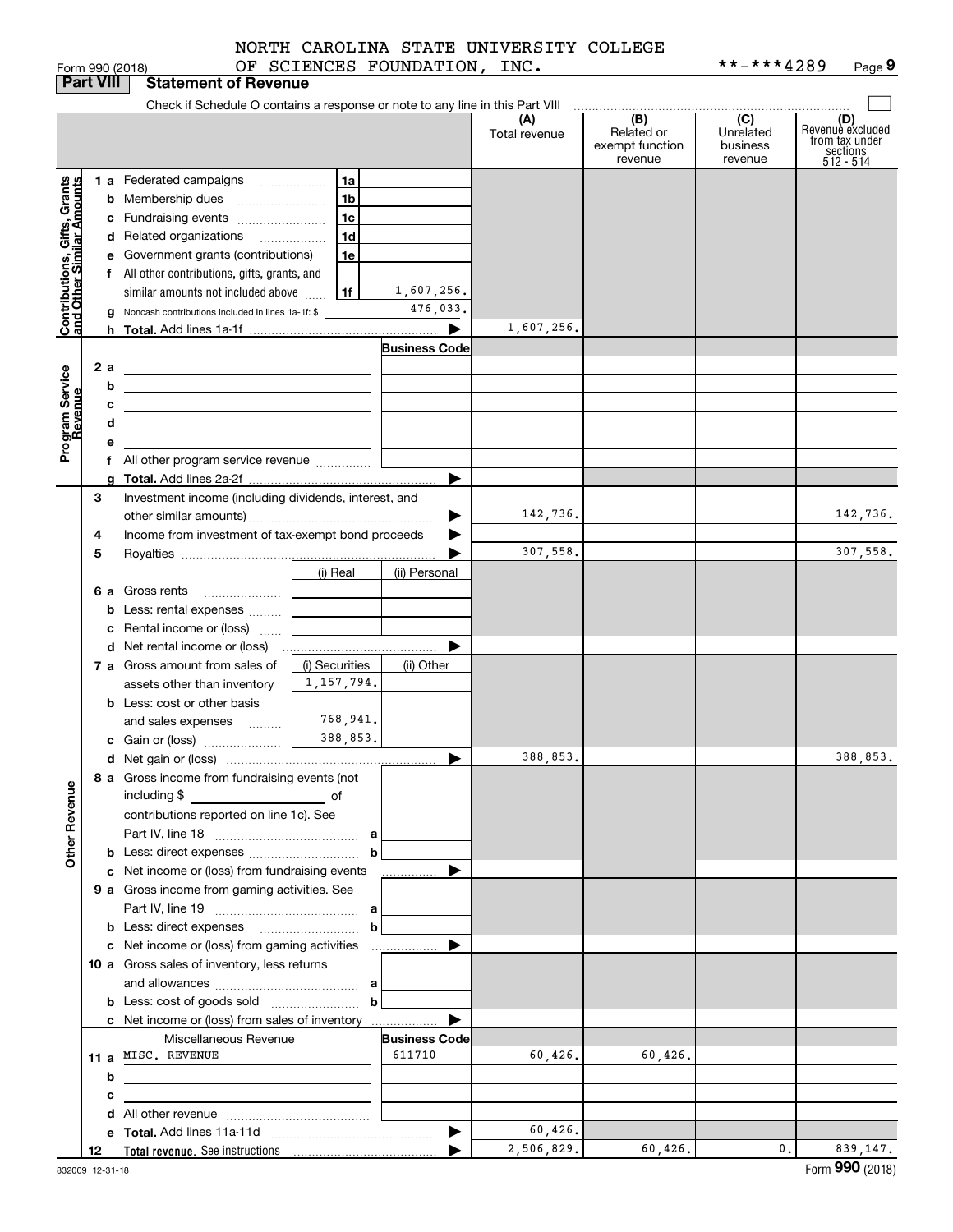# Form 990 (2018) OF SCIENCES FOUNDATION, INC. \*\*-\*\*\*4289 <sub>Page</sub> Form 990 (2018) **DETENCES FOUNDATION, INC.**<br>**Part IX** Statement of Functional Expenses NORTH CAROLINA STATE UNIVERSITY COLLEGE

|              | Section 501(c)(3) and 501(c)(4) organizations must complete all columns. All other organizations must complete column (A).                                                                                  |                      |                             |                                    | $\overline{\mathbf{X}}$ |
|--------------|-------------------------------------------------------------------------------------------------------------------------------------------------------------------------------------------------------------|----------------------|-----------------------------|------------------------------------|-------------------------|
|              | Check if Schedule O contains a response or note to any line in this Part IX                                                                                                                                 | (A)                  | (B)                         | (C)                                | (D)                     |
|              | Do not include amounts reported on lines 6b,<br>7b, 8b, 9b, and 10b of Part VIII.                                                                                                                           | Total expenses       | Program service<br>expenses | Management and<br>general expenses | Fundraising<br>expenses |
| 1.           | Grants and other assistance to domestic organizations                                                                                                                                                       |                      |                             |                                    |                         |
|              | and domestic governments. See Part IV, line 21<br>$\ddotsc$                                                                                                                                                 | 816,536.             | 816,536.                    |                                    |                         |
| $\mathbf{2}$ | Grants and other assistance to domestic                                                                                                                                                                     |                      |                             |                                    |                         |
|              | individuals. See Part IV, line 22                                                                                                                                                                           |                      |                             |                                    |                         |
| 3            | Grants and other assistance to foreign                                                                                                                                                                      |                      |                             |                                    |                         |
|              | organizations, foreign governments, and foreign                                                                                                                                                             |                      |                             |                                    |                         |
|              | individuals. See Part IV, lines 15 and 16                                                                                                                                                                   |                      |                             |                                    |                         |
| 4            | Benefits paid to or for members                                                                                                                                                                             |                      |                             |                                    |                         |
| 5            | Compensation of current officers, directors,                                                                                                                                                                |                      |                             |                                    |                         |
|              |                                                                                                                                                                                                             |                      |                             |                                    |                         |
| 6            | Compensation not included above, to disqualified                                                                                                                                                            |                      |                             |                                    |                         |
|              | persons (as defined under section 4958(f)(1)) and                                                                                                                                                           |                      |                             |                                    |                         |
|              | persons described in section 4958(c)(3)(B)<br>1.1.1.1.1.1.1                                                                                                                                                 |                      |                             |                                    |                         |
| 7            | Other salaries and wages                                                                                                                                                                                    | 292,951.             |                             |                                    | 292,951.                |
| 8            | Pension plan accruals and contributions (include                                                                                                                                                            |                      |                             |                                    |                         |
|              | section 401(k) and 403(b) employer contributions)                                                                                                                                                           |                      |                             |                                    |                         |
| 9            |                                                                                                                                                                                                             |                      |                             |                                    |                         |
| 10           |                                                                                                                                                                                                             |                      |                             |                                    |                         |
| 11           | Fees for services (non-employees):                                                                                                                                                                          |                      |                             |                                    |                         |
| a            |                                                                                                                                                                                                             |                      |                             |                                    |                         |
| b            |                                                                                                                                                                                                             | 3,428.               |                             | 3,428.                             |                         |
| c            |                                                                                                                                                                                                             | 34,000.              |                             | 34,000.                            |                         |
| d            |                                                                                                                                                                                                             |                      |                             |                                    |                         |
| е            | Professional fundraising services. See Part IV, line 17                                                                                                                                                     |                      |                             |                                    |                         |
| f            | Investment management fees                                                                                                                                                                                  | 92,879.              |                             | 92,879.                            |                         |
| g            | Other. (If line 11g amount exceeds 10% of line 25,                                                                                                                                                          |                      |                             |                                    |                         |
|              | column (A) amount, list line 11g expenses on Sch O.)                                                                                                                                                        |                      |                             |                                    |                         |
| 12           |                                                                                                                                                                                                             | 6,190.               | 5,888.                      |                                    | 302.                    |
| 13           |                                                                                                                                                                                                             | $\overline{5,417}$ . | 1,696.                      |                                    | 3,721.                  |
| 14           |                                                                                                                                                                                                             |                      |                             |                                    |                         |
| 15           |                                                                                                                                                                                                             |                      |                             |                                    |                         |
| 16           |                                                                                                                                                                                                             |                      |                             |                                    |                         |
| 17           |                                                                                                                                                                                                             | 49,043.              | 34,072.                     |                                    | 14,971.                 |
| 18           | Payments of travel or entertainment expenses                                                                                                                                                                |                      |                             |                                    |                         |
|              | for any federal, state, or local public officials                                                                                                                                                           |                      |                             |                                    |                         |
| 19           | Conferences, conventions, and meetings                                                                                                                                                                      | 33,566.              | 8,756.                      |                                    | 24,810.                 |
| 20           | Interest                                                                                                                                                                                                    |                      |                             |                                    |                         |
| 21           |                                                                                                                                                                                                             | 151,818.             | 151,818.                    |                                    |                         |
| 22           | Depreciation, depletion, and amortization                                                                                                                                                                   | 3,856.               | 1,760.                      |                                    | 2,096.                  |
| 23           | Insurance                                                                                                                                                                                                   |                      |                             |                                    |                         |
| 24           | Other expenses. Itemize expenses not covered<br>above. (List miscellaneous expenses in line 24e. If line<br>24e amount exceeds 10% of line 25, column (A)<br>amount, list line 24e expenses on Schedule O.) |                      |                             |                                    |                         |
| a            | MISC SERVICES & FEES                                                                                                                                                                                        | 238,900.             | 199,758.                    | 3,092.                             | 36,050.                 |
| b            | <b>SUPPLIES</b>                                                                                                                                                                                             | 83,108.              | 69,228.                     |                                    | 13,880.                 |
| C            | PRINTING                                                                                                                                                                                                    | 23,917.              | 13,866.                     |                                    | 10,051.                 |
| d            | OTHER CONTRACT SERVICES                                                                                                                                                                                     | 19,243.              | 19,243.                     |                                    |                         |
|              | SCH O<br>SEE<br>e All other expenses                                                                                                                                                                        | 29,737.              | 29,684.                     |                                    | 53.                     |
| 25           | Total functional expenses. Add lines 1 through 24e                                                                                                                                                          | 1,884,589.           | 1,352,305.                  | 133,399.                           | 398,885.                |
| 26           | Joint costs. Complete this line only if the organization                                                                                                                                                    |                      |                             |                                    |                         |
|              | reported in column (B) joint costs from a combined                                                                                                                                                          |                      |                             |                                    |                         |
|              | educational campaign and fundraising solicitation.                                                                                                                                                          |                      |                             |                                    |                         |
|              | Check here $\blacktriangleright$<br>if following SOP 98-2 (ASC 958-720)                                                                                                                                     |                      |                             |                                    |                         |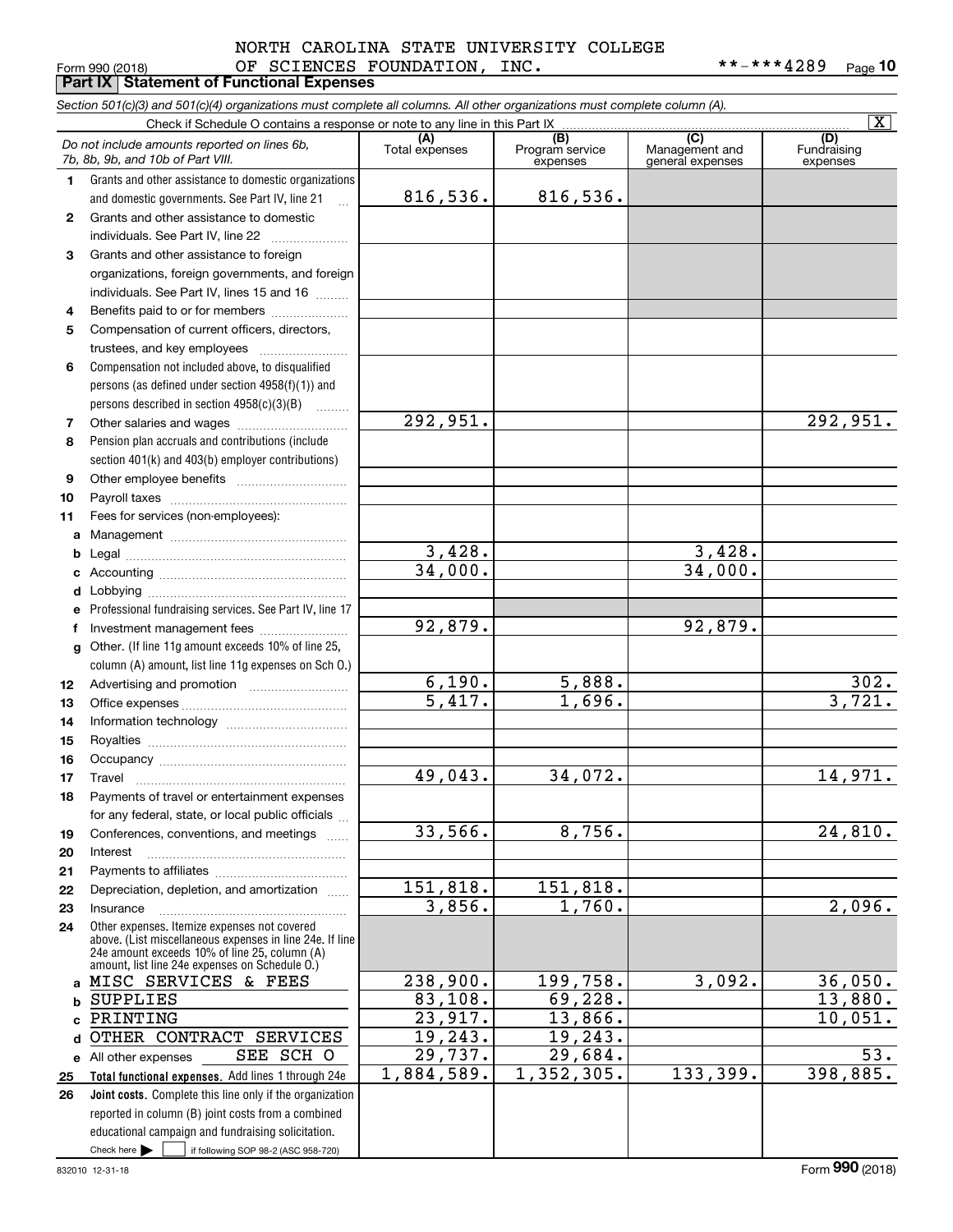|                 | NORTH CAROLINA STATE UNIVERSITY COLLEGE |            |         |
|-----------------|-----------------------------------------|------------|---------|
| Form 990 (2018) | INC.<br>OF SCIENCES FOUNDATION.         | **-***4289 | Page 11 |

| (A)<br>(B)<br>Beginning of year<br>End of year<br>1<br>1<br>$\frac{5,478,717.}{436,251.}$<br><u>5,610,667.</u><br>$\mathbf{2}$<br>2<br>524, 135.<br>3<br>з<br>4<br>4<br>Loans and other receivables from current and former officers, directors,<br>5<br>trustees, key employees, and highest compensated employees. Complete<br>5<br>Part II of Schedule L<br>Loans and other receivables from other disqualified persons (as defined under<br>6<br>section $4958(f)(1)$ , persons described in section $4958(c)(3)(B)$ , and contributing<br>employers and sponsoring organizations of section 501(c)(9) voluntary<br>employees' beneficiary organizations (see instr). Complete Part II of Sch L<br>6<br>Assets<br>$\overline{7}$<br>7<br>8<br>8<br>9<br>9<br><b>10a</b> Land, buildings, and equipment: cost or other<br>basis. Complete Part VI of Schedule D  10a<br><u>10b</u><br>10c<br>Less: accumulated depreciation<br>b<br>11<br>11<br>19,841,844.<br>21,961,036.<br>12<br>12<br>13<br>13<br>151,818.<br>14<br>14<br>26,514.<br>27,621.<br>15<br>15<br>27,903,625.<br>26, 154, 978.<br>16<br>16<br>6,190.<br>12,662.<br>17<br>17<br>18<br>18<br>19<br>19<br>Deferred revenue material contracts and contracts are contracted and contract and contract are contracted and contract are contracted and contract are contracted and contract are contracted and contract are contracted and<br>20<br>20<br>21<br>Escrow or custodial account liability. Complete Part IV of Schedule D<br>21<br>$\cdots$<br>Loans and other payables to current and former officers, directors, trustees,<br>22<br>Liabilities<br>key employees, highest compensated employees, and disqualified persons.<br>22<br>23<br>23<br>24<br>24<br>Other liabilities (including federal income tax, payables to related third<br>25<br>parties, and other liabilities not included on lines 17-24). Complete Part X of<br>791,028.<br>768,584.<br>25<br>Schedule D<br>797, 218.<br>781, 246.<br>Total liabilities. Add lines 17 through 25<br>26<br>26<br>Organizations that follow SFAS 117 (ASC 958), check here $\blacktriangleright \begin{array}{ c } \hline X & \text{and} \end{array}$<br>complete lines 27 through 29, and lines 33 and 34.<br>Net Assets or Fund Balances<br>2,154,069.<br>2,187,882.<br>27<br>Unrestricted net assets<br>27<br>12, 725, 175.<br>11,830,778.<br>28<br>Temporarily restricted net assets<br>28<br>11, 372, 913.<br>12,209,322.<br>29<br>Permanently restricted net assets<br>29<br>Organizations that do not follow SFAS 117 (ASC 958), check here ▶ │<br>and complete lines 30 through 34.<br>30<br>30<br>Paid-in or capital surplus, or land, building, or equipment fund<br>31<br>31<br>32<br>Retained earnings, endowment, accumulated income, or other funds<br>32<br>.<br>25, 357, 760.<br>27,122,379.<br>33<br>Total net assets or fund balances<br>33<br>26, 154, 978.<br>$\overline{27,903,625}$ .<br>34<br>Total liabilities and net assets/fund balances<br>34<br>$E_{\text{arm}}$ 990 $\mu$ |  |  |  |  |
|-----------------------------------------------------------------------------------------------------------------------------------------------------------------------------------------------------------------------------------------------------------------------------------------------------------------------------------------------------------------------------------------------------------------------------------------------------------------------------------------------------------------------------------------------------------------------------------------------------------------------------------------------------------------------------------------------------------------------------------------------------------------------------------------------------------------------------------------------------------------------------------------------------------------------------------------------------------------------------------------------------------------------------------------------------------------------------------------------------------------------------------------------------------------------------------------------------------------------------------------------------------------------------------------------------------------------------------------------------------------------------------------------------------------------------------------------------------------------------------------------------------------------------------------------------------------------------------------------------------------------------------------------------------------------------------------------------------------------------------------------------------------------------------------------------------------------------------------------------------------------------------------------------------------------------------------------------------------------------------------------------------------------------------------------------------------------------------------------------------------------------------------------------------------------------------------------------------------------------------------------------------------------------------------------------------------------------------------------------------------------------------------------------------------------------------------------------------------------------------------------------------------------------------------------------------------------------------------------------------------------------------------------------------------------------------------------------------------------------------------------------------------------------------------------------------------------------------------------------------------------------------------------------------------------------------------------------------------------------------------------------------------------------------|--|--|--|--|
|                                                                                                                                                                                                                                                                                                                                                                                                                                                                                                                                                                                                                                                                                                                                                                                                                                                                                                                                                                                                                                                                                                                                                                                                                                                                                                                                                                                                                                                                                                                                                                                                                                                                                                                                                                                                                                                                                                                                                                                                                                                                                                                                                                                                                                                                                                                                                                                                                                                                                                                                                                                                                                                                                                                                                                                                                                                                                                                                                                                                                                   |  |  |  |  |
|                                                                                                                                                                                                                                                                                                                                                                                                                                                                                                                                                                                                                                                                                                                                                                                                                                                                                                                                                                                                                                                                                                                                                                                                                                                                                                                                                                                                                                                                                                                                                                                                                                                                                                                                                                                                                                                                                                                                                                                                                                                                                                                                                                                                                                                                                                                                                                                                                                                                                                                                                                                                                                                                                                                                                                                                                                                                                                                                                                                                                                   |  |  |  |  |
|                                                                                                                                                                                                                                                                                                                                                                                                                                                                                                                                                                                                                                                                                                                                                                                                                                                                                                                                                                                                                                                                                                                                                                                                                                                                                                                                                                                                                                                                                                                                                                                                                                                                                                                                                                                                                                                                                                                                                                                                                                                                                                                                                                                                                                                                                                                                                                                                                                                                                                                                                                                                                                                                                                                                                                                                                                                                                                                                                                                                                                   |  |  |  |  |
|                                                                                                                                                                                                                                                                                                                                                                                                                                                                                                                                                                                                                                                                                                                                                                                                                                                                                                                                                                                                                                                                                                                                                                                                                                                                                                                                                                                                                                                                                                                                                                                                                                                                                                                                                                                                                                                                                                                                                                                                                                                                                                                                                                                                                                                                                                                                                                                                                                                                                                                                                                                                                                                                                                                                                                                                                                                                                                                                                                                                                                   |  |  |  |  |
|                                                                                                                                                                                                                                                                                                                                                                                                                                                                                                                                                                                                                                                                                                                                                                                                                                                                                                                                                                                                                                                                                                                                                                                                                                                                                                                                                                                                                                                                                                                                                                                                                                                                                                                                                                                                                                                                                                                                                                                                                                                                                                                                                                                                                                                                                                                                                                                                                                                                                                                                                                                                                                                                                                                                                                                                                                                                                                                                                                                                                                   |  |  |  |  |
|                                                                                                                                                                                                                                                                                                                                                                                                                                                                                                                                                                                                                                                                                                                                                                                                                                                                                                                                                                                                                                                                                                                                                                                                                                                                                                                                                                                                                                                                                                                                                                                                                                                                                                                                                                                                                                                                                                                                                                                                                                                                                                                                                                                                                                                                                                                                                                                                                                                                                                                                                                                                                                                                                                                                                                                                                                                                                                                                                                                                                                   |  |  |  |  |
|                                                                                                                                                                                                                                                                                                                                                                                                                                                                                                                                                                                                                                                                                                                                                                                                                                                                                                                                                                                                                                                                                                                                                                                                                                                                                                                                                                                                                                                                                                                                                                                                                                                                                                                                                                                                                                                                                                                                                                                                                                                                                                                                                                                                                                                                                                                                                                                                                                                                                                                                                                                                                                                                                                                                                                                                                                                                                                                                                                                                                                   |  |  |  |  |
|                                                                                                                                                                                                                                                                                                                                                                                                                                                                                                                                                                                                                                                                                                                                                                                                                                                                                                                                                                                                                                                                                                                                                                                                                                                                                                                                                                                                                                                                                                                                                                                                                                                                                                                                                                                                                                                                                                                                                                                                                                                                                                                                                                                                                                                                                                                                                                                                                                                                                                                                                                                                                                                                                                                                                                                                                                                                                                                                                                                                                                   |  |  |  |  |
|                                                                                                                                                                                                                                                                                                                                                                                                                                                                                                                                                                                                                                                                                                                                                                                                                                                                                                                                                                                                                                                                                                                                                                                                                                                                                                                                                                                                                                                                                                                                                                                                                                                                                                                                                                                                                                                                                                                                                                                                                                                                                                                                                                                                                                                                                                                                                                                                                                                                                                                                                                                                                                                                                                                                                                                                                                                                                                                                                                                                                                   |  |  |  |  |
|                                                                                                                                                                                                                                                                                                                                                                                                                                                                                                                                                                                                                                                                                                                                                                                                                                                                                                                                                                                                                                                                                                                                                                                                                                                                                                                                                                                                                                                                                                                                                                                                                                                                                                                                                                                                                                                                                                                                                                                                                                                                                                                                                                                                                                                                                                                                                                                                                                                                                                                                                                                                                                                                                                                                                                                                                                                                                                                                                                                                                                   |  |  |  |  |
|                                                                                                                                                                                                                                                                                                                                                                                                                                                                                                                                                                                                                                                                                                                                                                                                                                                                                                                                                                                                                                                                                                                                                                                                                                                                                                                                                                                                                                                                                                                                                                                                                                                                                                                                                                                                                                                                                                                                                                                                                                                                                                                                                                                                                                                                                                                                                                                                                                                                                                                                                                                                                                                                                                                                                                                                                                                                                                                                                                                                                                   |  |  |  |  |
|                                                                                                                                                                                                                                                                                                                                                                                                                                                                                                                                                                                                                                                                                                                                                                                                                                                                                                                                                                                                                                                                                                                                                                                                                                                                                                                                                                                                                                                                                                                                                                                                                                                                                                                                                                                                                                                                                                                                                                                                                                                                                                                                                                                                                                                                                                                                                                                                                                                                                                                                                                                                                                                                                                                                                                                                                                                                                                                                                                                                                                   |  |  |  |  |
|                                                                                                                                                                                                                                                                                                                                                                                                                                                                                                                                                                                                                                                                                                                                                                                                                                                                                                                                                                                                                                                                                                                                                                                                                                                                                                                                                                                                                                                                                                                                                                                                                                                                                                                                                                                                                                                                                                                                                                                                                                                                                                                                                                                                                                                                                                                                                                                                                                                                                                                                                                                                                                                                                                                                                                                                                                                                                                                                                                                                                                   |  |  |  |  |
|                                                                                                                                                                                                                                                                                                                                                                                                                                                                                                                                                                                                                                                                                                                                                                                                                                                                                                                                                                                                                                                                                                                                                                                                                                                                                                                                                                                                                                                                                                                                                                                                                                                                                                                                                                                                                                                                                                                                                                                                                                                                                                                                                                                                                                                                                                                                                                                                                                                                                                                                                                                                                                                                                                                                                                                                                                                                                                                                                                                                                                   |  |  |  |  |
|                                                                                                                                                                                                                                                                                                                                                                                                                                                                                                                                                                                                                                                                                                                                                                                                                                                                                                                                                                                                                                                                                                                                                                                                                                                                                                                                                                                                                                                                                                                                                                                                                                                                                                                                                                                                                                                                                                                                                                                                                                                                                                                                                                                                                                                                                                                                                                                                                                                                                                                                                                                                                                                                                                                                                                                                                                                                                                                                                                                                                                   |  |  |  |  |
|                                                                                                                                                                                                                                                                                                                                                                                                                                                                                                                                                                                                                                                                                                                                                                                                                                                                                                                                                                                                                                                                                                                                                                                                                                                                                                                                                                                                                                                                                                                                                                                                                                                                                                                                                                                                                                                                                                                                                                                                                                                                                                                                                                                                                                                                                                                                                                                                                                                                                                                                                                                                                                                                                                                                                                                                                                                                                                                                                                                                                                   |  |  |  |  |
|                                                                                                                                                                                                                                                                                                                                                                                                                                                                                                                                                                                                                                                                                                                                                                                                                                                                                                                                                                                                                                                                                                                                                                                                                                                                                                                                                                                                                                                                                                                                                                                                                                                                                                                                                                                                                                                                                                                                                                                                                                                                                                                                                                                                                                                                                                                                                                                                                                                                                                                                                                                                                                                                                                                                                                                                                                                                                                                                                                                                                                   |  |  |  |  |
|                                                                                                                                                                                                                                                                                                                                                                                                                                                                                                                                                                                                                                                                                                                                                                                                                                                                                                                                                                                                                                                                                                                                                                                                                                                                                                                                                                                                                                                                                                                                                                                                                                                                                                                                                                                                                                                                                                                                                                                                                                                                                                                                                                                                                                                                                                                                                                                                                                                                                                                                                                                                                                                                                                                                                                                                                                                                                                                                                                                                                                   |  |  |  |  |
|                                                                                                                                                                                                                                                                                                                                                                                                                                                                                                                                                                                                                                                                                                                                                                                                                                                                                                                                                                                                                                                                                                                                                                                                                                                                                                                                                                                                                                                                                                                                                                                                                                                                                                                                                                                                                                                                                                                                                                                                                                                                                                                                                                                                                                                                                                                                                                                                                                                                                                                                                                                                                                                                                                                                                                                                                                                                                                                                                                                                                                   |  |  |  |  |
|                                                                                                                                                                                                                                                                                                                                                                                                                                                                                                                                                                                                                                                                                                                                                                                                                                                                                                                                                                                                                                                                                                                                                                                                                                                                                                                                                                                                                                                                                                                                                                                                                                                                                                                                                                                                                                                                                                                                                                                                                                                                                                                                                                                                                                                                                                                                                                                                                                                                                                                                                                                                                                                                                                                                                                                                                                                                                                                                                                                                                                   |  |  |  |  |
|                                                                                                                                                                                                                                                                                                                                                                                                                                                                                                                                                                                                                                                                                                                                                                                                                                                                                                                                                                                                                                                                                                                                                                                                                                                                                                                                                                                                                                                                                                                                                                                                                                                                                                                                                                                                                                                                                                                                                                                                                                                                                                                                                                                                                                                                                                                                                                                                                                                                                                                                                                                                                                                                                                                                                                                                                                                                                                                                                                                                                                   |  |  |  |  |
|                                                                                                                                                                                                                                                                                                                                                                                                                                                                                                                                                                                                                                                                                                                                                                                                                                                                                                                                                                                                                                                                                                                                                                                                                                                                                                                                                                                                                                                                                                                                                                                                                                                                                                                                                                                                                                                                                                                                                                                                                                                                                                                                                                                                                                                                                                                                                                                                                                                                                                                                                                                                                                                                                                                                                                                                                                                                                                                                                                                                                                   |  |  |  |  |
|                                                                                                                                                                                                                                                                                                                                                                                                                                                                                                                                                                                                                                                                                                                                                                                                                                                                                                                                                                                                                                                                                                                                                                                                                                                                                                                                                                                                                                                                                                                                                                                                                                                                                                                                                                                                                                                                                                                                                                                                                                                                                                                                                                                                                                                                                                                                                                                                                                                                                                                                                                                                                                                                                                                                                                                                                                                                                                                                                                                                                                   |  |  |  |  |
|                                                                                                                                                                                                                                                                                                                                                                                                                                                                                                                                                                                                                                                                                                                                                                                                                                                                                                                                                                                                                                                                                                                                                                                                                                                                                                                                                                                                                                                                                                                                                                                                                                                                                                                                                                                                                                                                                                                                                                                                                                                                                                                                                                                                                                                                                                                                                                                                                                                                                                                                                                                                                                                                                                                                                                                                                                                                                                                                                                                                                                   |  |  |  |  |
|                                                                                                                                                                                                                                                                                                                                                                                                                                                                                                                                                                                                                                                                                                                                                                                                                                                                                                                                                                                                                                                                                                                                                                                                                                                                                                                                                                                                                                                                                                                                                                                                                                                                                                                                                                                                                                                                                                                                                                                                                                                                                                                                                                                                                                                                                                                                                                                                                                                                                                                                                                                                                                                                                                                                                                                                                                                                                                                                                                                                                                   |  |  |  |  |
|                                                                                                                                                                                                                                                                                                                                                                                                                                                                                                                                                                                                                                                                                                                                                                                                                                                                                                                                                                                                                                                                                                                                                                                                                                                                                                                                                                                                                                                                                                                                                                                                                                                                                                                                                                                                                                                                                                                                                                                                                                                                                                                                                                                                                                                                                                                                                                                                                                                                                                                                                                                                                                                                                                                                                                                                                                                                                                                                                                                                                                   |  |  |  |  |
|                                                                                                                                                                                                                                                                                                                                                                                                                                                                                                                                                                                                                                                                                                                                                                                                                                                                                                                                                                                                                                                                                                                                                                                                                                                                                                                                                                                                                                                                                                                                                                                                                                                                                                                                                                                                                                                                                                                                                                                                                                                                                                                                                                                                                                                                                                                                                                                                                                                                                                                                                                                                                                                                                                                                                                                                                                                                                                                                                                                                                                   |  |  |  |  |
|                                                                                                                                                                                                                                                                                                                                                                                                                                                                                                                                                                                                                                                                                                                                                                                                                                                                                                                                                                                                                                                                                                                                                                                                                                                                                                                                                                                                                                                                                                                                                                                                                                                                                                                                                                                                                                                                                                                                                                                                                                                                                                                                                                                                                                                                                                                                                                                                                                                                                                                                                                                                                                                                                                                                                                                                                                                                                                                                                                                                                                   |  |  |  |  |
|                                                                                                                                                                                                                                                                                                                                                                                                                                                                                                                                                                                                                                                                                                                                                                                                                                                                                                                                                                                                                                                                                                                                                                                                                                                                                                                                                                                                                                                                                                                                                                                                                                                                                                                                                                                                                                                                                                                                                                                                                                                                                                                                                                                                                                                                                                                                                                                                                                                                                                                                                                                                                                                                                                                                                                                                                                                                                                                                                                                                                                   |  |  |  |  |
|                                                                                                                                                                                                                                                                                                                                                                                                                                                                                                                                                                                                                                                                                                                                                                                                                                                                                                                                                                                                                                                                                                                                                                                                                                                                                                                                                                                                                                                                                                                                                                                                                                                                                                                                                                                                                                                                                                                                                                                                                                                                                                                                                                                                                                                                                                                                                                                                                                                                                                                                                                                                                                                                                                                                                                                                                                                                                                                                                                                                                                   |  |  |  |  |
|                                                                                                                                                                                                                                                                                                                                                                                                                                                                                                                                                                                                                                                                                                                                                                                                                                                                                                                                                                                                                                                                                                                                                                                                                                                                                                                                                                                                                                                                                                                                                                                                                                                                                                                                                                                                                                                                                                                                                                                                                                                                                                                                                                                                                                                                                                                                                                                                                                                                                                                                                                                                                                                                                                                                                                                                                                                                                                                                                                                                                                   |  |  |  |  |
|                                                                                                                                                                                                                                                                                                                                                                                                                                                                                                                                                                                                                                                                                                                                                                                                                                                                                                                                                                                                                                                                                                                                                                                                                                                                                                                                                                                                                                                                                                                                                                                                                                                                                                                                                                                                                                                                                                                                                                                                                                                                                                                                                                                                                                                                                                                                                                                                                                                                                                                                                                                                                                                                                                                                                                                                                                                                                                                                                                                                                                   |  |  |  |  |
|                                                                                                                                                                                                                                                                                                                                                                                                                                                                                                                                                                                                                                                                                                                                                                                                                                                                                                                                                                                                                                                                                                                                                                                                                                                                                                                                                                                                                                                                                                                                                                                                                                                                                                                                                                                                                                                                                                                                                                                                                                                                                                                                                                                                                                                                                                                                                                                                                                                                                                                                                                                                                                                                                                                                                                                                                                                                                                                                                                                                                                   |  |  |  |  |
|                                                                                                                                                                                                                                                                                                                                                                                                                                                                                                                                                                                                                                                                                                                                                                                                                                                                                                                                                                                                                                                                                                                                                                                                                                                                                                                                                                                                                                                                                                                                                                                                                                                                                                                                                                                                                                                                                                                                                                                                                                                                                                                                                                                                                                                                                                                                                                                                                                                                                                                                                                                                                                                                                                                                                                                                                                                                                                                                                                                                                                   |  |  |  |  |
|                                                                                                                                                                                                                                                                                                                                                                                                                                                                                                                                                                                                                                                                                                                                                                                                                                                                                                                                                                                                                                                                                                                                                                                                                                                                                                                                                                                                                                                                                                                                                                                                                                                                                                                                                                                                                                                                                                                                                                                                                                                                                                                                                                                                                                                                                                                                                                                                                                                                                                                                                                                                                                                                                                                                                                                                                                                                                                                                                                                                                                   |  |  |  |  |
|                                                                                                                                                                                                                                                                                                                                                                                                                                                                                                                                                                                                                                                                                                                                                                                                                                                                                                                                                                                                                                                                                                                                                                                                                                                                                                                                                                                                                                                                                                                                                                                                                                                                                                                                                                                                                                                                                                                                                                                                                                                                                                                                                                                                                                                                                                                                                                                                                                                                                                                                                                                                                                                                                                                                                                                                                                                                                                                                                                                                                                   |  |  |  |  |
|                                                                                                                                                                                                                                                                                                                                                                                                                                                                                                                                                                                                                                                                                                                                                                                                                                                                                                                                                                                                                                                                                                                                                                                                                                                                                                                                                                                                                                                                                                                                                                                                                                                                                                                                                                                                                                                                                                                                                                                                                                                                                                                                                                                                                                                                                                                                                                                                                                                                                                                                                                                                                                                                                                                                                                                                                                                                                                                                                                                                                                   |  |  |  |  |
|                                                                                                                                                                                                                                                                                                                                                                                                                                                                                                                                                                                                                                                                                                                                                                                                                                                                                                                                                                                                                                                                                                                                                                                                                                                                                                                                                                                                                                                                                                                                                                                                                                                                                                                                                                                                                                                                                                                                                                                                                                                                                                                                                                                                                                                                                                                                                                                                                                                                                                                                                                                                                                                                                                                                                                                                                                                                                                                                                                                                                                   |  |  |  |  |
|                                                                                                                                                                                                                                                                                                                                                                                                                                                                                                                                                                                                                                                                                                                                                                                                                                                                                                                                                                                                                                                                                                                                                                                                                                                                                                                                                                                                                                                                                                                                                                                                                                                                                                                                                                                                                                                                                                                                                                                                                                                                                                                                                                                                                                                                                                                                                                                                                                                                                                                                                                                                                                                                                                                                                                                                                                                                                                                                                                                                                                   |  |  |  |  |
|                                                                                                                                                                                                                                                                                                                                                                                                                                                                                                                                                                                                                                                                                                                                                                                                                                                                                                                                                                                                                                                                                                                                                                                                                                                                                                                                                                                                                                                                                                                                                                                                                                                                                                                                                                                                                                                                                                                                                                                                                                                                                                                                                                                                                                                                                                                                                                                                                                                                                                                                                                                                                                                                                                                                                                                                                                                                                                                                                                                                                                   |  |  |  |  |
|                                                                                                                                                                                                                                                                                                                                                                                                                                                                                                                                                                                                                                                                                                                                                                                                                                                                                                                                                                                                                                                                                                                                                                                                                                                                                                                                                                                                                                                                                                                                                                                                                                                                                                                                                                                                                                                                                                                                                                                                                                                                                                                                                                                                                                                                                                                                                                                                                                                                                                                                                                                                                                                                                                                                                                                                                                                                                                                                                                                                                                   |  |  |  |  |
|                                                                                                                                                                                                                                                                                                                                                                                                                                                                                                                                                                                                                                                                                                                                                                                                                                                                                                                                                                                                                                                                                                                                                                                                                                                                                                                                                                                                                                                                                                                                                                                                                                                                                                                                                                                                                                                                                                                                                                                                                                                                                                                                                                                                                                                                                                                                                                                                                                                                                                                                                                                                                                                                                                                                                                                                                                                                                                                                                                                                                                   |  |  |  |  |
|                                                                                                                                                                                                                                                                                                                                                                                                                                                                                                                                                                                                                                                                                                                                                                                                                                                                                                                                                                                                                                                                                                                                                                                                                                                                                                                                                                                                                                                                                                                                                                                                                                                                                                                                                                                                                                                                                                                                                                                                                                                                                                                                                                                                                                                                                                                                                                                                                                                                                                                                                                                                                                                                                                                                                                                                                                                                                                                                                                                                                                   |  |  |  |  |
|                                                                                                                                                                                                                                                                                                                                                                                                                                                                                                                                                                                                                                                                                                                                                                                                                                                                                                                                                                                                                                                                                                                                                                                                                                                                                                                                                                                                                                                                                                                                                                                                                                                                                                                                                                                                                                                                                                                                                                                                                                                                                                                                                                                                                                                                                                                                                                                                                                                                                                                                                                                                                                                                                                                                                                                                                                                                                                                                                                                                                                   |  |  |  |  |
|                                                                                                                                                                                                                                                                                                                                                                                                                                                                                                                                                                                                                                                                                                                                                                                                                                                                                                                                                                                                                                                                                                                                                                                                                                                                                                                                                                                                                                                                                                                                                                                                                                                                                                                                                                                                                                                                                                                                                                                                                                                                                                                                                                                                                                                                                                                                                                                                                                                                                                                                                                                                                                                                                                                                                                                                                                                                                                                                                                                                                                   |  |  |  |  |
|                                                                                                                                                                                                                                                                                                                                                                                                                                                                                                                                                                                                                                                                                                                                                                                                                                                                                                                                                                                                                                                                                                                                                                                                                                                                                                                                                                                                                                                                                                                                                                                                                                                                                                                                                                                                                                                                                                                                                                                                                                                                                                                                                                                                                                                                                                                                                                                                                                                                                                                                                                                                                                                                                                                                                                                                                                                                                                                                                                                                                                   |  |  |  |  |
|                                                                                                                                                                                                                                                                                                                                                                                                                                                                                                                                                                                                                                                                                                                                                                                                                                                                                                                                                                                                                                                                                                                                                                                                                                                                                                                                                                                                                                                                                                                                                                                                                                                                                                                                                                                                                                                                                                                                                                                                                                                                                                                                                                                                                                                                                                                                                                                                                                                                                                                                                                                                                                                                                                                                                                                                                                                                                                                                                                                                                                   |  |  |  |  |
|                                                                                                                                                                                                                                                                                                                                                                                                                                                                                                                                                                                                                                                                                                                                                                                                                                                                                                                                                                                                                                                                                                                                                                                                                                                                                                                                                                                                                                                                                                                                                                                                                                                                                                                                                                                                                                                                                                                                                                                                                                                                                                                                                                                                                                                                                                                                                                                                                                                                                                                                                                                                                                                                                                                                                                                                                                                                                                                                                                                                                                   |  |  |  |  |
|                                                                                                                                                                                                                                                                                                                                                                                                                                                                                                                                                                                                                                                                                                                                                                                                                                                                                                                                                                                                                                                                                                                                                                                                                                                                                                                                                                                                                                                                                                                                                                                                                                                                                                                                                                                                                                                                                                                                                                                                                                                                                                                                                                                                                                                                                                                                                                                                                                                                                                                                                                                                                                                                                                                                                                                                                                                                                                                                                                                                                                   |  |  |  |  |

Form (2018) **990**

# **Part X Balance Sheet**

| Form 990 (2018) |
|-----------------|
|-----------------|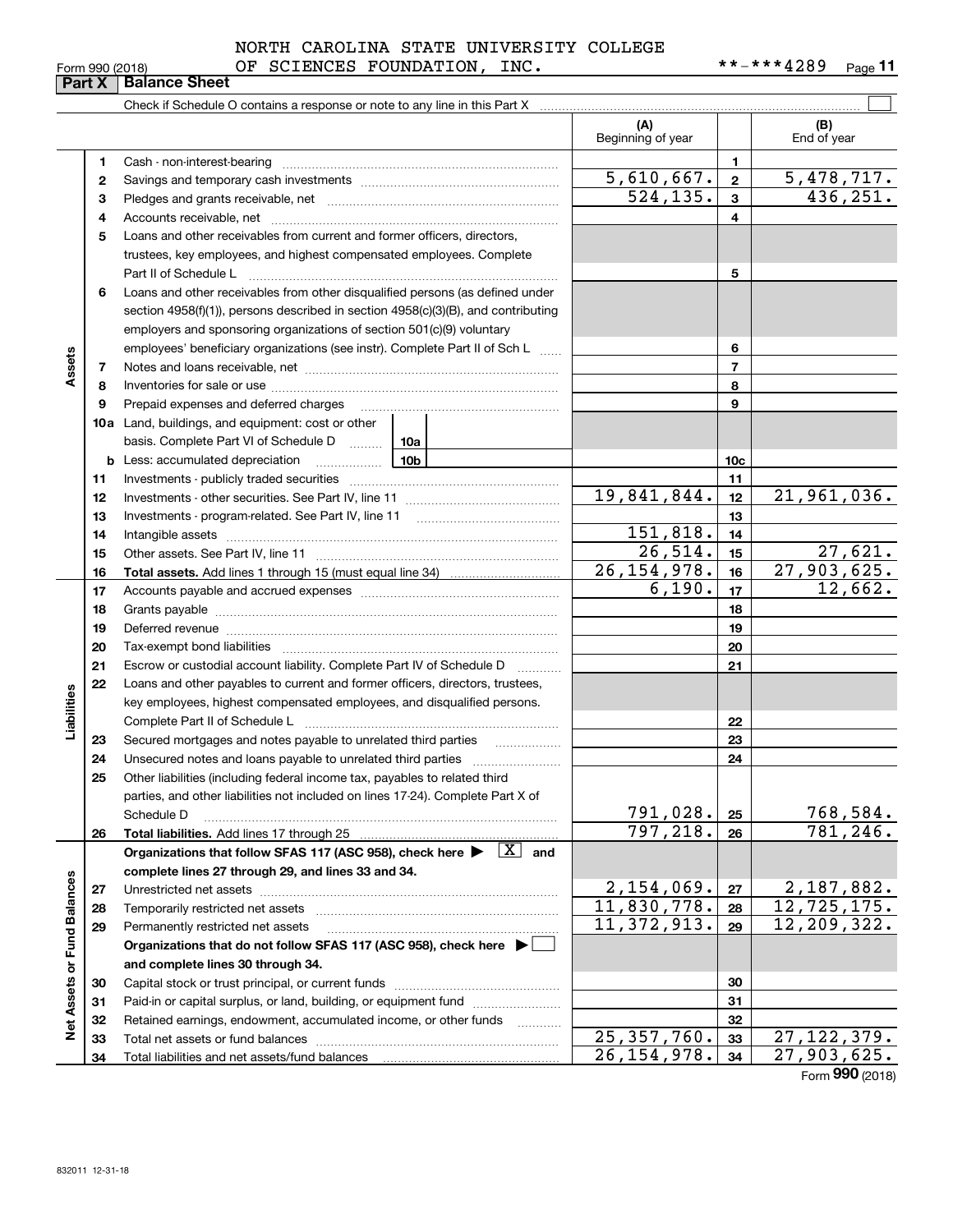|    | NORTH CAROLINA STATE UNIVERSITY COLLEGE                                                                                         |                |                          |     |                         |  |  |  |
|----|---------------------------------------------------------------------------------------------------------------------------------|----------------|--------------------------|-----|-------------------------|--|--|--|
|    | OF SCIENCES FOUNDATION, INC.<br>Form 990 (2018)                                                                                 |                | **-***4289               |     | Page $12$               |  |  |  |
|    | Part XI   Reconciliation of Net Assets                                                                                          |                |                          |     |                         |  |  |  |
|    |                                                                                                                                 |                |                          |     | $\overline{\mathbf{x}}$ |  |  |  |
|    |                                                                                                                                 |                |                          |     |                         |  |  |  |
| 1  | Total revenue (must equal Part VIII, column (A), line 12)                                                                       | $\mathbf{1}$   | 2,506,829.<br>1,884,589. |     |                         |  |  |  |
| 2  | $\overline{2}$<br>Total expenses (must equal Part IX, column (A), line 25)                                                      |                |                          |     |                         |  |  |  |
| З  | Revenue less expenses. Subtract line 2 from line 1                                                                              | 3              |                          |     | 622, 240.               |  |  |  |
| 4  |                                                                                                                                 | $\overline{4}$ | 25, 357, 760.            |     |                         |  |  |  |
| 5  | Net unrealized gains (losses) on investments                                                                                    | 5              | 1, 165, 864.             |     |                         |  |  |  |
| 6  | Donated services and use of facilities                                                                                          | 6              |                          |     |                         |  |  |  |
| 7  | Investment expenses                                                                                                             | $\overline{7}$ |                          |     |                         |  |  |  |
| 8  | Prior period adjustments                                                                                                        | 8              |                          |     |                         |  |  |  |
| 9  | Other changes in net assets or fund balances (explain in Schedule O)                                                            | $\mathbf{Q}$   |                          |     | $-23,485.$              |  |  |  |
| 10 | Net assets or fund balances at end of year. Combine lines 3 through 9 (must equal Part X, line 33,                              |                |                          |     |                         |  |  |  |
|    | column (B))                                                                                                                     | 10             | 27, 122, 379.            |     |                         |  |  |  |
|    | <b>Part XII Financial Statements and Reporting</b>                                                                              |                |                          |     |                         |  |  |  |
|    |                                                                                                                                 |                |                          |     |                         |  |  |  |
|    |                                                                                                                                 |                |                          | Yes | <b>No</b>               |  |  |  |
| 1  | $ X $ Accrual<br>Accounting method used to prepare the Form 990: <u>II</u> Cash<br>Other                                        |                |                          |     |                         |  |  |  |
|    | If the organization changed its method of accounting from a prior year or checked "Other," explain in Schedule O.               |                |                          |     |                         |  |  |  |
|    | 2a Were the organization's financial statements compiled or reviewed by an independent accountant?                              |                | 2a                       |     | х                       |  |  |  |
|    | If "Yes," check a box below to indicate whether the financial statements for the year were compiled or reviewed on a            |                |                          |     |                         |  |  |  |
|    | separate basis, consolidated basis, or both:                                                                                    |                |                          |     |                         |  |  |  |
|    | Separate basis<br><b>Consolidated basis</b><br>Both consolidated and separate basis                                             |                |                          |     |                         |  |  |  |
| b  | Were the organization's financial statements audited by an independent accountant?                                              |                | 2 <sub>b</sub>           | х   |                         |  |  |  |
|    | If "Yes," check a box below to indicate whether the financial statements for the year were audited on a separate basis,         |                |                          |     |                         |  |  |  |
|    | consolidated basis, or both:                                                                                                    |                |                          |     |                         |  |  |  |
|    | $\overline{X}$ Separate basis<br>Consolidated basis<br>Both consolidated and separate basis                                     |                |                          |     |                         |  |  |  |
|    | c If "Yes" to line 2a or 2b, does the organization have a committee that assumes responsibility for oversight of the audit,     |                |                          |     |                         |  |  |  |
|    |                                                                                                                                 |                | 2c                       | х   |                         |  |  |  |
|    | If the organization changed either its oversight process or selection process during the tax year, explain in Schedule O.       |                |                          |     |                         |  |  |  |
|    | 3a As a result of a federal award, was the organization required to undergo an audit or audits as set forth in the Single Audit |                |                          |     |                         |  |  |  |
|    |                                                                                                                                 |                | За                       |     | x                       |  |  |  |
|    | b If "Yes," did the organization undergo the required audit or audits? If the organization did not undergo the required audit   |                |                          |     |                         |  |  |  |
|    | or audits, explain why in Schedule O and describe any steps taken to undergo such audits                                        |                | 3b                       |     |                         |  |  |  |

Form (2018) **990**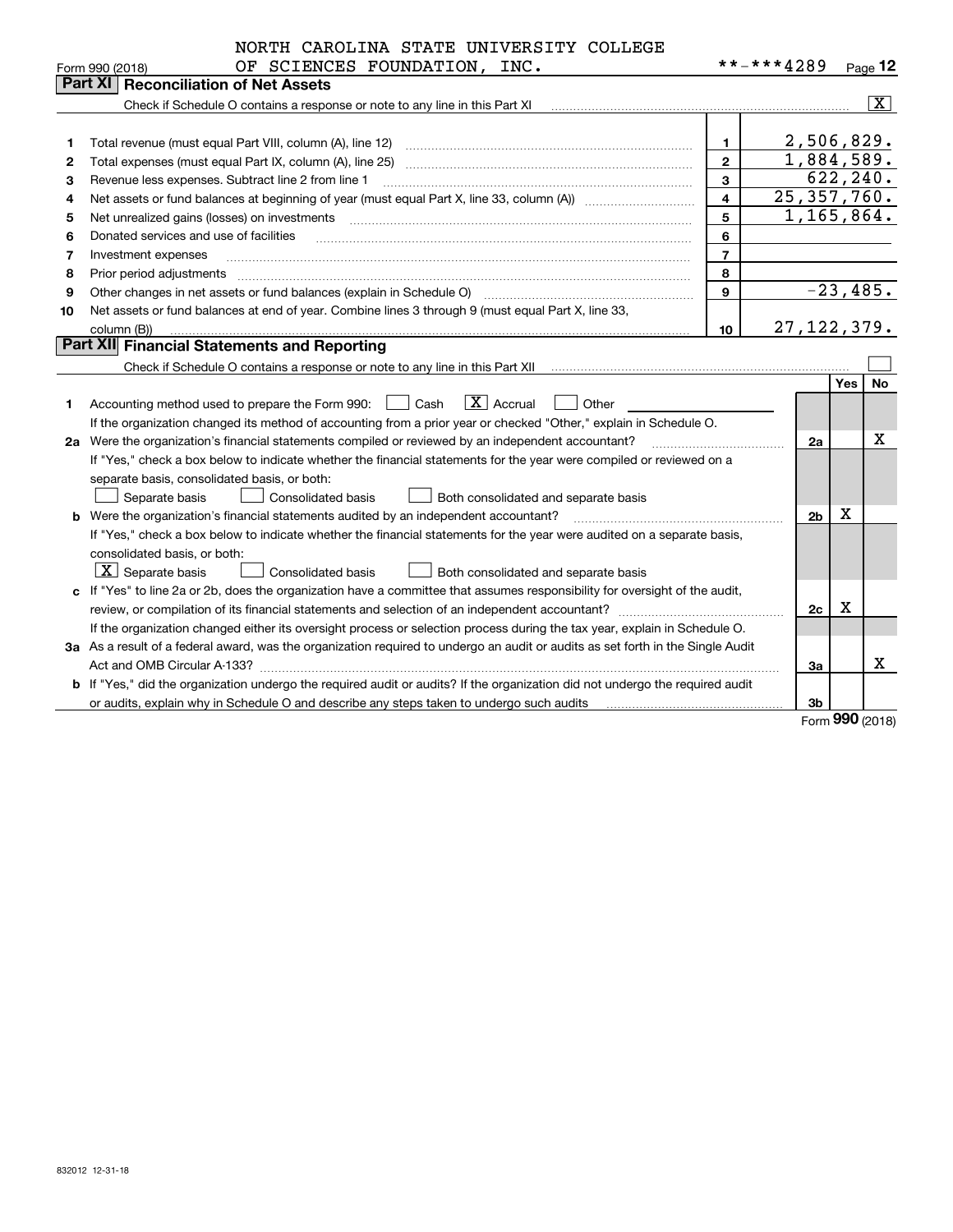| <b>SCHEDULE A</b>                                      |        |                                               |                                                                        |                                                                                                                                                                                                                                                      |                                                                |    |                                                      |  | OMB No. 1545-0047                     |
|--------------------------------------------------------|--------|-----------------------------------------------|------------------------------------------------------------------------|------------------------------------------------------------------------------------------------------------------------------------------------------------------------------------------------------------------------------------------------------|----------------------------------------------------------------|----|------------------------------------------------------|--|---------------------------------------|
|                                                        |        | (Form 990 or 990-EZ)                          |                                                                        | <b>Public Charity Status and Public Support</b><br>Complete if the organization is a section 501(c)(3) organization or a section                                                                                                                     |                                                                |    |                                                      |  |                                       |
|                                                        |        |                                               |                                                                        | 4947(a)(1) nonexempt charitable trust.                                                                                                                                                                                                               |                                                                |    |                                                      |  |                                       |
| Department of the Treasury<br>Internal Revenue Service |        |                                               |                                                                        | Attach to Form 990 or Form 990-EZ.                                                                                                                                                                                                                   |                                                                |    |                                                      |  | <b>Open to Public</b><br>Inspection   |
|                                                        |        |                                               |                                                                        | Go to www.irs.gov/Form990 for instructions and the latest information.<br>NORTH CAROLINA STATE UNIVERSITY COLLEGE                                                                                                                                    |                                                                |    |                                                      |  | <b>Employer identification number</b> |
| Name of the organization                               |        |                                               |                                                                        | OF SCIENCES FOUNDATION, INC.                                                                                                                                                                                                                         |                                                                |    |                                                      |  | **-***4289                            |
|                                                        | Part I |                                               |                                                                        | Reason for Public Charity Status (All organizations must complete this part.) See instructions.                                                                                                                                                      |                                                                |    |                                                      |  |                                       |
|                                                        |        |                                               |                                                                        | The organization is not a private foundation because it is: (For lines 1 through 12, check only one box.)                                                                                                                                            |                                                                |    |                                                      |  |                                       |
| 1                                                      |        |                                               |                                                                        | A church, convention of churches, or association of churches described in section 170(b)(1)(A)(i).                                                                                                                                                   |                                                                |    |                                                      |  |                                       |
| 2                                                      |        |                                               |                                                                        | A school described in section 170(b)(1)(A)(ii). (Attach Schedule E (Form 990 or 990-EZ).)                                                                                                                                                            |                                                                |    |                                                      |  |                                       |
| 3                                                      |        |                                               |                                                                        | A hospital or a cooperative hospital service organization described in section 170(b)(1)(A)(iii).                                                                                                                                                    |                                                                |    |                                                      |  |                                       |
| 4                                                      |        |                                               |                                                                        | A medical research organization operated in conjunction with a hospital described in section 170(b)(1)(A)(iii). Enter the hospital's name,                                                                                                           |                                                                |    |                                                      |  |                                       |
|                                                        |        | city, and state:                              |                                                                        |                                                                                                                                                                                                                                                      |                                                                |    |                                                      |  |                                       |
| 5                                                      | X      |                                               |                                                                        | An organization operated for the benefit of a college or university owned or operated by a governmental unit described in                                                                                                                            |                                                                |    |                                                      |  |                                       |
|                                                        |        |                                               | section 170(b)(1)(A)(iv). (Complete Part II.)                          |                                                                                                                                                                                                                                                      |                                                                |    |                                                      |  |                                       |
| 6<br>7                                                 |        |                                               |                                                                        | A federal, state, or local government or governmental unit described in section 170(b)(1)(A)(v).                                                                                                                                                     |                                                                |    |                                                      |  |                                       |
|                                                        |        |                                               | section 170(b)(1)(A)(vi). (Complete Part II.)                          | An organization that normally receives a substantial part of its support from a governmental unit or from the general public described in                                                                                                            |                                                                |    |                                                      |  |                                       |
| 8                                                      |        |                                               |                                                                        | A community trust described in section 170(b)(1)(A)(vi). (Complete Part II.)                                                                                                                                                                         |                                                                |    |                                                      |  |                                       |
| 9                                                      |        |                                               |                                                                        | An agricultural research organization described in section 170(b)(1)(A)(ix) operated in conjunction with a land-grant college                                                                                                                        |                                                                |    |                                                      |  |                                       |
|                                                        |        |                                               |                                                                        | or university or a non-land-grant college of agriculture (see instructions). Enter the name, city, and state of the college or                                                                                                                       |                                                                |    |                                                      |  |                                       |
|                                                        |        | university:                                   |                                                                        |                                                                                                                                                                                                                                                      |                                                                |    |                                                      |  |                                       |
| 10                                                     |        |                                               |                                                                        | An organization that normally receives: (1) more than 33 1/3% of its support from contributions, membership fees, and gross receipts from                                                                                                            |                                                                |    |                                                      |  |                                       |
|                                                        |        |                                               |                                                                        | activities related to its exempt functions - subject to certain exceptions, and (2) no more than 33 1/3% of its support from gross investment                                                                                                        |                                                                |    |                                                      |  |                                       |
|                                                        |        |                                               |                                                                        | income and unrelated business taxable income (less section 511 tax) from businesses acquired by the organization after June 30, 1975.                                                                                                                |                                                                |    |                                                      |  |                                       |
|                                                        |        |                                               | See section 509(a)(2). (Complete Part III.)                            |                                                                                                                                                                                                                                                      |                                                                |    |                                                      |  |                                       |
| 11                                                     |        |                                               |                                                                        | An organization organized and operated exclusively to test for public safety. See section 509(a)(4).                                                                                                                                                 |                                                                |    |                                                      |  |                                       |
| 12                                                     |        |                                               |                                                                        | An organization organized and operated exclusively for the benefit of, to perform the functions of, or to carry out the purposes of one or                                                                                                           |                                                                |    |                                                      |  |                                       |
|                                                        |        |                                               |                                                                        | more publicly supported organizations described in section 509(a)(1) or section 509(a)(2). See section 509(a)(3). Check the box in<br>lines 12a through 12d that describes the type of supporting organization and complete lines 12e, 12f, and 12g. |                                                                |    |                                                      |  |                                       |
| a                                                      |        |                                               |                                                                        | Type I. A supporting organization operated, supervised, or controlled by its supported organization(s), typically by giving                                                                                                                          |                                                                |    |                                                      |  |                                       |
|                                                        |        |                                               |                                                                        | the supported organization(s) the power to regularly appoint or elect a majority of the directors or trustees of the supporting                                                                                                                      |                                                                |    |                                                      |  |                                       |
|                                                        |        |                                               | organization. You must complete Part IV, Sections A and B.             |                                                                                                                                                                                                                                                      |                                                                |    |                                                      |  |                                       |
| b                                                      |        |                                               |                                                                        | Type II. A supporting organization supervised or controlled in connection with its supported organization(s), by having                                                                                                                              |                                                                |    |                                                      |  |                                       |
|                                                        |        |                                               |                                                                        | control or management of the supporting organization vested in the same persons that control or manage the supported                                                                                                                                 |                                                                |    |                                                      |  |                                       |
|                                                        |        |                                               | organization(s). You must complete Part IV, Sections A and C.          |                                                                                                                                                                                                                                                      |                                                                |    |                                                      |  |                                       |
| с                                                      |        |                                               |                                                                        | Type III functionally integrated. A supporting organization operated in connection with, and functionally integrated with,                                                                                                                           |                                                                |    |                                                      |  |                                       |
|                                                        |        |                                               |                                                                        | its supported organization(s) (see instructions). You must complete Part IV, Sections A, D, and E.                                                                                                                                                   |                                                                |    |                                                      |  |                                       |
| d                                                      |        |                                               |                                                                        | Type III non-functionally integrated. A supporting organization operated in connection with its supported organization(s)                                                                                                                            |                                                                |    |                                                      |  |                                       |
|                                                        |        |                                               |                                                                        | that is not functionally integrated. The organization generally must satisfy a distribution requirement and an attentiveness<br>requirement (see instructions). You must complete Part IV, Sections A and D, and Part V.                             |                                                                |    |                                                      |  |                                       |
| е                                                      |        |                                               |                                                                        | Check this box if the organization received a written determination from the IRS that it is a Type I, Type II, Type III                                                                                                                              |                                                                |    |                                                      |  |                                       |
|                                                        |        |                                               |                                                                        | functionally integrated, or Type III non-functionally integrated supporting organization.                                                                                                                                                            |                                                                |    |                                                      |  |                                       |
|                                                        |        | f Enter the number of supported organizations |                                                                        |                                                                                                                                                                                                                                                      |                                                                |    |                                                      |  |                                       |
|                                                        |        |                                               | Provide the following information about the supported organization(s). |                                                                                                                                                                                                                                                      |                                                                |    |                                                      |  |                                       |
|                                                        |        | (i) Name of supported                         | (ii) EIN                                                               | (iii) Type of organization<br>(described on lines 1-10                                                                                                                                                                                               | (iv) Is the organization listed<br>in your governing document? |    | (v) Amount of monetary<br>support (see instructions) |  | (vi) Amount of other                  |
|                                                        |        | organization                                  |                                                                        | above (see instructions))                                                                                                                                                                                                                            | Yes                                                            | No |                                                      |  | support (see instructions)            |
|                                                        |        |                                               |                                                                        |                                                                                                                                                                                                                                                      |                                                                |    |                                                      |  |                                       |
|                                                        |        |                                               |                                                                        |                                                                                                                                                                                                                                                      |                                                                |    |                                                      |  |                                       |
|                                                        |        |                                               |                                                                        |                                                                                                                                                                                                                                                      |                                                                |    |                                                      |  |                                       |
|                                                        |        |                                               |                                                                        |                                                                                                                                                                                                                                                      |                                                                |    |                                                      |  |                                       |
|                                                        |        |                                               |                                                                        |                                                                                                                                                                                                                                                      |                                                                |    |                                                      |  |                                       |
|                                                        |        |                                               |                                                                        |                                                                                                                                                                                                                                                      |                                                                |    |                                                      |  |                                       |
|                                                        |        |                                               |                                                                        |                                                                                                                                                                                                                                                      |                                                                |    |                                                      |  |                                       |
|                                                        |        |                                               |                                                                        |                                                                                                                                                                                                                                                      |                                                                |    |                                                      |  |                                       |
|                                                        |        |                                               |                                                                        |                                                                                                                                                                                                                                                      |                                                                |    |                                                      |  |                                       |
| Total                                                  |        |                                               |                                                                        |                                                                                                                                                                                                                                                      |                                                                |    |                                                      |  |                                       |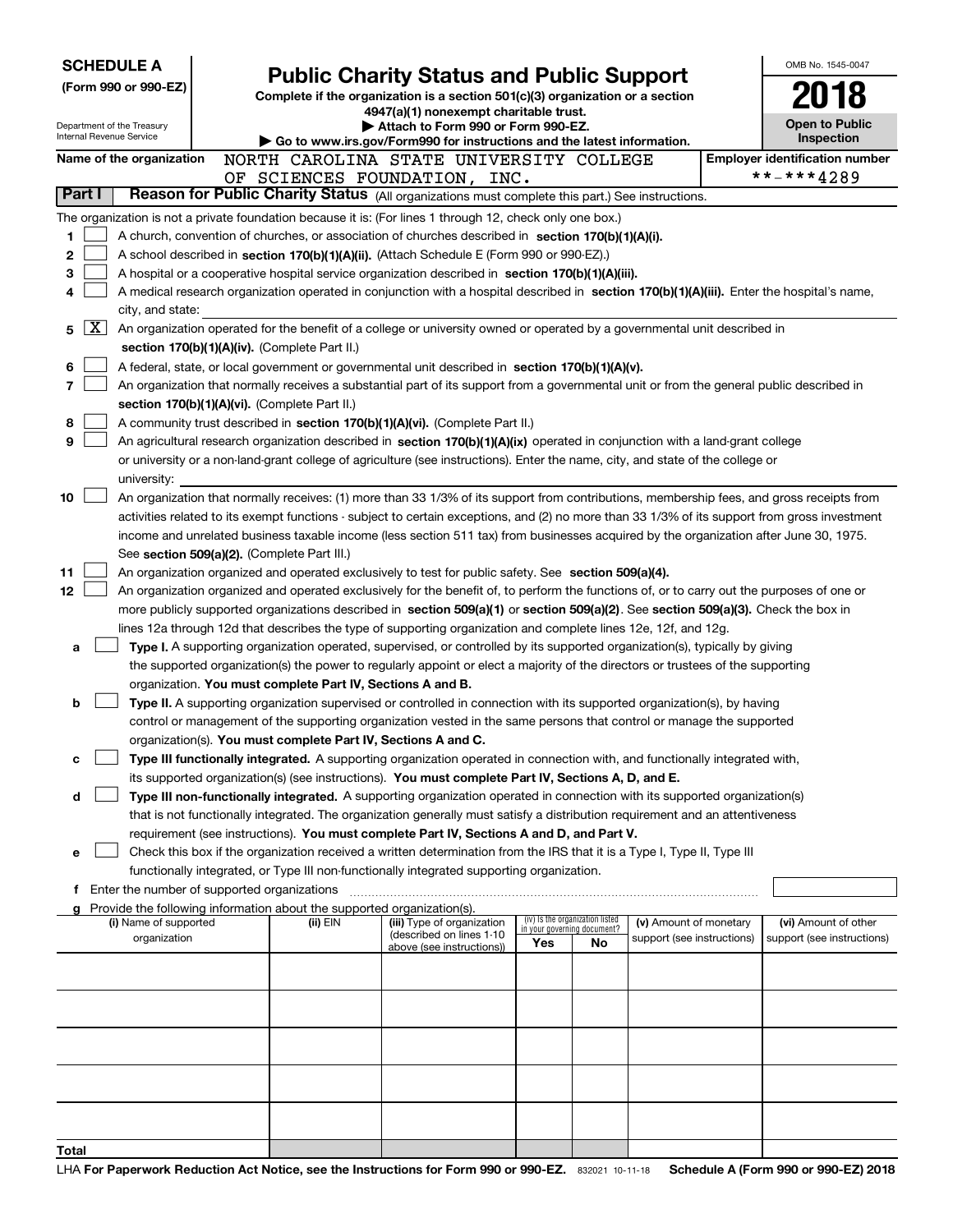# Schedule A (Form 990 or 990-EZ) 2018 Page OF SCIENCES FOUNDATION, INC. \*\*-\*\*\*4289

**2**

(Complete only if you checked the box on line 5, 7, or 8 of Part I or if the organization failed to qualify under Part III. If the organization fails to qualify under the tests listed below, please complete Part III.) **Part II Support Schedule for Organizations Described in Sections 170(b)(1)(A)(iv) and 170(b)(1)(A)(vi)**

|    | <b>Section A. Public Support</b>                                                                                                               |           |            |            |            |                                             |                                          |
|----|------------------------------------------------------------------------------------------------------------------------------------------------|-----------|------------|------------|------------|---------------------------------------------|------------------------------------------|
|    | Calendar year (or fiscal year beginning in)                                                                                                    | (a) 2014  | (b) 2015   | $(c)$ 2016 | $(d)$ 2017 | (e) 2018                                    | (f) Total                                |
|    | 1 Gifts, grants, contributions, and                                                                                                            |           |            |            |            |                                             |                                          |
|    | membership fees received. (Do not                                                                                                              |           |            |            |            |                                             |                                          |
|    | include any "unusual grants.")                                                                                                                 | 2810976.  | 1255092.   | 1700267.   | 3153538.   |                                             | 1607256.10527129.                        |
|    | 2 Tax revenues levied for the organ-                                                                                                           |           |            |            |            |                                             |                                          |
|    | ization's benefit and either paid to                                                                                                           |           |            |            |            |                                             |                                          |
|    | or expended on its behalf                                                                                                                      |           |            |            |            |                                             |                                          |
|    | 3 The value of services or facilities                                                                                                          |           |            |            |            |                                             |                                          |
|    | furnished by a governmental unit to                                                                                                            |           |            |            |            |                                             |                                          |
|    | the organization without charge                                                                                                                |           |            |            |            |                                             |                                          |
|    | 4 Total. Add lines 1 through 3                                                                                                                 | 2810976.  | 1255092.   | 1700267.   | 3153538.   |                                             | 1607256.10527129.                        |
| 5. | The portion of total contributions                                                                                                             |           |            |            |            |                                             |                                          |
|    | by each person (other than a                                                                                                                   |           |            |            |            |                                             |                                          |
|    | governmental unit or publicly                                                                                                                  |           |            |            |            |                                             |                                          |
|    | supported organization) included                                                                                                               |           |            |            |            |                                             |                                          |
|    | on line 1 that exceeds 2% of the                                                                                                               |           |            |            |            |                                             |                                          |
|    | amount shown on line 11,                                                                                                                       |           |            |            |            |                                             |                                          |
|    | column (f)                                                                                                                                     |           |            |            |            |                                             | 1120607.                                 |
|    | 6 Public support. Subtract line 5 from line 4.                                                                                                 |           |            |            |            |                                             | 9406522.                                 |
|    | <b>Section B. Total Support</b>                                                                                                                |           |            |            |            |                                             |                                          |
|    | Calendar year (or fiscal year beginning in)                                                                                                    | (a) 2014  | $(b)$ 2015 | $(c)$ 2016 | $(d)$ 2017 | (e) 2018                                    | (f) Total                                |
|    | <b>7</b> Amounts from line 4                                                                                                                   | 2810976.  | 1255092.   | 1700267.   | 3153538.   |                                             | 1607256.10527129.                        |
|    | 8 Gross income from interest,                                                                                                                  |           |            |            |            |                                             |                                          |
|    | dividends, payments received on                                                                                                                |           |            |            |            |                                             |                                          |
|    | securities loans, rents, royalties,                                                                                                            |           |            |            |            |                                             |                                          |
|    | and income from similar sources                                                                                                                | 240, 257. | 218,565.   | 260,550.   | 373,728.   | 450,294.                                    | 1543394.                                 |
|    | <b>9</b> Net income from unrelated business                                                                                                    |           |            |            |            |                                             |                                          |
|    | activities, whether or not the                                                                                                                 |           |            |            |            |                                             |                                          |
|    | business is regularly carried on                                                                                                               |           |            |            |            |                                             |                                          |
|    | 10 Other income. Do not include gain                                                                                                           |           |            |            |            |                                             |                                          |
|    | or loss from the sale of capital                                                                                                               |           |            |            |            |                                             |                                          |
|    | assets (Explain in Part VI.)                                                                                                                   | 3,957.    | 102, 258.  | 87,392.    | 13,221.    | 60,426.                                     | 267, 254.                                |
|    | 11 Total support. Add lines 7 through 10                                                                                                       |           |            |            |            |                                             | 12337777.                                |
|    | 12 Gross receipts from related activities, etc. (see instructions)                                                                             |           |            |            |            | 12                                          |                                          |
|    | 13 First five years. If the Form 990 is for the organization's first, second, third, fourth, or fifth tax year as a section 501(c)(3)          |           |            |            |            |                                             |                                          |
|    |                                                                                                                                                |           |            |            |            |                                             |                                          |
|    | organization, check this box and stop here<br><b>Section C. Computation of Public Support Percentage</b>                                       |           |            |            |            |                                             |                                          |
|    | 14 Public support percentage for 2018 (line 6, column (f) divided by line 11, column (f) <i>mummumumum</i>                                     |           |            |            |            | 14                                          | 76.24<br>%                               |
|    |                                                                                                                                                |           |            |            |            | 15                                          | 73.32<br>%                               |
|    | 16a 33 1/3% support test - 2018. If the organization did not check the box on line 13, and line 14 is 33 1/3% or more, check this box and      |           |            |            |            |                                             |                                          |
|    | stop here. The organization qualifies as a publicly supported organization                                                                     |           |            |            |            |                                             | $\blacktriangleright$ $\boxed{\text{X}}$ |
|    | b 33 1/3% support test - 2017. If the organization did not check a box on line 13 or 16a, and line 15 is 33 1/3% or more, check this box       |           |            |            |            |                                             |                                          |
|    | and stop here. The organization qualifies as a publicly supported organization                                                                 |           |            |            |            |                                             |                                          |
|    | 17a 10% -facts-and-circumstances test - 2018. If the organization did not check a box on line 13, 16a, or 16b, and line 14 is 10% or more,     |           |            |            |            |                                             |                                          |
|    |                                                                                                                                                |           |            |            |            |                                             |                                          |
|    | and if the organization meets the "facts-and-circumstances" test, check this box and stop here. Explain in Part VI how the organization        |           |            |            |            |                                             |                                          |
|    | meets the "facts-and-circumstances" test. The organization qualifies as a publicly supported organization                                      |           |            |            |            |                                             |                                          |
|    | <b>b 10% -facts-and-circumstances test - 2017.</b> If the organization did not check a box on line 13, 16a, 16b, or 17a, and line 15 is 10% or |           |            |            |            |                                             |                                          |
|    | more, and if the organization meets the "facts-and-circumstances" test, check this box and stop here. Explain in Part VI how the               |           |            |            |            |                                             |                                          |
|    | organization meets the "facts-and-circumstances" test. The organization qualifies as a publicly supported organization                         |           |            |            |            |                                             |                                          |
|    | 18 Private foundation. If the organization did not check a box on line 13, 16a, 16b, 17a, or 17b, check this box and see instructions          |           |            |            |            | <b>Cohodulo A (Form 000 or 000 E7) 2010</b> |                                          |

**Schedule A (Form 990 or 990-EZ) 2018**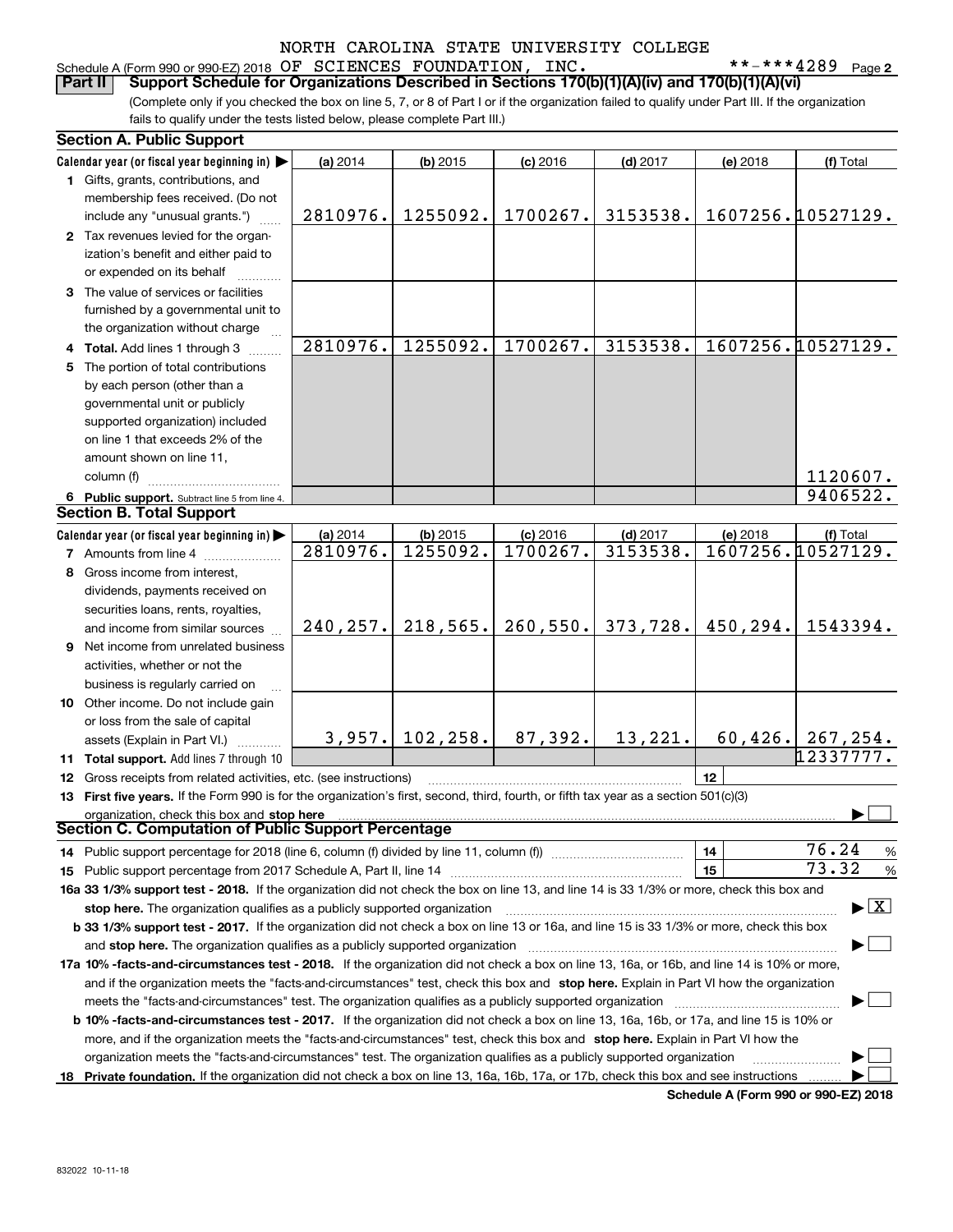### Schedule A (Form 990 or 990-EZ) 2018 Page OF SCIENCES FOUNDATION, INC. \*\*-\*\*\*4289 **Part III** | Support Schedule for Organizations Described in Section 509(a)(2)

**3**

(Complete only if you checked the box on line 10 of Part I or if the organization failed to qualify under Part II. If the organization fails to qualify under the tests listed below, please complete Part II.)

| <b>Section A. Public Support</b>                                                                                                                                                                                                                                         |          |          |            |            |          |                                             |
|--------------------------------------------------------------------------------------------------------------------------------------------------------------------------------------------------------------------------------------------------------------------------|----------|----------|------------|------------|----------|---------------------------------------------|
| Calendar year (or fiscal year beginning in) $\blacktriangleright$                                                                                                                                                                                                        | (a) 2014 | (b) 2015 | $(c)$ 2016 | $(d)$ 2017 | (e) 2018 | (f) Total                                   |
| 1 Gifts, grants, contributions, and                                                                                                                                                                                                                                      |          |          |            |            |          |                                             |
| membership fees received. (Do not                                                                                                                                                                                                                                        |          |          |            |            |          |                                             |
| include any "unusual grants.")                                                                                                                                                                                                                                           |          |          |            |            |          |                                             |
| <b>2</b> Gross receipts from admissions,<br>merchandise sold or services per-<br>formed, or facilities furnished in<br>any activity that is related to the                                                                                                               |          |          |            |            |          |                                             |
| organization's tax-exempt purpose                                                                                                                                                                                                                                        |          |          |            |            |          |                                             |
| 3 Gross receipts from activities that<br>are not an unrelated trade or bus-                                                                                                                                                                                              |          |          |            |            |          |                                             |
| iness under section 513                                                                                                                                                                                                                                                  |          |          |            |            |          |                                             |
| 4 Tax revenues levied for the organ-<br>ization's benefit and either paid to                                                                                                                                                                                             |          |          |            |            |          |                                             |
| or expended on its behalf<br>.                                                                                                                                                                                                                                           |          |          |            |            |          |                                             |
| 5 The value of services or facilities<br>furnished by a governmental unit to<br>the organization without charge                                                                                                                                                          |          |          |            |            |          |                                             |
| <b>6 Total.</b> Add lines 1 through 5                                                                                                                                                                                                                                    |          |          |            |            |          |                                             |
| 7a Amounts included on lines 1, 2, and                                                                                                                                                                                                                                   |          |          |            |            |          |                                             |
| 3 received from disqualified persons                                                                                                                                                                                                                                     |          |          |            |            |          |                                             |
| <b>b</b> Amounts included on lines 2 and 3 received<br>from other than disqualified persons that<br>exceed the greater of \$5,000 or 1% of the<br>amount on line 13 for the year                                                                                         |          |          |            |            |          |                                             |
| c Add lines 7a and 7b                                                                                                                                                                                                                                                    |          |          |            |            |          |                                             |
| 8 Public support. (Subtract line 7c from line 6.)                                                                                                                                                                                                                        |          |          |            |            |          |                                             |
| <b>Section B. Total Support</b>                                                                                                                                                                                                                                          |          |          |            |            |          |                                             |
| Calendar year (or fiscal year beginning in)                                                                                                                                                                                                                              | (a) 2014 | (b) 2015 | $(c)$ 2016 | $(d)$ 2017 | (e) 2018 | (f) Total                                   |
| 9 Amounts from line 6<br>10a Gross income from interest,<br>dividends, payments received on<br>securities loans, rents, royalties,<br>and income from similar sources                                                                                                    |          |          |            |            |          |                                             |
| <b>b</b> Unrelated business taxable income<br>(less section 511 taxes) from businesses                                                                                                                                                                                   |          |          |            |            |          |                                             |
| acquired after June 30, 1975                                                                                                                                                                                                                                             |          |          |            |            |          |                                             |
| c Add lines 10a and 10b<br>11 Net income from unrelated business<br>activities not included in line 10b,<br>whether or not the business is<br>regularly carried on                                                                                                       |          |          |            |            |          |                                             |
| <b>12</b> Other income. Do not include gain<br>or loss from the sale of capital<br>assets (Explain in Part VI.)                                                                                                                                                          |          |          |            |            |          |                                             |
| 13 Total support. (Add lines 9, 10c, 11, and 12.)                                                                                                                                                                                                                        |          |          |            |            |          |                                             |
| 14 First five years. If the Form 990 is for the organization's first, second, third, fourth, or fifth tax year as a section 501(c)(3) organization,                                                                                                                      |          |          |            |            |          |                                             |
| check this box and stop here <b>contractly contractly and stop here</b> contractly and stop here <b>contractly and stop here</b> contractly and and stop here contractly and stop here contractly and and stop here contractly and stop                                  |          |          |            |            |          |                                             |
| <b>Section C. Computation of Public Support Percentage</b>                                                                                                                                                                                                               |          |          |            |            |          |                                             |
| 15 Public support percentage for 2018 (line 8, column (f), divided by line 13, column (f))                                                                                                                                                                               |          |          |            |            | 15       | %                                           |
| 16 Public support percentage from 2017 Schedule A, Part III, line 15                                                                                                                                                                                                     |          |          |            |            | 16       | %                                           |
| <b>Section D. Computation of Investment Income Percentage</b>                                                                                                                                                                                                            |          |          |            |            |          |                                             |
| 17 Investment income percentage for 2018 (line 10c, column (f), divided by line 13, column (f))                                                                                                                                                                          |          |          |            |            | 17       | %                                           |
| <b>18</b> Investment income percentage from <b>2017</b> Schedule A, Part III, line 17                                                                                                                                                                                    |          |          |            |            | 18       | %                                           |
| 19a 33 1/3% support tests - 2018. If the organization did not check the box on line 14, and line 15 is more than 33 1/3%, and line 17 is not                                                                                                                             |          |          |            |            |          |                                             |
| more than 33 1/3%, check this box and stop here. The organization qualifies as a publicly supported organization                                                                                                                                                         |          |          |            |            |          |                                             |
| b 33 1/3% support tests - 2017. If the organization did not check a box on line 14 or line 19a, and line 16 is more than 33 1/3%, and<br>line 18 is not more than 33 1/3%, check this box and stop here. The organization qualifies as a publicly supported organization |          |          |            |            |          |                                             |
| 20 Private foundation. If the organization did not check a box on line 14, 19a, or 19b, check this box and see instructions                                                                                                                                              |          |          |            |            |          |                                             |
|                                                                                                                                                                                                                                                                          |          |          |            |            |          | <b>Cohodulo A (Form 000 or 000 EZ) 2010</b> |

**Schedule A (Form 990 or 990-EZ) 2018**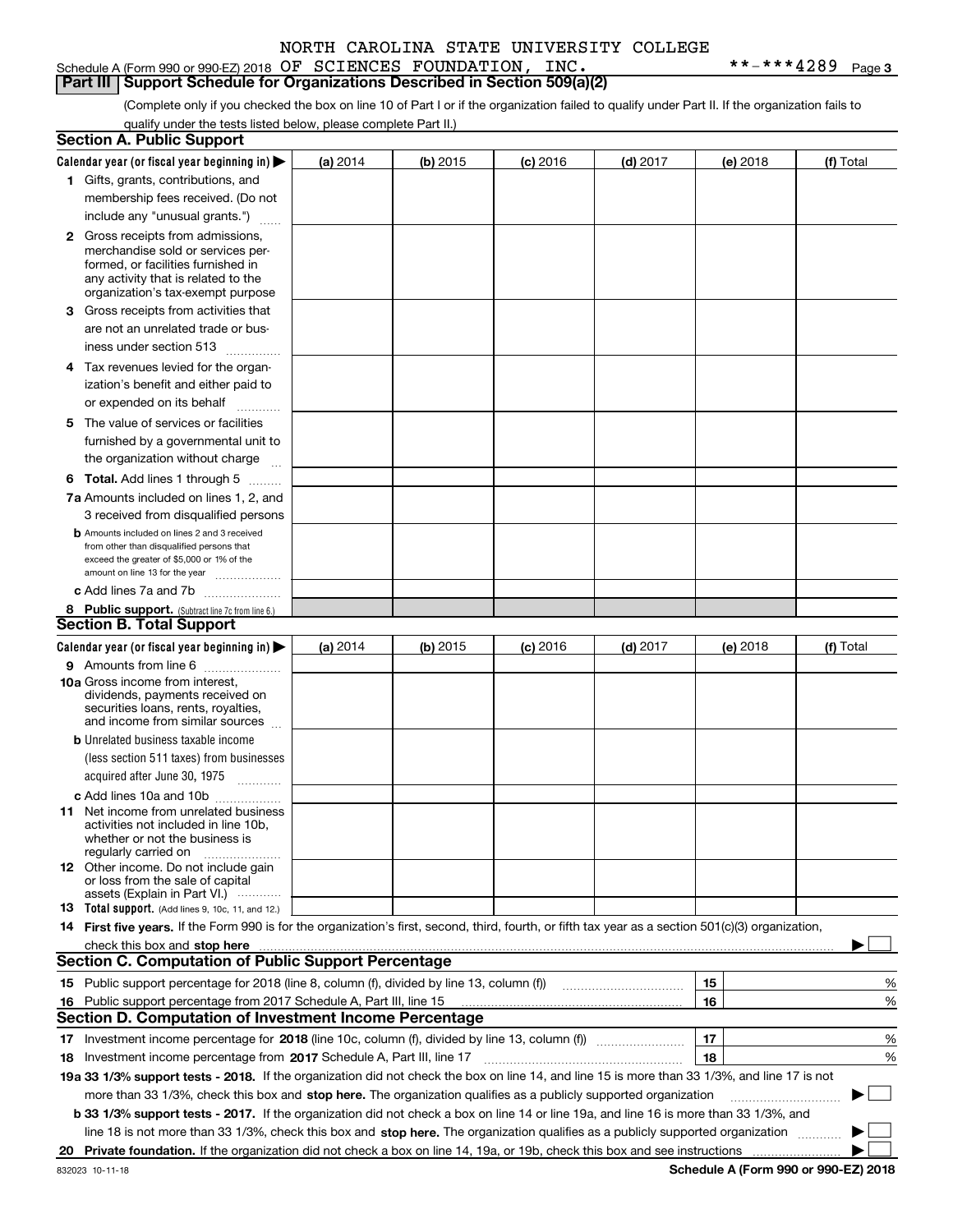# Schedule A (Form 990 or 990-EZ) 2018 Page OF SCIENCES FOUNDATION, INC. \*\*-\*\*\*4289

 $***$   $***$  4289 Page 4

**1**

**2**

**3a**

**3b**

**3c**

**4a**

**4b**

**4c**

**5a**

**5b5c**

**6**

**7**

**8**

**9a**

**9b**

**9c**

**10a**

**10b**

**Yes No**

# **Part IV Supporting Organizations**

(Complete only if you checked a box in line 12 on Part I. If you checked 12a of Part I, complete Sections A and B. If you checked 12b of Part I, complete Sections A and C. If you checked 12c of Part I, complete Sections A, D, and E. If you checked 12d of Part I, complete Sections A and D, and complete Part V.)

### **Section A. All Supporting Organizations**

- **1** Are all of the organization's supported organizations listed by name in the organization's governing documents? If "No," describe in **Part VI** how the supported organizations are designated. If designated by *class or purpose, describe the designation. If historic and continuing relationship, explain.*
- **2** Did the organization have any supported organization that does not have an IRS determination of status under section 509(a)(1) or (2)? If "Yes," explain in Part VI how the organization determined that the supported *organization was described in section 509(a)(1) or (2).*
- **3a** Did the organization have a supported organization described in section 501(c)(4), (5), or (6)? If "Yes," answer *(b) and (c) below.*
- **b** Did the organization confirm that each supported organization qualified under section 501(c)(4), (5), or (6) and satisfied the public support tests under section 509(a)(2)? If "Yes," describe in **Part VI** when and how the *organization made the determination.*
- **c**Did the organization ensure that all support to such organizations was used exclusively for section 170(c)(2)(B) purposes? If "Yes," explain in **Part VI** what controls the organization put in place to ensure such use.
- **4a***If* Was any supported organization not organized in the United States ("foreign supported organization")? *"Yes," and if you checked 12a or 12b in Part I, answer (b) and (c) below.*
- **b** Did the organization have ultimate control and discretion in deciding whether to make grants to the foreign supported organization? If "Yes," describe in **Part VI** how the organization had such control and discretion *despite being controlled or supervised by or in connection with its supported organizations.*
- **c** Did the organization support any foreign supported organization that does not have an IRS determination under sections 501(c)(3) and 509(a)(1) or (2)? If "Yes," explain in **Part VI** what controls the organization used *to ensure that all support to the foreign supported organization was used exclusively for section 170(c)(2)(B) purposes.*
- **5a***If "Yes,"* Did the organization add, substitute, or remove any supported organizations during the tax year? answer (b) and (c) below (if applicable). Also, provide detail in **Part VI,** including (i) the names and EIN *numbers of the supported organizations added, substituted, or removed; (ii) the reasons for each such action; (iii) the authority under the organization's organizing document authorizing such action; and (iv) how the action was accomplished (such as by amendment to the organizing document).*
- **b** Type I or Type II only. Was any added or substituted supported organization part of a class already designated in the organization's organizing document?
- **cSubstitutions only.**  Was the substitution the result of an event beyond the organization's control?
- **6** Did the organization provide support (whether in the form of grants or the provision of services or facilities) to **Part VI.** *If "Yes," provide detail in* support or benefit one or more of the filing organization's supported organizations? anyone other than (i) its supported organizations, (ii) individuals that are part of the charitable class benefited by one or more of its supported organizations, or (iii) other supporting organizations that also
- **7**Did the organization provide a grant, loan, compensation, or other similar payment to a substantial contributor *If "Yes," complete Part I of Schedule L (Form 990 or 990-EZ).* regard to a substantial contributor? (as defined in section 4958(c)(3)(C)), a family member of a substantial contributor, or a 35% controlled entity with
- **8** Did the organization make a loan to a disqualified person (as defined in section 4958) not described in line 7? *If "Yes," complete Part I of Schedule L (Form 990 or 990-EZ).*
- **9a** Was the organization controlled directly or indirectly at any time during the tax year by one or more in section 509(a)(1) or (2))? If "Yes," *provide detail in* <code>Part VI.</code> disqualified persons as defined in section 4946 (other than foundation managers and organizations described
- **b** Did one or more disqualified persons (as defined in line 9a) hold a controlling interest in any entity in which the supporting organization had an interest? If "Yes," provide detail in P**art VI**.
- **c**Did a disqualified person (as defined in line 9a) have an ownership interest in, or derive any personal benefit from, assets in which the supporting organization also had an interest? If "Yes," provide detail in P**art VI.**
- **10a** Was the organization subject to the excess business holdings rules of section 4943 because of section supporting organizations)? If "Yes," answer 10b below. 4943(f) (regarding certain Type II supporting organizations, and all Type III non-functionally integrated
	- **b** Did the organization have any excess business holdings in the tax year? (Use Schedule C, Form 4720, to *determine whether the organization had excess business holdings.)*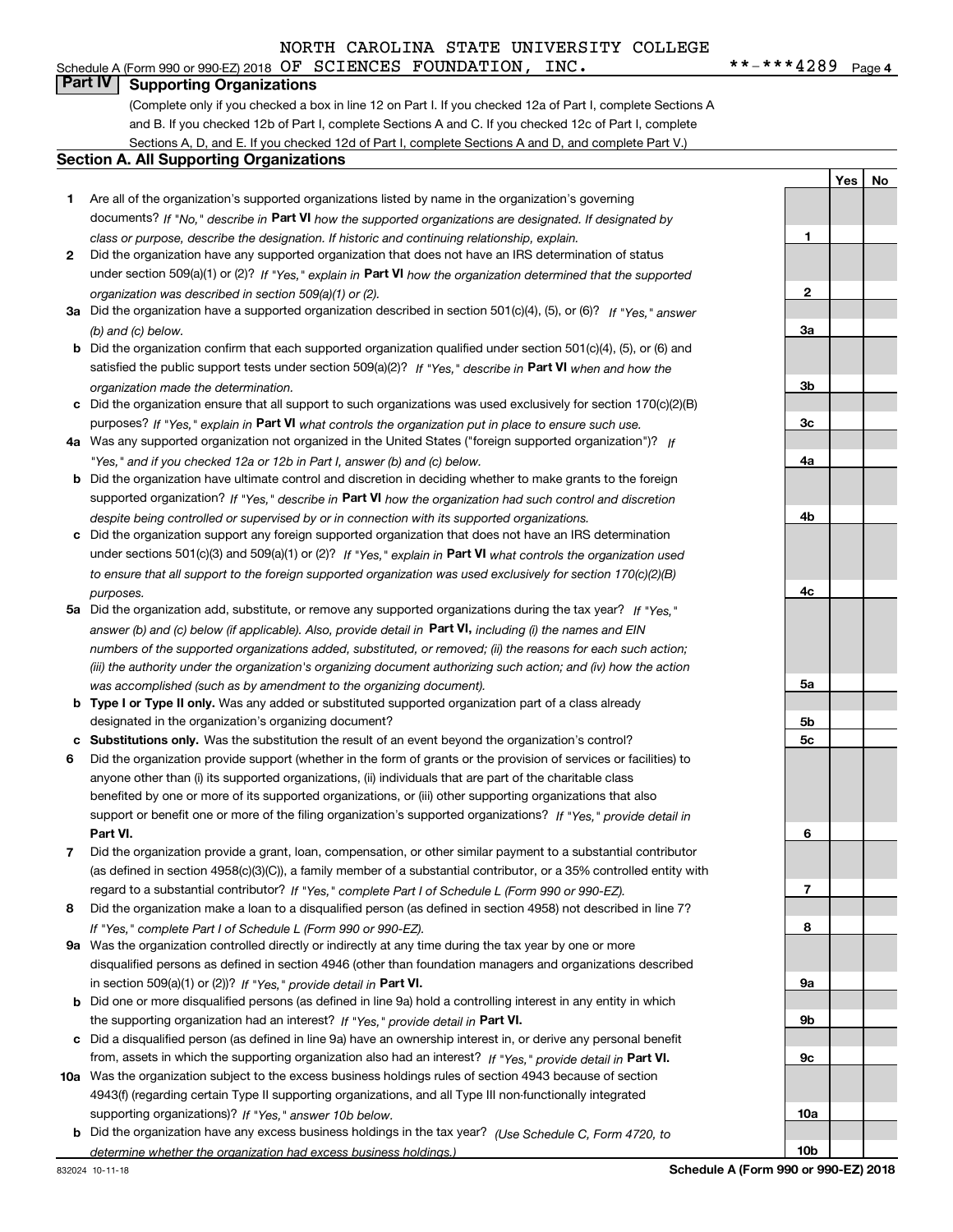#### **Yes No 11** Has the organization accepted a gift or contribution from any of the following persons? **a** A person who directly or indirectly controls, either alone or together with persons described in (b) and (c) **b** A family member of a person described in (a) above? **c** A 35% controlled entity of a person described in (a) or (b) above? If "Yes" to a, b, or c, provide detail in Part VI. **11c 11a11bYes No 1** Did the directors, trustees, or membership of one or more supported organizations have the power to **2** Did the organization operate for the benefit of any supported organization other than the supported tax year? If "No," describe in Part VI how the supported organization(s) effectively operated, supervised, or **12Part VI**  *how providing such benefit carried out the purposes of the supported organization(s) that operated,* **Yes No 1** Were a majority of the organization's directors or trustees during the tax year also a majority of the directors or trustees of each of the organization's supported organization(s)? If "No," describe in **Part VI** how control **1Yes No 12** Were any of the organization's officers, directors, or trustees either (i) appointed or elected by the supported **3123**organization(s) or (ii) serving on the governing body of a supported organization? If "No," explain in **Part VI** how income or assets at all times during the tax year? If "Yes," describe in **Part VI** the role the organization's **12**Activities Test. Check the box next to the method that the organization used to satisfy the Integral Part Test during the year (see instructions). **abclinupy** The organization satisfied the Activities Test. Complete line 2 below. The organization is the parent of each of its supported organizations. *Complete* line 3 below.<br>The state of the state of the state of the state of the state of the state of the state of the state of the state of the state The organization supported a governmental entity. *Describe in* Part **VI** how you supported a government entity (see instructions), **Activities Test. Answer (a) and (b) below.**<br>**a** Did substantially all of the organization's activities during the tax year directly further the exempt purposes of **b** Did the activities described in (a) constitute activities that, but for the organization's involvement, one or more the supported organization(s) to which the organization was responsive? If "Yes," then in **Part VI identify those supported organizations and explain**  *how these activities directly furthered their exempt purposes,* **2a** *controlled the organization's activities. If the organization had more than one supported organization, describe how the powers to appoint and/or remove directors or trustees were allocated among the supported organizations and what conditions or restrictions, if any, applied to such powers during the tax year. If "Yes," explain in* organization(s) that operated, supervised, or controlled the supporting organization? *supervised, or controlled the supporting organization. or management of the supporting organization was vested in the same persons that controlled or managed the supported organization(s). the organization maintained a close and continuous working relationship with the supported organization(s). supported organizations played in this regard. how the organization was responsive to those supported organizations, and how the organization determined that these activities constituted substantially all of its activities.* Schedule A (Form 990 or 990-EZ) 2018 Page OF SCIENCES FOUNDATION, INC. \*\*-\*\*\*4289 below, the governing body of a supported organization? regularly appoint or elect at least a majority of the organization's directors or trustees at all times during the Did the organization provide to each of its supported organizations, by the last day of the fifth month of the organization's tax year, (i) a written notice describing the type and amount of support provided during the prior tax year, (ii) a copy of the Form 990 that was most recently filed as of the date of notification, and (iii) copies of the organization's governing documents in effect on the date of notification, to the extent not previously provided? By reason of the relationship described in (2), did the organization's supported organizations have a significant voice in the organization's investment policies and in directing the use of the organization's **Part IV Supporting Organizations** *(continued)* **Section B. Type I Supporting Organizations Section C. Type II Supporting Organizations Section D. All Type III Supporting Organizations Section E. Type III Functionally Integrated Supporting Organizations**  $\mathcal{L}^{\text{max}}$  $\mathcal{L}^{\text{max}}$

- **3** Parent of Supported Organizations. Answer (a) and (b) below. *activities but for the organization's involvement.*
- **a** Did the organization have the power to regularly appoint or elect a majority of the officers, directors, or trustees of each of the supported organizations? *Provide details in* Part VI.

*reasons for the organization's position that its supported organization(s) would have engaged in these*

**b** Did the organization exercise a substantial degree of direction over the policies, programs, and activities of each **Part VI**  *If "Yes," describe in the role played by the organization in this regard.* of its supported organizations?

of the organization's supported organization(s) would have been engaged in? If "Yes," explain in **Part VI** the

**Schedule A (Form 990 or 990-EZ) 2018**

**2b**

**3a**

**3b**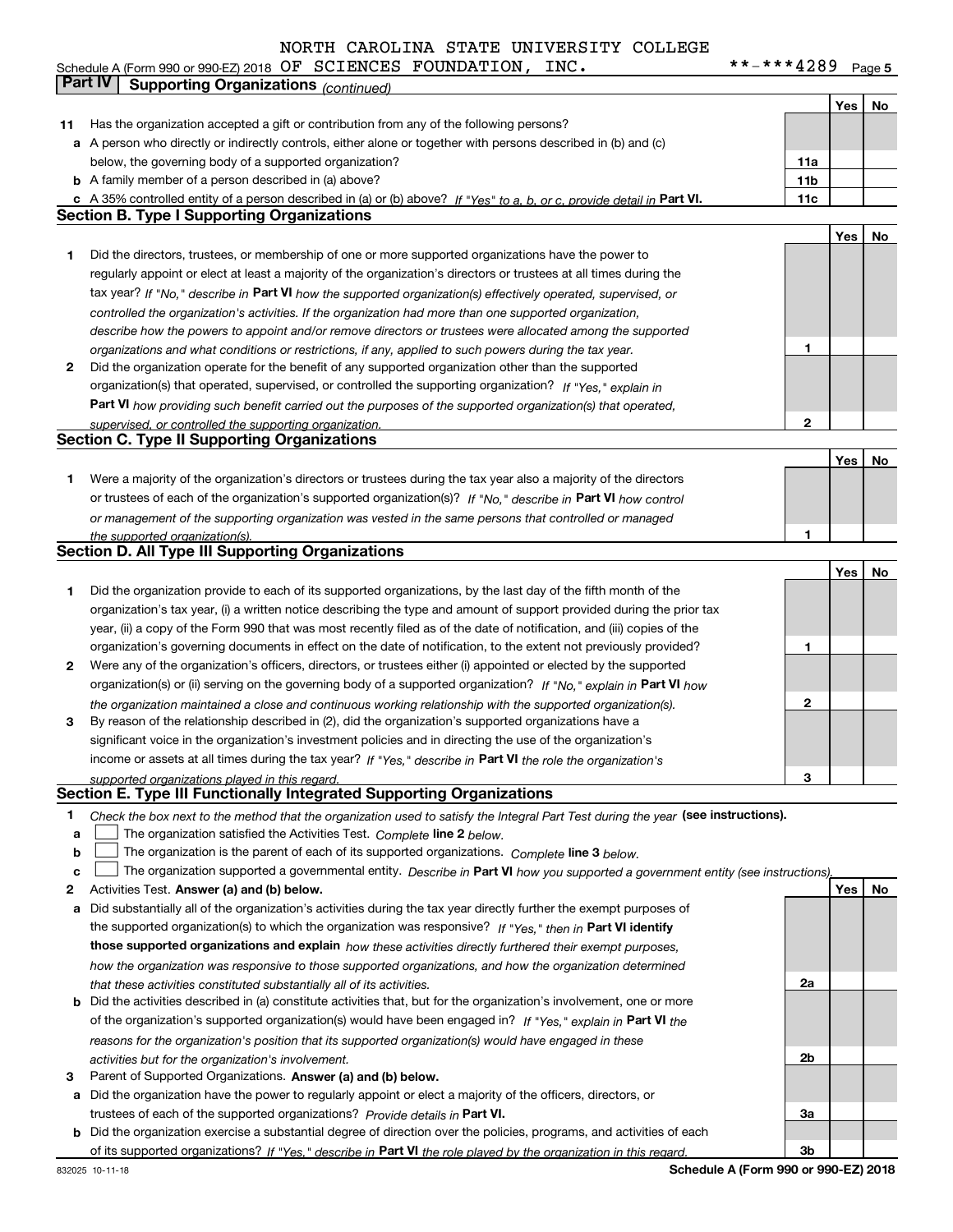|              | Schedule A (Form 990 or 990-EZ) 2018 OF SCIENCES FOUNDATION,                                                                                      | INC.           |                | **-***4289<br>Page 6           |
|--------------|---------------------------------------------------------------------------------------------------------------------------------------------------|----------------|----------------|--------------------------------|
|              | <b>Part V</b><br>Type III Non-Functionally Integrated 509(a)(3) Supporting Organizations                                                          |                |                |                                |
| 1            | Check here if the organization satisfied the Integral Part Test as a qualifying trust on Nov. 20, 1970 (explain in Part VI.) See instructions. Al |                |                |                                |
|              | other Type III non-functionally integrated supporting organizations must complete Sections A through E.                                           |                |                |                                |
|              | Section A - Adjusted Net Income                                                                                                                   |                | (A) Prior Year | (B) Current Year<br>(optional) |
| $\mathbf 1$  | Net short-term capital gain                                                                                                                       | 1              |                |                                |
| 2            | Recoveries of prior-year distributions                                                                                                            | $\overline{2}$ |                |                                |
| 3            | Other gross income (see instructions)                                                                                                             | 3              |                |                                |
| 4            | Add lines 1 through 3                                                                                                                             | 4              |                |                                |
| 5.           | Depreciation and depletion                                                                                                                        | 5              |                |                                |
| 6            | Portion of operating expenses paid or incurred for production or                                                                                  |                |                |                                |
|              | collection of gross income or for management, conservation, or                                                                                    |                |                |                                |
|              | maintenance of property held for production of income (see instructions)                                                                          | 6              |                |                                |
| 7            | Other expenses (see instructions)                                                                                                                 | $\overline{7}$ |                |                                |
| 8            | Adjusted Net Income (subtract lines 5, 6, and 7 from line 4)                                                                                      | 8              |                |                                |
|              | <b>Section B - Minimum Asset Amount</b>                                                                                                           |                | (A) Prior Year | (B) Current Year<br>(optional) |
| 1.           | Aggregate fair market value of all non-exempt-use assets (see                                                                                     |                |                |                                |
|              | instructions for short tax year or assets held for part of year):                                                                                 |                |                |                                |
|              | a Average monthly value of securities                                                                                                             | 1a             |                |                                |
|              | <b>b</b> Average monthly cash balances                                                                                                            | 1 <sub>b</sub> |                |                                |
|              | c Fair market value of other non-exempt-use assets                                                                                                | 1c             |                |                                |
|              | d Total (add lines 1a, 1b, and 1c)                                                                                                                | 1d             |                |                                |
|              | e Discount claimed for blockage or other                                                                                                          |                |                |                                |
|              | factors (explain in detail in Part VI):                                                                                                           |                |                |                                |
| $\mathbf{2}$ | Acquisition indebtedness applicable to non-exempt-use assets                                                                                      | $\mathbf{2}$   |                |                                |
| 3            | Subtract line 2 from line 1d                                                                                                                      | 3              |                |                                |
| 4            | Cash deemed held for exempt use. Enter 1-1/2% of line 3 (for greater amount,                                                                      |                |                |                                |
|              | see instructions)                                                                                                                                 | 4              |                |                                |
| 5            | Net value of non-exempt-use assets (subtract line 4 from line 3)                                                                                  | 5              |                |                                |
| 6            | Multiply line 5 by .035                                                                                                                           | 6              |                |                                |
| 7            | Recoveries of prior-year distributions                                                                                                            | $\overline{7}$ |                |                                |
| 8            | Minimum Asset Amount (add line 7 to line 6)                                                                                                       | 8              |                |                                |
|              | <b>Section C - Distributable Amount</b>                                                                                                           |                |                | <b>Current Year</b>            |
| 1            | Adjusted net income for prior year (from Section A, line 8, Column A)                                                                             | 1              |                |                                |
| 2            | Enter 85% of line 1                                                                                                                               | $\overline{2}$ |                |                                |
| 3            | Minimum asset amount for prior year (from Section B, line 8, Column A)                                                                            | 3              |                |                                |
| 4            | Enter greater of line 2 or line 3                                                                                                                 | 4              |                |                                |
| 5            | Income tax imposed in prior year                                                                                                                  | 5              |                |                                |
| 6            | <b>Distributable Amount.</b> Subtract line 5 from line 4, unless subject to                                                                       |                |                |                                |

emergency temporary reduction (see instructions)

**7**Check here if the current year is the organization's first as a non-functionally integrated Type III supporting organization (see instructions).

**6**

**Schedule A (Form 990 or 990-EZ) 2018**

832026 10-11-18

**6**

|  | $_{\rm br}$ 990-EZ)2018 OF SCIENCES FOUNDATION, INC. |  |
|--|------------------------------------------------------|--|
|  |                                                      |  |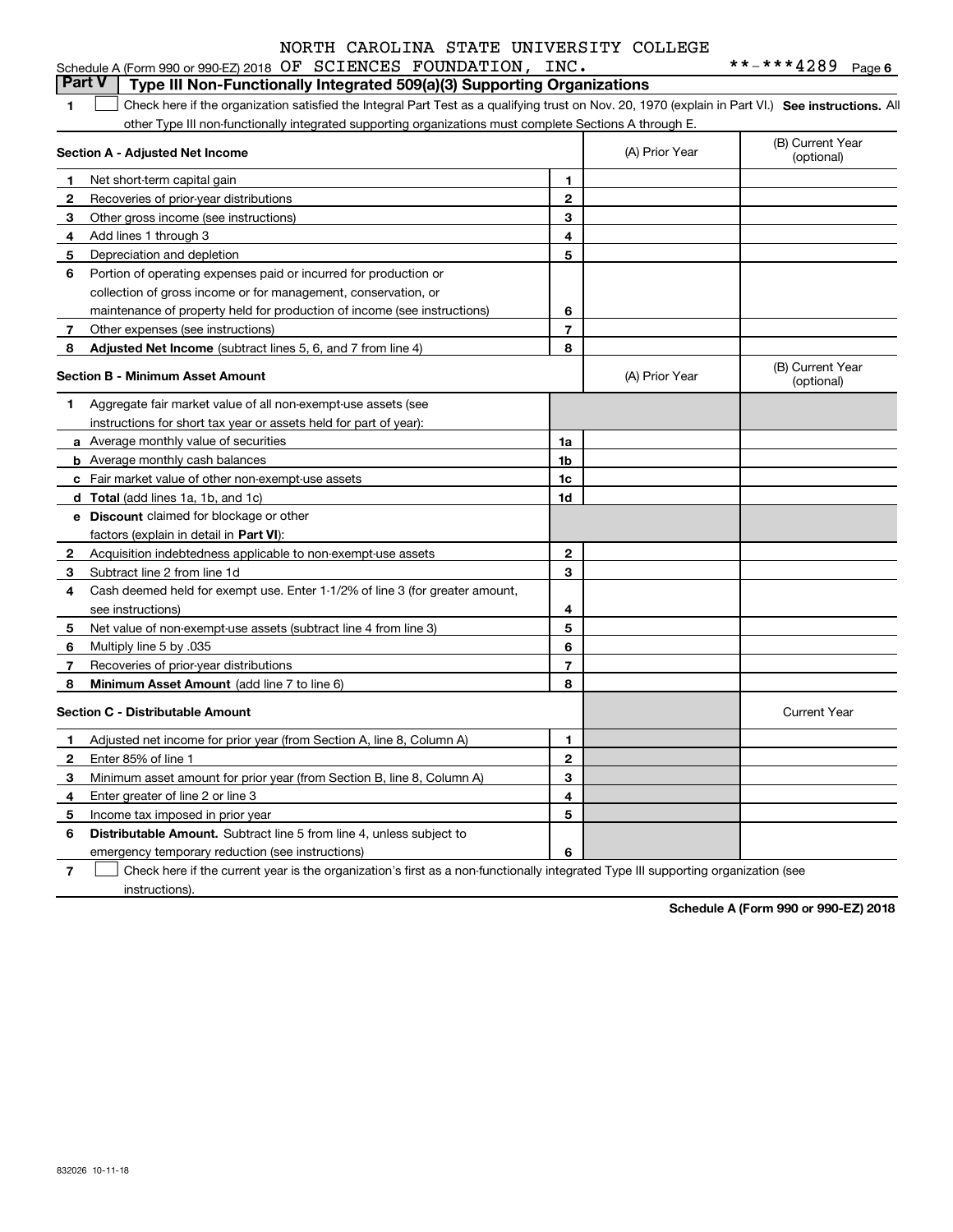#### **Section D - Distributions Current Year 1**Amounts paid to supported organizations to accomplish exempt purposes **2345** Qualified set-aside amounts (prior IRS approval required) **678910**Other distributions (describe in Part VI). See instructions. **Total annual distributions.** Add lines 1 through 6. (provide details in Part VI). See instructions. **(i)Excess Distributions (ii) UnderdistributionsPre-2018(iii) Distributable Amount for 2018 Section E - Distribution Allocations**  (see instructions) **12**Underdistributions, if any, for years prior to 2018 (reason-**3**Excess distributions carryover, if any, to 2018 **4**Distributions for 2018 from Section D, **5** Remaining underdistributions for years prior to 2018, if **6** Remaining underdistributions for 2018. Subtract lines 3h **7Excess distributions carryover to 2019.**  Add lines 3j **8**Breakdown of line 7: able cause required- explain in Part VI). See instructions. **a** From 2013 **b** From 2014 **c**From 2015 **d** From 2016 **e**From 2017 **fTotal**  of lines 3a through e **g**Applied to underdistributions of prior years **h** Applied to 2018 distributable amount **ij** Remainder. Subtract lines 3g, 3h, and 3i from 3f. **a** Applied to underdistributions of prior years **b** Applied to 2018 distributable amount **c** Remainder. Subtract lines 4a and 4b from 4. than zero, explain in Part VI. See instructions. **Part VI** . See instructions. **a** Excess from 2014 **b** Excess from 2015 **c**Excess from 2016 **d**Excess from 2017 **e** Excess from 2018 Schedule A (Form 990 or 990-EZ) 2018 Page OF SCIENCES FOUNDATION, INC. \*\*-\*\*\*4289 Amounts paid to perform activity that directly furthers exempt purposes of supported organizations, in excess of income from activity Administrative expenses paid to accomplish exempt purposes of supported organizations Amounts paid to acquire exempt-use assets Distributions to attentive supported organizations to which the organization is responsive Distributable amount for 2018 from Section C, line 6 Line 8 amount divided by line 9 amount Distributable amount for 2018 from Section C, line 6 Carryover from 2013 not applied (see instructions)  $line 7:$   $\frac{1}{2}$ any. Subtract lines 3g and 4a from line 2. For result greater and 4b from line 1. For result greater than zero, explain in and 4c. **Part V Type III Non-Functionally Integrated 509(a)(3) Supporting Organizations** *(continued)*

**Schedule A (Form 990 or 990-EZ) 2018**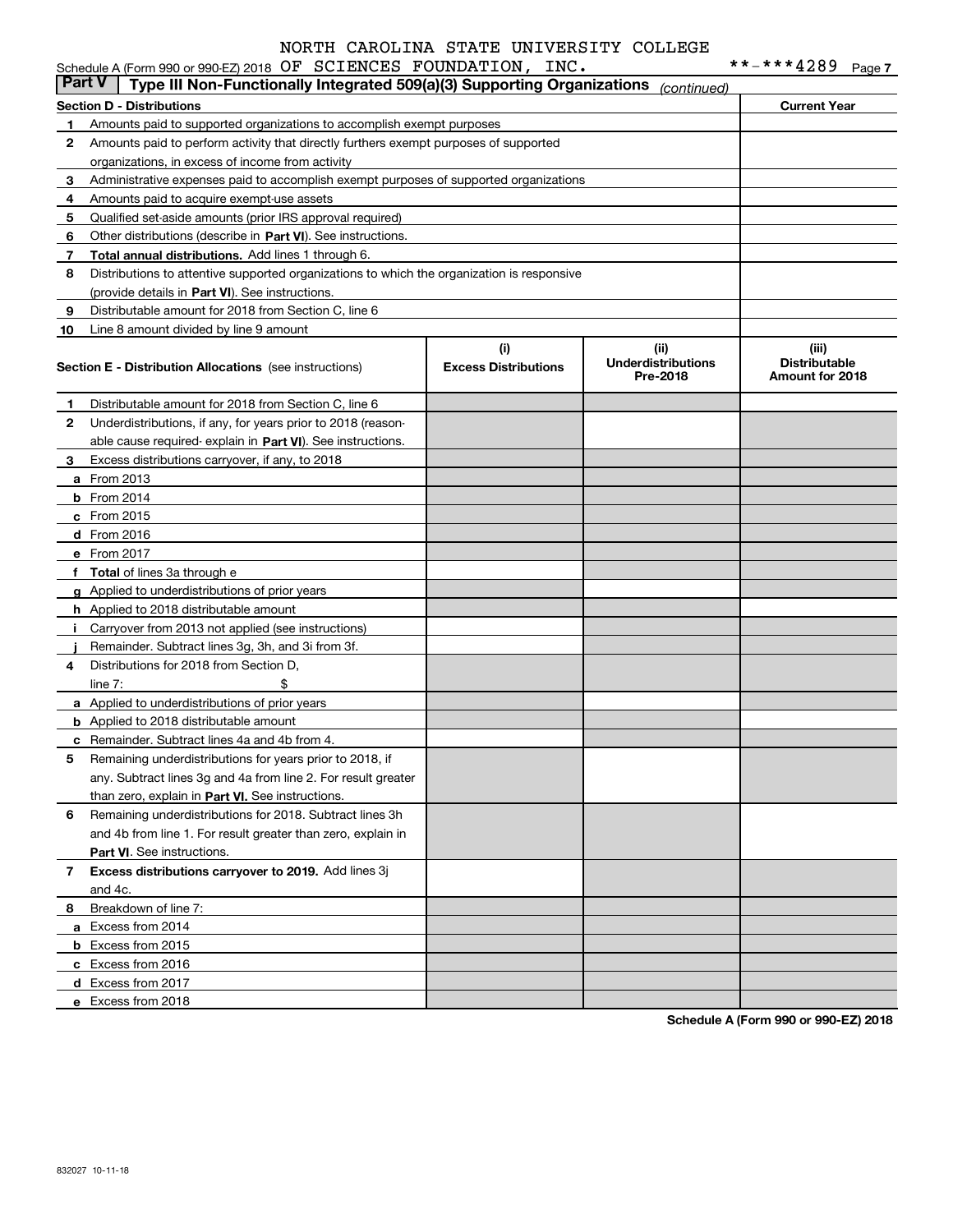|  |                              |  | NORTH CAROLINA STATE UNIVERSITY COLLEGE |  |
|--|------------------------------|--|-----------------------------------------|--|
|  | OF SCIENCES FOUNDATION. INC. |  |                                         |  |

|                | Schedule A (Form 990 or 990-EZ) 2018 OF SCIENCES FOUNDATION, INC.                                                                                                                                                                                                                                                                                                                                                                                                                                                                                                    |  | **-***4289 Page 8 |  |
|----------------|----------------------------------------------------------------------------------------------------------------------------------------------------------------------------------------------------------------------------------------------------------------------------------------------------------------------------------------------------------------------------------------------------------------------------------------------------------------------------------------------------------------------------------------------------------------------|--|-------------------|--|
| <b>Part VI</b> | Supplemental Information. Provide the explanations required by Part II, line 10; Part II, line 17a or 17b; Part III, line 12;<br>Part IV, Section A, lines 1, 2, 3b, 3c, 4b, 4c, 5a, 6, 9a, 9b, 9c, 11a, 11b, and 11c; Part IV, Section B, lines 1 and 2; Part IV, Section C,<br>line 1; Part IV, Section D, lines 2 and 3; Part IV, Section E, lines 1c, 2a, 2b, 3a, and 3b; Part V, line 1; Part V, Section B, line 1e; Part V,<br>Section D, lines 5, 6, and 8; and Part V, Section E, lines 2, 5, and 6. Also complete this part for any additional information. |  |                   |  |
|                | (See instructions.)                                                                                                                                                                                                                                                                                                                                                                                                                                                                                                                                                  |  |                   |  |
|                |                                                                                                                                                                                                                                                                                                                                                                                                                                                                                                                                                                      |  |                   |  |
|                |                                                                                                                                                                                                                                                                                                                                                                                                                                                                                                                                                                      |  |                   |  |
|                |                                                                                                                                                                                                                                                                                                                                                                                                                                                                                                                                                                      |  |                   |  |
|                |                                                                                                                                                                                                                                                                                                                                                                                                                                                                                                                                                                      |  |                   |  |
|                |                                                                                                                                                                                                                                                                                                                                                                                                                                                                                                                                                                      |  |                   |  |
|                |                                                                                                                                                                                                                                                                                                                                                                                                                                                                                                                                                                      |  |                   |  |
|                |                                                                                                                                                                                                                                                                                                                                                                                                                                                                                                                                                                      |  |                   |  |
|                |                                                                                                                                                                                                                                                                                                                                                                                                                                                                                                                                                                      |  |                   |  |
|                |                                                                                                                                                                                                                                                                                                                                                                                                                                                                                                                                                                      |  |                   |  |
|                |                                                                                                                                                                                                                                                                                                                                                                                                                                                                                                                                                                      |  |                   |  |
|                |                                                                                                                                                                                                                                                                                                                                                                                                                                                                                                                                                                      |  |                   |  |
|                |                                                                                                                                                                                                                                                                                                                                                                                                                                                                                                                                                                      |  |                   |  |
|                |                                                                                                                                                                                                                                                                                                                                                                                                                                                                                                                                                                      |  |                   |  |
|                |                                                                                                                                                                                                                                                                                                                                                                                                                                                                                                                                                                      |  |                   |  |
|                |                                                                                                                                                                                                                                                                                                                                                                                                                                                                                                                                                                      |  |                   |  |
|                |                                                                                                                                                                                                                                                                                                                                                                                                                                                                                                                                                                      |  |                   |  |
|                |                                                                                                                                                                                                                                                                                                                                                                                                                                                                                                                                                                      |  |                   |  |
|                |                                                                                                                                                                                                                                                                                                                                                                                                                                                                                                                                                                      |  |                   |  |
|                |                                                                                                                                                                                                                                                                                                                                                                                                                                                                                                                                                                      |  |                   |  |
|                |                                                                                                                                                                                                                                                                                                                                                                                                                                                                                                                                                                      |  |                   |  |
|                |                                                                                                                                                                                                                                                                                                                                                                                                                                                                                                                                                                      |  |                   |  |
|                |                                                                                                                                                                                                                                                                                                                                                                                                                                                                                                                                                                      |  |                   |  |
|                |                                                                                                                                                                                                                                                                                                                                                                                                                                                                                                                                                                      |  |                   |  |
|                |                                                                                                                                                                                                                                                                                                                                                                                                                                                                                                                                                                      |  |                   |  |
|                |                                                                                                                                                                                                                                                                                                                                                                                                                                                                                                                                                                      |  |                   |  |
|                |                                                                                                                                                                                                                                                                                                                                                                                                                                                                                                                                                                      |  |                   |  |
|                |                                                                                                                                                                                                                                                                                                                                                                                                                                                                                                                                                                      |  |                   |  |
|                |                                                                                                                                                                                                                                                                                                                                                                                                                                                                                                                                                                      |  |                   |  |
|                |                                                                                                                                                                                                                                                                                                                                                                                                                                                                                                                                                                      |  |                   |  |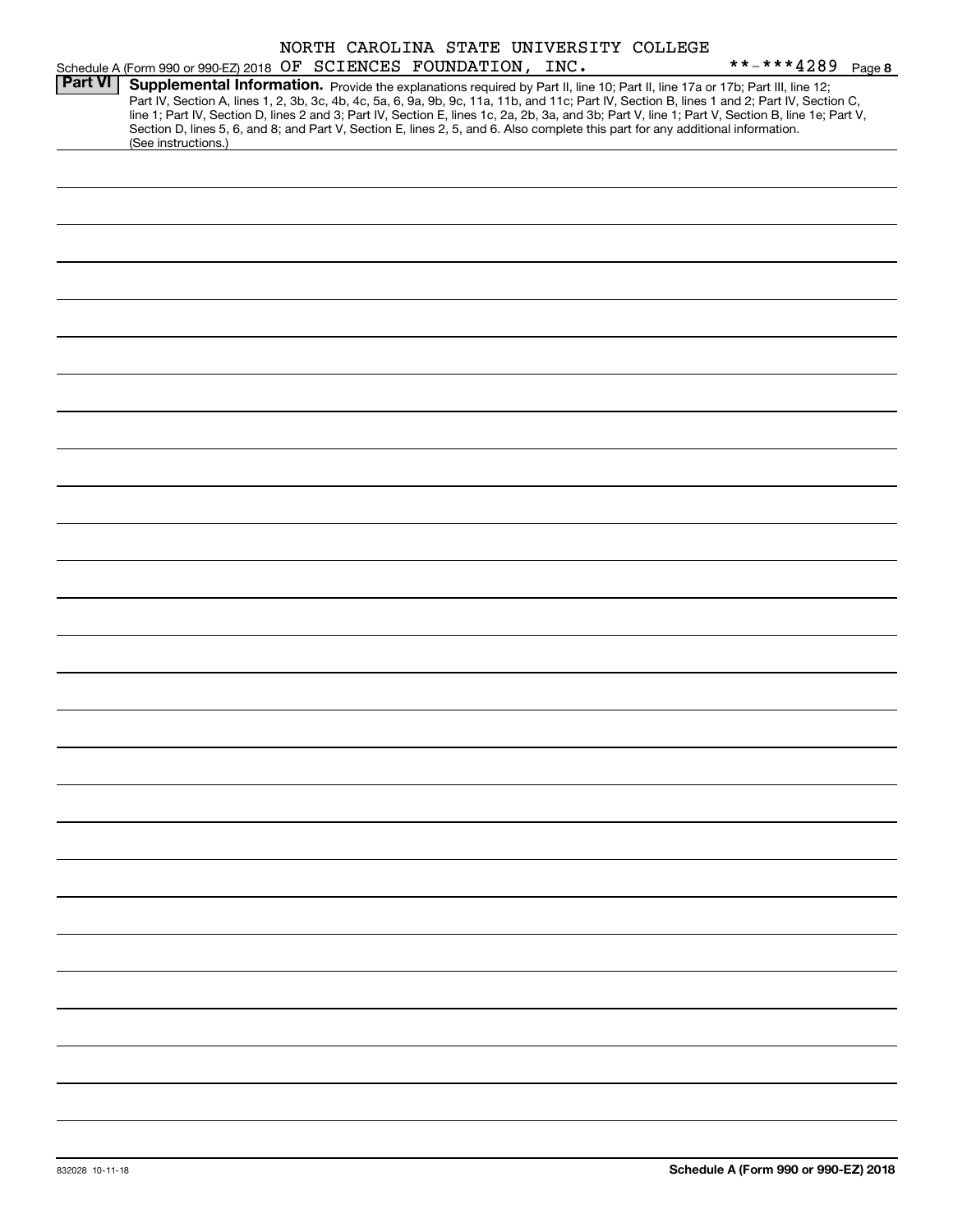Department of the Treasury Internal Revenue Service **(Form 990, 990-EZ, or 990-PF)**

#### Name of the organization

**Organization type** (check one):

# \*\* PUBLIC DISCLOSURE COPY \*\*

# **Schedule B Schedule of Contributors**

**| Attach to Form 990, Form 990-EZ, or Form 990-PF. | Go to www.irs.gov/Form990 for the latest information.** OMB No. 1545-0047

**2018**

**Employer identification number**

|  |                              | NORTH CAROLINA STATE UNIVERSITY COLLEGE |            |
|--|------------------------------|-----------------------------------------|------------|
|  | OF SCIENCES FOUNDATION, INC. |                                         | **-***4289 |

| Filers of:         | Section:                                                                  |
|--------------------|---------------------------------------------------------------------------|
| Form 990 or 990-EZ | $\lfloor \mathbf{X} \rfloor$ 501(c)( 3) (enter number) organization       |
|                    | 4947(a)(1) nonexempt charitable trust not treated as a private foundation |
|                    | 527 political organization                                                |
| Form 990-PF        | 501(c)(3) exempt private foundation                                       |
|                    | 4947(a)(1) nonexempt charitable trust treated as a private foundation     |
|                    | 501(c)(3) taxable private foundation                                      |

Check if your organization is covered by the **General Rule** or a **Special Rule.**<br>Nota: Only a section 501(c)(7), (8), or (10) erganization can chock boxes for be **Note:**  Only a section 501(c)(7), (8), or (10) organization can check boxes for both the General Rule and a Special Rule. See instructions.

#### **General Rule**

 $\mathcal{L}^{\text{max}}$ 

For an organization filing Form 990, 990-EZ, or 990-PF that received, during the year, contributions totaling \$5,000 or more (in money or property) from any one contributor. Complete Parts I and II. See instructions for determining a contributor's total contributions.

#### **Special Rules**

any one contributor, during the year, total contributions of the greater of  $\,$  (1) \$5,000; or **(2)** 2% of the amount on (i) Form 990, Part VIII, line 1h;  $\boxed{\textbf{X}}$  For an organization described in section 501(c)(3) filing Form 990 or 990-EZ that met the 33 1/3% support test of the regulations under sections 509(a)(1) and 170(b)(1)(A)(vi), that checked Schedule A (Form 990 or 990-EZ), Part II, line 13, 16a, or 16b, and that received from or (ii) Form 990-EZ, line 1. Complete Parts I and II.

year, total contributions of more than \$1,000 *exclusively* for religious, charitable, scientific, literary, or educational purposes, or for the For an organization described in section 501(c)(7), (8), or (10) filing Form 990 or 990-EZ that received from any one contributor, during the prevention of cruelty to children or animals. Complete Parts I (entering "N/A" in column (b) instead of the contributor name and address), II, and III.  $\mathcal{L}^{\text{max}}$ 

purpose. Don't complete any of the parts unless the **General Rule** applies to this organization because it received *nonexclusively* year, contributions <sub>exclusively</sub> for religious, charitable, etc., purposes, but no such contributions totaled more than \$1,000. If this box is checked, enter here the total contributions that were received during the year for an  $\;$ exclusively religious, charitable, etc., For an organization described in section 501(c)(7), (8), or (10) filing Form 990 or 990-EZ that received from any one contributor, during the religious, charitable, etc., contributions totaling \$5,000 or more during the year  $\Box$ — $\Box$   $\Box$  $\mathcal{L}^{\text{max}}$ 

**Caution:**  An organization that isn't covered by the General Rule and/or the Special Rules doesn't file Schedule B (Form 990, 990-EZ, or 990-PF), but it **must** answer "No" on Part IV, line 2, of its Form 990; or check the box on line H of its Form 990-EZ or on its Form 990-PF, Part I, line 2, to<br>cortify that it doesn't meet the filipe requirements of Schodule B (Fer certify that it doesn't meet the filing requirements of Schedule B (Form 990, 990-EZ, or 990-PF).

**For Paperwork Reduction Act Notice, see the instructions for Form 990, 990-EZ, or 990-PF. Schedule B (Form 990, 990-EZ, or 990-PF) (2018)** LHA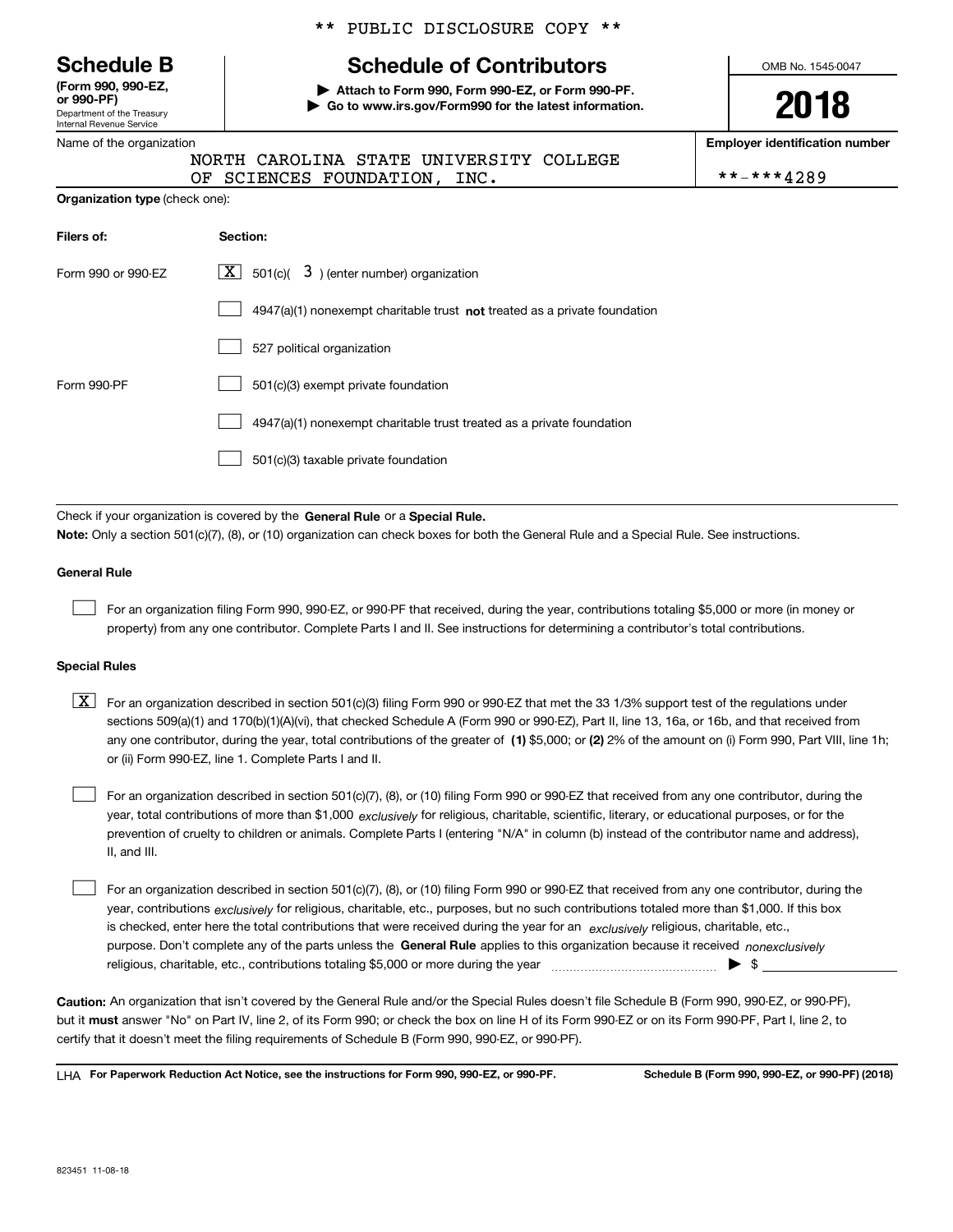# Schedule B (Form 990, 990-EZ, or 990-PF) (2018) Page 2

|            | Schedule B (Form 990, 990-EZ, or 990-PF) (2018)                                                       |                                   | Page 2                                                                                                                               |
|------------|-------------------------------------------------------------------------------------------------------|-----------------------------------|--------------------------------------------------------------------------------------------------------------------------------------|
|            | Name of organization<br>NORTH CAROLINA STATE UNIVERSITY COLLEGE<br>OF SCIENCES FOUNDATION, INC.       |                                   | <b>Employer identification number</b><br>**-***4289                                                                                  |
| Part I     | <b>Contributors</b> (see instructions). Use duplicate copies of Part I if additional space is needed. |                                   |                                                                                                                                      |
| (a)<br>No. | (b)<br>Name, address, and ZIP + 4                                                                     | (c)<br><b>Total contributions</b> | (d)<br>Type of contribution                                                                                                          |
| 1          |                                                                                                       | 141,000.<br>\$                    | $\overline{\text{X}}$<br>Person<br>Payroll<br>Noncash<br>(Complete Part II for<br>noncash contributions.)                            |
| (a)<br>No. | (b)<br>Name, address, and ZIP + 4                                                                     | (c)<br><b>Total contributions</b> | (d)<br>Type of contribution                                                                                                          |
| 2          |                                                                                                       | 104,791.<br>\$                    | $\mathbf{X}$<br>Person<br>Payroll<br>Noncash<br>$\overline{\mathbf{x}}$<br>(Complete Part II for<br>noncash contributions.)          |
| (a)<br>No. | (b)<br>Name, address, and ZIP + 4                                                                     | (c)<br><b>Total contributions</b> | (d)<br>Type of contribution                                                                                                          |
| 3          |                                                                                                       | 100,194.<br>\$                    | $\overline{\text{X}}$<br>Person<br>Payroll<br>$\overline{\mathbf{X}}$<br>Noncash<br>(Complete Part II for<br>noncash contributions.) |
| (a)<br>No. | (b)<br>Name, address, and ZIP + 4                                                                     | (c)<br><b>Total contributions</b> | (d)<br>Type of contribution                                                                                                          |
| 4          |                                                                                                       | 100,000.<br>\$                    | $\mathbf{X}$<br>Person<br>Payroll<br>Noncash<br>(Complete Part II for<br>noncash contributions.)                                     |
| (a)<br>No. | (b)<br>Name, address, and ZIP + 4                                                                     | (c)<br><b>Total contributions</b> | (d)<br>Type of contribution                                                                                                          |
| 5          |                                                                                                       | 100,000.<br>\$                    | $\overline{\text{X}}$<br>Person<br>Payroll<br>Noncash<br>(Complete Part II for<br>noncash contributions.)                            |
| (a)<br>No. | (b)<br>Name, address, and ZIP + 4                                                                     | (c)<br><b>Total contributions</b> | (d)<br>Type of contribution                                                                                                          |
| 6          |                                                                                                       | 75,000.<br>\$                     | $\overline{\text{X}}$<br>Person<br>Payroll<br>Noncash<br>(Complete Part II for<br>noncash contributions.)                            |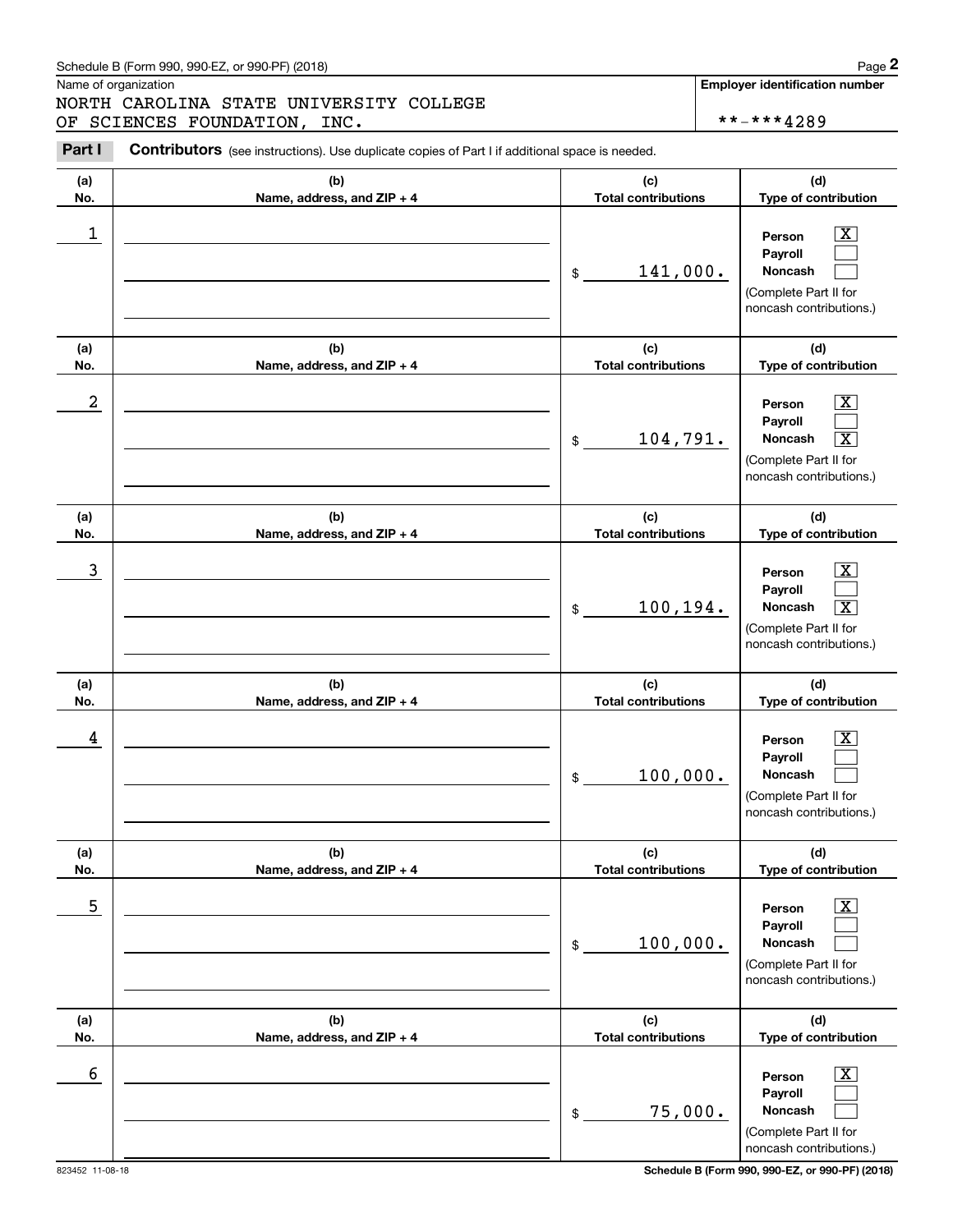# Schedule B (Form 990, 990-EZ, or 990-PF) (2018) **Page 2**

# NORTH CAROLINA STATE UNIVERSITY COLLEGE OF SCIENCES FOUNDATION, INC. \*\*-\*\*\*4289

823452 11-08-18 **Schedule B (Form 990, 990-EZ, or 990-PF) (2018)**

noncash contributions.)

|            | Schedule B (Form 990, 990-EZ, or 990-PF) (2018)                                                 |                                   | Page 2                                                                                                                               |
|------------|-------------------------------------------------------------------------------------------------|-----------------------------------|--------------------------------------------------------------------------------------------------------------------------------------|
|            | Name of organization<br>NORTH CAROLINA STATE UNIVERSITY COLLEGE<br>OF SCIENCES FOUNDATION, INC. |                                   | <b>Employer identification number</b><br>**-***4289                                                                                  |
| Part I     | Contributors (see instructions). Use duplicate copies of Part I if additional space is needed.  |                                   |                                                                                                                                      |
| (a)<br>No. | (b)<br>Name, address, and ZIP + 4                                                               | (c)<br><b>Total contributions</b> | (d)<br>Type of contribution                                                                                                          |
| 7          |                                                                                                 | 55,000.<br>\$                     | $\overline{\text{X}}$<br>Person<br>Payroll<br>Noncash<br>$\overline{\texttt{X}}$<br>(Complete Part II for<br>noncash contributions.) |
| (a)<br>No. | (b)<br>Name, address, and ZIP + 4                                                               | (c)<br><b>Total contributions</b> | (d)<br>Type of contribution                                                                                                          |
| 8          |                                                                                                 | 32,692.<br>\$                     | $\overline{\text{X}}$<br>Person<br>Payroll<br>Noncash<br>$\overline{\text{X}}$<br>(Complete Part II for<br>noncash contributions.)   |
| (a)<br>No. | (b)<br>Name, address, and ZIP + 4                                                               | (c)<br><b>Total contributions</b> | (d)<br>Type of contribution                                                                                                          |
| 9          |                                                                                                 | 52,500.<br>\$                     | $\overline{\text{X}}$<br>Person<br>Payroll<br>Noncash<br>(Complete Part II for<br>noncash contributions.)                            |
| (a)<br>No. | (b)<br>Name, address, and ZIP + 4                                                               | (c)<br><b>Total contributions</b> | (d)<br>Type of contribution                                                                                                          |
|            |                                                                                                 | \$                                | Person<br>Payroll<br>Noncash<br>(Complete Part II for<br>noncash contributions.)                                                     |
| (a)<br>No. | (b)<br>Name, address, and ZIP + 4                                                               | (c)<br><b>Total contributions</b> | (d)<br>Type of contribution                                                                                                          |
|            |                                                                                                 | \$                                | Person<br>Payroll<br>Noncash<br>(Complete Part II for<br>noncash contributions.)                                                     |
| (a)<br>No. | (b)<br>Name, address, and ZIP + 4                                                               | (c)<br><b>Total contributions</b> | (d)<br>Type of contribution                                                                                                          |
|            |                                                                                                 | \$                                | Person<br>Payroll<br>Noncash<br>(Complete Part II for                                                                                |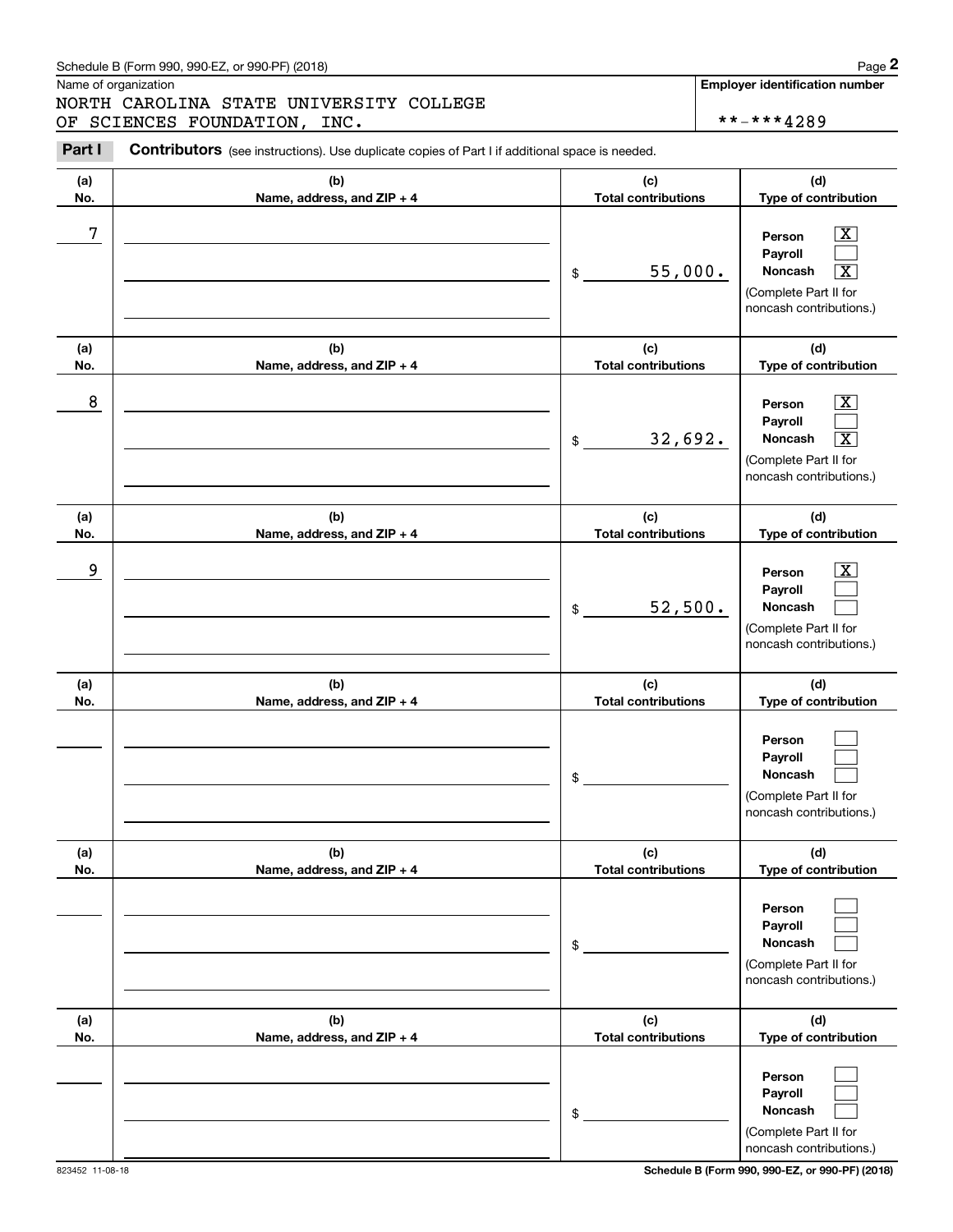|                         | Schedule B (Form 990, 990-EZ, or 990-PF) (2018)                                                     |                            | Page 3                                |
|-------------------------|-----------------------------------------------------------------------------------------------------|----------------------------|---------------------------------------|
|                         | Name of organization                                                                                |                            | <b>Employer identification number</b> |
|                         | NORTH CAROLINA STATE UNIVERSITY COLLEGE                                                             |                            |                                       |
|                         | OF SCIENCES FOUNDATION, INC.                                                                        |                            | **-***4289                            |
| Part II                 | Noncash Property (see instructions). Use duplicate copies of Part II if additional space is needed. |                            |                                       |
| (a)                     |                                                                                                     |                            |                                       |
| No.                     | (b)                                                                                                 | (c)<br>FMV (or estimate)   | (d)                                   |
| from                    | Description of noncash property given                                                               | (See instructions.)        | Date received                         |
| Part I                  |                                                                                                     |                            |                                       |
|                         | SECURITIES                                                                                          |                            |                                       |
| $\overline{\mathbf{c}}$ |                                                                                                     |                            |                                       |
|                         |                                                                                                     |                            |                                       |
|                         |                                                                                                     | 102,291.<br>\$             | 03/01/19                              |
| (a)                     |                                                                                                     |                            |                                       |
| No.                     | (b)                                                                                                 | (c)                        | (d)                                   |
| from                    | Description of noncash property given                                                               | FMV (or estimate)          | Date received                         |
| Part I                  |                                                                                                     | (See instructions.)        |                                       |
|                         | SECURITIES                                                                                          |                            |                                       |
| 3                       |                                                                                                     |                            |                                       |
|                         |                                                                                                     |                            |                                       |
|                         |                                                                                                     | 100,194.<br>$$\mathbb{S}$$ | 11/07/18                              |
|                         |                                                                                                     |                            |                                       |
| (a)<br>No.              | (b)                                                                                                 | (c)                        | (d)                                   |
| from                    | Description of noncash property given                                                               | FMV (or estimate)          | Date received                         |
| Part I                  |                                                                                                     | (See instructions.)        |                                       |
|                         | IRA ROLLOVER                                                                                        |                            |                                       |
| 7                       |                                                                                                     |                            |                                       |
|                         |                                                                                                     |                            |                                       |
|                         |                                                                                                     | 30,000.<br>\$              | 07/25/18                              |
|                         |                                                                                                     |                            |                                       |
| (a)<br>No.              | (b)                                                                                                 | (c)                        | (d)                                   |
| from                    | Description of noncash property given                                                               | FMV (or estimate)          | Date received                         |
| Part I                  |                                                                                                     | (See instructions.)        |                                       |
|                         | SECURITIES & IRA ROLLOVER                                                                           |                            |                                       |
| 8                       |                                                                                                     |                            |                                       |
|                         |                                                                                                     |                            |                                       |
|                         |                                                                                                     | 31,485.<br>\$              | 10/30/18                              |
|                         |                                                                                                     |                            |                                       |
| (a)<br>No.              | (b)                                                                                                 | (c)                        | (d)                                   |
| from                    | Description of noncash property given                                                               | FMV (or estimate)          | Date received                         |
| Part I                  |                                                                                                     | (See instructions.)        |                                       |
|                         |                                                                                                     |                            |                                       |
|                         |                                                                                                     |                            |                                       |
|                         |                                                                                                     |                            |                                       |
|                         |                                                                                                     | \$                         |                                       |
|                         |                                                                                                     |                            |                                       |
| (a)                     |                                                                                                     | (c)                        |                                       |
| No.<br>from             | (b)                                                                                                 | FMV (or estimate)          | (d)                                   |
| Part I                  | Description of noncash property given                                                               | (See instructions.)        | Date received                         |
|                         |                                                                                                     |                            |                                       |
|                         |                                                                                                     |                            |                                       |
|                         |                                                                                                     |                            |                                       |
|                         |                                                                                                     | \$                         |                                       |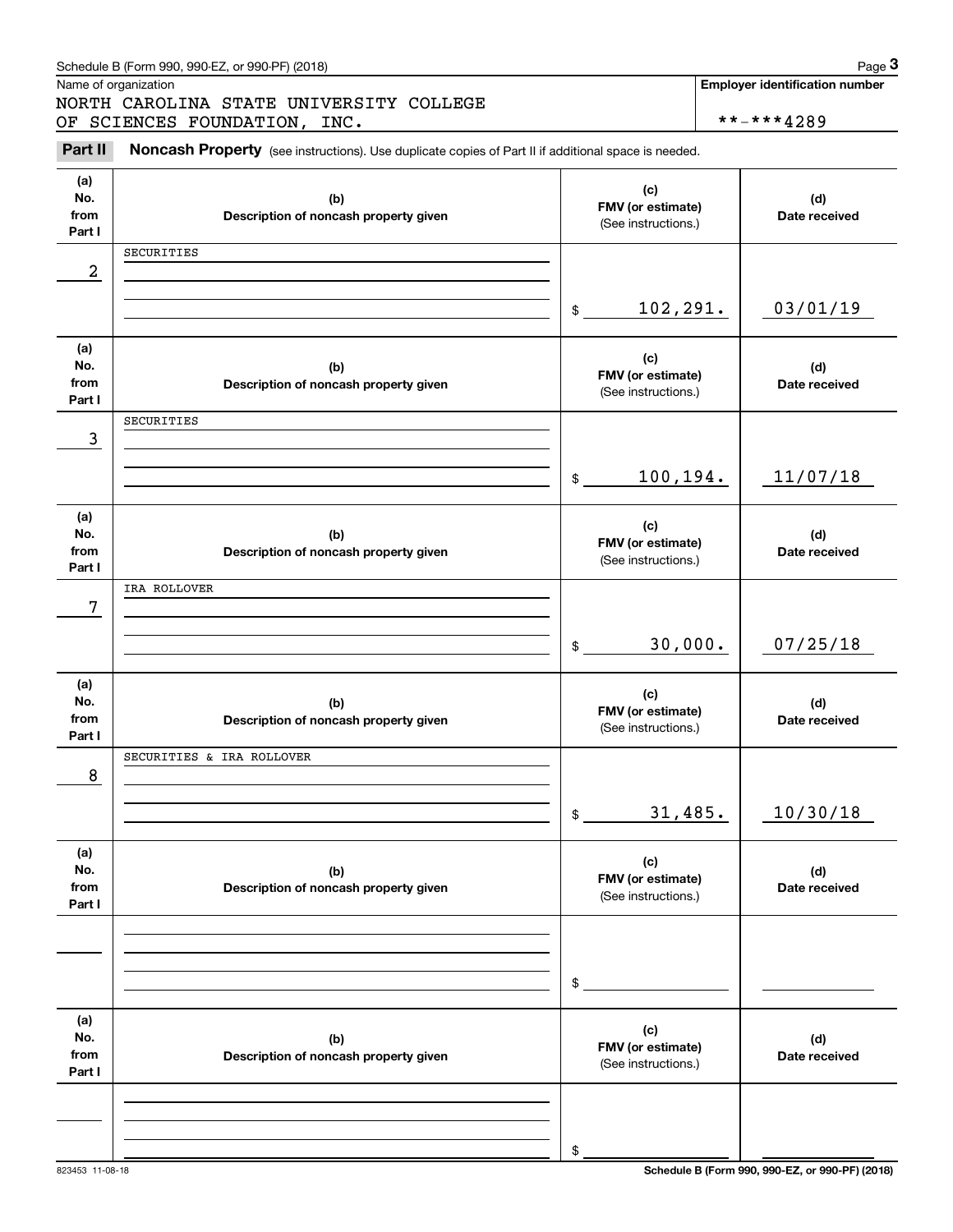|                 | Schedule B (Form 990, 990-EZ, or 990-PF) (2018)                                                                                                                                                                                                                                                 |                      |                                          | Page 4                                |  |  |  |  |  |
|-----------------|-------------------------------------------------------------------------------------------------------------------------------------------------------------------------------------------------------------------------------------------------------------------------------------------------|----------------------|------------------------------------------|---------------------------------------|--|--|--|--|--|
|                 | Name of organization                                                                                                                                                                                                                                                                            |                      |                                          | <b>Employer identification number</b> |  |  |  |  |  |
|                 | NORTH CAROLINA STATE UNIVERSITY COLLEGE                                                                                                                                                                                                                                                         |                      |                                          |                                       |  |  |  |  |  |
|                 | OF SCIENCES FOUNDATION, INC.                                                                                                                                                                                                                                                                    |                      | **-***4289                               |                                       |  |  |  |  |  |
| Part III        | Exclusively religious, charitable, etc., contributions to organizations described in section 501(c)(7), (8), or (10) that total more than \$1,000 for the year                                                                                                                                  |                      |                                          |                                       |  |  |  |  |  |
|                 | from any one contributor. Complete columns (a) through (e) and the following line entry. For organizations<br>completing Part III, enter the total of exclusively religious, charitable, etc., contributions of \$1,000 or less for the year. (Enter this info. once.) $\blacktriangleright$ \$ |                      |                                          |                                       |  |  |  |  |  |
|                 | Use duplicate copies of Part III if additional space is needed.                                                                                                                                                                                                                                 |                      |                                          |                                       |  |  |  |  |  |
| (a) No.         |                                                                                                                                                                                                                                                                                                 |                      |                                          |                                       |  |  |  |  |  |
| from<br>Part I  | (b) Purpose of gift                                                                                                                                                                                                                                                                             | (c) Use of gift      | (d) Description of how gift is held      |                                       |  |  |  |  |  |
|                 |                                                                                                                                                                                                                                                                                                 |                      |                                          |                                       |  |  |  |  |  |
|                 |                                                                                                                                                                                                                                                                                                 |                      |                                          |                                       |  |  |  |  |  |
|                 |                                                                                                                                                                                                                                                                                                 |                      |                                          |                                       |  |  |  |  |  |
|                 |                                                                                                                                                                                                                                                                                                 |                      |                                          |                                       |  |  |  |  |  |
|                 |                                                                                                                                                                                                                                                                                                 | (e) Transfer of gift |                                          |                                       |  |  |  |  |  |
|                 |                                                                                                                                                                                                                                                                                                 |                      |                                          |                                       |  |  |  |  |  |
|                 | Transferee's name, address, and ZIP + 4                                                                                                                                                                                                                                                         |                      | Relationship of transferor to transferee |                                       |  |  |  |  |  |
|                 |                                                                                                                                                                                                                                                                                                 |                      |                                          |                                       |  |  |  |  |  |
|                 |                                                                                                                                                                                                                                                                                                 |                      |                                          |                                       |  |  |  |  |  |
|                 |                                                                                                                                                                                                                                                                                                 |                      |                                          |                                       |  |  |  |  |  |
|                 |                                                                                                                                                                                                                                                                                                 |                      |                                          |                                       |  |  |  |  |  |
| (a) No.         |                                                                                                                                                                                                                                                                                                 |                      |                                          |                                       |  |  |  |  |  |
| from<br>Part I  | (b) Purpose of gift                                                                                                                                                                                                                                                                             | (c) Use of gift      | (d) Description of how gift is held      |                                       |  |  |  |  |  |
|                 |                                                                                                                                                                                                                                                                                                 |                      |                                          |                                       |  |  |  |  |  |
|                 |                                                                                                                                                                                                                                                                                                 |                      |                                          |                                       |  |  |  |  |  |
|                 |                                                                                                                                                                                                                                                                                                 |                      |                                          |                                       |  |  |  |  |  |
|                 |                                                                                                                                                                                                                                                                                                 |                      |                                          |                                       |  |  |  |  |  |
|                 | (e) Transfer of gift                                                                                                                                                                                                                                                                            |                      |                                          |                                       |  |  |  |  |  |
|                 |                                                                                                                                                                                                                                                                                                 |                      |                                          |                                       |  |  |  |  |  |
|                 | Transferee's name, address, and ZIP + 4                                                                                                                                                                                                                                                         |                      | Relationship of transferor to transferee |                                       |  |  |  |  |  |
|                 |                                                                                                                                                                                                                                                                                                 |                      |                                          |                                       |  |  |  |  |  |
|                 |                                                                                                                                                                                                                                                                                                 |                      |                                          |                                       |  |  |  |  |  |
|                 |                                                                                                                                                                                                                                                                                                 |                      |                                          |                                       |  |  |  |  |  |
|                 |                                                                                                                                                                                                                                                                                                 |                      |                                          |                                       |  |  |  |  |  |
| (a) No.<br>from | (b) Purpose of gift                                                                                                                                                                                                                                                                             | (c) Use of gift      | (d) Description of how gift is held      |                                       |  |  |  |  |  |
| Part I          |                                                                                                                                                                                                                                                                                                 |                      |                                          |                                       |  |  |  |  |  |
|                 |                                                                                                                                                                                                                                                                                                 |                      |                                          |                                       |  |  |  |  |  |
|                 |                                                                                                                                                                                                                                                                                                 |                      |                                          |                                       |  |  |  |  |  |
|                 |                                                                                                                                                                                                                                                                                                 |                      |                                          |                                       |  |  |  |  |  |
|                 |                                                                                                                                                                                                                                                                                                 |                      |                                          |                                       |  |  |  |  |  |
|                 |                                                                                                                                                                                                                                                                                                 | (e) Transfer of gift |                                          |                                       |  |  |  |  |  |
|                 |                                                                                                                                                                                                                                                                                                 |                      |                                          |                                       |  |  |  |  |  |
|                 | Transferee's name, address, and ZIP + 4                                                                                                                                                                                                                                                         |                      | Relationship of transferor to transferee |                                       |  |  |  |  |  |
|                 |                                                                                                                                                                                                                                                                                                 |                      |                                          |                                       |  |  |  |  |  |
|                 |                                                                                                                                                                                                                                                                                                 |                      |                                          |                                       |  |  |  |  |  |
|                 |                                                                                                                                                                                                                                                                                                 |                      |                                          |                                       |  |  |  |  |  |
|                 |                                                                                                                                                                                                                                                                                                 |                      |                                          |                                       |  |  |  |  |  |
| (a) No.<br>from | (b) Purpose of gift                                                                                                                                                                                                                                                                             | (c) Use of gift      | (d) Description of how gift is held      |                                       |  |  |  |  |  |
| Part I          |                                                                                                                                                                                                                                                                                                 |                      |                                          |                                       |  |  |  |  |  |
|                 |                                                                                                                                                                                                                                                                                                 |                      |                                          |                                       |  |  |  |  |  |
|                 |                                                                                                                                                                                                                                                                                                 |                      |                                          |                                       |  |  |  |  |  |
|                 |                                                                                                                                                                                                                                                                                                 |                      |                                          |                                       |  |  |  |  |  |
|                 |                                                                                                                                                                                                                                                                                                 |                      |                                          |                                       |  |  |  |  |  |
|                 |                                                                                                                                                                                                                                                                                                 | (e) Transfer of gift |                                          |                                       |  |  |  |  |  |
|                 |                                                                                                                                                                                                                                                                                                 |                      |                                          |                                       |  |  |  |  |  |
|                 | Transferee's name, address, and ZIP + 4                                                                                                                                                                                                                                                         |                      | Relationship of transferor to transferee |                                       |  |  |  |  |  |
|                 |                                                                                                                                                                                                                                                                                                 |                      |                                          |                                       |  |  |  |  |  |
|                 |                                                                                                                                                                                                                                                                                                 |                      |                                          |                                       |  |  |  |  |  |
|                 |                                                                                                                                                                                                                                                                                                 |                      |                                          |                                       |  |  |  |  |  |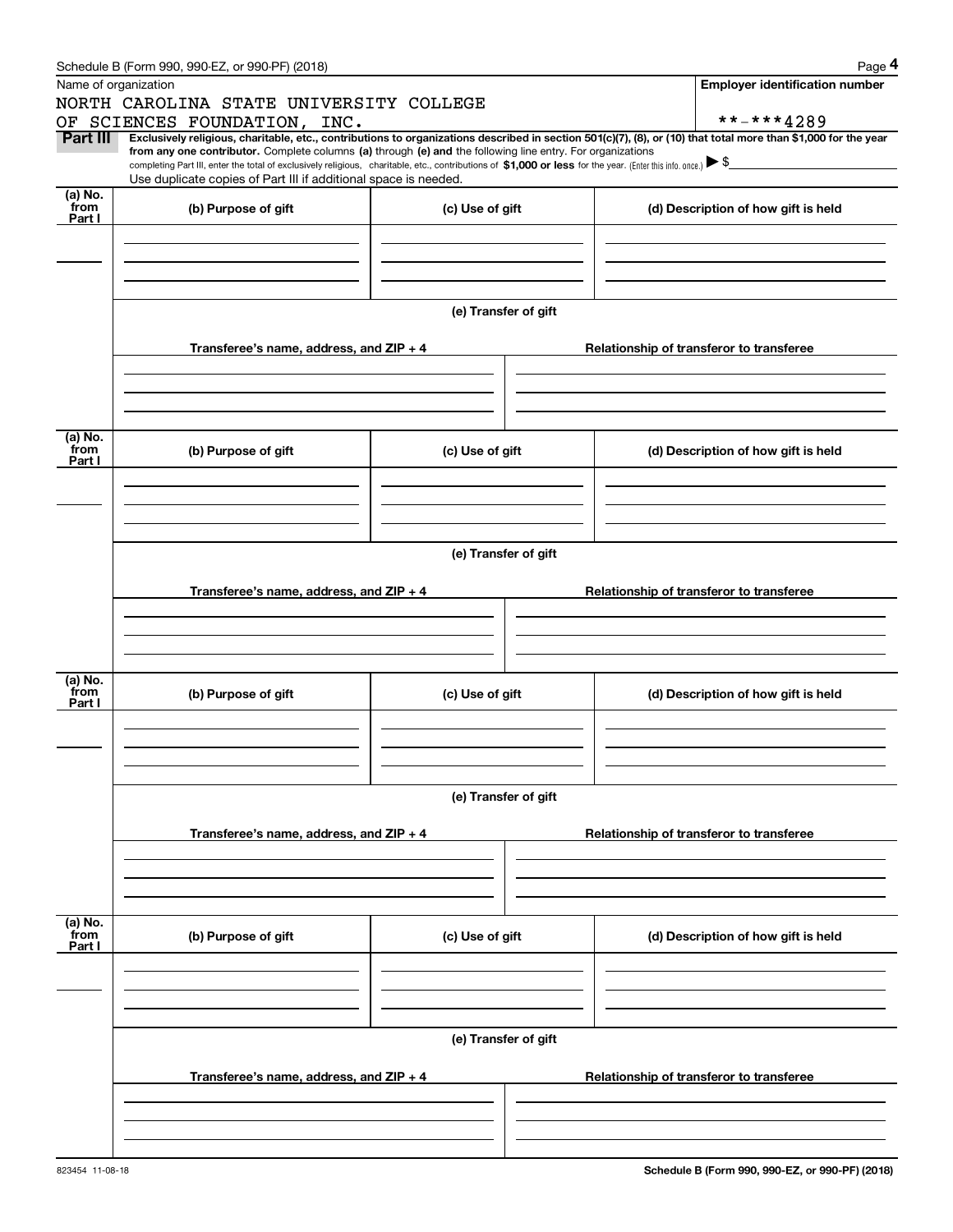|         | <b>Supplemental Financial Statements</b><br><b>SCHEDULE D</b><br>Complete if the organization answered "Yes" on Form 990,<br>(Form 990)<br>Part IV, line 6, 7, 8, 9, 10, 11a, 11b, 11c, 11d, 11e, 11f, 12a, or 12b. |                                                                                                        |                                                                                                                                                            |  |                          | OMB No. 1545-0047                                   |
|---------|---------------------------------------------------------------------------------------------------------------------------------------------------------------------------------------------------------------------|--------------------------------------------------------------------------------------------------------|------------------------------------------------------------------------------------------------------------------------------------------------------------|--|--------------------------|-----------------------------------------------------|
|         | Department of the Treasury                                                                                                                                                                                          |                                                                                                        | Attach to Form 990.                                                                                                                                        |  |                          | <b>Open to Public</b><br><b>Inspection</b>          |
|         | Internal Revenue Service                                                                                                                                                                                            |                                                                                                        | Go to www.irs.gov/Form990 for instructions and the latest information.<br>NORTH CAROLINA STATE UNIVERSITY COLLEGE                                          |  |                          |                                                     |
|         | Name of the organization                                                                                                                                                                                            | SCIENCES FOUNDATION, INC.<br>OF                                                                        |                                                                                                                                                            |  |                          | <b>Employer identification number</b><br>**-***4289 |
| Part I  |                                                                                                                                                                                                                     |                                                                                                        | Organizations Maintaining Donor Advised Funds or Other Similar Funds or Accounts. Complete if the                                                          |  |                          |                                                     |
|         |                                                                                                                                                                                                                     | organization answered "Yes" on Form 990, Part IV, line 6.                                              |                                                                                                                                                            |  |                          |                                                     |
|         |                                                                                                                                                                                                                     |                                                                                                        | (a) Donor advised funds                                                                                                                                    |  |                          | (b) Funds and other accounts                        |
|         |                                                                                                                                                                                                                     |                                                                                                        |                                                                                                                                                            |  |                          |                                                     |
| 1       |                                                                                                                                                                                                                     |                                                                                                        |                                                                                                                                                            |  |                          |                                                     |
| 2       |                                                                                                                                                                                                                     | Aggregate value of contributions to (during year)                                                      |                                                                                                                                                            |  |                          |                                                     |
| з       |                                                                                                                                                                                                                     |                                                                                                        |                                                                                                                                                            |  |                          |                                                     |
| 4       |                                                                                                                                                                                                                     |                                                                                                        |                                                                                                                                                            |  |                          |                                                     |
| 5       |                                                                                                                                                                                                                     |                                                                                                        | Did the organization inform all donors and donor advisors in writing that the assets held in donor advised funds                                           |  |                          | Yes<br>No                                           |
| 6       |                                                                                                                                                                                                                     |                                                                                                        | Did the organization inform all grantees, donors, and donor advisors in writing that grant funds can be used only                                          |  |                          |                                                     |
|         |                                                                                                                                                                                                                     |                                                                                                        |                                                                                                                                                            |  |                          |                                                     |
|         |                                                                                                                                                                                                                     |                                                                                                        | for charitable purposes and not for the benefit of the donor or donor advisor, or for any other purpose conferring                                         |  |                          | Yes                                                 |
| Part II |                                                                                                                                                                                                                     |                                                                                                        | Conservation Easements. Complete if the organization answered "Yes" on Form 990, Part IV, line 7.                                                          |  |                          | No                                                  |
|         |                                                                                                                                                                                                                     |                                                                                                        |                                                                                                                                                            |  |                          |                                                     |
| 1       |                                                                                                                                                                                                                     | Purpose(s) of conservation easements held by the organization (check all that apply).                  |                                                                                                                                                            |  |                          |                                                     |
|         |                                                                                                                                                                                                                     | Preservation of land for public use (e.g., recreation or education)                                    | Preservation of a historically important land area                                                                                                         |  |                          |                                                     |
|         |                                                                                                                                                                                                                     | Protection of natural habitat                                                                          | Preservation of a certified historic structure                                                                                                             |  |                          |                                                     |
|         |                                                                                                                                                                                                                     | Preservation of open space                                                                             |                                                                                                                                                            |  |                          |                                                     |
| 2       |                                                                                                                                                                                                                     |                                                                                                        | Complete lines 2a through 2d if the organization held a qualified conservation contribution in the form of a conservation easement on the last             |  |                          |                                                     |
|         | day of the tax year.                                                                                                                                                                                                |                                                                                                        |                                                                                                                                                            |  |                          | Held at the End of the Tax Year                     |
| a       |                                                                                                                                                                                                                     |                                                                                                        |                                                                                                                                                            |  | 2a                       |                                                     |
| b       |                                                                                                                                                                                                                     | Total acreage restricted by conservation easements                                                     |                                                                                                                                                            |  | 2b                       |                                                     |
| c       |                                                                                                                                                                                                                     |                                                                                                        |                                                                                                                                                            |  | 2c                       |                                                     |
| d       |                                                                                                                                                                                                                     |                                                                                                        | Number of conservation easements included in (c) acquired after 7/25/06, and not on a historic structure                                                   |  |                          |                                                     |
|         |                                                                                                                                                                                                                     |                                                                                                        |                                                                                                                                                            |  | 2d                       |                                                     |
| 3       |                                                                                                                                                                                                                     |                                                                                                        | Number of conservation easements modified, transferred, released, extinguished, or terminated by the organization during the tax                           |  |                          |                                                     |
|         | $\gamma$ ear                                                                                                                                                                                                        |                                                                                                        |                                                                                                                                                            |  |                          |                                                     |
| 4       |                                                                                                                                                                                                                     | Number of states where property subject to conservation easement is located $\blacktriangleright$      |                                                                                                                                                            |  |                          |                                                     |
| 5       |                                                                                                                                                                                                                     | Does the organization have a written policy regarding the periodic monitoring, inspection, handling of |                                                                                                                                                            |  |                          |                                                     |
|         |                                                                                                                                                                                                                     | violations, and enforcement of the conservation easements it holds?                                    |                                                                                                                                                            |  |                          | Yes<br>No                                           |
| 6       |                                                                                                                                                                                                                     |                                                                                                        | Staff and volunteer hours devoted to monitoring, inspecting, handling of violations, and enforcing conservation easements during the year                  |  |                          |                                                     |
|         |                                                                                                                                                                                                                     |                                                                                                        |                                                                                                                                                            |  |                          |                                                     |
| 7       |                                                                                                                                                                                                                     |                                                                                                        | Amount of expenses incurred in monitoring, inspecting, handling of violations, and enforcing conservation easements during the year                        |  |                          |                                                     |
|         | ▶ \$                                                                                                                                                                                                                |                                                                                                        | Does each conservation easement reported on line 2(d) above satisfy the requirements of section 170(h)(4)(B)(i)                                            |  |                          |                                                     |
| 8       |                                                                                                                                                                                                                     |                                                                                                        |                                                                                                                                                            |  |                          |                                                     |
| 9       | and section $170(h)(4)(B)(ii)?$                                                                                                                                                                                     |                                                                                                        | In Part XIII, describe how the organization reports conservation easements in its revenue and expense statement, and balance sheet, and                    |  |                          | Yes<br>No                                           |
|         |                                                                                                                                                                                                                     |                                                                                                        |                                                                                                                                                            |  |                          |                                                     |
|         |                                                                                                                                                                                                                     |                                                                                                        | include, if applicable, the text of the footnote to the organization's financial statements that describes the organization's accounting for               |  |                          |                                                     |
|         | conservation easements.<br>Part III                                                                                                                                                                                 |                                                                                                        | Organizations Maintaining Collections of Art, Historical Treasures, or Other Similar Assets.                                                               |  |                          |                                                     |
|         |                                                                                                                                                                                                                     | Complete if the organization answered "Yes" on Form 990, Part IV, line 8.                              |                                                                                                                                                            |  |                          |                                                     |
|         |                                                                                                                                                                                                                     |                                                                                                        | 1a If the organization elected, as permitted under SFAS 116 (ASC 958), not to report in its revenue statement and balance sheet works of art,              |  |                          |                                                     |
|         |                                                                                                                                                                                                                     |                                                                                                        |                                                                                                                                                            |  |                          |                                                     |
|         |                                                                                                                                                                                                                     |                                                                                                        | historical treasures, or other similar assets held for public exhibition, education, or research in furtherance of public service, provide, in Part XIII,  |  |                          |                                                     |
|         |                                                                                                                                                                                                                     | the text of the footnote to its financial statements that describes these items.                       |                                                                                                                                                            |  |                          |                                                     |
|         |                                                                                                                                                                                                                     |                                                                                                        | <b>b</b> If the organization elected, as permitted under SFAS 116 (ASC 958), to report in its revenue statement and balance sheet works of art, historical |  |                          |                                                     |
|         |                                                                                                                                                                                                                     |                                                                                                        | treasures, or other similar assets held for public exhibition, education, or research in furtherance of public service, provide the following amounts      |  |                          |                                                     |
|         | relating to these items:                                                                                                                                                                                            |                                                                                                        |                                                                                                                                                            |  |                          |                                                     |
|         |                                                                                                                                                                                                                     |                                                                                                        |                                                                                                                                                            |  |                          |                                                     |
|         |                                                                                                                                                                                                                     | (ii) Assets included in Form 990, Part X                                                               |                                                                                                                                                            |  | $\blacktriangleright$ \$ |                                                     |
| 2       |                                                                                                                                                                                                                     |                                                                                                        | If the organization received or held works of art, historical treasures, or other similar assets for financial gain, provide                               |  |                          |                                                     |
|         |                                                                                                                                                                                                                     | the following amounts required to be reported under SFAS 116 (ASC 958) relating to these items:        |                                                                                                                                                            |  |                          |                                                     |
| а       |                                                                                                                                                                                                                     |                                                                                                        |                                                                                                                                                            |  | $\blacktriangleright$ \$ |                                                     |
|         |                                                                                                                                                                                                                     | <b>LUA For Departually Reduction Act Notice, see the Instructions for Form 000</b>                     |                                                                                                                                                            |  | $\blacktriangleright$ \$ | Cohodulo D (Form 000) 2010                          |

**For Paperwork Reduction Act Notice, see the Instructions for Form 990. Schedule D (Form 990) 2018** LHA

832051 10-29-18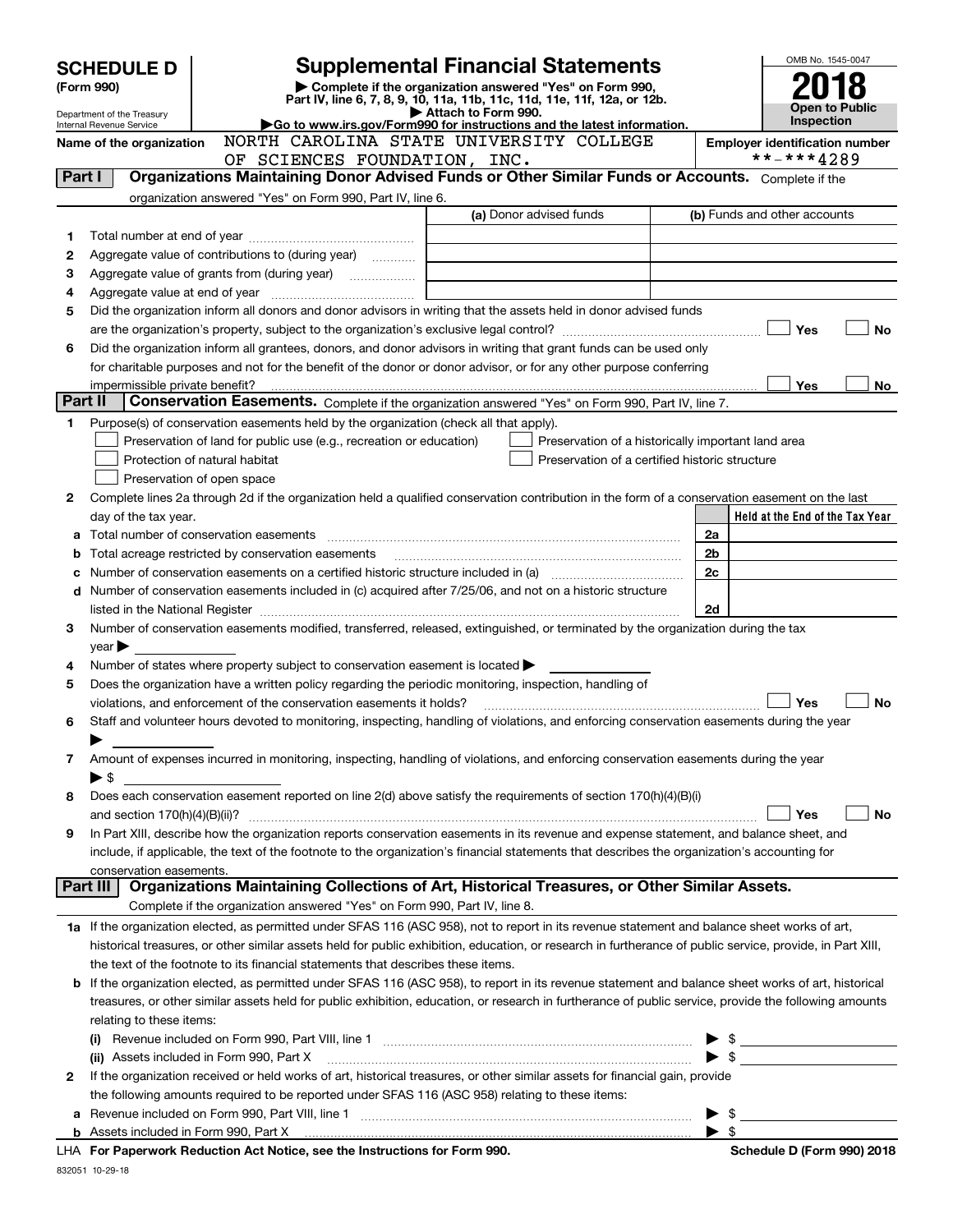|               |                                                                                                                                                                                                                                     | NORTH CAROLINA STATE UNIVERSITY COLLEGE |                |                                                                                                                                                                                                                               |                                 |               |                                            |                            |
|---------------|-------------------------------------------------------------------------------------------------------------------------------------------------------------------------------------------------------------------------------------|-----------------------------------------|----------------|-------------------------------------------------------------------------------------------------------------------------------------------------------------------------------------------------------------------------------|---------------------------------|---------------|--------------------------------------------|----------------------------|
|               | Schedule D (Form 990) 2018                                                                                                                                                                                                          | OF SCIENCES FOUNDATION, INC.            |                |                                                                                                                                                                                                                               |                                 |               | **-***4289 Page 2                          |                            |
|               | Organizations Maintaining Collections of Art, Historical Treasures, or Other Similar Assets (continued)<br>Part III                                                                                                                 |                                         |                |                                                                                                                                                                                                                               |                                 |               |                                            |                            |
| 3             | Using the organization's acquisition, accession, and other records, check any of the following that are a significant use of its collection items                                                                                   |                                         |                |                                                                                                                                                                                                                               |                                 |               |                                            |                            |
|               | (check all that apply):                                                                                                                                                                                                             |                                         |                |                                                                                                                                                                                                                               |                                 |               |                                            |                            |
| a             | Public exhibition                                                                                                                                                                                                                   | d                                       |                | Loan or exchange programs                                                                                                                                                                                                     |                                 |               |                                            |                            |
| b             | Scholarly research                                                                                                                                                                                                                  | е                                       |                | Other and the contract of the contract of the contract of the contract of the contract of the contract of the contract of the contract of the contract of the contract of the contract of the contract of the contract of the |                                 |               |                                            |                            |
| c             | Preservation for future generations                                                                                                                                                                                                 |                                         |                |                                                                                                                                                                                                                               |                                 |               |                                            |                            |
|               | Provide a description of the organization's collections and explain how they further the organization's exempt purpose in Part XIII.                                                                                                |                                         |                |                                                                                                                                                                                                                               |                                 |               |                                            |                            |
| 5             | During the year, did the organization solicit or receive donations of art, historical treasures, or other similar assets                                                                                                            |                                         |                |                                                                                                                                                                                                                               |                                 |               |                                            |                            |
|               | to be sold to raise funds rather than to be maintained as part of the organization's collection?                                                                                                                                    |                                         |                |                                                                                                                                                                                                                               |                                 |               | Yes                                        | No                         |
|               | Part IV<br>Escrow and Custodial Arrangements. Complete if the organization answered "Yes" on Form 990, Part IV, line 9, or                                                                                                          |                                         |                |                                                                                                                                                                                                                               |                                 |               |                                            |                            |
|               | reported an amount on Form 990, Part X, line 21.                                                                                                                                                                                    |                                         |                |                                                                                                                                                                                                                               |                                 |               |                                            |                            |
|               | 1a Is the organization an agent, trustee, custodian or other intermediary for contributions or other assets not included                                                                                                            |                                         |                |                                                                                                                                                                                                                               |                                 |               |                                            |                            |
|               | on Form 990, Part X? <b>William Construct Construct Construct Construct Construct Construct Construct Construct Const</b>                                                                                                           |                                         |                |                                                                                                                                                                                                                               |                                 |               | Yes                                        | No                         |
|               | b If "Yes," explain the arrangement in Part XIII and complete the following table:                                                                                                                                                  |                                         |                |                                                                                                                                                                                                                               |                                 |               |                                            |                            |
|               |                                                                                                                                                                                                                                     |                                         |                |                                                                                                                                                                                                                               |                                 |               | Amount                                     |                            |
|               | c Beginning balance <b>communications</b> and a construction of the construction of the construction of the construction of the construction of the construction of the construction of the construction of the construction of the |                                         |                |                                                                                                                                                                                                                               | 1c                              |               |                                            |                            |
|               |                                                                                                                                                                                                                                     |                                         |                |                                                                                                                                                                                                                               | 1d                              |               |                                            |                            |
|               | Distributions during the year manufactured and an account of the state of the state of the state of the state o                                                                                                                     |                                         |                |                                                                                                                                                                                                                               | 1e<br>1f                        |               |                                            |                            |
|               | 2a Did the organization include an amount on Form 990, Part X, line 21, for escrow or custodial account liability?                                                                                                                  |                                         |                |                                                                                                                                                                                                                               |                                 |               | Yes                                        | No                         |
|               | <b>b</b> If "Yes," explain the arrangement in Part XIII. Check here if the explanation has been provided on Part XIII                                                                                                               |                                         |                |                                                                                                                                                                                                                               |                                 |               |                                            |                            |
| <b>Part V</b> | Endowment Funds. Complete if the organization answered "Yes" on Form 990, Part IV, line 10.                                                                                                                                         |                                         |                |                                                                                                                                                                                                                               |                                 |               |                                            |                            |
|               |                                                                                                                                                                                                                                     | (a) Current year                        | (b) Prior year | (c) Two years back                                                                                                                                                                                                            |                                 |               | (d) Three years back   (e) Four years back |                            |
|               | 1a Beginning of year balance                                                                                                                                                                                                        | 19, 319, 276.                           | 16,568,562.    | 14,629,021.                                                                                                                                                                                                                   |                                 | 14, 372, 714. |                                            | 11,896,447.                |
|               |                                                                                                                                                                                                                                     | 1,335,715.                              | 1,456,596.     | 687,724.                                                                                                                                                                                                                      |                                 | 716, 510.     |                                            | 767,127.                   |
|               | Net investment earnings, gains, and losses                                                                                                                                                                                          | 1,441,177.                              | 2,071,404.     | 1,682,764.                                                                                                                                                                                                                    |                                 | $-229,015.$   |                                            | 2,295,406.                 |
|               |                                                                                                                                                                                                                                     |                                         |                |                                                                                                                                                                                                                               |                                 |               |                                            |                            |
|               | e Other expenditures for facilities                                                                                                                                                                                                 |                                         |                |                                                                                                                                                                                                                               |                                 |               |                                            |                            |
|               |                                                                                                                                                                                                                                     | 706, 213.                               | 777,286.       | 430,947.                                                                                                                                                                                                                      |                                 | 231,188.      |                                            | 454,455.                   |
|               | Administrative expenses                                                                                                                                                                                                             |                                         |                |                                                                                                                                                                                                                               |                                 |               |                                            | 131,811.                   |
|               | End of year balance                                                                                                                                                                                                                 |                                         |                | $21,389,955.$ $19,319,276.$ $16,568,562.$                                                                                                                                                                                     |                                 | 14,629,021.   |                                            | 14, 372, 714.              |
| 2             | Provide the estimated percentage of the current year end balance (line 1g, column (a)) held as:                                                                                                                                     |                                         |                |                                                                                                                                                                                                                               |                                 |               |                                            |                            |
|               | Board designated or quasi-endowment >                                                                                                                                                                                               | 4.35                                    | %              |                                                                                                                                                                                                                               |                                 |               |                                            |                            |
|               | Permanent endowment $\triangleright$ 59.49                                                                                                                                                                                          | %                                       |                |                                                                                                                                                                                                                               |                                 |               |                                            |                            |
|               | c Temporarily restricted endowment $\blacktriangleright$ 36.16                                                                                                                                                                      | %                                       |                |                                                                                                                                                                                                                               |                                 |               |                                            |                            |
|               | The percentages on lines 2a, 2b, and 2c should equal 100%.                                                                                                                                                                          |                                         |                |                                                                                                                                                                                                                               |                                 |               |                                            |                            |
|               | 3a Are there endowment funds not in the possession of the organization that are held and administered for the organization                                                                                                          |                                         |                |                                                                                                                                                                                                                               |                                 |               |                                            |                            |
|               | by:                                                                                                                                                                                                                                 |                                         |                |                                                                                                                                                                                                                               |                                 |               |                                            | Yes<br>No                  |
|               | (i)                                                                                                                                                                                                                                 |                                         |                |                                                                                                                                                                                                                               |                                 |               | 3a(i)                                      | X                          |
|               |                                                                                                                                                                                                                                     |                                         |                |                                                                                                                                                                                                                               |                                 |               | 3a(ii)                                     | $\mathbf X$                |
|               |                                                                                                                                                                                                                                     |                                         |                |                                                                                                                                                                                                                               |                                 |               | 3b                                         |                            |
|               | Describe in Part XIII the intended uses of the organization's endowment funds.                                                                                                                                                      |                                         |                |                                                                                                                                                                                                                               |                                 |               |                                            |                            |
|               | Land, Buildings, and Equipment.<br><b>Part VI</b>                                                                                                                                                                                   |                                         |                |                                                                                                                                                                                                                               |                                 |               |                                            |                            |
|               | Complete if the organization answered "Yes" on Form 990, Part IV, line 11a. See Form 990, Part X, line 10.                                                                                                                          |                                         |                |                                                                                                                                                                                                                               |                                 |               |                                            |                            |
|               | Description of property                                                                                                                                                                                                             | (a) Cost or other<br>basis (investment) |                | (b) Cost or other<br>basis (other)                                                                                                                                                                                            | (c) Accumulated<br>depreciation |               | (d) Book value                             |                            |
|               |                                                                                                                                                                                                                                     |                                         |                |                                                                                                                                                                                                                               |                                 |               |                                            |                            |
| b             |                                                                                                                                                                                                                                     |                                         |                |                                                                                                                                                                                                                               |                                 |               |                                            |                            |
|               |                                                                                                                                                                                                                                     |                                         |                |                                                                                                                                                                                                                               |                                 |               |                                            |                            |
|               |                                                                                                                                                                                                                                     |                                         |                |                                                                                                                                                                                                                               |                                 |               |                                            |                            |
|               |                                                                                                                                                                                                                                     |                                         |                |                                                                                                                                                                                                                               |                                 |               |                                            |                            |
|               |                                                                                                                                                                                                                                     |                                         |                |                                                                                                                                                                                                                               |                                 |               |                                            | 0.                         |
|               |                                                                                                                                                                                                                                     |                                         |                |                                                                                                                                                                                                                               |                                 |               |                                            | Cahadula D (Faum 000) 0040 |

**Schedule D (Form 990) 2018**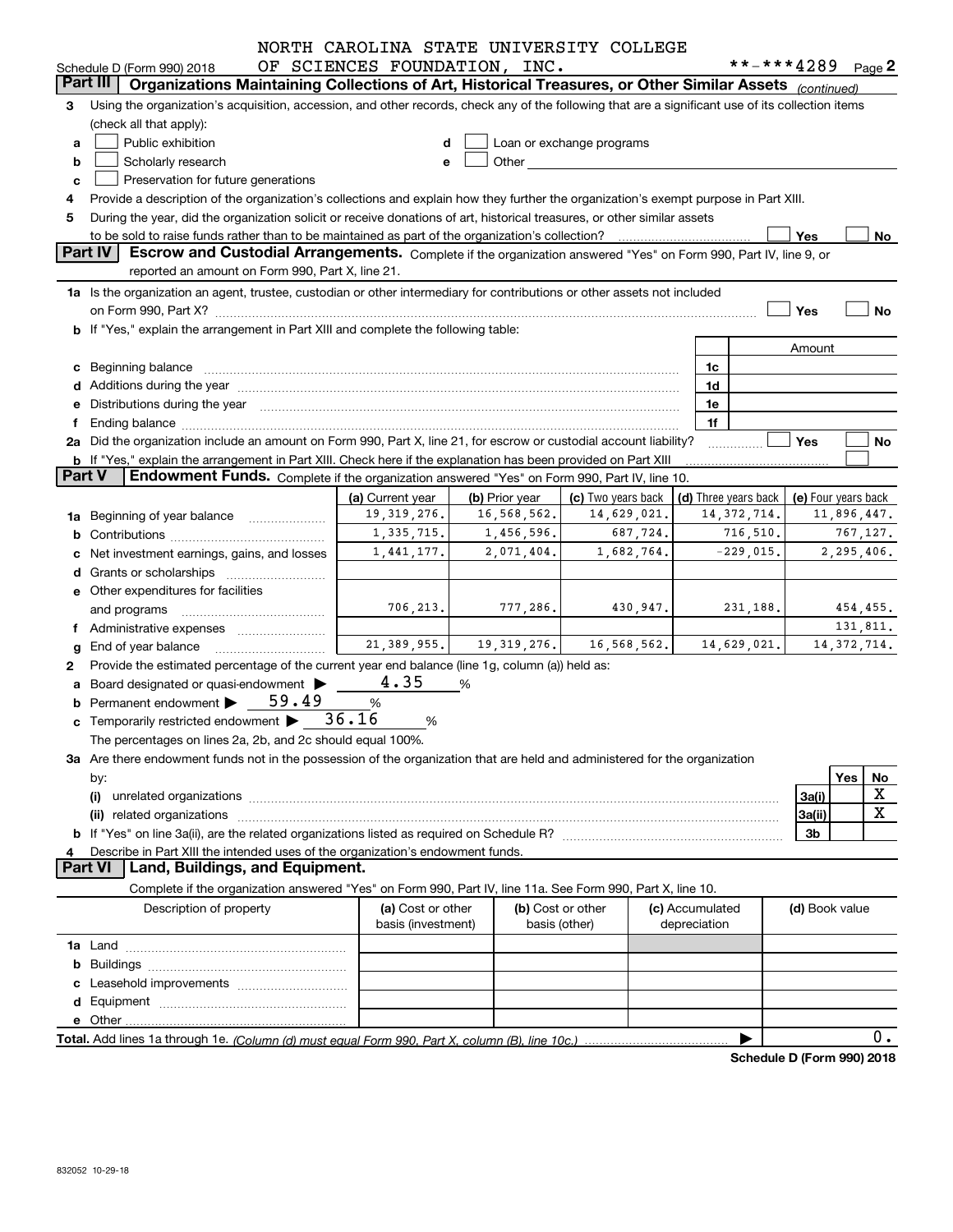# OF SCIENCES FOUNDATION, INC. NORTH CAROLINA STATE UNIVERSITY COLLEGE

| Schedule D (Form 990) 2018                                                                                        | OF SCIENCES FOUNDATION, INC. |                |                                                           | **-***4289     | Page $3$ |
|-------------------------------------------------------------------------------------------------------------------|------------------------------|----------------|-----------------------------------------------------------|----------------|----------|
| <b>Investments - Other Securities.</b><br><b>Part VIII</b>                                                        |                              |                |                                                           |                |          |
| Complete if the organization answered "Yes" on Form 990, Part IV, line 11b. See Form 990, Part X, line 12.        |                              |                |                                                           |                |          |
| (a) Description of security or category (including name of security)                                              | (b) Book value               |                | (c) Method of valuation: Cost or end-of-year market value |                |          |
| (1) Financial derivatives                                                                                         |                              |                |                                                           |                |          |
| (2) Closely-held equity interests                                                                                 |                              |                |                                                           |                |          |
| (3) Other                                                                                                         |                              |                |                                                           |                |          |
| $(A)$ STIF                                                                                                        | 4,722.                       |                | END-OF-YEAR MARKET VALUE                                  |                |          |
| NC STATE INVESTMENT FUND,<br>(B)                                                                                  |                              |                |                                                           |                |          |
| INC.<br>(C)                                                                                                       | 21,067,045.                  |                | END-OF-YEAR MARKET VALUE                                  |                |          |
| TIAA KASPICK - LIFE<br>(D)                                                                                        |                              |                |                                                           |                |          |
| <b>INCOME FUNDS</b><br>(E)                                                                                        | 889,269.                     |                | END-OF-YEAR MARKET VALUE                                  |                |          |
| (F)                                                                                                               |                              |                |                                                           |                |          |
| (G)                                                                                                               |                              |                |                                                           |                |          |
| (H)                                                                                                               |                              |                |                                                           |                |          |
| Total. (Col. (b) must equal Form 990, Part X, col. (B) line 12.) $\blacktriangleright$                            | 21,961,036.                  |                |                                                           |                |          |
| Part VIII Investments - Program Related.                                                                          |                              |                |                                                           |                |          |
| Complete if the organization answered "Yes" on Form 990, Part IV, line 11c. See Form 990, Part X, line 13.        |                              |                |                                                           |                |          |
| (a) Description of investment                                                                                     | (b) Book value               |                | (c) Method of valuation: Cost or end-of-year market value |                |          |
| (1)                                                                                                               |                              |                |                                                           |                |          |
| (2)                                                                                                               |                              |                |                                                           |                |          |
| (3)                                                                                                               |                              |                |                                                           |                |          |
| (4)                                                                                                               |                              |                |                                                           |                |          |
| (5)                                                                                                               |                              |                |                                                           |                |          |
| (6)                                                                                                               |                              |                |                                                           |                |          |
| (7)                                                                                                               |                              |                |                                                           |                |          |
| (8)<br>(9)                                                                                                        |                              |                |                                                           |                |          |
| Total. (Col. (b) must equal Form 990, Part X, col. (B) line 13.) $\blacktriangleright$                            |                              |                |                                                           |                |          |
| <b>Other Assets.</b><br>Part IX                                                                                   |                              |                |                                                           |                |          |
| Complete if the organization answered "Yes" on Form 990, Part IV, line 11d. See Form 990, Part X, line 15.        |                              |                |                                                           |                |          |
|                                                                                                                   | (a) Description              |                |                                                           | (b) Book value |          |
| (1)                                                                                                               |                              |                |                                                           |                |          |
| (2)                                                                                                               |                              |                |                                                           |                |          |
| (3)                                                                                                               |                              |                |                                                           |                |          |
| (4)                                                                                                               |                              |                |                                                           |                |          |
| (5)                                                                                                               |                              |                |                                                           |                |          |
| (6)                                                                                                               |                              |                |                                                           |                |          |
| (7)                                                                                                               |                              |                |                                                           |                |          |
| (8)                                                                                                               |                              |                |                                                           |                |          |
| (9)                                                                                                               |                              |                |                                                           |                |          |
| Total. (Column (b) must equal Form 990. Part X. col. (B) line 15.)                                                |                              |                |                                                           |                |          |
| <b>Other Liabilities.</b><br>Part X                                                                               |                              |                |                                                           |                |          |
| Complete if the organization answered "Yes" on Form 990, Part IV, line 11e or 11f. See Form 990, Part X, line 25. |                              |                |                                                           |                |          |
| (a) Description of liability<br>1.                                                                                |                              | (b) Book value |                                                           |                |          |
| (1)<br>Federal income taxes                                                                                       |                              |                |                                                           |                |          |
| LIFE INCOME FUNDS PAYABLE<br>(2)                                                                                  |                              | 768,584.       |                                                           |                |          |
| (3)                                                                                                               |                              |                |                                                           |                |          |
| (4)                                                                                                               |                              |                |                                                           |                |          |
| (5)                                                                                                               |                              |                |                                                           |                |          |
| (6)                                                                                                               |                              |                |                                                           |                |          |
| (7)                                                                                                               |                              |                |                                                           |                |          |
| (8)                                                                                                               |                              |                |                                                           |                |          |
| (9)                                                                                                               |                              |                |                                                           |                |          |

**Total.**  *(Column (b) must equal Form 990, Part X, col. (B) line 25.)* | 768,584.

**2.** Liability for uncertain tax positions. In Part XIII, provide the text of the footnote to the organization's financial statements that reports the organization's liability for uncertain tax positions under FIN 48 (ASC 740). Check here if the text of the footnote has been provided in Part XIII  $~\boxed{\rm X}$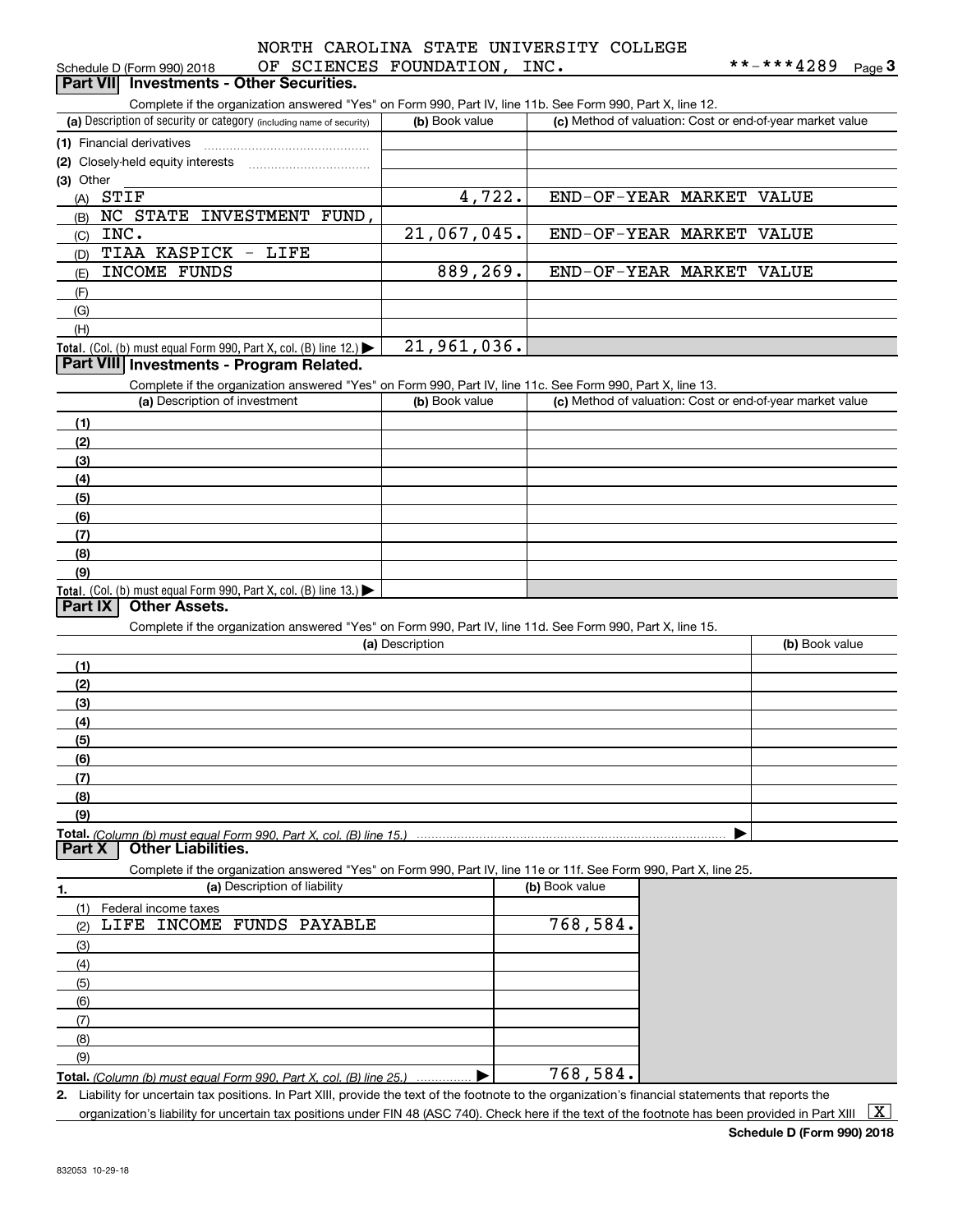|  |  |                        |  | NORTH CAROLINA STATE UNIVERSITY COLLEGE |
|--|--|------------------------|--|-----------------------------------------|
|  |  | OF COTFNOTC FOUNDATION |  |                                         |

|              | OF SCIENCES FOUNDATION, INC.<br>Schedule D (Form 990) 2018                                                                                                     |                | **-***4289 | Page 4    |
|--------------|----------------------------------------------------------------------------------------------------------------------------------------------------------------|----------------|------------|-----------|
|              | <b>Part XI</b><br>Reconciliation of Revenue per Audited Financial Statements With Revenue per Return.                                                          |                |            |           |
|              | Complete if the organization answered "Yes" on Form 990, Part IV, line 12a.                                                                                    |                |            |           |
| 1.           | Total revenue, gains, and other support per audited financial statements                                                                                       | $\mathbf{1}$   | 3,824,329. |           |
| $\mathbf{2}$ | Amounts included on line 1 but not on Form 990, Part VIII, line 12:                                                                                            |                |            |           |
| a            | 1,165,864.<br>2a<br>Net unrealized gains (losses) on investments [11] matter contracts and the unrealized gains (losses) on investments                        |                |            |           |
| b            | 268,000.<br>2 <sub>b</sub>                                                                                                                                     |                |            |           |
| C            | 2c                                                                                                                                                             |                |            |           |
| d            | 2d<br>Other (Describe in Part XIII.)                                                                                                                           |                |            |           |
| e            | Add lines 2a through 2d                                                                                                                                        | 2e             | 1,433,864. |           |
| 3            | Subtract line 2e from line 1                                                                                                                                   | 3              | 2,390,465. |           |
| 4            | Amounts included on Form 990, Part VIII, line 12, but not on line 1:                                                                                           |                |            |           |
| а            | 92,879.<br>4a                                                                                                                                                  |                |            |           |
| b            | 23,485.<br>4 <sub>b</sub>                                                                                                                                      |                |            |           |
|              | Add lines 4a and 4b                                                                                                                                            | 4с             |            | 116, 364. |
| 5.           |                                                                                                                                                                | 5              | 2,506,829. |           |
|              | Part XII   Reconciliation of Expenses per Audited Financial Statements With Expenses per Return.                                                               |                |            |           |
|              | Complete if the organization answered "Yes" on Form 990, Part IV, line 12a.                                                                                    |                |            |           |
| 1            | Total expenses and losses per audited financial statements                                                                                                     | $\blacksquare$ | 2,059,710. |           |
| $\mathbf{2}$ | Amounts included on line 1 but not on Form 990, Part IX, line 25:                                                                                              |                |            |           |
| a            | 268,000.<br>2a                                                                                                                                                 |                |            |           |
| b            | 2 <sub>b</sub>                                                                                                                                                 |                |            |           |
|              | 2c<br>Other losses                                                                                                                                             |                |            |           |
| d            | 2d                                                                                                                                                             |                |            |           |
| e            | Add lines 2a through 2d                                                                                                                                        | 2e             |            | 268,000.  |
| 3            | Subtract line 2e from line 1                                                                                                                                   | 3              | 1,791,710. |           |
| 4            | Amounts included on Form 990, Part IX, line 25, but not on line 1:                                                                                             |                |            |           |
| a            | 92,879.<br>4a                                                                                                                                                  |                |            |           |
| b            | 4 <sub>h</sub>                                                                                                                                                 |                |            |           |
|              | Add lines 4a and 4b                                                                                                                                            | 4с             |            | 92,879.   |
| 5.           |                                                                                                                                                                | 5              | 1,884,589. |           |
|              | Part XIII Supplemental Information.                                                                                                                            |                |            |           |
|              | Provide the descriptions required for Part II, lines 3, 5, and 9; Part III, lines 1a and 4; Part IV, lines 1b and 2b; Part V, line 4; Part X, line 2; Part XI, |                |            |           |

lines 2d and 4b; and Part XII, lines 2d and 4b. Also complete this part to provide any additional information.

#### PART V, LINE 4:

THE FOUNDATION'S ENDOWMENT CONSISTS OF 160 INDIVIDUAL FUNDS ESTABLISHED

FOR A VARIETY OF PURPOSES RELATED TO THE FOUNDATION'S MISSION TO PROVIDE

FINANCIAL SUPPORT FOR ALL TYPES OF EDUCATION AND RESEARCH WITHIN THE

COLLEGE OF SCIENCES AT NORTH CAROLINA STATE UNIVERSITY.

PART X, LINE 2:

MANAGEMENT HAS ANALYZED THE TAX POSITIONS TAKEN BY THE FOUNDATION, AND HAS

CONCLUDED THAT AS OF JUNE 30, 2019, THERE ARE NO UNCERTAIN POSITIONS TAKEN

OR EXPECTED TO BE TAKEN THAT WOULD REQUIRE RECOGNITION OF A LIABILITY (OR

ASSET) OR DISCLOSURE IN THE ACCOMPANYING FINANCIAL STATEMENTS. THE

FOUNDATION IS SUBJECT TO ROUTINE AUDITS BY TAXING JURISDICTIONS; HOWEVER,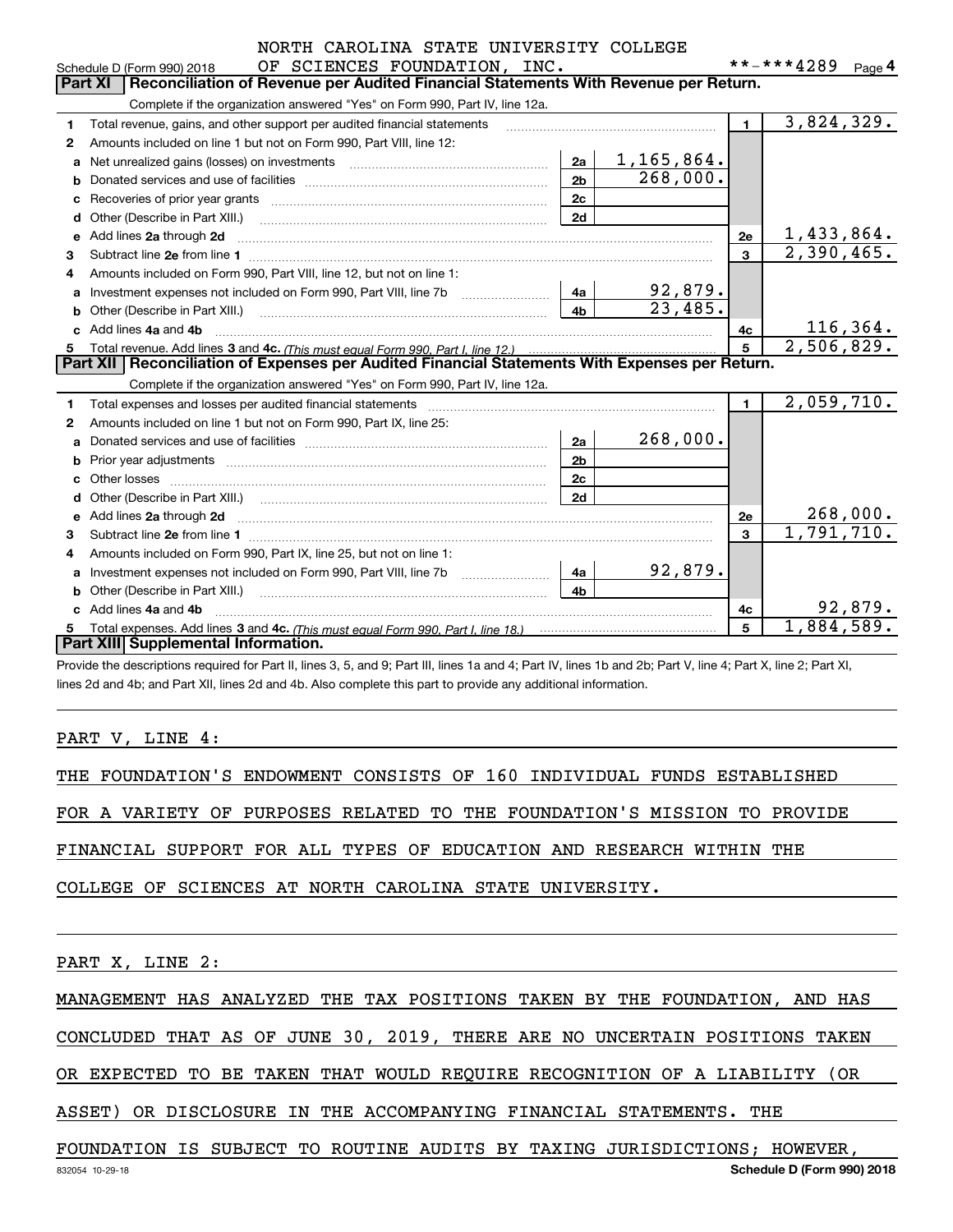| NORTH CAROLINA STATE UNIVERSITY COLLEGE                                                    |                      |
|--------------------------------------------------------------------------------------------|----------------------|
| OF SCIENCES FOUNDATION, INC.<br>Schedule D (Form 990) 2018                                 | **-***4289<br>Page 5 |
| <b>Part XIII Supplemental Information</b> (continued)                                      |                      |
| THERE ARE CURRENTLY NO AUDITS FOR ANY TAX PERIODS IN PROGRESS.                             | MANAGEMENT           |
| NO LONGER SUBJECT TO<br>INCOME TAX EXAMINATIONS FOR YEARS<br>IS.<br><b>BELIEVES</b><br>IT. |                      |
| PRIOR TO TAX YEAR 2015.                                                                    |                      |
| PART XI, LINE 4B - OTHER ADJUSTMENTS:                                                      |                      |
| SPLIT<br><b>CHANGE</b><br>IN VALUE OF<br>INTEREST                                          | 23,485.              |
|                                                                                            |                      |

PART V, LINE 1C, 1G PRIOR YEAR & 1A CURRENT YEAR

THE PRIOR YEAR NET INVESTMENT EARNINGS, GAINS, AND LOSSES HAS BEEN REVISED

DUE TO A FASB CHANGE. AS A RESULT, THE ENDOWMENT FUNDS PRIOR YEAR ENDING

BALANCE AND THE CURRENT YEAR BEGINNING BALANCE DIFFER FROM THE AMOUNTS

REPORTED ON THE PRIOR FORM 990, SCHEDULE D.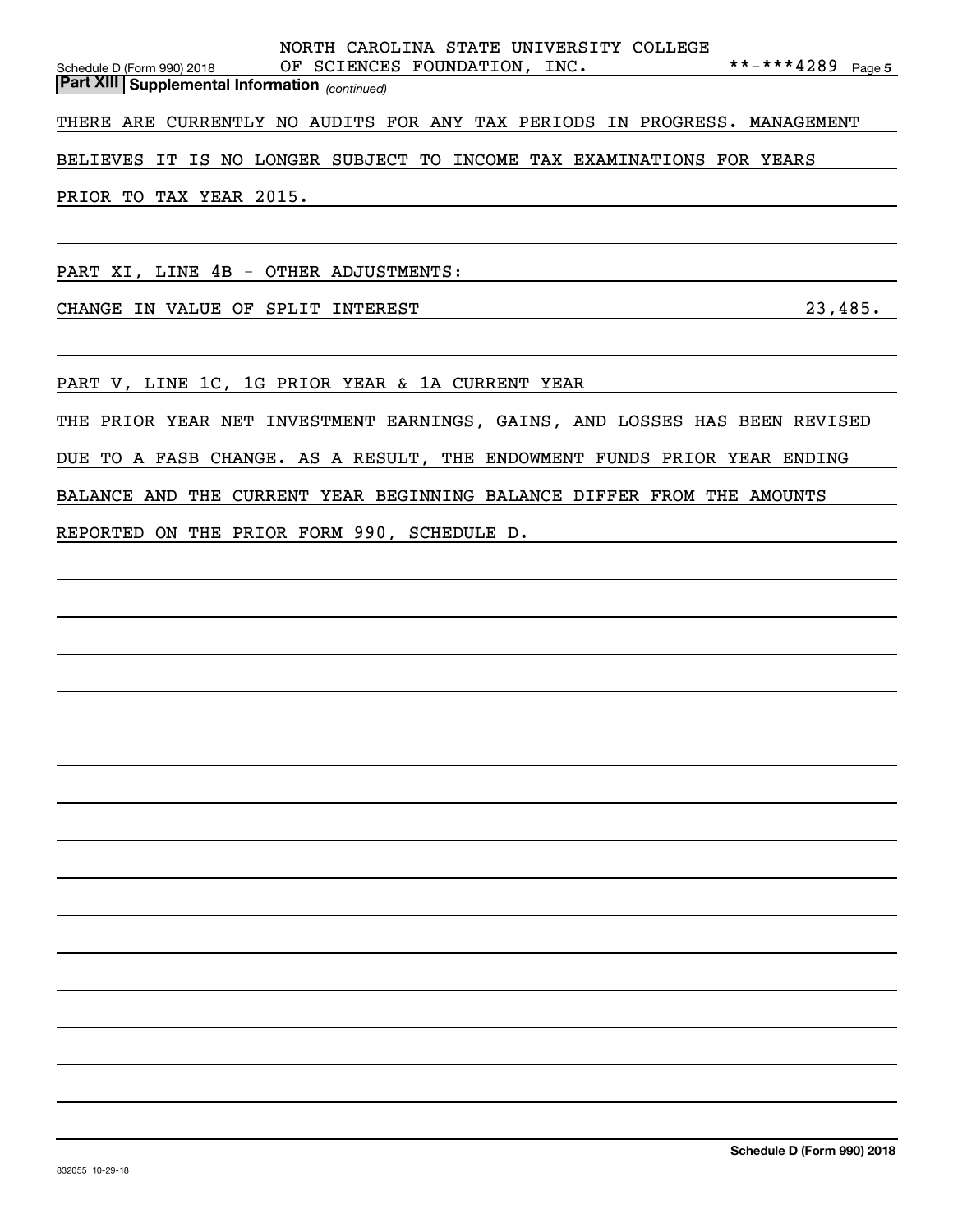| <b>SCHEDULE I</b><br>(Form 990)<br>Department of the Treasury<br>Internal Revenue Service                    | <b>Grants and Other Assistance to Organizations,</b><br>Governments, and Individuals in the United States<br>Complete if the organization answered "Yes" on Form 990, Part IV, line 21 or 22.<br>Attach to Form 990.<br>Go to www.irs.gov/Form990 for the latest information. |            |                                    |                             |                                         |                                                                |                                          |                                                                                    |  |  |
|--------------------------------------------------------------------------------------------------------------|-------------------------------------------------------------------------------------------------------------------------------------------------------------------------------------------------------------------------------------------------------------------------------|------------|------------------------------------|-----------------------------|-----------------------------------------|----------------------------------------------------------------|------------------------------------------|------------------------------------------------------------------------------------|--|--|
| NORTH CAROLINA STATE UNIVERSITY COLLEGE<br>Name of the organization<br><b>Employer identification number</b> |                                                                                                                                                                                                                                                                               |            |                                    |                             |                                         |                                                                |                                          |                                                                                    |  |  |
| Part I                                                                                                       | <b>General Information on Grants and Assistance</b>                                                                                                                                                                                                                           |            | OF SCIENCES FOUNDATION, INC.       |                             |                                         |                                                                |                                          | **-***4289                                                                         |  |  |
| $\mathbf 1$                                                                                                  | Does the organization maintain records to substantiate the amount of the grants or assistance, the grantees' eligibility for the grants or assistance, and the selection                                                                                                      |            |                                    |                             |                                         |                                                                |                                          |                                                                                    |  |  |
|                                                                                                              |                                                                                                                                                                                                                                                                               |            |                                    |                             |                                         |                                                                |                                          | $\boxed{\text{X}}$ Yes<br><b>No</b>                                                |  |  |
| $\mathbf{2}$                                                                                                 | Describe in Part IV the organization's procedures for monitoring the use of grant funds in the United States.                                                                                                                                                                 |            |                                    |                             |                                         |                                                                |                                          |                                                                                    |  |  |
| Part II                                                                                                      | Grants and Other Assistance to Domestic Organizations and Domestic Governments. Complete if the organization answered "Yes" on Form 990, Part IV, line 21, for any                                                                                                            |            |                                    |                             |                                         |                                                                |                                          |                                                                                    |  |  |
|                                                                                                              | recipient that received more than \$5,000. Part II can be duplicated if additional space is needed<br><b>1 (a)</b> Name and address of organization<br>or government                                                                                                          | $(b)$ EIN  | (c) IRC section<br>(if applicable) | (d) Amount of<br>cash grant | (e) Amount of<br>non-cash<br>assistance | (f) Method of<br>valuation (book,<br>FMV, appraisal,<br>other) | (g) Description of<br>noncash assistance | (h) Purpose of grant<br>or assistance                                              |  |  |
| NC STATE UNIVERSITY<br>NCSU BOX 7205<br>RALEIGH, NC 27695                                                    |                                                                                                                                                                                                                                                                               | **_******* | 170(C)(1)                          | 816,536.                    |                                         | 0. BOOK                                                        | N/A                                      | SCHOLARSHIPS, FACULTY<br>SUPPORT, DEPARTMENTAL<br>SUPPORT, AND FACILITY<br>SUPPORT |  |  |
|                                                                                                              |                                                                                                                                                                                                                                                                               |            |                                    |                             |                                         |                                                                |                                          |                                                                                    |  |  |
|                                                                                                              |                                                                                                                                                                                                                                                                               |            |                                    |                             |                                         |                                                                |                                          |                                                                                    |  |  |
|                                                                                                              |                                                                                                                                                                                                                                                                               |            |                                    |                             |                                         |                                                                |                                          |                                                                                    |  |  |
|                                                                                                              |                                                                                                                                                                                                                                                                               |            |                                    |                             |                                         |                                                                |                                          |                                                                                    |  |  |
|                                                                                                              |                                                                                                                                                                                                                                                                               |            |                                    |                             |                                         |                                                                |                                          |                                                                                    |  |  |
| $\mathbf{2}$                                                                                                 | Enter total number of section $501(c)(3)$ and government organizations listed in the line 1 table                                                                                                                                                                             |            |                                    |                             |                                         |                                                                |                                          | $1$ .                                                                              |  |  |
| 3                                                                                                            | Enter total number of other organizations listed in the line 1 table                                                                                                                                                                                                          |            |                                    |                             |                                         |                                                                |                                          |                                                                                    |  |  |
|                                                                                                              | LHA For Paperwork Reduction Act Notice, see the Instructions for Form 990.                                                                                                                                                                                                    |            |                                    |                             |                                         |                                                                |                                          | Schedule I (Form 990) (2018)                                                       |  |  |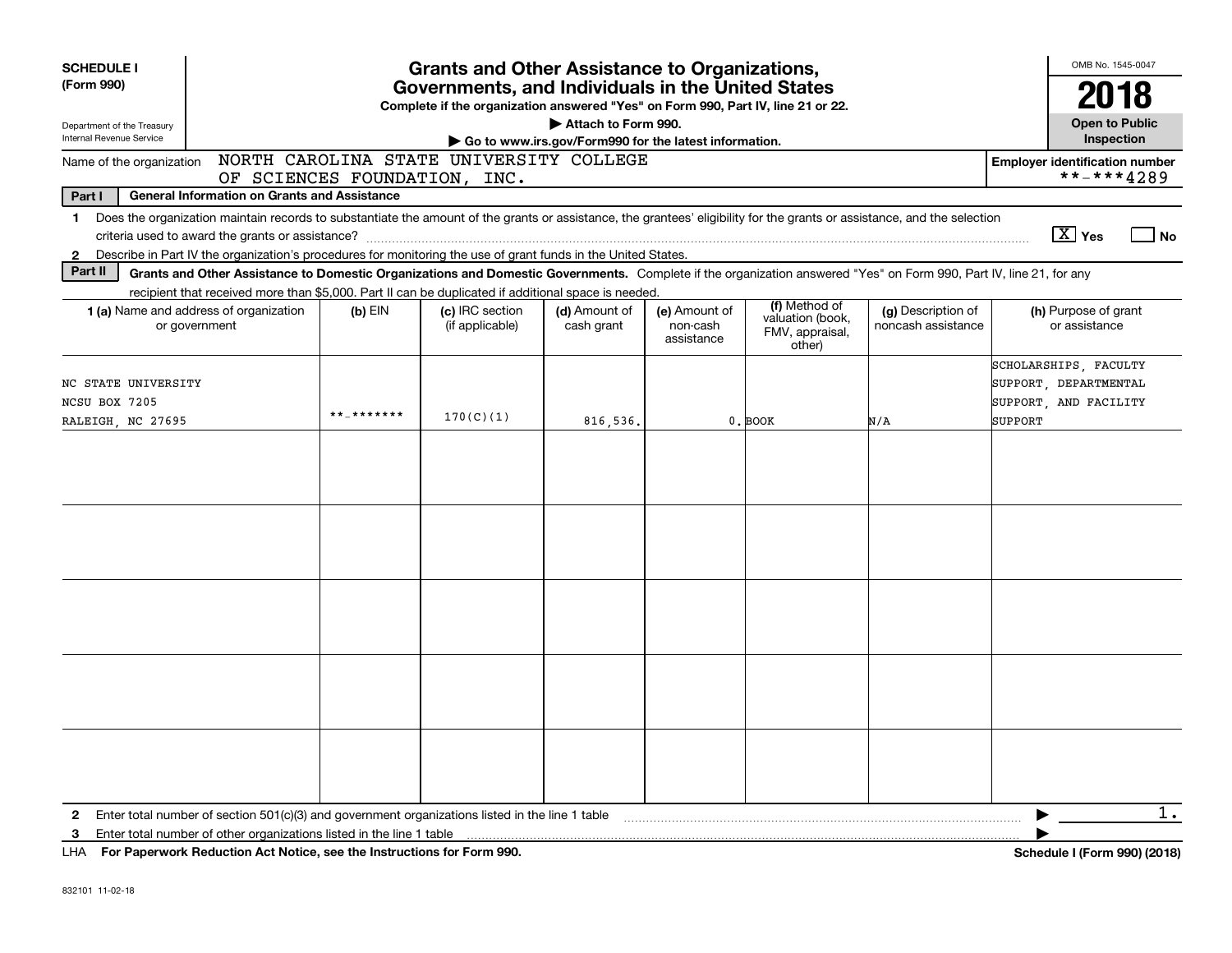# Schedule I (Form 990) (2018) OF SCIENCES FOUNDATION, INC. Page

**2**

**Part III** | Grants and Other Assistance to Domestic Individuals. Complete if the organization answered "Yes" on Form 990, Part IV, line 22. Part III can be duplicated if additional space is needed.

| (a) Type of grant or assistance | (b) Number of<br>recipients | (c) Amount of<br>cash grant | (d) Amount of non-<br>cash assistance | (e) Method of valuation<br>(book, FMV, appraisal, other) | (f) Description of noncash assistance |
|---------------------------------|-----------------------------|-----------------------------|---------------------------------------|----------------------------------------------------------|---------------------------------------|
|                                 |                             |                             |                                       |                                                          |                                       |
|                                 |                             |                             |                                       |                                                          |                                       |
|                                 |                             |                             |                                       |                                                          |                                       |
|                                 |                             |                             |                                       |                                                          |                                       |
|                                 |                             |                             |                                       |                                                          |                                       |
|                                 |                             |                             |                                       |                                                          |                                       |
|                                 |                             |                             |                                       |                                                          |                                       |
|                                 |                             |                             |                                       |                                                          |                                       |
|                                 |                             |                             |                                       |                                                          |                                       |
|                                 |                             |                             |                                       |                                                          |                                       |

**Part IV** | Supplemental Information. Provide the information required in Part I, line 2; Part III, column (b); and any other additional information.<br>

PART I, LINE 2:

GRANTS REPRESENT REIMBURSEMENT OF EXPENSES PROCESSED THROUGH THE

UNIVERSITY'S ACCOUNTING SYSTEMS, AND ARE SUBJECT TO UNIVERSITY AND STATE OF

NORTH CAROLINA GUIDELINES, IN ADDITION TO ANY RESTRICTIONS PLACED DIRECTLY

BY DONORS.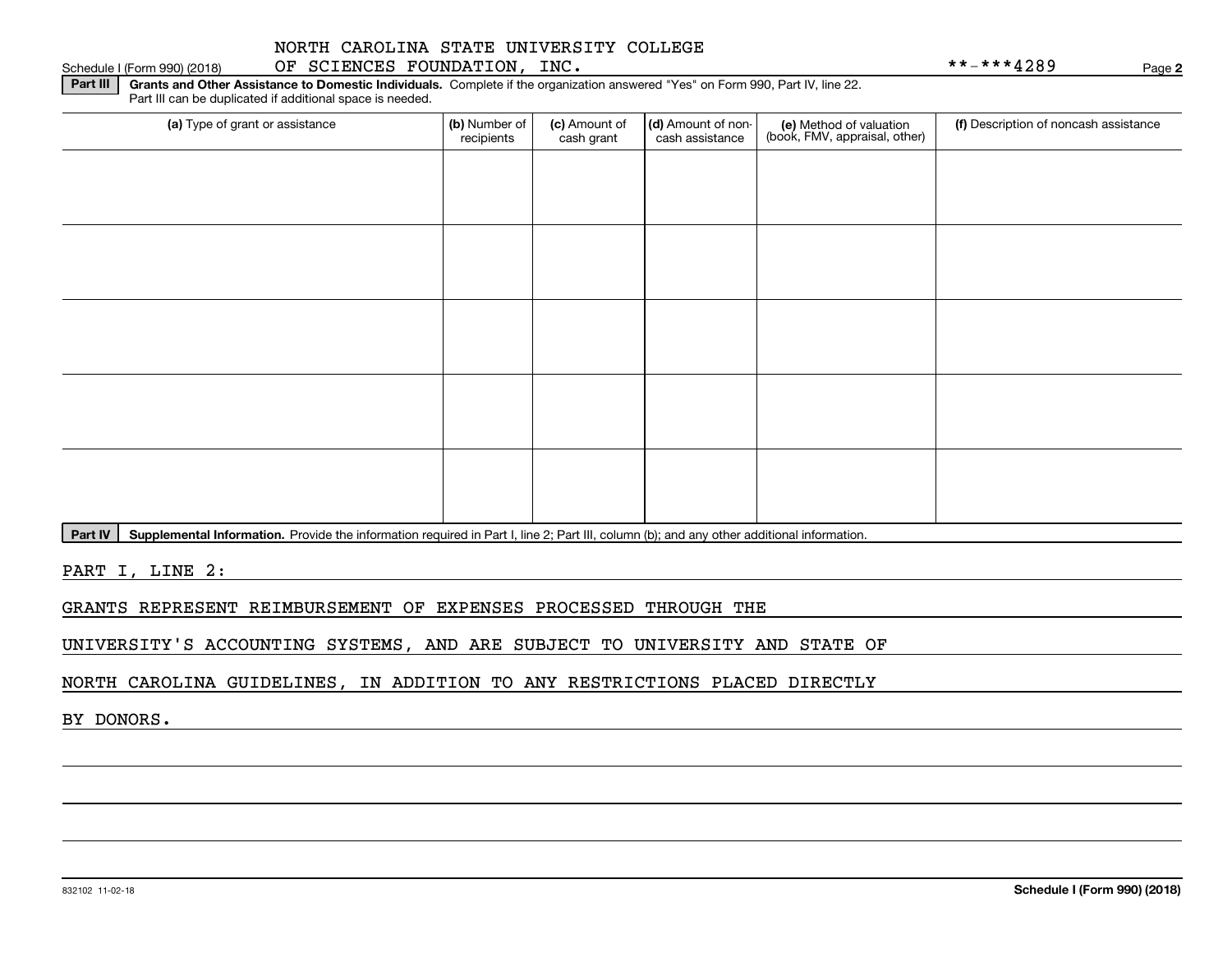|   | <b>SCHEDULE J</b>                                                                   | <b>Compensation Information</b>                                                                                                                                                                               |                                       | OMB No. 1545-0047     |            |        |  |
|---|-------------------------------------------------------------------------------------|---------------------------------------------------------------------------------------------------------------------------------------------------------------------------------------------------------------|---------------------------------------|-----------------------|------------|--------|--|
|   | (Form 990)<br>For certain Officers, Directors, Trustees, Key Employees, and Highest |                                                                                                                                                                                                               |                                       |                       | 2018       |        |  |
|   |                                                                                     |                                                                                                                                                                                                               |                                       |                       |            |        |  |
|   |                                                                                     | Complete if the organization answered "Yes" on Form 990, Part IV, line 23.<br>Attach to Form 990.                                                                                                             |                                       | <b>Open to Public</b> |            |        |  |
|   | Department of the Treasury<br>Internal Revenue Service                              | Go to www.irs.gov/Form990 for instructions and the latest information.                                                                                                                                        |                                       |                       | Inspection |        |  |
|   | Name of the organization                                                            | NORTH CAROLINA STATE UNIVERSITY COLLEGE                                                                                                                                                                       | <b>Employer identification number</b> |                       |            |        |  |
|   |                                                                                     | OF SCIENCES FOUNDATION, INC.                                                                                                                                                                                  | **-***4289                            |                       |            |        |  |
|   | Part I                                                                              | <b>Questions Regarding Compensation</b>                                                                                                                                                                       |                                       |                       |            |        |  |
|   |                                                                                     |                                                                                                                                                                                                               |                                       |                       | Yes        | No     |  |
|   |                                                                                     | Check the appropriate box(es) if the organization provided any of the following to or for a person listed on Form 990,                                                                                        |                                       |                       |            |        |  |
|   |                                                                                     | Part VII, Section A, line 1a. Complete Part III to provide any relevant information regarding these items.                                                                                                    |                                       |                       |            |        |  |
|   | First-class or charter travel                                                       | Housing allowance or residence for personal use                                                                                                                                                               |                                       |                       |            |        |  |
|   | Travel for companions                                                               | Payments for business use of personal residence                                                                                                                                                               |                                       |                       |            |        |  |
|   |                                                                                     | Tax indemnification and gross-up payments<br>Health or social club dues or initiation fees                                                                                                                    |                                       |                       |            |        |  |
|   |                                                                                     | Discretionary spending account<br>Personal services (such as maid, chauffeur, chef)                                                                                                                           |                                       |                       |            |        |  |
|   |                                                                                     |                                                                                                                                                                                                               |                                       |                       |            |        |  |
| b |                                                                                     | If any of the boxes on line 1a are checked, did the organization follow a written policy regarding payment or                                                                                                 |                                       |                       |            |        |  |
|   |                                                                                     | reimbursement or provision of all of the expenses described above? If "No," complete Part III to explain                                                                                                      |                                       | 1b                    |            |        |  |
| 2 |                                                                                     | Did the organization require substantiation prior to reimbursing or allowing expenses incurred by all directors,                                                                                              |                                       |                       |            |        |  |
|   |                                                                                     |                                                                                                                                                                                                               |                                       | $\mathbf{2}$          |            |        |  |
|   |                                                                                     |                                                                                                                                                                                                               |                                       |                       |            |        |  |
| з |                                                                                     | Indicate which, if any, of the following the filing organization used to establish the compensation of the organization's                                                                                     |                                       |                       |            |        |  |
|   |                                                                                     | CEO/Executive Director. Check all that apply. Do not check any boxes for methods used by a related organization to                                                                                            |                                       |                       |            |        |  |
|   |                                                                                     | establish compensation of the CEO/Executive Director, but explain in Part III.                                                                                                                                |                                       |                       |            |        |  |
|   | Compensation committee                                                              | Written employment contract                                                                                                                                                                                   |                                       |                       |            |        |  |
|   |                                                                                     | Compensation survey or study<br>Independent compensation consultant                                                                                                                                           |                                       |                       |            |        |  |
|   |                                                                                     | $\overline{X}$ Approval by the board or compensation committee<br>Form 990 of other organizations                                                                                                             |                                       |                       |            |        |  |
|   |                                                                                     |                                                                                                                                                                                                               |                                       |                       |            |        |  |
| 4 |                                                                                     | During the year, did any person listed on Form 990, Part VII, Section A, line 1a, with respect to the filing                                                                                                  |                                       |                       |            |        |  |
|   | organization or a related organization:                                             |                                                                                                                                                                                                               |                                       |                       |            |        |  |
| а |                                                                                     | Receive a severance payment or change-of-control payment?                                                                                                                                                     |                                       | 4a                    |            | х<br>х |  |
|   |                                                                                     |                                                                                                                                                                                                               |                                       | 4b                    |            | X      |  |
| с |                                                                                     |                                                                                                                                                                                                               |                                       | 4c                    |            |        |  |
|   |                                                                                     | If "Yes" to any of lines 4a-c, list the persons and provide the applicable amounts for each item in Part III.                                                                                                 |                                       |                       |            |        |  |
|   |                                                                                     |                                                                                                                                                                                                               |                                       |                       |            |        |  |
|   |                                                                                     | Only section 501(c)(3), 501(c)(4), and 501(c)(29) organizations must complete lines 5-9.<br>For persons listed on Form 990, Part VII, Section A, line 1a, did the organization pay or accrue any compensation |                                       |                       |            |        |  |
| 5 |                                                                                     |                                                                                                                                                                                                               |                                       |                       |            |        |  |
| a | contingent on the revenues of:                                                      |                                                                                                                                                                                                               |                                       | 5a                    |            | х      |  |
|   |                                                                                     |                                                                                                                                                                                                               |                                       | 5b                    |            | X      |  |
|   |                                                                                     | If "Yes" on line 5a or 5b, describe in Part III.                                                                                                                                                              |                                       |                       |            |        |  |
|   |                                                                                     | 6 For persons listed on Form 990, Part VII, Section A, line 1a, did the organization pay or accrue any compensation                                                                                           |                                       |                       |            |        |  |
|   | contingent on the net earnings of:                                                  |                                                                                                                                                                                                               |                                       |                       |            |        |  |
| a |                                                                                     |                                                                                                                                                                                                               |                                       | 6a                    |            | x      |  |
|   |                                                                                     |                                                                                                                                                                                                               |                                       | 6b                    |            | X      |  |
|   |                                                                                     | If "Yes" on line 6a or 6b, describe in Part III.                                                                                                                                                              |                                       |                       |            |        |  |
|   |                                                                                     | 7 For persons listed on Form 990, Part VII, Section A, line 1a, did the organization provide any nonfixed payments                                                                                            |                                       |                       |            |        |  |
|   |                                                                                     |                                                                                                                                                                                                               |                                       | 7                     |            | x.     |  |
| 8 |                                                                                     | Were any amounts reported on Form 990, Part VII, paid or accrued pursuant to a contract that was subject to the                                                                                               |                                       |                       |            |        |  |
|   |                                                                                     | initial contract exception described in Regulations section 53.4958-4(a)(3)? If "Yes," describe in Part III                                                                                                   |                                       | 8                     |            | x.     |  |
| 9 |                                                                                     | If "Yes" on line 8, did the organization also follow the rebuttable presumption procedure described in                                                                                                        |                                       |                       |            |        |  |
|   | Regulations section 53.4958-6(c)?                                                   |                                                                                                                                                                                                               |                                       | 9                     |            |        |  |
|   |                                                                                     | LHA For Paperwork Reduction Act Notice, see the Instructions for Form 990.                                                                                                                                    | Schedule J (Form 990) 2018            |                       |            |        |  |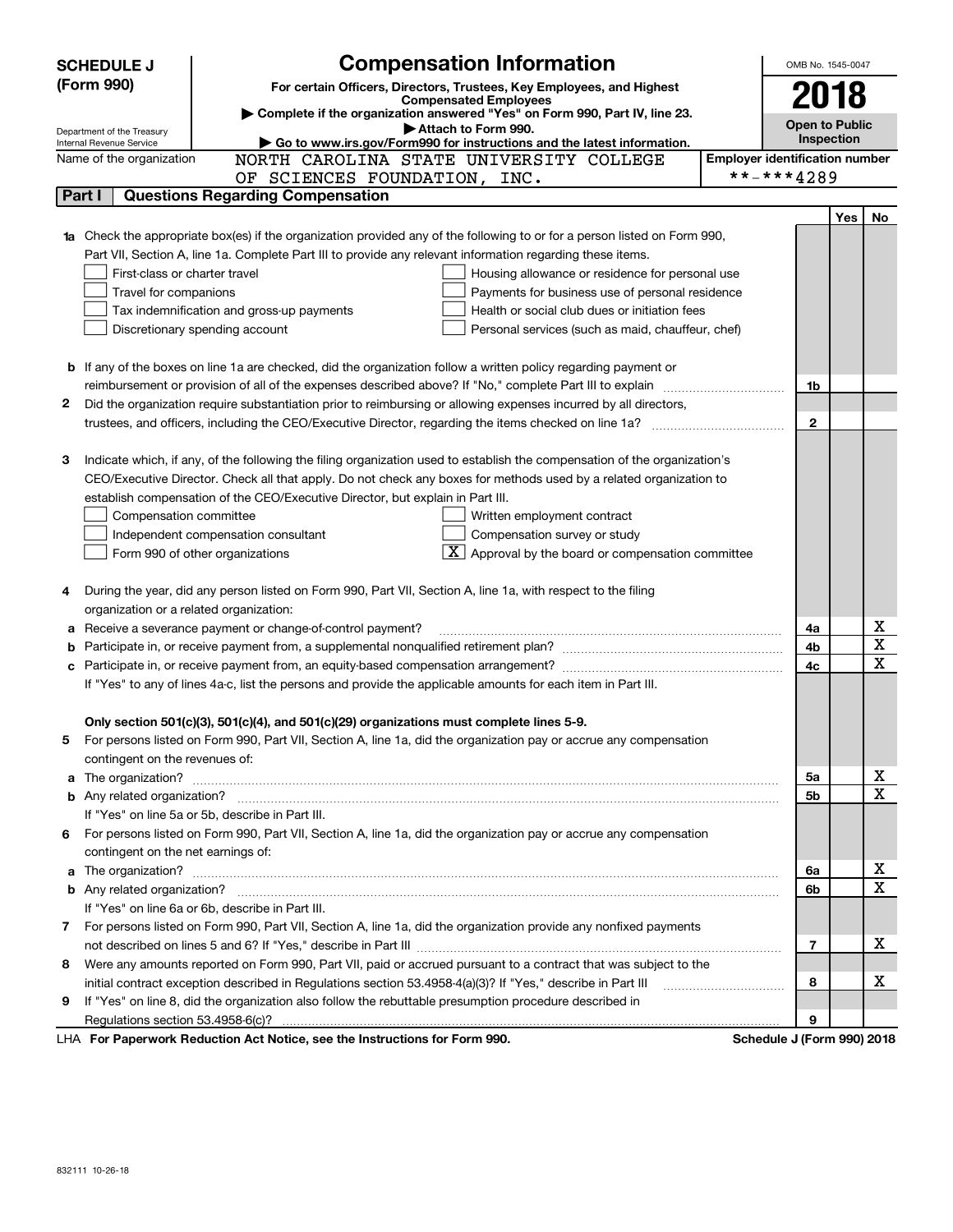### NORTH CAROLINA STATE UNIVERSITY COLLEGE OF SCIENCES FOUNDATION, INC.

\*\*-\*\*\*4289

**2**

# **Part II Officers, Directors, Trustees, Key Employees, and Highest Compensated Employees.**  Schedule J (Form 990) 2018 Page Use duplicate copies if additional space is needed.

For each individual whose compensation must be reported on Schedule J, report compensation from the organization on row (i) and from related organizations, described in the instructions, on row (ii). Do not list any individuals that aren't listed on Form 990, Part VII.

**Note:**  The sum of columns (B)(i)-(iii) for each listed individual must equal the total amount of Form 990, Part VII, Section A, line 1a, applicable column (D) and (E) amounts for that individual.

| (A) Name and Title           |      |                          | (B) Breakdown of W-2 and/or 1099-MISC compensation |                                           | (C) Retirement and<br>other deferred | (D) Nontaxable<br>benefits | (E) Total of columns<br>$(B)(i)-(D)$ | (F) Compensation<br>in column (B)         |
|------------------------------|------|--------------------------|----------------------------------------------------|-------------------------------------------|--------------------------------------|----------------------------|--------------------------------------|-------------------------------------------|
|                              |      | (i) Base<br>compensation | (ii) Bonus &<br>incentive<br>compensation          | (iii) Other<br>reportable<br>compensation | compensation                         |                            |                                      | reported as deferred<br>on prior Form 990 |
| MARY T. PELOQUIN-DODD<br>(1) | (i)  | $\overline{0}$ .         | $\overline{0}$ .                                   | $\overline{0}$ .                          | $\overline{0}$ .                     | 0.                         | 0.                                   | 0.                                        |
| TREASURER                    | (ii) | 286, 150.                | $\overline{0}$ .                                   | $\overline{0}$ .                          | 36, 142.                             | 6,004.                     | 328, 296.                            | $\overline{0}$ .                          |
| DONALD B. MATTHEWS<br>(2)    | (i)  | 0.                       | $\overline{0}$ .                                   | $\overline{0}$ .                          | $\overline{0}$ .                     | 0.                         | 0.                                   | $\overline{\mathbf{0}}$ .                 |
| PRESIDENT                    | (ii) | 167,868.                 | $\overline{0}$ .                                   | $\overline{0}$ .                          | 22,061.                              | 6,004.                     | 195,933.                             | $\overline{0}$ .                          |
| TASAICO<br>JILL<br>(3)       | (i)  | 0.                       | $\overline{0}$ .                                   | 0.                                        | $\overline{0}$ .                     | 0.                         | 0.                                   | 0.                                        |
| ASSISTANT TREASURER          | (ii) | 171,078.                 | $\overline{0}$ .                                   | 0.                                        | 30,850.                              | 6,004.                     | 207,932.                             | $\overline{0}$ .                          |
|                              | (i)  |                          |                                                    |                                           |                                      |                            |                                      |                                           |
|                              | (ii) |                          |                                                    |                                           |                                      |                            |                                      |                                           |
|                              | (i)  |                          |                                                    |                                           |                                      |                            |                                      |                                           |
|                              | (ii) |                          |                                                    |                                           |                                      |                            |                                      |                                           |
|                              | (i)  |                          |                                                    |                                           |                                      |                            |                                      |                                           |
|                              | (ii) |                          |                                                    |                                           |                                      |                            |                                      |                                           |
|                              | (i)  |                          |                                                    |                                           |                                      |                            |                                      |                                           |
|                              | (ii) |                          |                                                    |                                           |                                      |                            |                                      |                                           |
|                              | (i)  |                          |                                                    |                                           |                                      |                            |                                      |                                           |
|                              | (ii) |                          |                                                    |                                           |                                      |                            |                                      |                                           |
|                              | (i)  |                          |                                                    |                                           |                                      |                            |                                      |                                           |
|                              | (ii) |                          |                                                    |                                           |                                      |                            |                                      |                                           |
|                              | (i)  |                          |                                                    |                                           |                                      |                            |                                      |                                           |
|                              | (ii) |                          |                                                    |                                           |                                      |                            |                                      |                                           |
|                              | (i)  |                          |                                                    |                                           |                                      |                            |                                      |                                           |
|                              | (ii) |                          |                                                    |                                           |                                      |                            |                                      |                                           |
|                              | (i)  |                          |                                                    |                                           |                                      |                            |                                      |                                           |
|                              | (ii) |                          |                                                    |                                           |                                      |                            |                                      |                                           |
|                              | (i)  |                          |                                                    |                                           |                                      |                            |                                      |                                           |
|                              | (ii) |                          |                                                    |                                           |                                      |                            |                                      |                                           |
|                              | (i)  |                          |                                                    |                                           |                                      |                            |                                      |                                           |
|                              | (ii) |                          |                                                    |                                           |                                      |                            |                                      |                                           |
|                              | (i)  |                          |                                                    |                                           |                                      |                            |                                      |                                           |
|                              | (ii) |                          |                                                    |                                           |                                      |                            |                                      |                                           |
|                              | (i)  |                          |                                                    |                                           |                                      |                            |                                      |                                           |
|                              | (ii) |                          |                                                    |                                           |                                      |                            |                                      |                                           |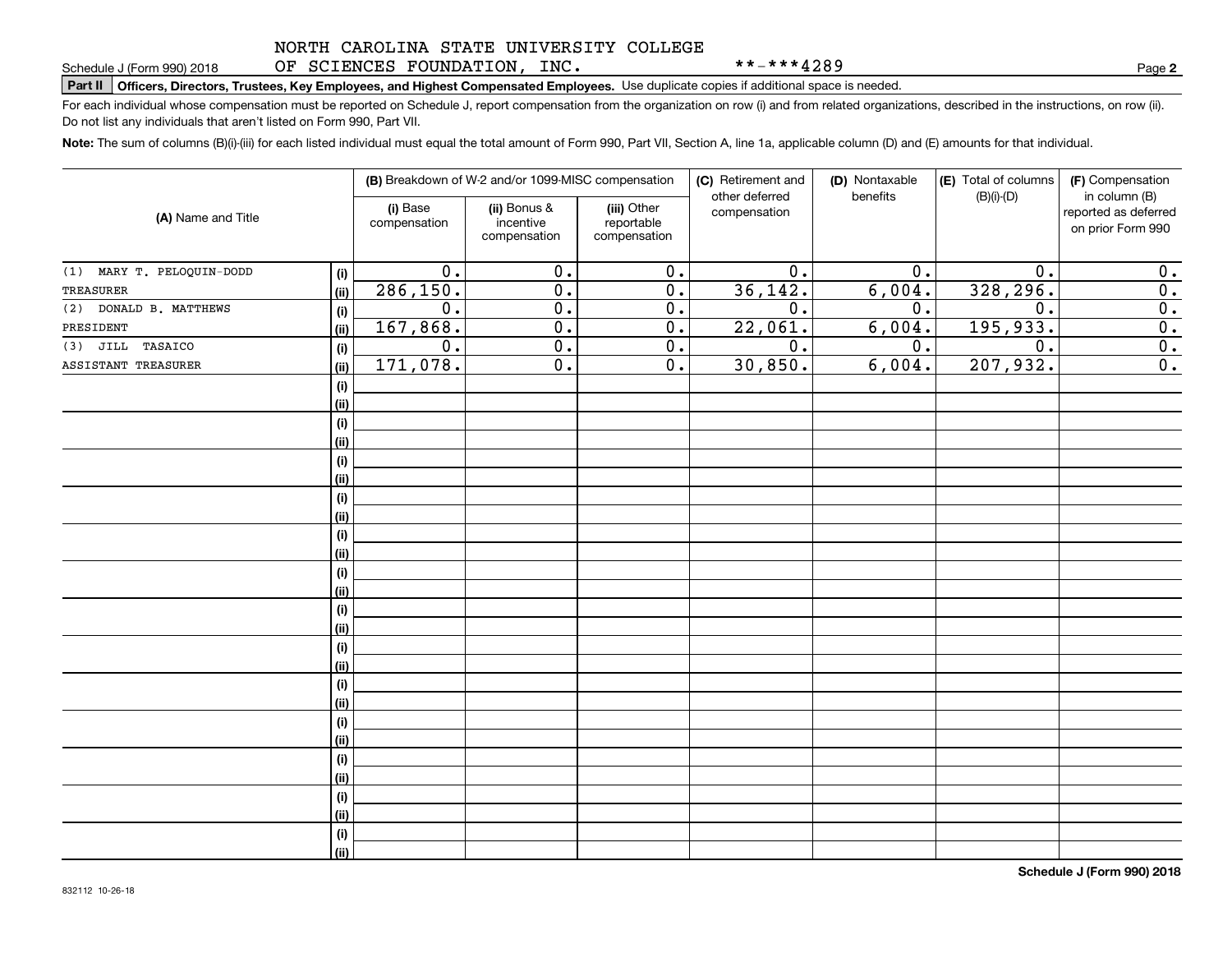Page 3

## **Part III Supplemental Information**

Schedule J (Form 990) 2018 OF SCIENCES FOUNDATION, INC.<br>Part III Supplemental Information<br>Provide the information, explanation, or descriptions required for Part I, lines 1a, 1b, 3, 4a, 4b, 4c, 5a, 5b, 6a, 6b, 7, and 8, an

**Schedule J (Form 990) 2018**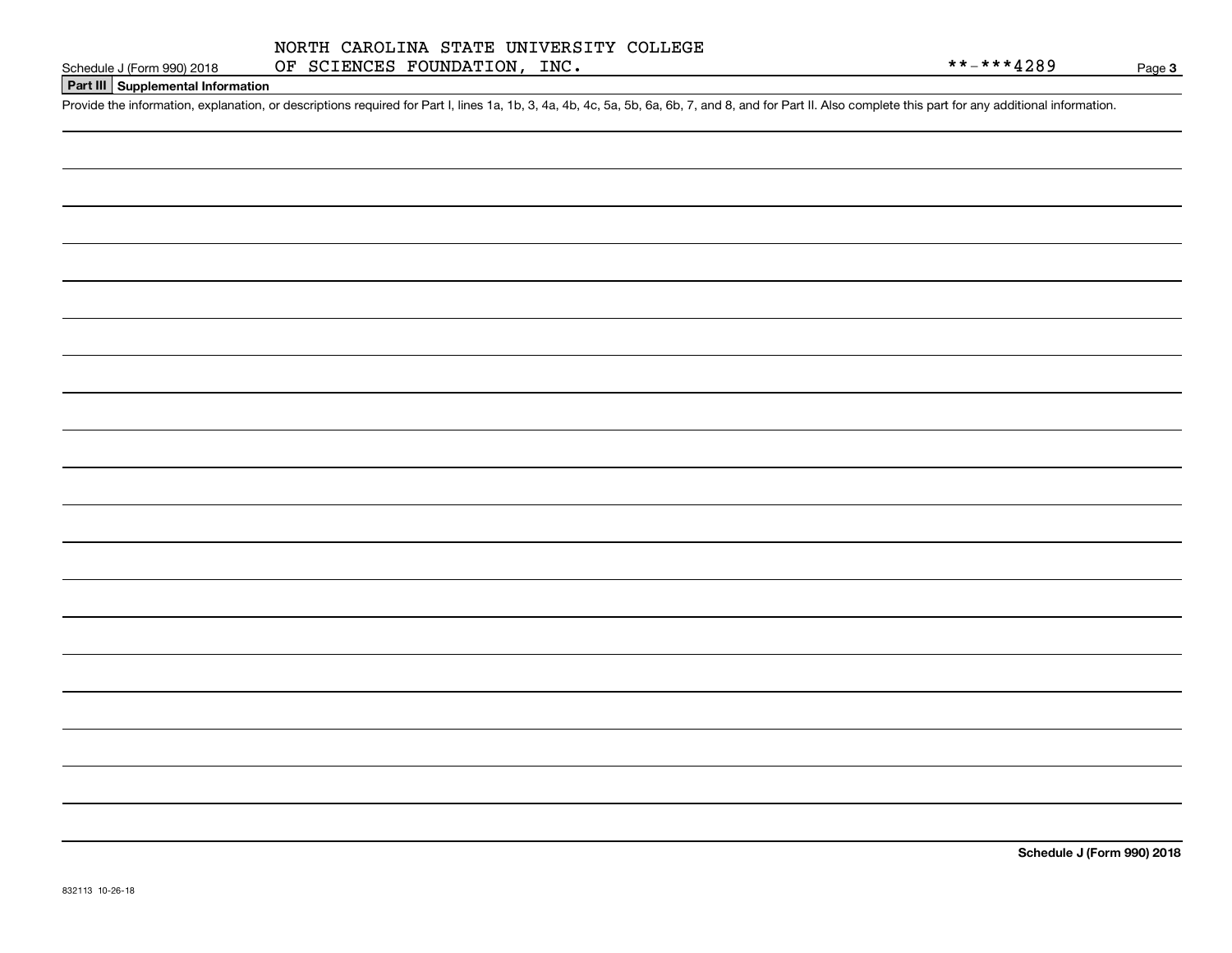|        | <b>SCHEDULE M</b>                                                                                                                                                                      |                                                                                                                                |                         | <b>Noncash Contributions</b>  |                                                |  |  | OMB No. 1545-0047                                     |            |                       |
|--------|----------------------------------------------------------------------------------------------------------------------------------------------------------------------------------------|--------------------------------------------------------------------------------------------------------------------------------|-------------------------|-------------------------------|------------------------------------------------|--|--|-------------------------------------------------------|------------|-----------------------|
|        | (Form 990)                                                                                                                                                                             |                                                                                                                                |                         |                               |                                                |  |  | 2018                                                  |            |                       |
|        | > Complete if the organizations answered "Yes" on Form 990, Part IV, lines 29 or 30.                                                                                                   |                                                                                                                                |                         |                               |                                                |  |  |                                                       |            |                       |
|        | Attach to Form 990.<br>Department of the Treasury<br><b>Internal Revenue Service</b>                                                                                                   |                                                                                                                                |                         |                               |                                                |  |  |                                                       |            | <b>Open to Public</b> |
|        | Go to www.irs.gov/Form990 for instructions and the latest information.<br>Name of the organization<br>NORTH CAROLINA STATE UNIVERSITY COLLEGE<br><b>Employer identification number</b> |                                                                                                                                |                         |                               |                                                |  |  |                                                       | Inspection |                       |
|        |                                                                                                                                                                                        | OF SCIENCES FOUNDATION, INC.                                                                                                   |                         |                               |                                                |  |  | **-***4289                                            |            |                       |
| Part I |                                                                                                                                                                                        | <b>Types of Property</b>                                                                                                       |                         |                               |                                                |  |  |                                                       |            |                       |
|        |                                                                                                                                                                                        |                                                                                                                                | (a)                     | (b)                           | (c)                                            |  |  | (d)                                                   |            |                       |
|        |                                                                                                                                                                                        |                                                                                                                                | Check if<br>applicable  | Number of<br>contributions or | Noncash contribution<br>amounts reported on    |  |  | Method of determining<br>noncash contribution amounts |            |                       |
|        |                                                                                                                                                                                        |                                                                                                                                |                         |                               | items contributed Form 990, Part VIII, line 1g |  |  |                                                       |            |                       |
| 1.     |                                                                                                                                                                                        |                                                                                                                                |                         |                               |                                                |  |  |                                                       |            |                       |
| 2      | Art - Historical treasures                                                                                                                                                             |                                                                                                                                |                         |                               |                                                |  |  |                                                       |            |                       |
| з      |                                                                                                                                                                                        | Art - Fractional interests                                                                                                     |                         |                               |                                                |  |  |                                                       |            |                       |
| 4      |                                                                                                                                                                                        |                                                                                                                                |                         |                               |                                                |  |  |                                                       |            |                       |
| 5      |                                                                                                                                                                                        | Clothing and household goods                                                                                                   |                         |                               |                                                |  |  |                                                       |            |                       |
| 6      |                                                                                                                                                                                        |                                                                                                                                |                         |                               |                                                |  |  |                                                       |            |                       |
| 7      |                                                                                                                                                                                        |                                                                                                                                |                         |                               |                                                |  |  |                                                       |            |                       |
| 8      | Intellectual property                                                                                                                                                                  |                                                                                                                                | $\overline{\mathbf{x}}$ |                               | 307,312.FMV                                    |  |  |                                                       |            |                       |
| 9      |                                                                                                                                                                                        | Securities - Publicly traded                                                                                                   |                         | 11                            |                                                |  |  |                                                       |            |                       |
| 10     |                                                                                                                                                                                        | Securities - Closely held stock                                                                                                |                         |                               |                                                |  |  |                                                       |            |                       |
| 11     | Securities - Partnership, LLC, or<br>trust interests                                                                                                                                   |                                                                                                                                |                         |                               |                                                |  |  |                                                       |            |                       |
| 12     | Securities - Miscellaneous                                                                                                                                                             |                                                                                                                                |                         |                               |                                                |  |  |                                                       |            |                       |
| 13     | Qualified conservation contribution -                                                                                                                                                  |                                                                                                                                |                         |                               |                                                |  |  |                                                       |            |                       |
|        | Historic structures                                                                                                                                                                    |                                                                                                                                |                         |                               |                                                |  |  |                                                       |            |                       |
| 14     |                                                                                                                                                                                        | Qualified conservation contribution - Other                                                                                    |                         |                               |                                                |  |  |                                                       |            |                       |
| 15     |                                                                                                                                                                                        |                                                                                                                                |                         |                               |                                                |  |  |                                                       |            |                       |
| 16     |                                                                                                                                                                                        |                                                                                                                                |                         |                               |                                                |  |  |                                                       |            |                       |
| 17     |                                                                                                                                                                                        |                                                                                                                                |                         |                               |                                                |  |  |                                                       |            |                       |
| 18     |                                                                                                                                                                                        |                                                                                                                                |                         |                               |                                                |  |  |                                                       |            |                       |
| 19     |                                                                                                                                                                                        |                                                                                                                                |                         |                               |                                                |  |  |                                                       |            |                       |
| 20     |                                                                                                                                                                                        | Drugs and medical supplies                                                                                                     |                         |                               |                                                |  |  |                                                       |            |                       |
| 21     |                                                                                                                                                                                        |                                                                                                                                |                         |                               |                                                |  |  |                                                       |            |                       |
| 22     |                                                                                                                                                                                        |                                                                                                                                |                         |                               |                                                |  |  |                                                       |            |                       |
| 23     |                                                                                                                                                                                        |                                                                                                                                |                         |                               |                                                |  |  |                                                       |            |                       |
| 24     |                                                                                                                                                                                        |                                                                                                                                |                         |                               |                                                |  |  |                                                       |            |                       |
| 25     | Other                                                                                                                                                                                  | IRA ROLLOVERS                                                                                                                  | х                       | 10                            | 168,721.FMV                                    |  |  |                                                       |            |                       |
| 26     | Other                                                                                                                                                                                  | <u> 1980 - Johann Barbara, martxa a</u>                                                                                        |                         |                               |                                                |  |  |                                                       |            |                       |
| 27     | Other                                                                                                                                                                                  |                                                                                                                                |                         |                               |                                                |  |  |                                                       |            |                       |
| 28     | Other                                                                                                                                                                                  |                                                                                                                                |                         |                               |                                                |  |  |                                                       |            |                       |
| 29     |                                                                                                                                                                                        | Number of Forms 8283 received by the organization during the tax year for contributions                                        |                         |                               |                                                |  |  |                                                       |            |                       |
|        |                                                                                                                                                                                        | for which the organization completed Form 8283, Part IV, Donee Acknowledgement                                                 |                         |                               | 29                                             |  |  |                                                       |            |                       |
|        |                                                                                                                                                                                        |                                                                                                                                |                         |                               |                                                |  |  |                                                       | Yes        | No                    |
|        |                                                                                                                                                                                        | 30a During the year, did the organization receive by contribution any property reported in Part I, lines 1 through 28, that it |                         |                               |                                                |  |  |                                                       |            |                       |
|        | must hold for at least three years from the date of the initial contribution, and which isn't required to be used for                                                                  |                                                                                                                                |                         |                               |                                                |  |  |                                                       |            |                       |
|        |                                                                                                                                                                                        | exempt purposes for the entire holding period?                                                                                 |                         |                               |                                                |  |  | 30a                                                   |            | х                     |
|        |                                                                                                                                                                                        | <b>b</b> If "Yes," describe the arrangement in Part II.                                                                        |                         |                               |                                                |  |  |                                                       | x          |                       |
| 31     |                                                                                                                                                                                        | Does the organization have a gift acceptance policy that requires the review of any nonstandard contributions?                 |                         |                               |                                                |  |  | 31                                                    |            |                       |
|        |                                                                                                                                                                                        | 32a Does the organization hire or use third parties or related organizations to solicit, process, or sell noncash              |                         |                               |                                                |  |  |                                                       |            | x                     |
|        | contributions?                                                                                                                                                                         |                                                                                                                                |                         |                               |                                                |  |  | <b>32a</b>                                            |            |                       |
|        | <b>b</b> If "Yes," describe in Part II.                                                                                                                                                | If the organization didn't report an amount in column (c) for a type of property for which column (a) is checked,              |                         |                               |                                                |  |  |                                                       |            |                       |
| 33     | describe in Part II.                                                                                                                                                                   |                                                                                                                                |                         |                               |                                                |  |  |                                                       |            |                       |
|        |                                                                                                                                                                                        |                                                                                                                                |                         |                               |                                                |  |  |                                                       |            |                       |

| LHA For Paperwork Reduction Act Notice, see the Instructions for Form 990. | Schedule M (Form 990) 2018 |
|----------------------------------------------------------------------------|----------------------------|
|                                                                            |                            |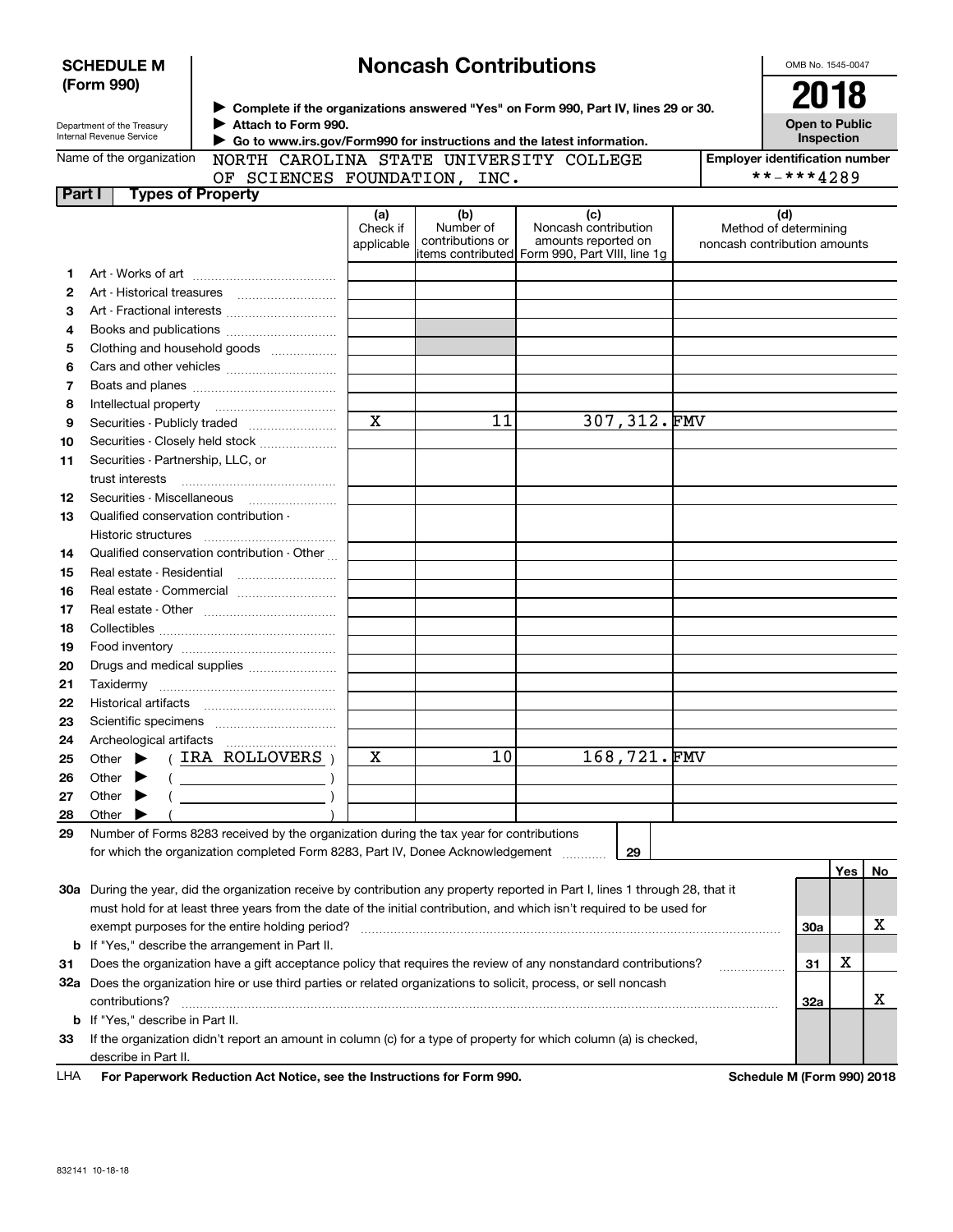|                |                                           |                              |  |  | NORTH CAROLINA STATE UNIVERSITY COLLEGE |                                                                                                                                                                                                                                     |        |
|----------------|-------------------------------------------|------------------------------|--|--|-----------------------------------------|-------------------------------------------------------------------------------------------------------------------------------------------------------------------------------------------------------------------------------------|--------|
|                | Schedule M (Form 990) 2018                | OF SCIENCES FOUNDATION, INC. |  |  |                                         | **-***4289                                                                                                                                                                                                                          | Page 2 |
| <b>Part II</b> | this part for any additional information. |                              |  |  |                                         | <b>Supplemental Information.</b> Provide the information required by Part I, lines 30b, 32b, and 33, and whether the organization is reporting in Part I, column (b), the number of contributions, the number of items received, or |        |
|                |                                           |                              |  |  |                                         |                                                                                                                                                                                                                                     |        |
|                |                                           |                              |  |  |                                         |                                                                                                                                                                                                                                     |        |
|                |                                           |                              |  |  |                                         |                                                                                                                                                                                                                                     |        |
|                |                                           |                              |  |  |                                         |                                                                                                                                                                                                                                     |        |
|                |                                           |                              |  |  |                                         |                                                                                                                                                                                                                                     |        |
|                |                                           |                              |  |  |                                         |                                                                                                                                                                                                                                     |        |
|                |                                           |                              |  |  |                                         |                                                                                                                                                                                                                                     |        |
|                |                                           |                              |  |  |                                         |                                                                                                                                                                                                                                     |        |
|                |                                           |                              |  |  |                                         |                                                                                                                                                                                                                                     |        |
|                |                                           |                              |  |  |                                         |                                                                                                                                                                                                                                     |        |
|                |                                           |                              |  |  |                                         |                                                                                                                                                                                                                                     |        |
|                |                                           |                              |  |  |                                         |                                                                                                                                                                                                                                     |        |
|                |                                           |                              |  |  |                                         |                                                                                                                                                                                                                                     |        |
|                |                                           |                              |  |  |                                         |                                                                                                                                                                                                                                     |        |
|                |                                           |                              |  |  |                                         |                                                                                                                                                                                                                                     |        |
|                |                                           |                              |  |  |                                         |                                                                                                                                                                                                                                     |        |
|                |                                           |                              |  |  |                                         |                                                                                                                                                                                                                                     |        |
|                |                                           |                              |  |  |                                         |                                                                                                                                                                                                                                     |        |
|                |                                           |                              |  |  |                                         |                                                                                                                                                                                                                                     |        |
|                |                                           |                              |  |  |                                         |                                                                                                                                                                                                                                     |        |
|                |                                           |                              |  |  |                                         |                                                                                                                                                                                                                                     |        |
|                |                                           |                              |  |  |                                         |                                                                                                                                                                                                                                     |        |
|                |                                           |                              |  |  |                                         |                                                                                                                                                                                                                                     |        |
|                |                                           |                              |  |  |                                         |                                                                                                                                                                                                                                     |        |
|                |                                           |                              |  |  |                                         |                                                                                                                                                                                                                                     |        |
|                |                                           |                              |  |  |                                         |                                                                                                                                                                                                                                     |        |
|                |                                           |                              |  |  |                                         |                                                                                                                                                                                                                                     |        |
|                |                                           |                              |  |  |                                         |                                                                                                                                                                                                                                     |        |
|                |                                           |                              |  |  |                                         |                                                                                                                                                                                                                                     |        |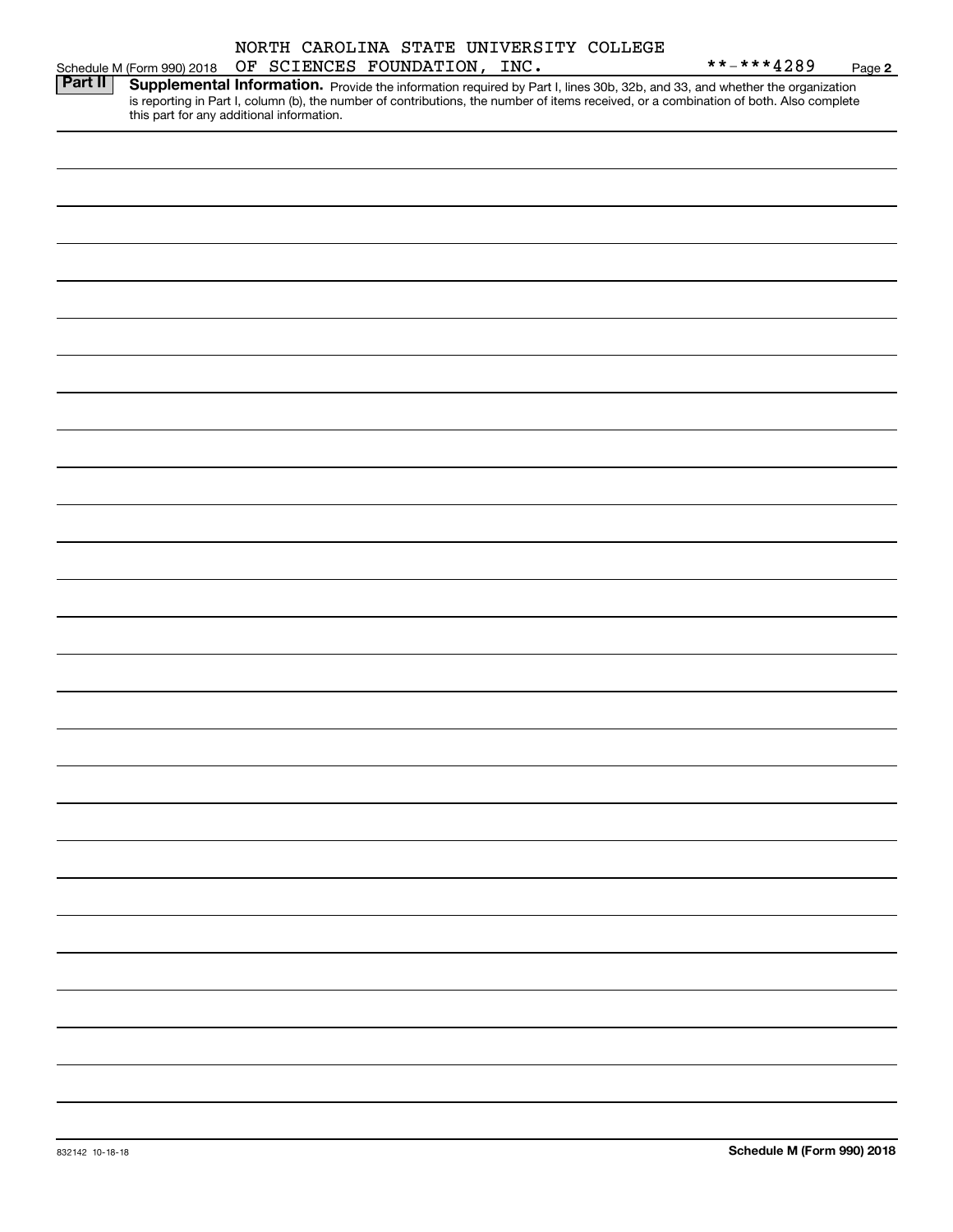**(Form 990 or 990-EZ)**

Department of the Treasury Internal Revenue Service Name of the organization

**SCHEDULE O Supplemental Information to Form 990 or 990-EZ**

**Complete to provide information for responses to specific questions on Form 990 or 990-EZ or to provide any additional information. | Attach to Form 990 or 990-EZ. | Go to www.irs.gov/Form990 for the latest information.** NORTH CAROLINA STATE UNIVERSITY COLLEGE



**Employer identification number**<br>\*\*-\*\*\*4289

FORM 990, PART I, LINE 1, DESCRIPTION OF ORGANIZATION MISSION:

OF SCIENCES FOUNDATION, INC.

PROVIDES FINANCIAL SUPPORT FOR ALL TYPES OF EDUCATION AND RESEARCH

WITHIN THE COLLEGE OF SCIENCES AT NORTH CAROLINA STATE UNIVERSITY.

FORM 990, PART VI, SECTION A, LINE 1:

THE BOARD OF DIRECTORS OF THE CORPORATION SHALL ELECT AN EXECUTIVE

COMMITTEE CONSISTING OF THE CHAIRPERSON, VICE CHAIRPERSON, PRESIDENT,

TREASURER, IMMEDIATE PAST CHAIRPERSON, AND UP TO FOUR OTHER MEMBERS OF THE

BOARD OF DIRECTORS WHOSE TERMS ON THE EXECUTIVE COMMITTEE SHALL COINCIDE

WITH THE TERMS OF THEIR RESPECTIVE OFFICES OR DESIGNATIONS; PROVIDED

FURTHER, HOWEVER, THE PRESIDENT AND THE TREASURER SHALL BE NON-VOTING

MEMBERS OF THE EXECUTIVE COMMITTEE UNLESS THEY ARE ALSO MEMBERS OF THE

BOARD. THE EXECUTIVE COMMITTEE SO APPOINTED, IN THE INTERIMS BETWEEN THE

MEETINGS OF THE BOARD OF DIRECTORS, SHALL EXERCISE ALL THE POWERS OF THE

CORPORATION, INCLUDING ALL OF THE POWERS THAT HAVE BEEN CONFERRED UPON IT

OR UPON THE BOARD OF DIRECTORS, EXCEPT THAT THE EXECUTIVE COMMITTEE SHALL

HAVE NO POWER OR AUTHORITY TO ALTER, AMEND, OR RESCIND THE BY-LAWS OF THE

CORPORATION.

FORM 990, PART VI, SECTION B, LINE 11B:

DRAFT 990 IS DISTRIBUTED TO BOARD MEMBERS FOR THEIR REVIEW PRIOR TO FILING.

FORM 990, PART VI, SECTION B, LINE 12C:

IF ANY MATTER SHOULD COME BEFORE THE BOARD, OR ANY OF ITS COMMITTEES, IN SUCH A WAY AS TO GIVE RISE TO A CONFLICT OF INTEREST UNDER N.C. GEN. STAT.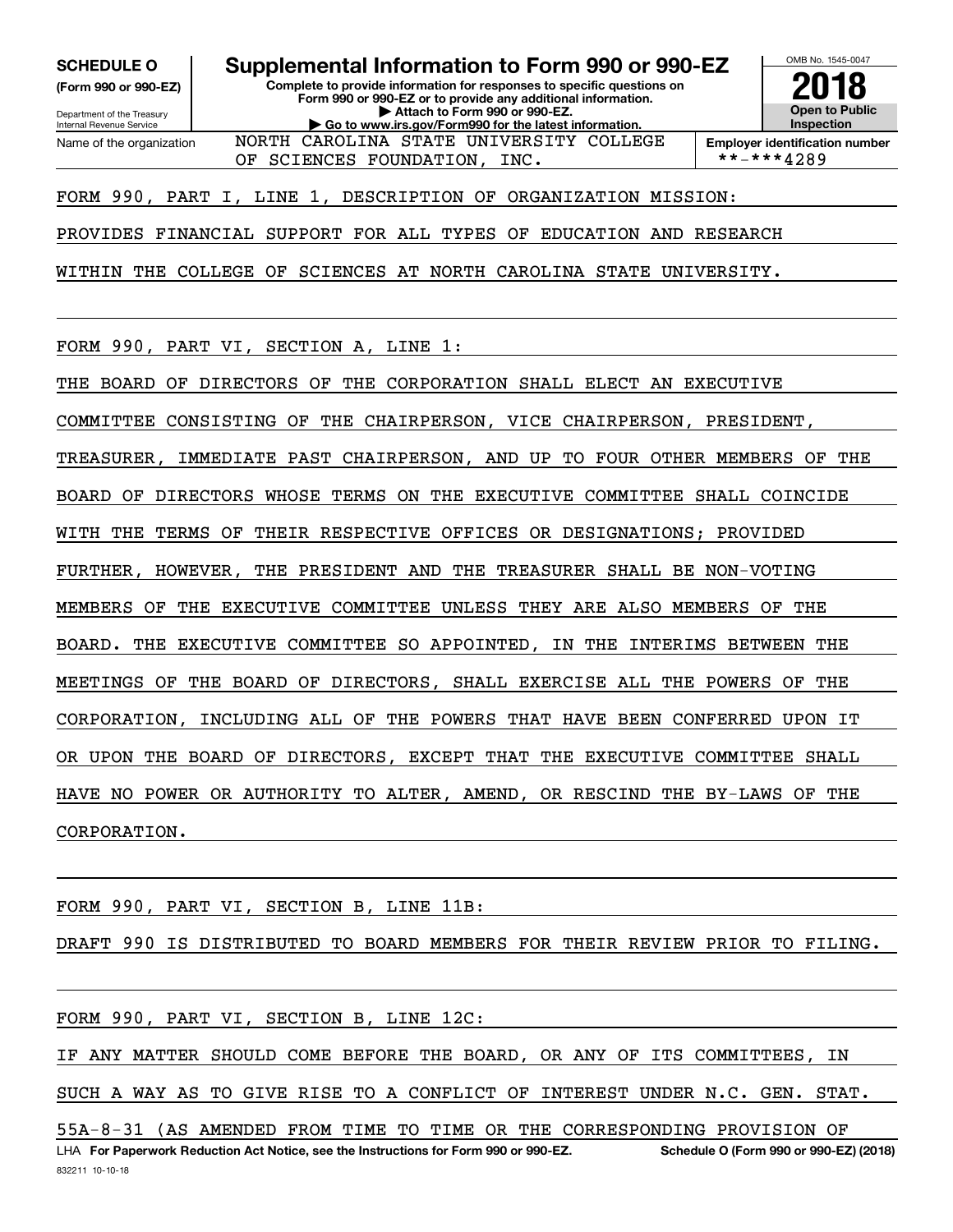| Schedule O (Form 990 or 990-EZ) (2018)                                                              | Page 2                                              |
|-----------------------------------------------------------------------------------------------------|-----------------------------------------------------|
| NORTH CAROLINA STATE UNIVERSITY COLLEGE<br>Name of the organization<br>OF SCIENCES FOUNDATION, INC. | <b>Employer identification number</b><br>**-***4289 |
| ANY FUTURE LAW), ANY INTERESTED DIRECTOR SHALL MAKE FULL DISCLOSURE OF THE                          |                                                     |
| MATERIAL FACTS OF THE MATTER AND THE DIRECTOR'S INTEREST INVOLVING THE                              |                                                     |
| CONFLICT AND, IF REQUESTED, THE INTERESTED DIRECTOR WITHDRAW FROM THE                               |                                                     |
| MEETING FOR SO LONG AS THE MATTER SHALL CONTINUE UNDER DISCUSSION, EXCEPT                           |                                                     |
| TO ANSWER ANY QUESTIONS THAT MIGHT BE ASKED REGARDING THE SITUATION.                                | ΙF                                                  |
| THE MATTER INVOLVES AN ITEM OF BUSINESS FOR WHICH A SPECIAL MEETING WAS                             |                                                     |
| CALLED, THE INTERESTED DIRECTOR SHALL NOT BE COUNTED TO ESTABLISH A QUORUM,                         |                                                     |
| NOR SHALL THE INTERESTED DIRECTOR PARTICIPATE IN THE DELIBERATION OR VOTE                           |                                                     |
| FURTHERMORE, ANY CORPORATE TRANSACTION IN WHICH A DIRECTOR HAS A<br>ON IT.                          |                                                     |
| DIRECT OR INDIRECT INTEREST MUST BE AUTHORIZED, RATIFIED OR APPROVED IN                             |                                                     |
| GOOD FAITH BY A MAJORITY, NOT LESS THAN TWO OF THE DIRECTORS WHO HAVE NO                            |                                                     |
| DIRECT OR INDIRECT INTEREST IN THE TRANSACTION EVEN THOUGH LESS THAN A                              |                                                     |
| QUORUM; PROVIDED, HOWEVER, NO SUCH TRANSACTION SHALL BE AUTHORIZED,                                 |                                                     |
| APPROVED, OR RATIFIED BY A SINGLE DIRECTOR. FOR PURPOSES OF THIS POLICY, A                          |                                                     |
| DIRECTOR HAS AN INDIRECT INTEREST IN A TRANSACTION IF: (A) ANOTHER ENTITY                           |                                                     |
| WHICH HE/SHE IS A GENERAL PARTNER IS A PARTY TO THE TRANSACTION; OR (B)                             |                                                     |
| ANOTHER ENTITY OF WHICH HE/SHE IS A DIRECTOR, OFFICER, OR TRUSTEE IS A PARTY                        |                                                     |
| TO THE TRANSACTION AND THE TRANSACTION IS OR SHOULD BE CONSIDERED BY THE                            |                                                     |
| BOARD OF THE FOUNDATION. ALL CONFLICTS OF INTEREST SHALL BE DETERMINED,                             |                                                     |
| ADDRESSED AND RESOLVED IN ACCORDANCE WITH N.C. GEN. STAT. 55A-8-31, AS                              |                                                     |
| AMENDED FROM TIME TO TIME AND THE CORRESPONDING PROVISION OF ANY FUTURE                             |                                                     |
| LAW.                                                                                                |                                                     |

832212 10-10-18 **Schedule O (Form 990 or 990-EZ) (2018)** FORM 990, PART VI, SECTION B, LINE 15: THE BOARD OF DIRECTORS AND OFFICERS OF NORTH CAROLINA STATE UNIVERSITY COLLEGE OF SCIENCES FOUNDATION THAT DO RECEIVE COMPENSATION ARE COMPENSATED BY NC STATE UNIVERSITY, A 170(C)(1) ORGANIZATION RELATED TO NORTH CAROLINA STATE UNIVERSITY COLLEGE OF SCIENCES FOUNDATION. NC STATE UNIVERSITY SETS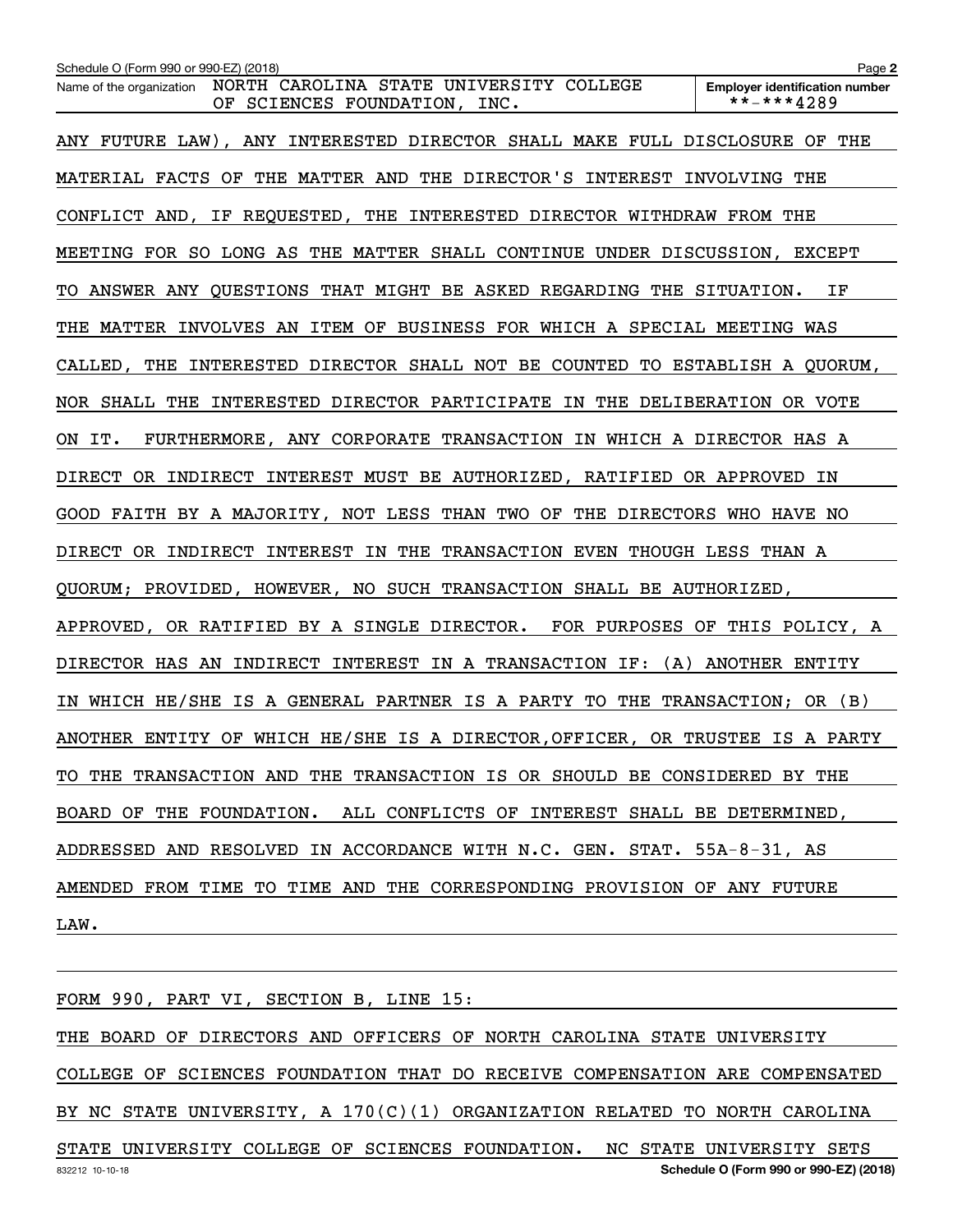Schedule O (Form 990 or 990-EZ) (2018)<br>Name of the organization NORTH \_CAROLINA \_STATE \_UNIVERSITY \_COLLEGE Employer identification\_number OF SCIENCES FOUNDATION, INC.  $****4289$ 

**2**

THE COMPENSATION OF THESE EMPLOYEES BY ACQUIRING COMPARABILITY DATA WHICH

IS REVIEWED AND APPROVED BY INDEPENDENT PERSONS WITH CONTEMPORANEOUS

SUBSTANTIATION OF THE DECISION.

FORM 990, PART VI, SECTION C, LINE 18:

THE 990 IS LISTED ON THE WEBSITE. FORM 1023 (WHICH WAS FILED PRIOR TO JULY

15, 1987) IS NOT PUBLICLY AVAILABLE.

FORM 990, PART VI, SECTION C, LINE 19:

THE AUDITED FINANCIAL STATEMENTS ARE AVAILABLE ON THE WEBSITE:

HTTP://FOUNDATIONSACCOUNTING.OFA.NCSU.EDU/FOUNDATIONS/NC-STATE-UNIVERSITY-

COLLEGE-OF-SCIENCES-FOUNDATION-INC. OTHER GOVERNING DOCUMENTS ARE MADE

AVAILABLE UPON REQUEST.

FORM 990, PART IX, LINE 24E, ALL OTHER FUNCTIONAL EXPENSES:

| DUES & SUBSCRIPTIONS:           |         |
|---------------------------------|---------|
| PROGRAM SERVICE EXPENSES        | 17,604. |
| MANAGEMENT AND GENERAL EXPENSES | 0.      |
| FUNDRAISING EXPENSES            | 0.      |
| TOTAL EXPENSES                  | 17,604. |
|                                 |         |

EQUIPMENT RENTAL & MAINTENANCE: PROGRAM SERVICE EXPENSES 7,001. MANAGEMENT AND GENERAL EXPENSES 0. FUNDRAISING EXPENSES 53. TOTAL EXPENSES 7,054.

### EDUCATION EQUIPMENT: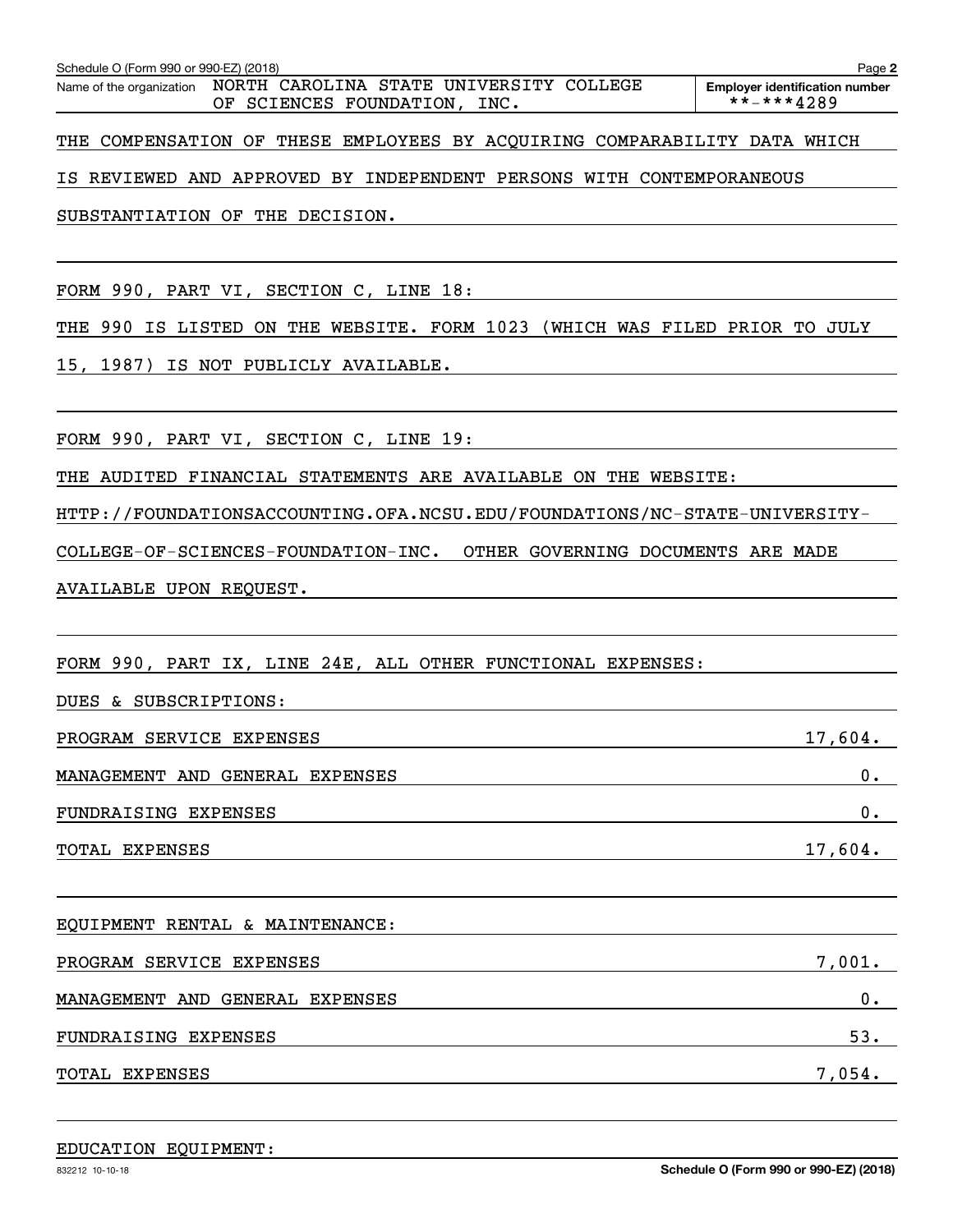| Schedule O (Form 990 or 990-EZ) (2018)<br>Name of the organization  NORTH  CAROLINA  STATE  UNIVERSITY  COLLEGE<br>OF SCIENCES FOUNDATION, INC.  | Page 2<br><b>Employer identification number</b><br>$***$ + * * 4289 |
|--------------------------------------------------------------------------------------------------------------------------------------------------|---------------------------------------------------------------------|
| PROGRAM SERVICE EXPENSES<br><u> 1989 - Johann John Stone, markin film yn y brenin y brenin y brenin y brenin y brenin y brenin y brenin y br</u> | 5,079.                                                              |
| MANAGEMENT AND GENERAL EXPENSES                                                                                                                  | $0 \cdot$                                                           |
| FUNDRAISING EXPENSES                                                                                                                             | 0.                                                                  |
| TOTAL EXPENSES                                                                                                                                   | 5,079.                                                              |
| TOTAL OTHER EXPENSES ON FORM 990, PART IX, LINE 24E, COL A 29,737.                                                                               |                                                                     |
|                                                                                                                                                  |                                                                     |
| FORM 990, PART XI, LINE 9, CHANGES IN NET ASSETS:                                                                                                |                                                                     |
| CHANGE IN VALUE OF SPLIT INTEREST AGREEMENT                                                                                                      | $-23,485.$                                                          |
|                                                                                                                                                  |                                                                     |
| PAGE 1, ITEM J- WEBSITE                                                                                                                          |                                                                     |
| HTTP://FOUNDATIONSACCOUNTING.OFA.NCSU.EDU/FOUNDATIONS/NC-                                                                                        |                                                                     |
| STATE-UNIVERSITY-COLLEGE-OF-SCIENCES-FOUNDATION-INC                                                                                              |                                                                     |
|                                                                                                                                                  |                                                                     |
|                                                                                                                                                  |                                                                     |
|                                                                                                                                                  |                                                                     |
|                                                                                                                                                  |                                                                     |
|                                                                                                                                                  |                                                                     |
|                                                                                                                                                  |                                                                     |
|                                                                                                                                                  |                                                                     |
|                                                                                                                                                  |                                                                     |
|                                                                                                                                                  |                                                                     |
|                                                                                                                                                  |                                                                     |
|                                                                                                                                                  |                                                                     |
|                                                                                                                                                  |                                                                     |
|                                                                                                                                                  |                                                                     |
|                                                                                                                                                  |                                                                     |
|                                                                                                                                                  |                                                                     |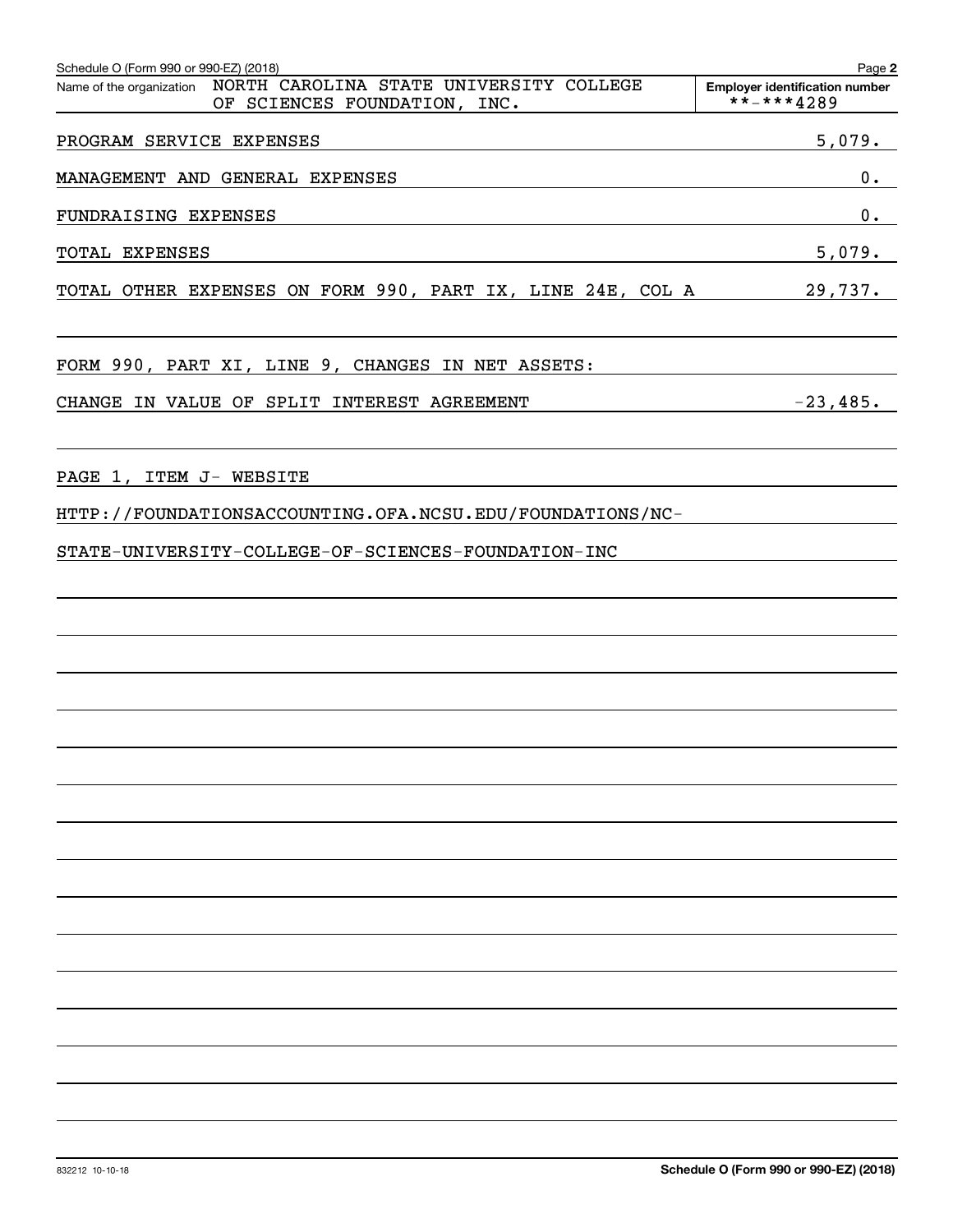| <b>SCHEDULE R</b><br>(Form 990)                                        |                                                                                                                                                                                                                    | <b>Related Organizations and Unrelated Partnerships</b><br>Complete if the organization answered "Yes" on Form 990, Part IV, line 33, 34, 35b, 36, or 37.<br>Attach to Form 990. |                                                                                                                   | OMB No. 1545-0047<br>2018            |                                             |     |                                     |                                     |                                                      |  |
|------------------------------------------------------------------------|--------------------------------------------------------------------------------------------------------------------------------------------------------------------------------------------------------------------|----------------------------------------------------------------------------------------------------------------------------------------------------------------------------------|-------------------------------------------------------------------------------------------------------------------|--------------------------------------|---------------------------------------------|-----|-------------------------------------|-------------------------------------|------------------------------------------------------|--|
| Department of the Treasury                                             |                                                                                                                                                                                                                    |                                                                                                                                                                                  |                                                                                                                   |                                      | <b>Open to Public</b><br>Inspection         |     |                                     |                                     |                                                      |  |
| Internal Revenue Service<br>Name of the organization                   | OF SCIENCES FOUNDATION, INC.                                                                                                                                                                                       |                                                                                                                                                                                  | Go to www.irs.gov/Form990 for instructions and the latest information.<br>NORTH CAROLINA STATE UNIVERSITY COLLEGE |                                      |                                             |     |                                     |                                     |                                                      |  |
| Part I                                                                 | Identification of Disregarded Entities. Complete if the organization answered "Yes" on Form 990, Part IV, line 33.                                                                                                 |                                                                                                                                                                                  |                                                                                                                   |                                      |                                             |     |                                     |                                     |                                                      |  |
| (a)<br>Name, address, and EIN (if applicable)<br>of disregarded entity |                                                                                                                                                                                                                    | (b)<br>(c)<br>Legal domicile (state or<br>Primary activity<br>foreign country)                                                                                                   |                                                                                                                   | (d)<br>Total income                  | (e)<br>End-of-year assets                   |     |                                     | (f)<br>Direct controlling<br>entity |                                                      |  |
|                                                                        |                                                                                                                                                                                                                    |                                                                                                                                                                                  |                                                                                                                   |                                      |                                             |     |                                     |                                     |                                                      |  |
| Part II                                                                | Identification of Related Tax-Exempt Organizations. Complete if the organization answered "Yes" on Form 990, Part IV, line 34, because it had one or more related tax-exempt<br>organizations during the tax year. |                                                                                                                                                                                  |                                                                                                                   |                                      |                                             |     |                                     |                                     |                                                      |  |
| (a)<br>Name, address, and EIN<br>of related organization               |                                                                                                                                                                                                                    | (b)<br>Primary activity                                                                                                                                                          | (c)<br>Legal domicile (state or<br>foreign country)                                                               | (d)<br><b>Exempt Code</b><br>section | (e)<br>Public charity<br>status (if section |     | (f)<br>Direct controlling<br>entity |                                     | $(g)$<br>Section 512(b)(13)<br>controlled<br>entity? |  |
|                                                                        |                                                                                                                                                                                                                    |                                                                                                                                                                                  |                                                                                                                   |                                      | 501(c)(3)                                   |     |                                     | Yes                                 | No                                                   |  |
| $***$ ********<br>$INC -$<br>27695                                     | NORTH CAROLINA STATE UNIVERSITY FOUNDATION<br>NCSU BOX 7207, RALEIGH, NC                                                                                                                                           | SUPPORTS THE VARIOUS<br>COLLEGES WITHIN THE<br>UNIVERSITY                                                                                                                        | NORTH CAROLINA                                                                                                    | 501(C)(3)                            | 170(B)(1)(A)<br>(IV)                        | N/A |                                     |                                     | X                                                    |  |
| NC STATE INVESTMENT FUND, INC. -                                       | $***$ ********                                                                                                                                                                                                     | INVESTS FUNDS OF NC STATE                                                                                                                                                        |                                                                                                                   |                                      |                                             |     |                                     |                                     |                                                      |  |
| NCSU BOX 7207                                                          |                                                                                                                                                                                                                    | UNIVERSITY ENDOWMENT AND                                                                                                                                                         |                                                                                                                   |                                      |                                             |     |                                     |                                     |                                                      |  |
| RALEIGH NC 27695                                                       |                                                                                                                                                                                                                    | RELATED ENTITIES                                                                                                                                                                 | NORTH CAROLINA                                                                                                    | 501(C)(3)                            | 509(A)(3)                                   | N/A |                                     |                                     | $\mathbf X$                                          |  |
| NC STATE UNIVERSITY -                                                  | $***$ ********                                                                                                                                                                                                     |                                                                                                                                                                                  |                                                                                                                   |                                      |                                             |     |                                     |                                     |                                                      |  |
| NCSU BOX 7205                                                          |                                                                                                                                                                                                                    |                                                                                                                                                                                  |                                                                                                                   |                                      | 170(B)(1)(A)                                |     |                                     |                                     |                                                      |  |
| RALEIGH NC 27695                                                       |                                                                                                                                                                                                                    | <b>EDUCATION</b>                                                                                                                                                                 | NORTH CAROLINA                                                                                                    | 170(C)(1)                            | II)                                         | N/A |                                     |                                     | X                                                    |  |
|                                                                        | THE NORTH CAROLINA AGRICULTURAL FOUNDATION                                                                                                                                                                         | SUPPORTS THE COLLEGE OF                                                                                                                                                          |                                                                                                                   |                                      |                                             |     |                                     |                                     |                                                      |  |
| **_*******<br>$INC -$                                                  | NCSU BOX 7207, RALEIGH, NC                                                                                                                                                                                         | AGRICULTURE & LIFE                                                                                                                                                               |                                                                                                                   |                                      | 170(B)(1)(A)                                |     |                                     |                                     |                                                      |  |
| 27695                                                                  |                                                                                                                                                                                                                    | SCIENCES AT NCSU                                                                                                                                                                 | NORTH CAROLINA                                                                                                    | 501(C)(3)                            | (IV)                                        | N/A |                                     |                                     | х                                                    |  |
|                                                                        |                                                                                                                                                                                                                    | $\sim$ $\sim$                                                                                                                                                                    |                                                                                                                   |                                      |                                             |     | .                                   |                                     |                                                      |  |

**For Paperwork Reduction Act Notice, see the Instructions for Form 990. Schedule R (Form 990) 2018**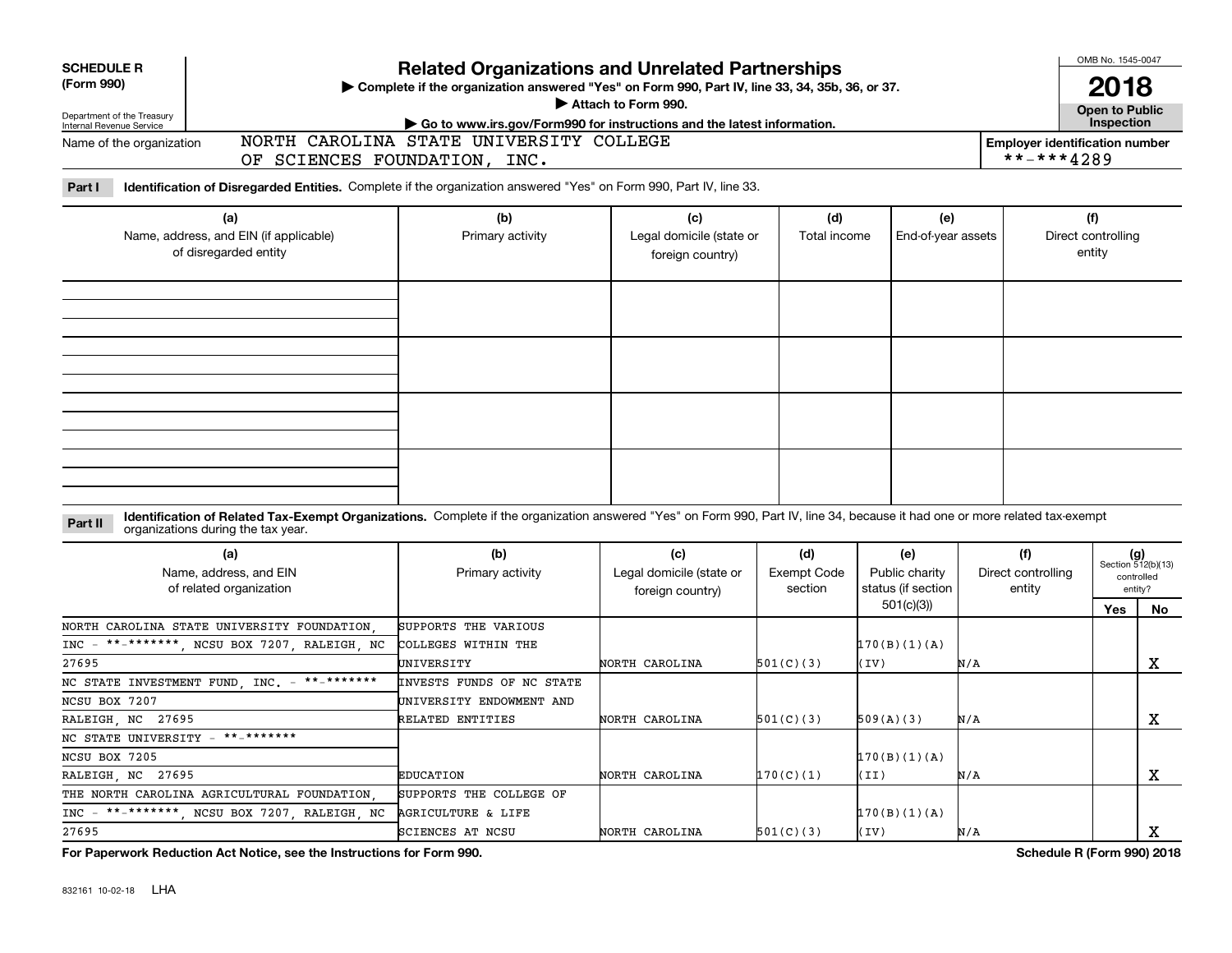Schedule R (Form 990)

OF SCIENCES FOUNDATION, INC.  $***-***4289$ 

**Part II Continuation of Identification of Related Tax-Exempt Organizations**

| (a)                                                               | (b)                        | (c)                      | (d)         | (e)                             | (f)                | $(g)$<br>Section 512(b)(13)<br>controlled<br>organization? |             |
|-------------------------------------------------------------------|----------------------------|--------------------------|-------------|---------------------------------|--------------------|------------------------------------------------------------|-------------|
| Name, address, and EIN                                            | Primary activity           | Legal domicile (state or | Exempt Code | Public charity                  | Direct controlling |                                                            |             |
| of related organization                                           |                            | foreign country)         | section     | status (if section<br>501(c)(3) | entity             |                                                            |             |
| NC STATE UNIVERSITY ALUMNI ASSOCIATION, INC                       | PROMOTES ALUMNI AFFAIRS &  |                          |             |                                 |                    | Yes                                                        | No          |
| - **-*******, NCSU BOX 7207, RALEIGH, NC                          | AWARENESS OF NCSU IN       |                          |             | 170(B)(1)(A)                    |                    |                                                            |             |
| 27695                                                             | COMMUNITY                  | NORTH CAROLINA           | 501(C)(3)   |                                 |                    |                                                            |             |
|                                                                   |                            |                          |             | (IV)                            | N/A                |                                                            | X           |
| NC STATE ENGINEERING FOUNDATION. INC -                            |                            |                          |             |                                 |                    |                                                            |             |
| **_*******, NCSU BOX 7207, RALEIGH, NC                            | SUPPORTS THE COLLEGE OF    |                          |             | 170(B)(1)(A)                    |                    |                                                            |             |
| 27695                                                             | ENGINEERING AT NCSU        | NORTH CAROLINA           | 501(C)(3)   | (IV)                            | N/A                |                                                            | X           |
| NORTH CAROLINA VETERINARY MEDICAL                                 | PROVIDES FINANCIAL SUPPORT |                          |             |                                 |                    |                                                            |             |
| FOUNDATION, INC - **-*******, NCSU BOX 7207,                      | IN THE FIELD OF VETERINARY |                          |             | 170(B)(1)(A)                    |                    |                                                            |             |
| RALEIGH, NC 27695                                                 | MEDICINE                   | NORTH CAROLINA           | 501(C)(3)   | (IV)                            | N/A                |                                                            | X           |
| NORTH CAROLINA TOBACCO FOUNDATION, INC -                          |                            |                          |             |                                 |                    |                                                            |             |
| **-*******, NCSU BOX 7207, RALEIGH, NC                            | SUPPORTS THE TOBACCO       |                          |             | 170(B)(1)(A)                    |                    |                                                            |             |
| 27695                                                             | CURRICULUM AT NCSU         | NORTH CAROLINA           | 501(C)(3)   | (TV)                            | N/A                |                                                            | $\mathbf x$ |
| NC STATE NATURAL RESOURCES FOUNDATION INC -                       |                            |                          |             |                                 |                    |                                                            |             |
| **-*******, NCSU BOX 7207, RALEIGH, NC                            | SUPPORTS THE COLLEGE OF    |                          |             | 170(B)(1)(A)                    |                    |                                                            |             |
| 27695                                                             | NATURAL RESOURCES AT NCSU  | NORTH CAROLINA           | 501(C)(3)   | (IV)                            | N/A                |                                                            | X           |
| NC STATE UNIVERSITY PARTNERSHIP CORPORATION                       |                            |                          |             |                                 |                    |                                                            |             |
| $\overline{\phantom{0}}$ = **-*******, NCSU BOX 7207, RALEIGH, NC | SUPPORT ORGANIZATION OF NC |                          |             |                                 |                    |                                                            |             |
| 27695                                                             | STATE UNIVERSITY           | NORTH CAROLINA           | 501(C)(3)   | 509(A)(3)                       | N/A                |                                                            | X           |
| NC STATE UNIVERSITY STUDENT AID ASSOCIATION                       |                            |                          |             |                                 |                    |                                                            |             |
| - **-*******, PO BOX 37100, RALEIGH, NC                           | SUPPORTS ATHLETIC PROGRAM  |                          |             | 170(B)(1)(A)                    |                    |                                                            |             |
| 27627                                                             | AT NCSU                    | NORTH CAROLINA           | 501(C)(3)   | (TV)                            | N/A                |                                                            | X           |
| NORTH CAROLINA TEXTILE FOUNDATION INC -                           | AIDS EDUCATION AND         |                          |             |                                 |                    |                                                            |             |
| **-*******, NCSU BOX 8301, RALEIGH, NC                            | RESEARCH IN THE COLLEGE OF |                          |             | 170(B)(1)(A)                    |                    |                                                            |             |
| 27695                                                             | TEXTILES OF NCSU           | NORTH CAROLINA           | 501(C)(3)   | (IV)                            | N/A                |                                                            | X           |
|                                                                   |                            |                          |             |                                 |                    |                                                            |             |
|                                                                   |                            |                          |             |                                 |                    |                                                            |             |
|                                                                   |                            |                          |             |                                 |                    |                                                            |             |
|                                                                   |                            |                          |             |                                 |                    |                                                            |             |
|                                                                   |                            |                          |             |                                 |                    |                                                            |             |
|                                                                   |                            |                          |             |                                 |                    |                                                            |             |
|                                                                   |                            |                          |             |                                 |                    |                                                            |             |
|                                                                   |                            |                          |             |                                 |                    |                                                            |             |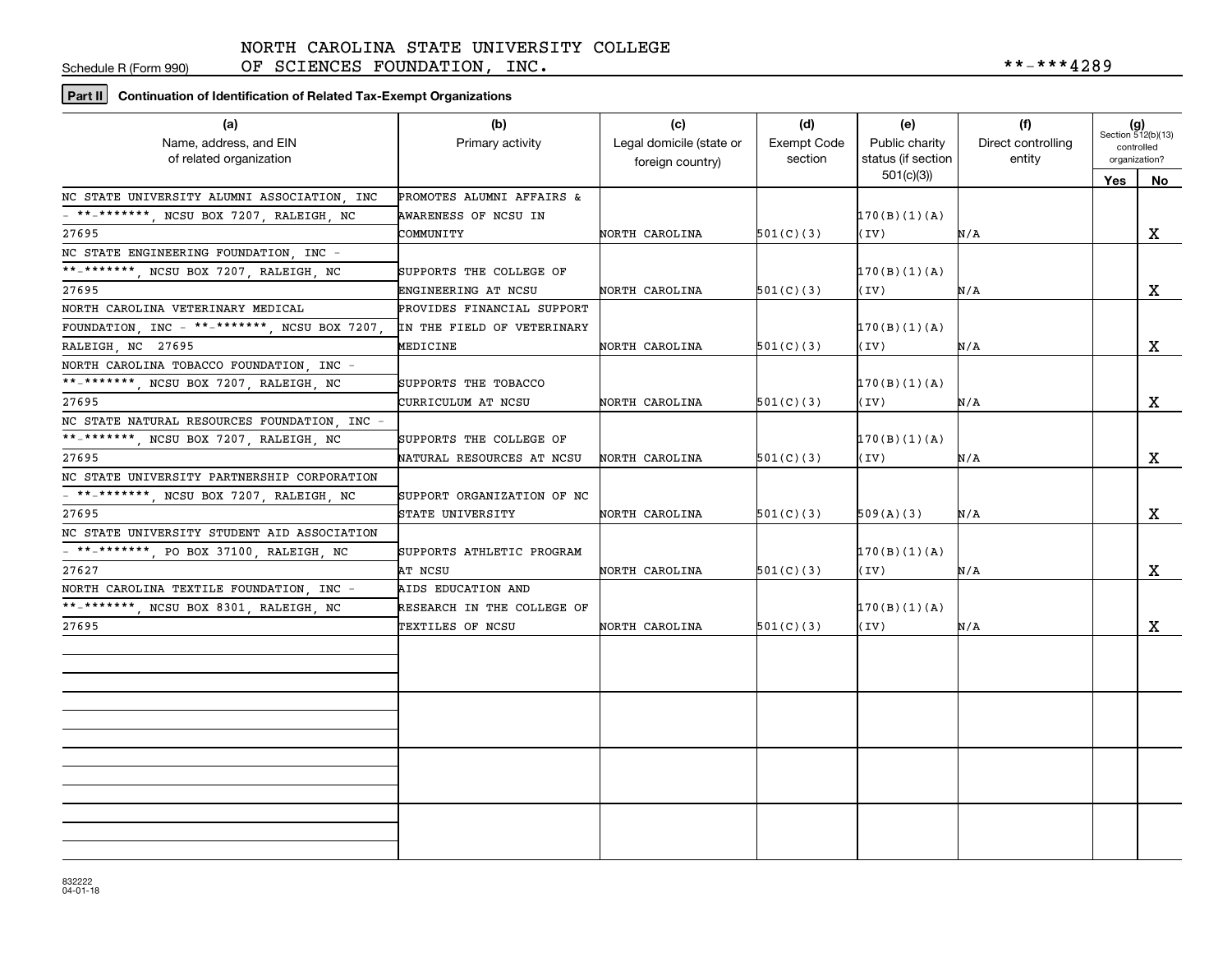### Schedule R (Form 990) 2018 Page OF SCIENCES FOUNDATION, INC. \*\*-\*\*\*4289

**2**

**Identification of Related Organizations Taxable as a Partnership.** Complete if the organization answered "Yes" on Form 990, Part IV, line 34, because it had one or more related **Part III** organizations treated as a partnership during the tax year.

| (a)                                               | (b)              | (c)                  | (d)                | (e)                                                                                       | (f)                      | (g)                   |                                  | (h) | (i)                                      | (i) | (k)                   |
|---------------------------------------------------|------------------|----------------------|--------------------|-------------------------------------------------------------------------------------------|--------------------------|-----------------------|----------------------------------|-----|------------------------------------------|-----|-----------------------|
| Name, address, and EIN<br>of related organization | Primary activity | Legal<br>domicile    | Direct controlling | Predominant income<br>related, unrelated,<br>excluded from tax under<br>sections 512-514) | Share of total<br>income | Share of              | Disproportionate<br>allocations? |     | Code V-UBI<br>amount in box              |     | General or Percentage |
|                                                   |                  | (state or<br>foreign | entity             |                                                                                           |                          | end-of-year<br>assets |                                  |     |                                          |     | managing ownership    |
|                                                   |                  | country)             |                    |                                                                                           |                          |                       | Yes $ $                          | No  | 20 of Schedule<br>K-1 (Form 1065) Yes No |     |                       |
|                                                   |                  |                      |                    |                                                                                           |                          |                       |                                  |     |                                          |     |                       |
|                                                   |                  |                      |                    |                                                                                           |                          |                       |                                  |     |                                          |     |                       |
|                                                   |                  |                      |                    |                                                                                           |                          |                       |                                  |     |                                          |     |                       |
|                                                   |                  |                      |                    |                                                                                           |                          |                       |                                  |     |                                          |     |                       |
|                                                   |                  |                      |                    |                                                                                           |                          |                       |                                  |     |                                          |     |                       |
|                                                   |                  |                      |                    |                                                                                           |                          |                       |                                  |     |                                          |     |                       |
|                                                   |                  |                      |                    |                                                                                           |                          |                       |                                  |     |                                          |     |                       |
|                                                   |                  |                      |                    |                                                                                           |                          |                       |                                  |     |                                          |     |                       |
|                                                   |                  |                      |                    |                                                                                           |                          |                       |                                  |     |                                          |     |                       |
|                                                   |                  |                      |                    |                                                                                           |                          |                       |                                  |     |                                          |     |                       |
|                                                   |                  |                      |                    |                                                                                           |                          |                       |                                  |     |                                          |     |                       |
|                                                   |                  |                      |                    |                                                                                           |                          |                       |                                  |     |                                          |     |                       |
|                                                   |                  |                      |                    |                                                                                           |                          |                       |                                  |     |                                          |     |                       |
|                                                   |                  |                      |                    |                                                                                           |                          |                       |                                  |     |                                          |     |                       |
|                                                   |                  |                      |                    |                                                                                           |                          |                       |                                  |     |                                          |     |                       |
|                                                   |                  |                      |                    |                                                                                           |                          |                       |                                  |     |                                          |     |                       |
|                                                   |                  |                      |                    |                                                                                           |                          |                       |                                  |     |                                          |     |                       |

**Identification of Related Organizations Taxable as a Corporation or Trust.** Complete if the organization answered "Yes" on Form 990, Part IV, line 34, because it had one or more related **Part IV** organizations treated as a corporation or trust during the tax year.

| (a)<br>Name, address, and EIN<br>of related organization | (b)<br>Primary activity | (c)<br>Legal domicile<br>(state or<br>foreign | (d)<br>Direct controlling<br>entity | (e)<br>Type of entity<br>(C corp, S corp,<br>or trust) | (f)<br>Share of total<br>income | (g)<br>Share of<br>end-of-year<br>assets | (h)<br>Percentage<br>ownership | $\begin{array}{c} \textbf{(i)}\\ \text{Section}\\ 512 \text{(b)} \text{(13)}\\ \text{controlled}\end{array}$<br>entity? |
|----------------------------------------------------------|-------------------------|-----------------------------------------------|-------------------------------------|--------------------------------------------------------|---------------------------------|------------------------------------------|--------------------------------|-------------------------------------------------------------------------------------------------------------------------|
|                                                          |                         | country)                                      |                                     |                                                        |                                 |                                          |                                | Yes No                                                                                                                  |
|                                                          |                         |                                               | NCSU COLLEGE<br>OF SCIENCES         |                                                        |                                 |                                          |                                |                                                                                                                         |
| CHARITABLE REMAINDER TRUSTS (2)                          | ASSET INVESTMENT        | NC                                            | FOUNDATION                          | TRUST                                                  |                                 |                                          |                                | X                                                                                                                       |
|                                                          |                         |                                               |                                     |                                                        |                                 |                                          |                                |                                                                                                                         |
|                                                          |                         |                                               |                                     |                                                        |                                 |                                          |                                |                                                                                                                         |
|                                                          |                         |                                               |                                     |                                                        |                                 |                                          |                                |                                                                                                                         |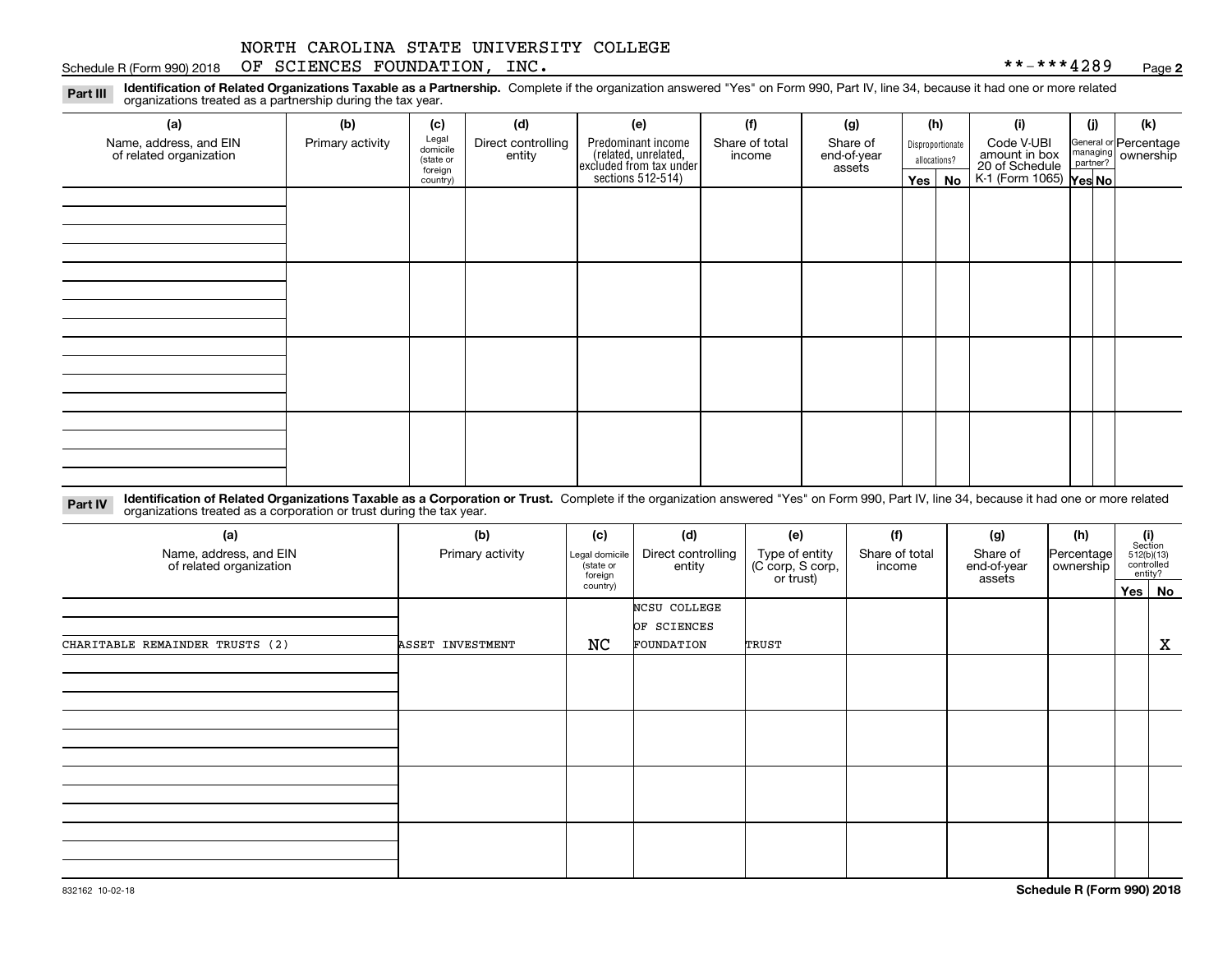Schedule R (Form 990) 2018 Page OF SCIENCES FOUNDATION, INC. \*\*-\*\*\*4289

| Part V Transactions With Related Organizations. Complete if the organization answered "Yes" on Form 990, Part IV, line 34, 35b, or 36 |  |  |
|---------------------------------------------------------------------------------------------------------------------------------------|--|--|
|                                                                                                                                       |  |  |

|  | Note: Complete line 1 if any entity is listed in Parts II, III, or IV of this schedule.                                                                                                                                        |                | Yes I | No           |  |  |
|--|--------------------------------------------------------------------------------------------------------------------------------------------------------------------------------------------------------------------------------|----------------|-------|--------------|--|--|
|  | During the tax year, did the organization engage in any of the following transactions with one or more related organizations listed in Parts II-IV?                                                                            |                |       |              |  |  |
|  | a Receipt of (i) interest, (ii) annuities, (iii) royalties, or (iv) rent from a controlled entity [1] controlled enting [1] controlled enting [1] controlled enting [1] controlled enting [1] contention controlled enting [1] | 1a             |       | $\mathbf{x}$ |  |  |
|  | b Gift, grant, or capital contribution to related organization(s) manufaction contains and contribution to related organization(s) manufaction contribution for related organization(s) manufaction contains and contribution  | 1b             | X     |              |  |  |
|  | c Gift, grant, or capital contribution from related organization(s) manufaction contains and contribution from related organization(s) manufaction contribution from related organization(s) manufaction contains and contribu | 1c             |       | $\mathbf X$  |  |  |
|  | d Loans or loan guarantees to or for related organization(s) material content to consume the content of the state of the content of the content of the state or for related organization(s) materials are consumed and content | 1 <sub>d</sub> |       | X            |  |  |
|  |                                                                                                                                                                                                                                | 1e             |       | X            |  |  |
|  |                                                                                                                                                                                                                                |                |       |              |  |  |
|  | f Dividends from related organization(s) manufactured contains and contained and contained contained and contained and contained and contained and contained and contained and contained and contained and contained and conta | 1f             |       | X            |  |  |
|  | g Sale of assets to related organization(s) www.assettion.com/www.assettion.com/www.assettion.com/www.assettion.com/www.assettion.com/www.assettion.com/www.assettion.com/www.assettion.com/www.assettion.com/www.assettion.co | 1a             |       | X            |  |  |
|  | h Purchase of assets from related organization(s) manufactured and content to content and content and content and content and content and content and content and content and content and content and content and content and  | 1 <sub>h</sub> |       | X            |  |  |
|  |                                                                                                                                                                                                                                | 1i             |       | $\mathbf X$  |  |  |
|  | Lease of facilities, equipment, or other assets to related organization(s) manufactured content and content and content and content and content and content and content and content and content and content and content and co | 1i             |       | X            |  |  |
|  |                                                                                                                                                                                                                                |                |       |              |  |  |
|  |                                                                                                                                                                                                                                | 1k             |       | X            |  |  |
|  | Performance of services or membership or fundraising solicitations for related organization(s) manufaction manufaction and the service of services or membership or fundraising solicitations for related organization(s) manu | 11             |       | X            |  |  |
|  | m Performance of services or membership or fundraising solicitations by related organization(s)                                                                                                                                | 1 <sub>m</sub> | X     |              |  |  |
|  |                                                                                                                                                                                                                                | 1n             | х     |              |  |  |
|  | <b>o</b> Sharing of paid employees with related organization(s)                                                                                                                                                                | 1o             | Χ     |              |  |  |
|  |                                                                                                                                                                                                                                |                |       |              |  |  |
|  |                                                                                                                                                                                                                                | 1p             | X     |              |  |  |
|  |                                                                                                                                                                                                                                | 1 <sub>q</sub> | X     |              |  |  |
|  |                                                                                                                                                                                                                                |                |       |              |  |  |
|  | r Other transfer of cash or property to related organization(s)                                                                                                                                                                | 1r             |       | х            |  |  |
|  |                                                                                                                                                                                                                                | 1s             |       | X            |  |  |
|  | 2 If the answer to any of the above is "Yes," see the instructions for information on who must complete this line, including covered relationships and transaction thresholds.                                                 |                |       |              |  |  |

| (a)<br>Name of related organization | (b)<br>Transaction<br>type (a-s) | (c)<br>Amount involved | (d)<br>Method of determining amount involved |
|-------------------------------------|----------------------------------|------------------------|----------------------------------------------|
| (1)                                 |                                  |                        |                                              |
| (2)                                 |                                  |                        |                                              |
| (3)                                 |                                  |                        |                                              |
| (4)                                 |                                  |                        |                                              |
| (5)                                 |                                  |                        |                                              |
| (6)                                 |                                  |                        |                                              |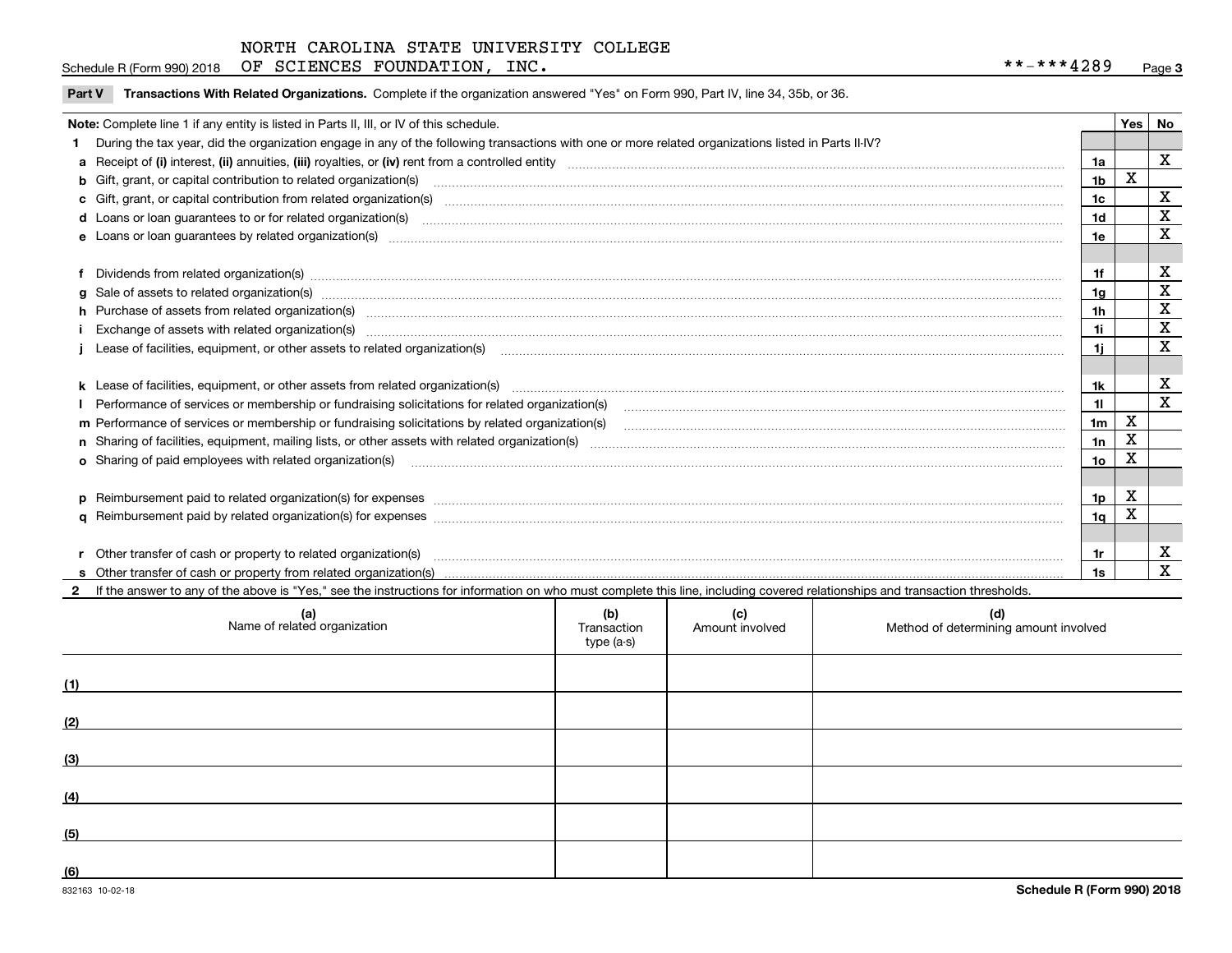Schedule R (Form 990) 2018 Page OF SCIENCES FOUNDATION, INC. \*\*-\*\*\*4289

**Part VI Unrelated Organizations Taxable as a Partnership.**  Complete if the organization answered "Yes" on Form 990, Part IV, line 37.

Provide the following information for each entity taxed as a partnership through which the organization conducted more than five percent of its activities (measured by total assets or gross revenue) that was not a related organization. See instructions regarding exclusion for certain investment partnerships.

| - - - - -<br>(a)                    | − ອ−<br>. <del>.</del><br>(b) | (c)                                 | (d)                                                                                        |                                                                                                                  |  | (f)               | (g)                     |              | (h)                   | (i)                                                                                          | (i)    | (k) |
|-------------------------------------|-------------------------------|-------------------------------------|--------------------------------------------------------------------------------------------|------------------------------------------------------------------------------------------------------------------|--|-------------------|-------------------------|--------------|-----------------------|----------------------------------------------------------------------------------------------|--------|-----|
| Name, address, and EIN<br>of entity | Primary activity              | Legal domicile<br>(state or foreign | Predominant income<br>(related, unrelated,<br>excluded from tax under<br>sections 512-514) | $\begin{array}{c} \textbf{(e)}\\ \text{Are all} \\ \text{partners sec.}\\ 501(c)(3)\\ \text{orgs.?} \end{array}$ |  | Share of<br>total | Share of<br>end-of-year | allocations? | Dispropor-<br>tionate | Code V-UBI<br>amount in box 20 managing<br>of Schedule K-1 partner?<br>(Form 1065)<br>ves No |        |     |
|                                     |                               | country)                            |                                                                                            | Yes No                                                                                                           |  | income            | assets                  | Yes No       |                       |                                                                                              | Yes No |     |
|                                     |                               |                                     |                                                                                            |                                                                                                                  |  |                   |                         |              |                       |                                                                                              |        |     |
|                                     |                               |                                     |                                                                                            |                                                                                                                  |  |                   |                         |              |                       |                                                                                              |        |     |
|                                     |                               |                                     |                                                                                            |                                                                                                                  |  |                   |                         |              |                       |                                                                                              |        |     |
|                                     |                               |                                     |                                                                                            |                                                                                                                  |  |                   |                         |              |                       |                                                                                              |        |     |
|                                     |                               |                                     |                                                                                            |                                                                                                                  |  |                   |                         |              |                       |                                                                                              |        |     |
|                                     |                               |                                     |                                                                                            |                                                                                                                  |  |                   |                         |              |                       |                                                                                              |        |     |
|                                     |                               |                                     |                                                                                            |                                                                                                                  |  |                   |                         |              |                       |                                                                                              |        |     |
|                                     |                               |                                     |                                                                                            |                                                                                                                  |  |                   |                         |              |                       |                                                                                              |        |     |
|                                     |                               |                                     |                                                                                            |                                                                                                                  |  |                   |                         |              |                       |                                                                                              |        |     |
|                                     |                               |                                     |                                                                                            |                                                                                                                  |  |                   |                         |              |                       |                                                                                              |        |     |
|                                     |                               |                                     |                                                                                            |                                                                                                                  |  |                   |                         |              |                       |                                                                                              |        |     |
|                                     |                               |                                     |                                                                                            |                                                                                                                  |  |                   |                         |              |                       |                                                                                              |        |     |
|                                     |                               |                                     |                                                                                            |                                                                                                                  |  |                   |                         |              |                       |                                                                                              |        |     |
|                                     |                               |                                     |                                                                                            |                                                                                                                  |  |                   |                         |              |                       |                                                                                              |        |     |
|                                     |                               |                                     |                                                                                            |                                                                                                                  |  |                   |                         |              |                       |                                                                                              |        |     |
|                                     |                               |                                     |                                                                                            |                                                                                                                  |  |                   |                         |              |                       |                                                                                              |        |     |
|                                     |                               |                                     |                                                                                            |                                                                                                                  |  |                   |                         |              |                       |                                                                                              |        |     |
|                                     |                               |                                     |                                                                                            |                                                                                                                  |  |                   |                         |              |                       |                                                                                              |        |     |
|                                     |                               |                                     |                                                                                            |                                                                                                                  |  |                   |                         |              |                       |                                                                                              |        |     |
|                                     |                               |                                     |                                                                                            |                                                                                                                  |  |                   |                         |              |                       |                                                                                              |        |     |
|                                     |                               |                                     |                                                                                            |                                                                                                                  |  |                   |                         |              |                       |                                                                                              |        |     |
|                                     |                               |                                     |                                                                                            |                                                                                                                  |  |                   |                         |              |                       |                                                                                              |        |     |
|                                     |                               |                                     |                                                                                            |                                                                                                                  |  |                   |                         |              |                       |                                                                                              |        |     |
|                                     |                               |                                     |                                                                                            |                                                                                                                  |  |                   |                         |              |                       |                                                                                              |        |     |
|                                     |                               |                                     |                                                                                            |                                                                                                                  |  |                   |                         |              |                       |                                                                                              |        |     |
|                                     |                               |                                     |                                                                                            |                                                                                                                  |  |                   |                         |              |                       |                                                                                              |        |     |
|                                     |                               |                                     |                                                                                            |                                                                                                                  |  |                   |                         |              |                       |                                                                                              |        |     |
|                                     |                               |                                     |                                                                                            |                                                                                                                  |  |                   |                         |              |                       |                                                                                              |        |     |
|                                     |                               |                                     |                                                                                            |                                                                                                                  |  |                   |                         |              |                       |                                                                                              |        |     |
|                                     |                               |                                     |                                                                                            |                                                                                                                  |  |                   |                         |              |                       |                                                                                              |        |     |
|                                     |                               |                                     |                                                                                            |                                                                                                                  |  |                   |                         |              |                       |                                                                                              |        |     |
|                                     |                               |                                     |                                                                                            |                                                                                                                  |  |                   |                         |              |                       |                                                                                              |        |     |

**Schedule R (Form 990) 2018**